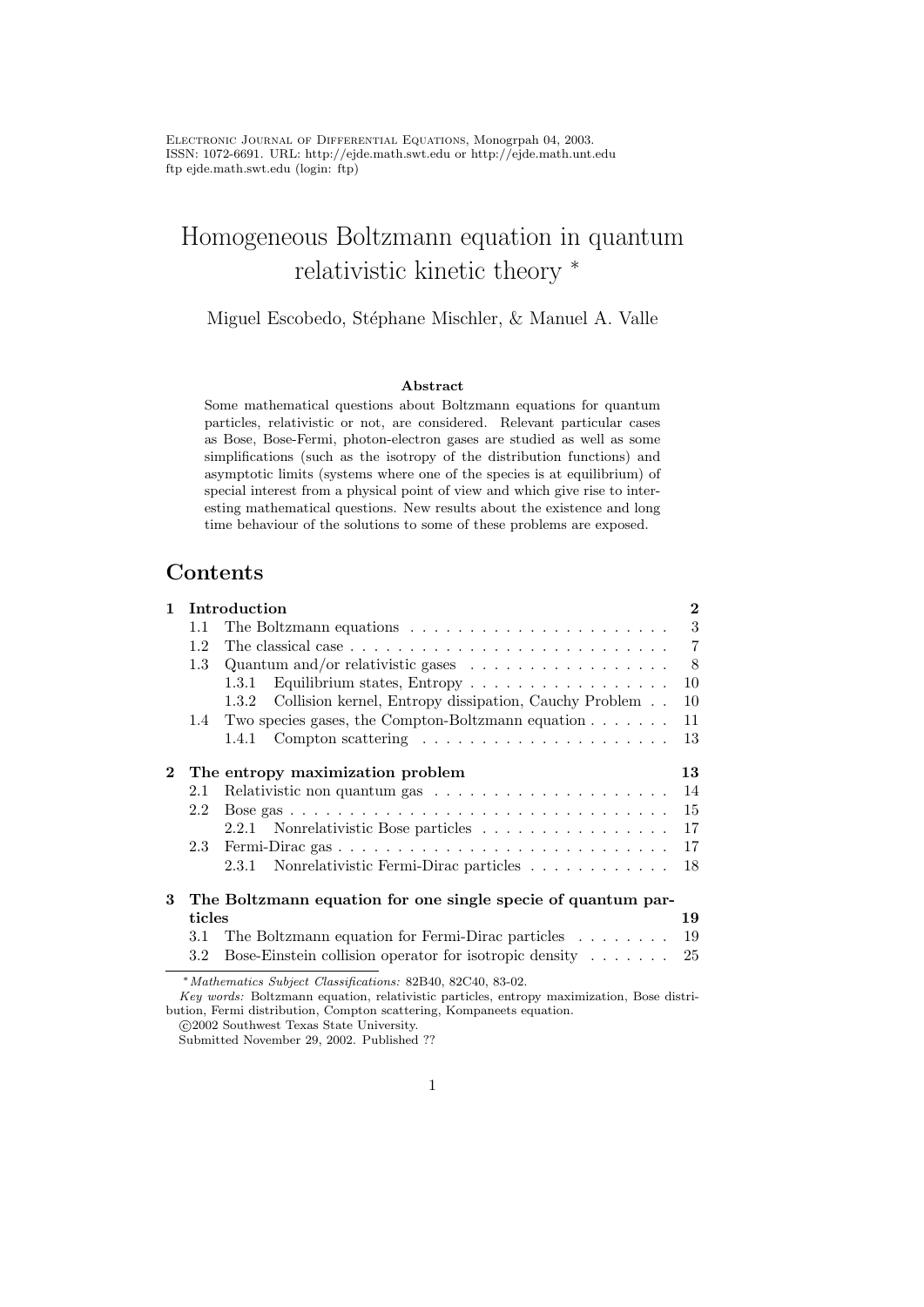| $\overline{4}$ |               | Boltzmann equation for two species                                                    | 33 |
|----------------|---------------|---------------------------------------------------------------------------------------|----|
|                | 4.1           | Second specie at thermodynamical equilibrium $\ldots \ldots \ldots$                   | 36 |
|                |               | Non relativistic particles, fermions at isotropic Fermi Dirac<br>4.1.1                |    |
|                |               |                                                                                       | 37 |
|                | 4.2           | Isotropic distribution and second specie at the thermodynamical                       |    |
|                |               |                                                                                       | 40 |
| 5              |               | The collision integral for relativistic quantum particles                             | 50 |
|                | 5.1           |                                                                                       | 51 |
|                |               | The center of mass parametrization<br>5.1.1                                           | 52 |
|                |               | Another expression for the collision integral<br>5.1.2                                | 56 |
|                | $5.2^{\circ}$ |                                                                                       | 57 |
|                | 5.3           | Boltzmann-Compton equation for photon-electron                                        |    |
|                |               |                                                                                       | 58 |
|                |               | 5.3.1 Dilute and low energy electron gas at equilibrium                               | 59 |
|                | 5.4           |                                                                                       | 61 |
| 6              |               | Appendix: A distributional lemma                                                      | 65 |
| 7              |               | Appendix: Minkowsky space and Lorentz                                                 |    |
|                |               | transform                                                                             | 66 |
|                |               |                                                                                       | 67 |
| 8              |               | Appendix: Differential cross section                                                  | 70 |
|                | 8.1           | Scattering theory $\dots \dots \dots \dots \dots \dots \dots \dots \dots \dots \dots$ | 72 |
|                | 8.2           | Study of the general formula of $f(k, \theta)$                                        | 77 |
|                | 8.3           | Non radial interaction $\ldots \ldots \ldots \ldots \ldots \ldots \ldots$             | 78 |
|                | 8.4           |                                                                                       | 79 |
|                | 8.5           | Some examples of differential cross sections $\ldots \ldots \ldots$                   | 79 |
|                | 8.6           |                                                                                       | 81 |

# 1 Introduction

When quantum methods are applied to molecular encounters, some divergence from the classical results appear. It is then necessary in some cases to modify the classical theory in order to account for the quantum effects which are present in the collision processes; see [11, Sec. 17], where the domain of applicability of the classical kinetic theory is discussed in detail. In spite of their formal similarity, the equations for classical and quantum kinetic theory display very different features. Surprisingly, the appropriate Boltzmann equations, which account for quantum effects, have received scarce attention in the mathematical literature.

In this work, we consider some mathematical questions about Boltzmann equations for quantum particles, relativistic and not relativistic. The general interest in different models involving that kind of equations has increased recently. This is so because they are supposedly reliable for computing non equilibrium

2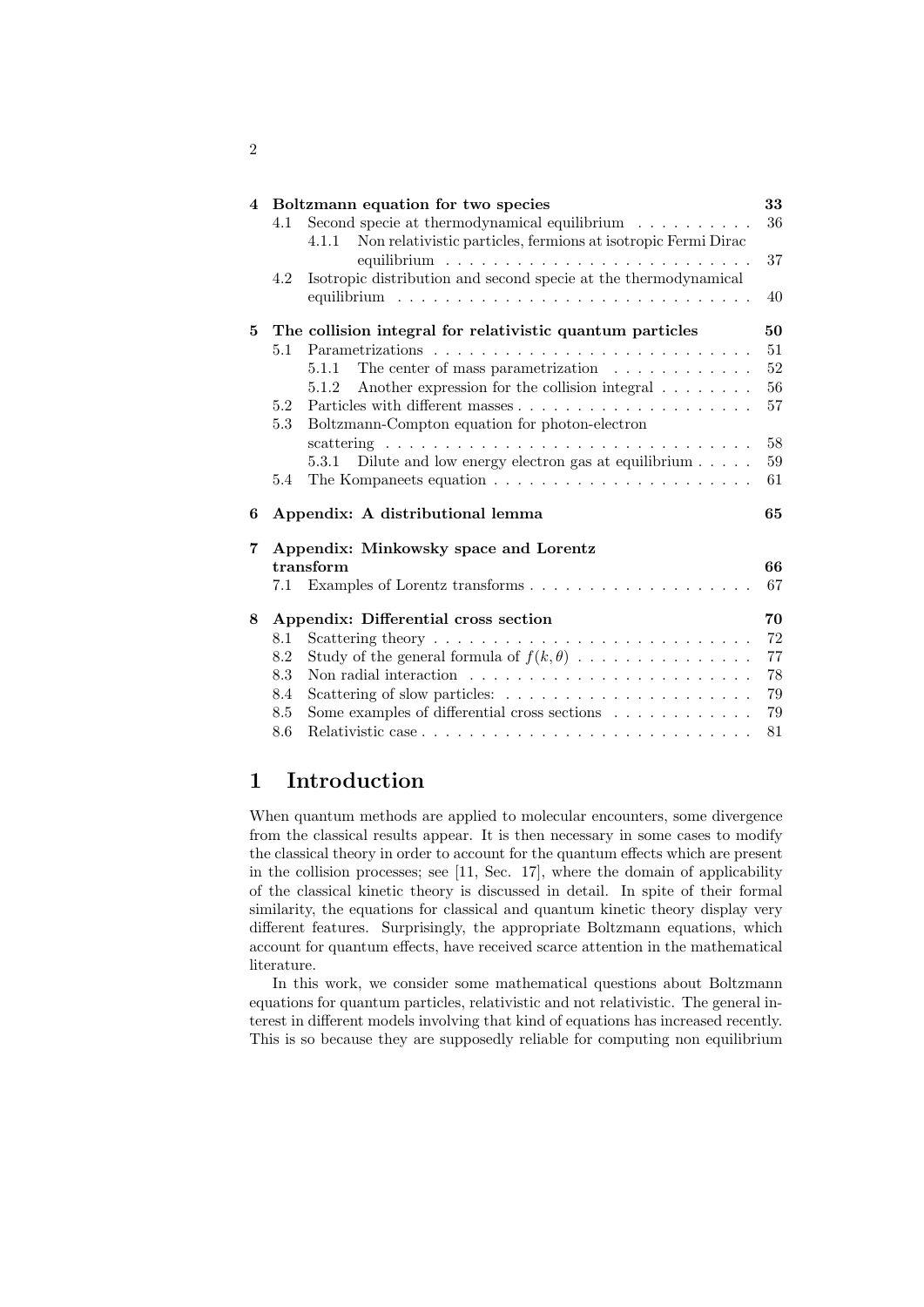properties of Bose-Einstein condensates on sufficiently large times and distance scales; see for example [32, 48, 49] and references therein. We study some relevant particular cases (Bose, Bose-Fermi, photon-electron gases), simplifications such as the isotropy of the distribution functions, and asymptotic limits (systems where one of the species is at equilibrium) which are important from a physical point of view and give rise to interesting mathematical questions.

Since quantum and classic or relativistic particles are involved, we are lead to consider such a general type of equations. We first consider the homogeneous Boltzmann equation for a quantum gas constituted by a single specie of particles, bosons or fermions. We solve the entropy maximization problem under the moments constraint in the general quantum relativistic case. The question of the well posedness, i.e. existence, uniqueness, stability of solutions and of the long time behavior of the solutions is also treated in some relevant particular cases. One could also consider other qualitative properties such as regularity, positivity, eternal solution in a purely kinetic perspective or study the relation between the Boltzmann equation and the underlying quantum field theory, or a more phenomenological description, such as the based on hydrodynamics, but we do not go further in these directions.

### 1.1 The Boltzmann equations

To begin with, we focus our attention on a gas composed of identical and indiscernible particles. When two particles with respective momentum p and  $p_*$ in  $\mathbb{R}^3$  encounter each other, they collide and we denote  $p'$  and  $p'_*$  their new momenta after the collision. We assume that the collision is elastic, which means that the total momentum and the total energy of the system constituted by this pair of particles are conserved. More precisely, denoting by  $\mathcal{E}(p)$  the energy of one particle with momentum  $p$ , we assume that

$$
p' + p'_* = p + p_*
$$
  

$$
\mathcal{E}(p') + \mathcal{E}(p'_*) = \mathcal{E}(p) + \mathcal{E}(p_*).
$$
 (1.1)

We denote C the set of all 4-tuplets of particles  $(p, p_*, p', p'_*) \in \mathbb{R}^{12}$  satisfying (1.1). The expression of the energy  $\mathcal{E}(p)$  of a particle in function of its momentum p depends on the type of the particle;

$$
\mathcal{E}(p) = \mathcal{E}_{nr}(p) = \frac{|p|^2}{2m}
$$
 for a non relativistic particle,  
\n
$$
\mathcal{E}(p) = \mathcal{E}_r(p) = \gamma mc^2; \ \gamma = \sqrt{1 + (|p|^2/c^2 m^2)}
$$
 for a relativistic particle,  
\n
$$
\mathcal{E}(p) = \mathcal{E}_{ph}(p) = c|p|
$$
 for massless particle such as a photon or neutrino. (1.2)

Here,  $m$  stands for the mass of the particle and  $c$  for the velocity of light. The velocity  $v = v(p)$  of a particle with momentum p is defined by  $v(p) = \nabla_p \mathcal{E}(p)$ ,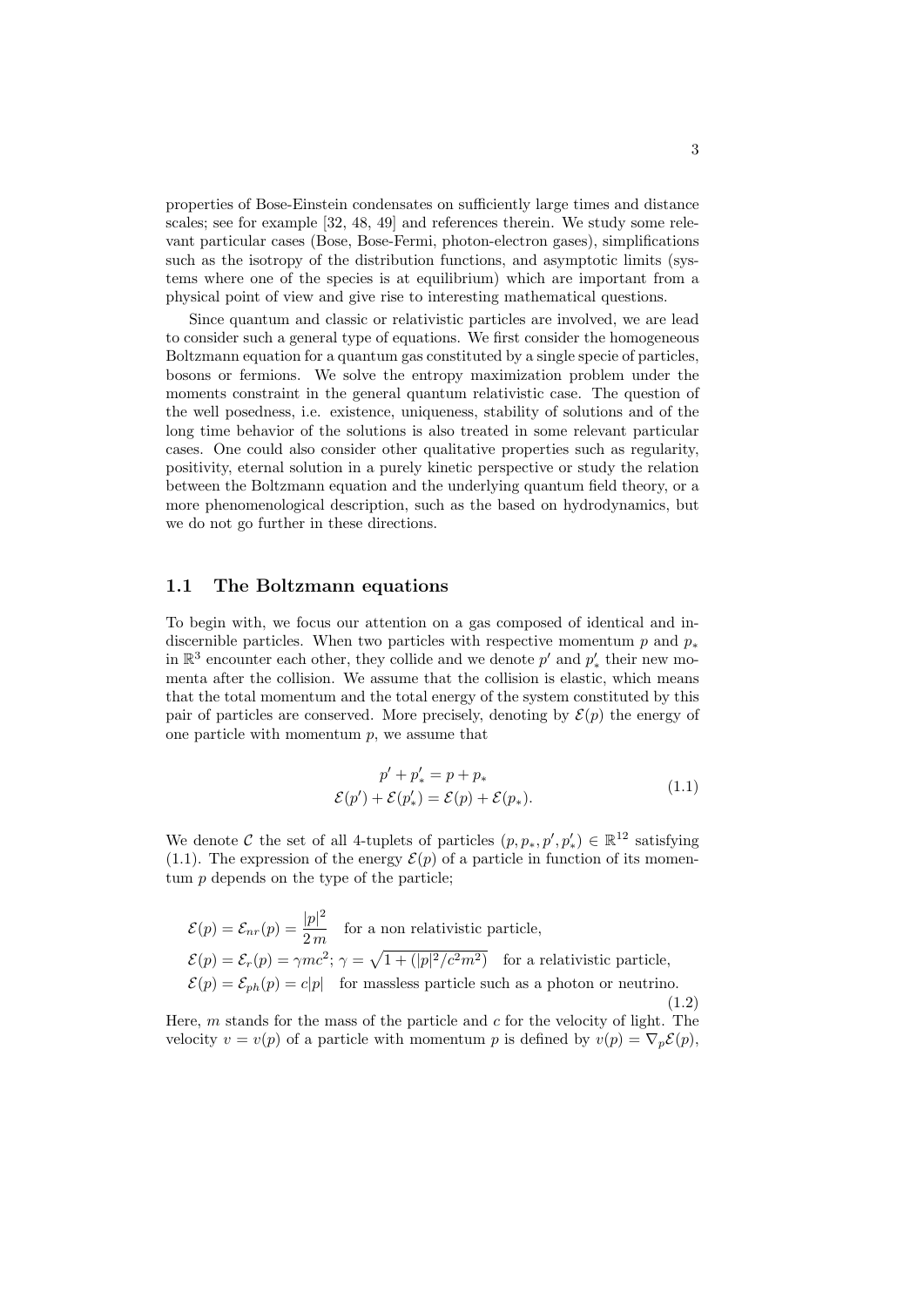and therefore

$$
v(p) = v_{nr}(p) = \frac{p}{m}
$$
 for a non relativistic particle,  

$$
v(p) = v_r(p) = \frac{p}{m\gamma}
$$
 for a relativistic particle,  

$$
v(p) = v_{ph}(p) = c\frac{p}{|p|}
$$
 for a photon. (1.3)

Now we consider a gas constituted by a very large number (of order the Avogadro number  $A \sim 10^{23}$ /mol) of a single specie of identical and indiscernible particles. The very large number of particles makes impossible (or irrelevant) the knowledge of the position and momentum  $(x, p)$  (with x in a domain  $\Omega \subset \mathbb{R}^3$ and  $p \in \mathbb{R}^3$  of every particle of the gas. Then, we introduce  $f = f(t, x, p) \ge 0$ , the gas density distribution of particles which at time  $t \geq 0$  have position  $x \in \mathbb{R}^3$ and momentum  $p \in \mathbb{R}^3$ . Under the hypothesis of molecular chaos and of low density of the gas, so that particles collide by pairs (no collision between three or more particles occurs), Boltzmann [5] established that the evolution of a classic (i.e. no quantum nor relativistic) gas density  $f$  satisfies

$$
\frac{\partial f}{\partial t} + v(p) \cdot \nabla_x f = Q(f(t, x, .))(p)
$$
  

$$
f(0, .) = f_{\text{in}},
$$
 (1.4)

where  $f_{\text{in}} \geq 0$  is the initial gas distribution and  $Q(f)$  is the so-called Boltzmann collision kernel. It describes the change of the momentum of the particles due to the collisions.

A similar equation was proposed by Nordheim [42] in 1928 and by Uehling & Uhlenbeck [52] in 1933 for the description of a quantum gas, where only the collision term  $Q(f)$  had to be changed to take into account the quantum degeneracy of the particles. The relativistic generalization of the Boltzmann equation including the effects of collisions was given by Lichnerowicz and Marrot [38] in 1940.

Although this is by no means a review article we may nevertheless give some references for the interested readers. For the classical Boltzmann equation we refer to Villani's recent review [55] and the rather complete bibliography therein. Concerning the relativistic kinetic theory, we refer to the monograph [51] by J. M. Stewart and the classical expository text [29] by Groot, Van Leeuwen and Van Weert. A mathematical point of view, may be found in the books by Glassey  $[25]$  and Cercignani and Kremer  $[9]$ . In  $[31]$ , Jüttner gave the relativistic equilibrium distribution. Then, Ehlers in [17], Tayler & Weinberg in [53] and Chernikov in [12] proved the H-theorem for the relativistic Boltzmann equation. The existence of global classical solutions for data close to equilibrium is shown by R. Glassey and W. Strauss in [27]. The asymptotic stability of the equilibria is studied in [27], and [28]. For these questions see also the book [25]. The global existence of renormalized solutions is proved by Dudynsky and Ekiel Jezewska in [16]. The asymptotic behaviour of the global solutions is also considered in [2].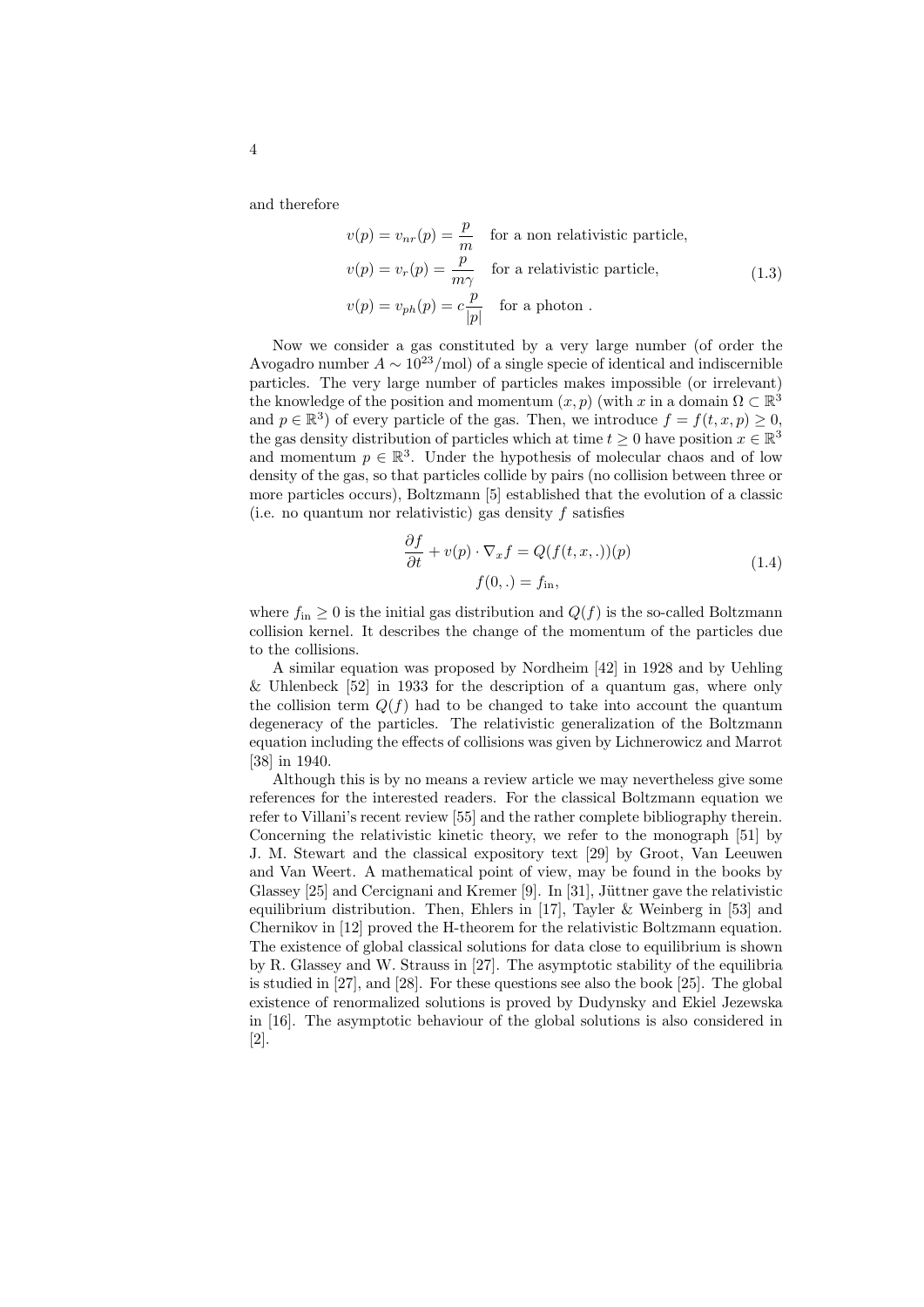In all the following we make the assumption that the density  $f$  only depends on the momentum. The collision term  $Q(f)$  may then be expressed in all the cases described above as

$$
Q(f)(p) = \iiint_{\mathbb{R}^9} W(p, p_*, p', p'_*) q(f) dp_* dp' dp'_*
$$
  

$$
q(f) \equiv q(f)(p, p_*, p', p'_*) = [f' f'_*(1 + \tau f)(1 + \tau f_*) - f f_*(1 + \tau f')(1 + \tau f'_*)]
$$
  

$$
\tau \in \{-1, 0, 1\},
$$
\n(1.5)

where as usual, we denote:

$$
f = f(p)
$$
,  $f_* = f(p_*)$ ,  $f' = f(p')$ ,  $f'_* = f(p'_*)$ ,

and W is a non negative measure called transition rate, which may be written in general as:

$$
W(p, p_*, p', p'_*) = w(p, p_*, p', p'_*)\delta(p + p_* - p' - p'_*)\delta(\mathcal{E}(p) + \mathcal{E}(p_*) - \mathcal{E}(p') - \mathcal{E}(p'_*))
$$
\n(1.6)

where  $\delta$  represents the Dirac measure. The quantity  $W dp' dp'_{*}$  is the probability for the initial state  $|p, p_*\rangle$  to scatter and become a final state of two particles whose momenta lie in a small region  $dp' dp'_{*}$ .

The character relativistic or not, of the particles is taken into account in the expression of the energy of the particle  $\mathcal{E}(p)$  given by (1.2). The effects due to quantum degeneracy are included in the term  $q(f)$  when  $\tau \neq 0$ , and depend on the bosonic or fermionic character of the involved particles. These are associated with the fact that, in quantum mechanics, identical particles cannot be distinguished, not even in principle. For dense gases at low temperature, this kind of terms are crucial. However, for non relativistic dilute gases, quantum degeneracy plays no role and can be safely ignored ( $\tau = 0$ ).

The function w is directly related to the differential cross section  $\sigma$  (see (5.11)), a quantity that is intrinsic to the colliding particles and the kind of interaction between them. The calculation of  $\sigma$  from the underlying interaction potential is a central problem in non relativistic quantum mechanics, and there are a few examples of isotropic interactions (the Coulomb potential, the  $delta shell,...)$  which have an exact solution. However, in a complete relativistic setting or when many-body effects due to collective dynamics lead to the screening of interactions, the description of these in terms of a potential is impossible. Then, the complete framework of quantum field theory (relativistic or not) must be used in order to perform perturbative computations of the involved scattering cross section in  $w$ . We give some explicit examples in the Appendix 8 but let us only mention here the case  $w = 1$  which corresponds to a non relativistic short range interaction (see Appendix 8). Since the particles are indiscernible, the collisions are reversible and the two interacting particles form a closed physical system. We have then:

$$
W(p,p_*,p',p'_*) = W(p_*,p,p',p'_*) = W(p',p'_*,p,p_*)
$$

- + Galilean invariance (in the non relativistic case) (1.7)
- + Lorentz invariance (in the relativistic case).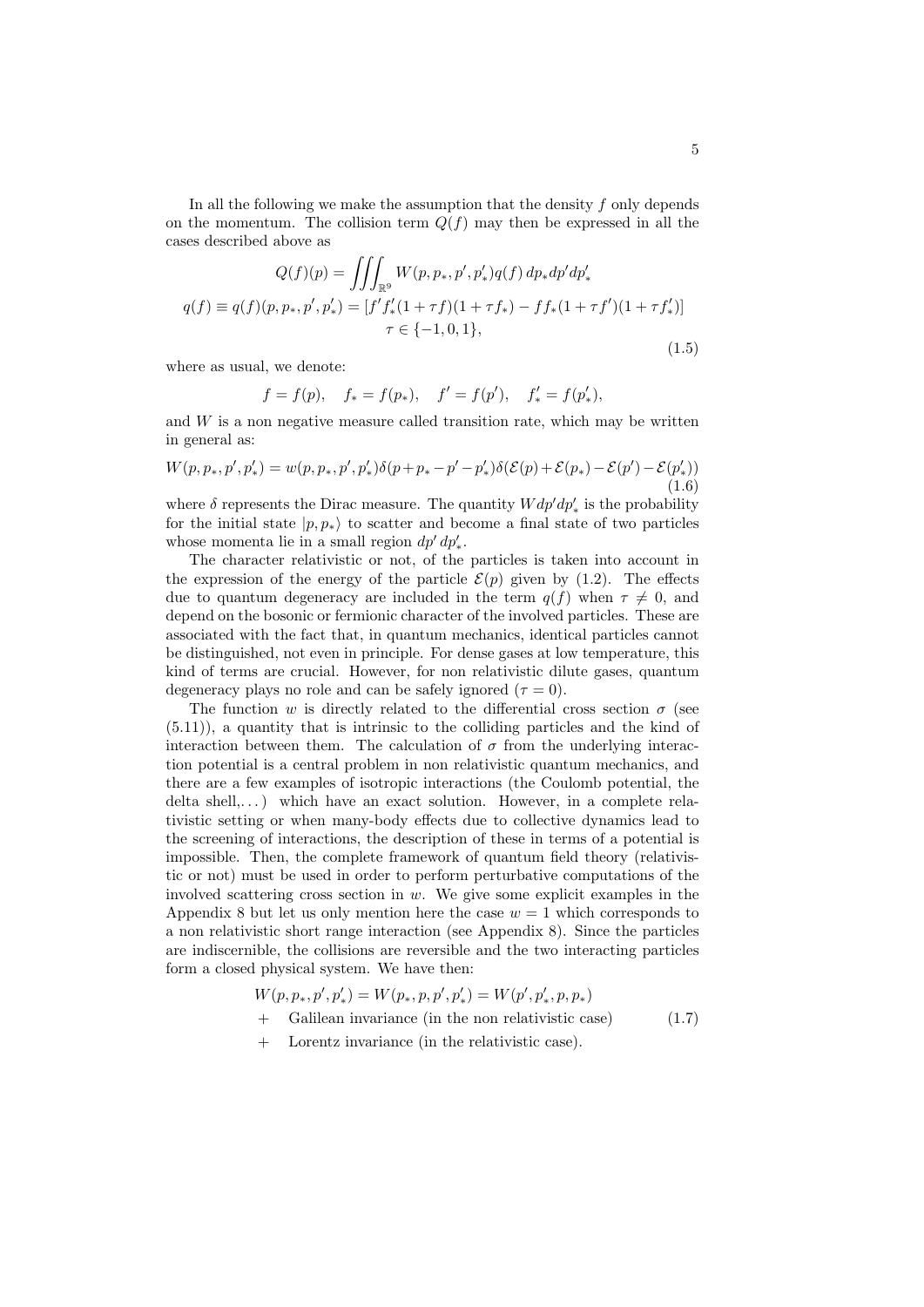To give a sense to the expression (1.5) under general assumptions on the distribution f is not a simple question in general. Let us only remark here that  $Q(f)$ is well defined as a measure when  $f$  and  $w$  are assumed to be continuous. But we will see below that this is not always a reasonable assumption. It is one of the purposes of this work to clarify this question in part.

The Boltzmann equation reads then very similar, formally at least, in all the different contexts: classic, quantum and relativistic. In particular some of the fundamental physically relevant properties of the solutions  $f$  may be formally established in all the cases in the same way: conservation of the total number of particles, mean impulse and total energy; existence of an "entropy function" which increases along the trajectory (Boltzmann's H-Theorem). For any  $\psi = \psi(p)$ , the symmetries (1.7), imply the fundamental and elementary identity

$$
\int_{\mathbb{R}^3} Q(f)\psi \, dp = \frac{1}{4} \iiint_{\mathbb{R}^{12}} W(p, p_*, p', p'_*) \, q(f) \big( \psi + \psi_* - \psi' - \psi'_* \big) \, dp dp_* dp' dp'_*.
$$
\n(1.8)

Taking  $\psi(p) = 1$ ,  $\psi(p) = p_i$  and  $\psi(p) = \mathcal{E}(p)$  and using the definition of C, we obtain that the particle number, the momentum and the energy of a solution  $f$ of the Boltzmann equation (1.5) are conserved along the trajectoires, i.e.

$$
\frac{d}{dt} \int_{\mathbb{R}^3} f(t, p) \begin{pmatrix} 1 \\ p \\ \mathcal{E}(p) \end{pmatrix} dp = \int_{\mathbb{R}^3} Q(f) \begin{pmatrix} 1 \\ p \\ \mathcal{E}(p) \end{pmatrix} dp = 0, \quad (1.9)
$$

so that

$$
\int_{\mathbb{R}^3} f(t, p) \begin{pmatrix} 1 \\ p \\ \mathcal{E}(p) \end{pmatrix} dp = \int_{\mathbb{R}^3} f_{\text{in}}(p) \begin{pmatrix} 1 \\ p \\ \mathcal{E}(p) \end{pmatrix} dp.
$$
 (1.10)

The entropy functional is defined by

$$
H(f) := \int_{R^3} h(f(p)) dp, \quad h(f) = \tau^{-1} (1 + \tau f) \ln(1 + \tau f) - f \ln f. \tag{1.11}
$$

Taking in (1.8)  $\psi = h'(f) = \ln(1 + \tau f) - \ln f$ , we get

$$
\int_{\mathbb{R}^3} Q(f) h'(f) dp = \frac{1}{4} D(f)
$$
\n(1.12)

with

$$
D(f) = \iiint_{\mathbb{R}^{12}} W e(f) dp dp_* dp' dp'_*
$$
  
\n
$$
e(f) = j(f f_*(1 + \tau f')(1 + \tau f'_*), f' f'_*(1 + \tau f)(1 + \tau f_*)
$$
\n
$$
j(s, t) = (t - s)(\ln t - \ln s) \ge 0.
$$
\n(1.13)

We deduce from the equation that the entropy is increasing along trajectories, i.e.

$$
\frac{d}{dt}H(f(t, .)) = \frac{1}{4}D(f) \ge 0.
$$
\n(1.14)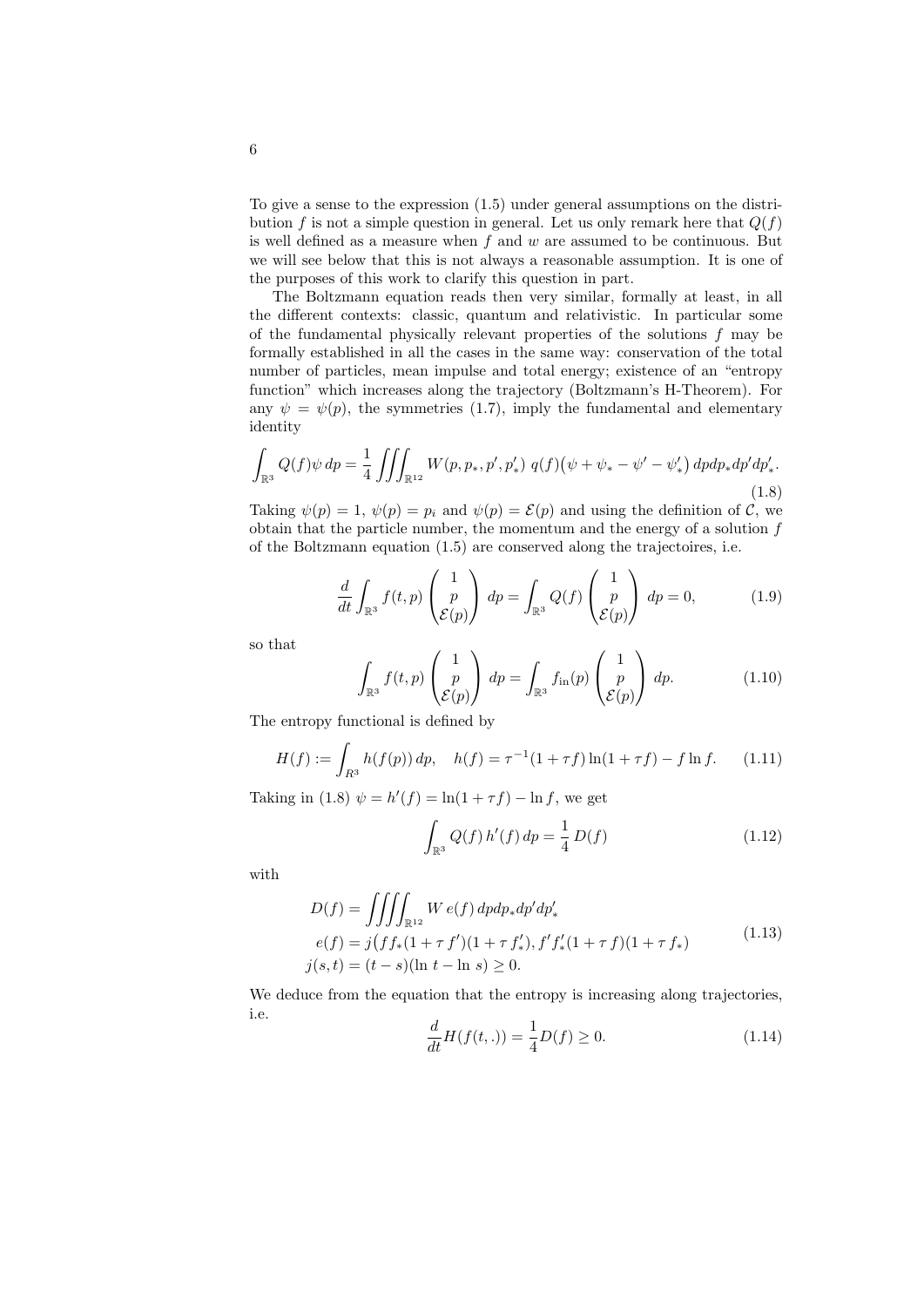The main qualitative characteristics of  $f$  are described by these two properties: conservation (1.9) and increasing entropy (1.14). It is therefore natural to expect that as t tends to  $\infty$  the function f converges to a function  $f_{\infty}$  which realizes the maximum of the entropy  $H(f)$  under the moments constraint (1.10). A first simple and heuristic remark is that if  $f_{\infty}$  solves the entropy maximization problem with constraints (1.10), there exist Lagrange multipliers  $\mu \in \mathbb{R}, \beta^0 \in \mathbb{R}$ and  $\beta \in \mathbb{R}^3$  such that

$$
\langle \nabla H(f_{\infty}), \varphi \rangle = \int_{\mathbb{R}^3} h'(f_{\infty}) \varphi \, dp = \langle \beta^0 \mathcal{E}(p) - \beta \cdot p - \mu, \varphi \rangle \quad \forall \varphi,
$$

which implies

$$
\ln(1 + \tau f_{\infty}) - \ln f_{\infty} = \beta^{0} \mathcal{E}(p) - \beta \cdot p - \mu
$$

and therefore

$$
f_{\infty}(p) = \frac{1}{e^{\nu(p)} - \tau} \quad \text{with } \nu(p) := \beta^0 \mathcal{E}(p) - \beta \cdot p - \mu. \tag{1.15}
$$

The function  $f_{\infty}$  is called a Maxwellian when  $\tau = 0$ , a Bose-Einstein distribution when  $\tau > 0$  and a Fermi-Dirac distribution when  $\tau < 0$ .

## 1.2 The classical case

Let us consider for a moment the case  $\tau = 0$ , i.e. the classic Boltzmann equation, which has been widely studied. It is known that for any initial data  $f_{\text{in}}$  there exists a unique distribution  $f_{\infty}$  of the form (1.15) such that

$$
\int_{\mathbb{R}^3} f_{\infty}(p) \begin{pmatrix} 1 \\ p \\ \mathcal{E}(p) \end{pmatrix} dp = \int_{\mathbb{R}^3} f_{\text{in}}(p) \begin{pmatrix} 1 \\ p \\ \mathcal{E}(p) \end{pmatrix} dp.
$$
 (1.16)

We may briefly recall the main results about the Cauchy problem and the long time behaviour of the solutions which are known up to now. We refer to [8, 39], for a more detailed exposition and their proofs.

Theorem 1.1 (Stationary solutions) For any measurable function  $f \geq 0$ such that

$$
\int_{\mathbb{R}^3} f(1, p, \frac{|p|^2}{2}) \, dp = (N, P, E) \tag{1.17}
$$

for some  $N, E > 0, P \in \mathbb{R}^3$ , the following four assertions are equivalent.

(i) f is the Maxwellian

$$
\mathcal{M}_{N,P,E} = \mathcal{M}[\rho, u, \Theta] = \frac{\rho}{(2\pi\Theta)^{3/2}} \exp\left(-\frac{|p - u|^2}{2\Theta}\right)
$$

where  $(\rho, u, \Theta)$  is uniquely determined by  $N = \rho$ ,  $P = \rho u$ , and  $E =$  $\frac{\rho}{2}(|u|^2 + 3\Theta);$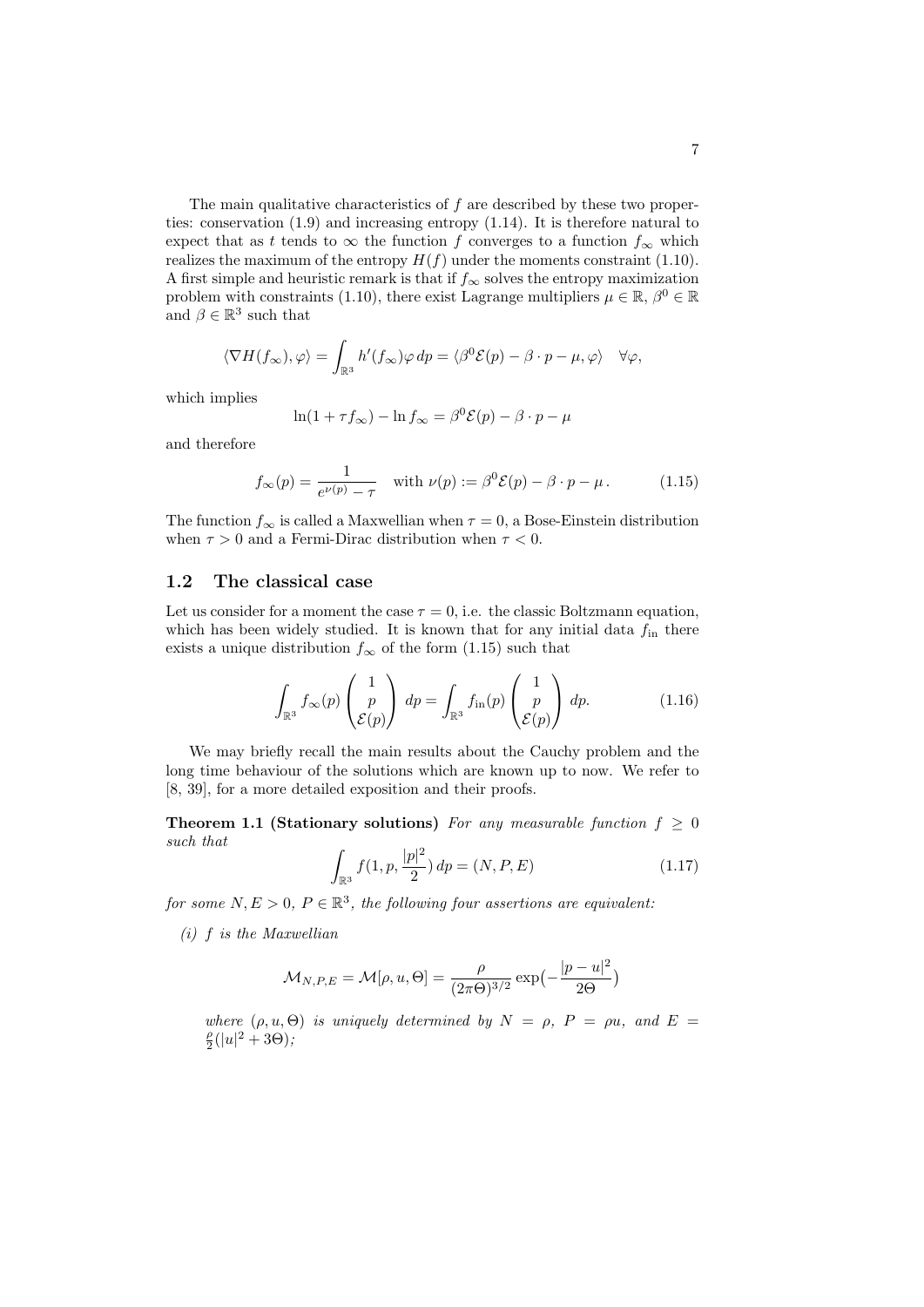$(ii)$  f is the solution of the maximization problem

 $H(f) = \max\{H(g), g \text{ satisfies the moments equation } (1.10)\},\$ 

where  $H(g) = -\int_{\mathbb{R}^3} g \log g \, dp$  stands for the classical entropy;

- (*iii*)  $Q(f) = 0;$
- (*iv*)  $D(f) = 0$ .

Concerning the evolution problem one can prove.

**Theorem 1.2** Assume that  $w = 1$  (for simplicity). For any initial data  $f_{\text{in}} \geq 0$ with finite number of particles, energy and entropy, there exists a unique global solution  $f \in C([0,\infty); L^1(\mathbb{R}^3))$  which conserves the particle number, energy and momentum. Moreover, when  $t \to \infty$ ,  $f(t,.)$  converges to the Maxwellian M with same particle number, momentum an energy (defined by Theorem 1.1) and more precisely, for any  $m > 0$  there exists  $C_m = C_m(f_0)$  explicitly computable such that

$$
||f - M||_{L^{1}} \le \frac{C_{m}}{(1+t)^{m}}.\tag{1.18}
$$

We refer to  $\left[3, 17, 41, 40\right]$  for existence, conservations and uniqueness and to [4, 55, 56, 8, 54] for convergence to the equilibrium. Also note that Theorem 1.2 can be extended (sometimes only partially) to a large class of cross-section W we refer to [55] for details and references.

**Remark 1.3** The proof of the equivalence (i) - (ii) only involves the entropy  $H(f)$  and not the collision integral  $Q(f)$  itself.

Remark 1.4 To show that (i), (iii) and (iv) are equivalent one has first to define the quantities  $Q(f)$  and  $D(f)$  for the functions f belonging to the physical functional space. The first difficulty is to define precisely the collision integral  $Q(f)$ , (see Section 3.2).

# 1.3 Quantum and/or relativistic gases

The Boltzmann equation looks formally very similar in the different contexts: classic, quantum and relativistic, but it actually presents some very different features in each of these different contexts. The two following remarks give some insight on these differences.

The natural spaces for the density f are the spaces of distributions  $f \geq 0$ such that the "physical" quantities are bounded:

$$
\int_{\mathbb{R}^3} f(1 + \mathcal{E}(p)) \, dp < \infty \quad \text{and} \quad H(f) < \infty,\tag{1.19}
$$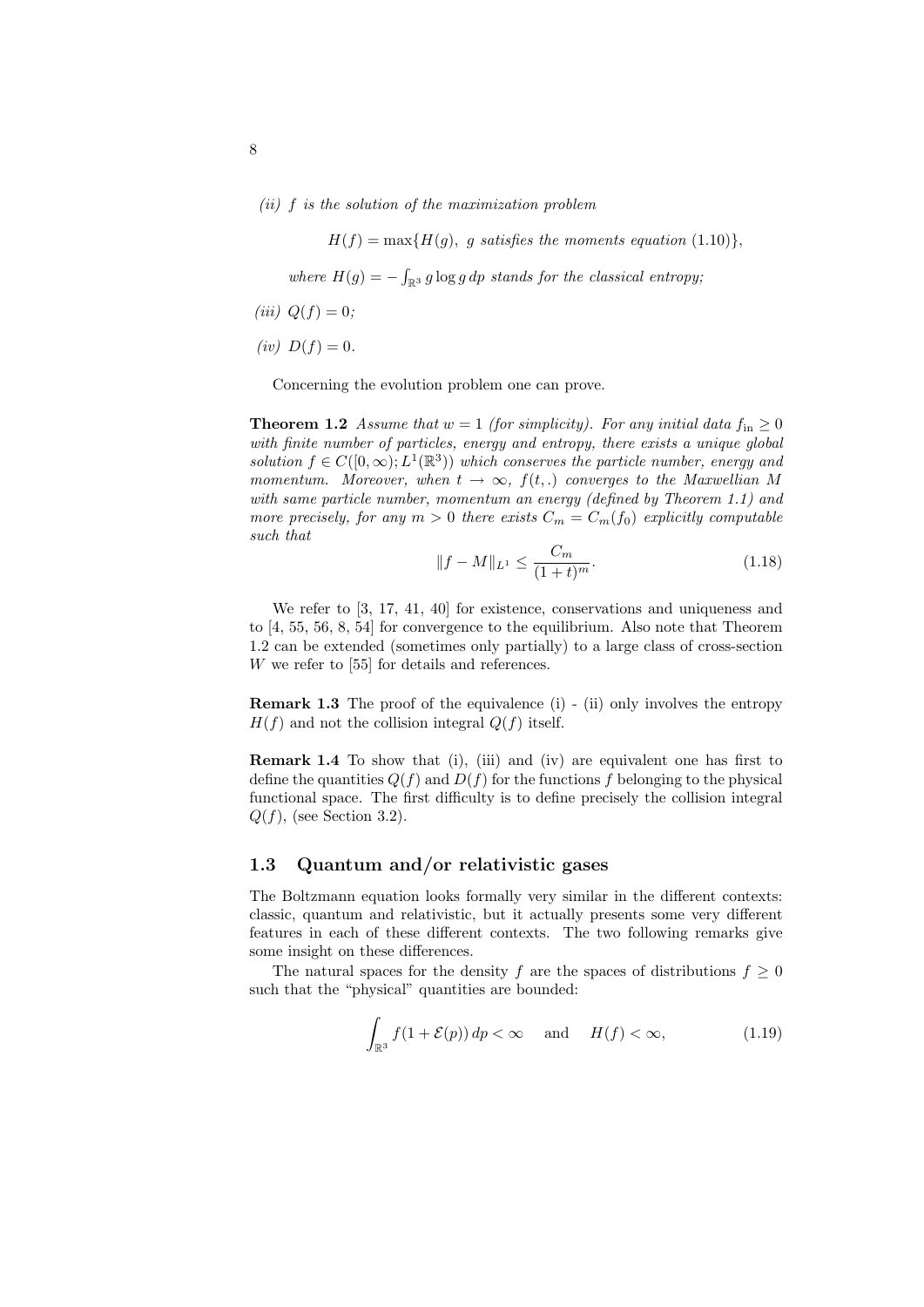where  $H$  is given by  $(1.11)$ . This provides the following different conditions:

 $f \in L^1_s \cap L \log L$  in the non quantum case, relativistic or not

 $f \in L^1_s \cap L^{\infty}$  in the Fermi case, relativistic or not

 $f \in L_s^1$  in the Bose case, relativistic or not,

where

$$
L_s^1 = \{ f \in L^1(\mathbb{R}^3) ; \int_{\mathbb{R}^3} (1 + |p|^s) \, d|f|(p) < \infty \} \tag{1.20}
$$

and  $s = 2$  in the non relativistic case,  $s = 1$  in the relativistic case.

On the other hand, remember that the density entropy  $h$  given by  $(1.11)$  is:

$$
h(f) = \tau^{-1}(1 + \tau f) \ln(1 + \tau f) - f \ln f.
$$

In the Fermi case we have  $\tau = -1$  and then  $h(f) = +\infty$  whenever  $f \notin [0, 1]$ . Therefore the estimate  $H(f) < \infty$  provides a strong  $L^{\infty}$  bound on f. But, in the Bose case,  $\tau = 1$ . A simple calculus argument then shows that  $h(f) \sim \ln f$ as  $f \to \infty$ . Therefore the entropy estimate  $H(f) < \infty$  does not gives any additional bound on f.

Moreover, and still concerning the Bose case, the following is shown in [7], in the context of the Kompaneets equation (cf. Section 5). Let  $a \in \mathbb{R}^3$  be any fixed vector and  $(\varphi_n)_{n\in\mathbb{N}}$  an approximation of the identity:

$$
(\varphi_n)_{n \in \mathbb{N}}; \quad \varphi_n \to \delta_a.
$$

Then for any  $f \in L_2^1$ , the quantity  $H(f + \varphi_n)$  is well defined by (1.11) for all  $n \in \mathbb{N}$  and moreover,

$$
N(f + \alpha \varphi_n) \to N(f) + \alpha
$$
, and  $H(f + \varphi_n) \to H(f)$  as  $n \to \infty$ . (1.21)

See Section 2 for the details. This indicates that the expression of  $H$  given in (1.11) may be extended to nonnegative measures and that, moreover, the singular part of the measure does not contributes to the entropy. More precisely, for any non negative measure F of the form  $F = gdp + G$ , where  $g \ge 0$  is an integrable function and  $G \geq 0$  is singular with respect to the Lebesgue measure  $dp$ , we define the Bose-Einstein entropy of F by

$$
H(F) := H(g) = \int_{\mathbb{R}^3} \left[ (1+g) \ln(1+g) - g \ln g \right] dp.
$$
 (1.22)

The discussion above shows how different is the quantum from the non quantum case, and even the Bose from the Fermi case. Concerning the Fermi gases, the Cauchy problem has been studied by Dolbeault [15] and Lions [39], under the hypothesis (H1) which includes the hard sphere case  $w = 1$ . As it is indicated by the remark above, the estimates at our disposal in this case are even better than in the classical case. In particular the collision term  $Q(f)$  may be defined in the same way as in the classical case. But as far as we know, no analogue of Theorem 1.1 was known for Fermi gases. The problem for Bose gases is essentially open as we shall see below. Partial results for radially symmetric  $L^1$ distributions have been obtained by Lu [40] under strong cut off assumptions on the function w.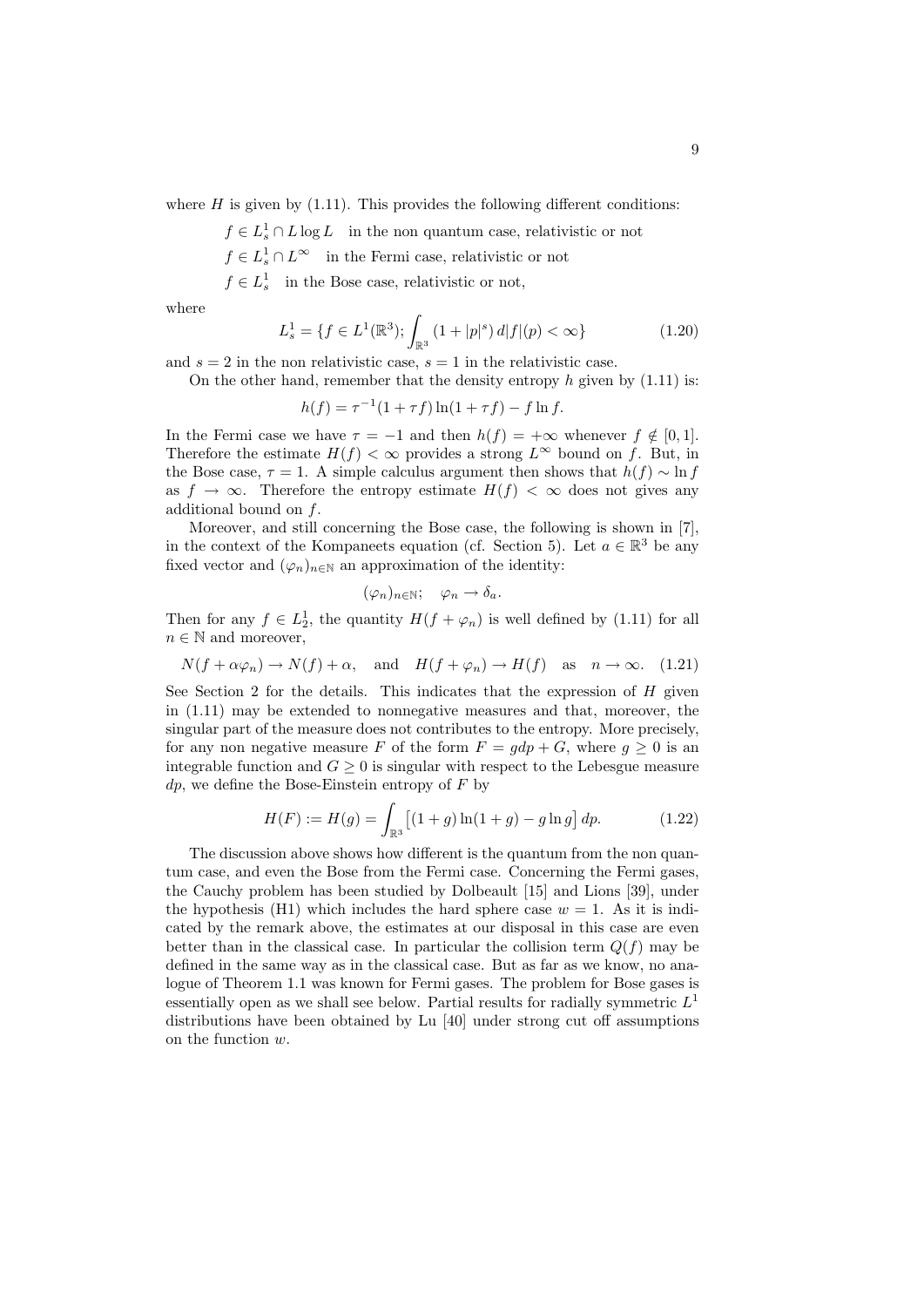#### 1.3.1 Equilibrium states, Entropy

As it is formally indicated by the identity (1.9), the particle number, momentum and energy of the solutions to the Boltzmann equation are conserved along the trajectories. It is then very natural to consider the following entropy maximization problem: given  $N > 0$ ,  $P \in \mathbb{R}^3$  and  $E \in \mathbb{R}$ , find a distribution f which maximises the entropy  $H$  and whose moments are  $(N, P, E)$ . The solution of this problem is well known in the non quantum non relativistic case ( and is recalled in Theorem 1.1 above). In [31], Jüttner in  $|Ju|$  gave the relativistic Maxwellians. The question is also treated by Chernikov in [12]. For the complete resolution of the moments equation in the relativistic non quantum case we refer to Glassey  $[26]$  and Glassey & W. Strauss  $[GS]$ . We solve the quantum relativistic case in [24]. The general result may be stated as follows.

**Theorem 1.5** For every possible choice of  $(N, P, E)$  such that the set K defined by

$$
g \in K \quad \text{if and only if} \quad \int_{\mathbb{R}^3} g(1, p, \frac{|p|^2}{2}) \, dp = (N, P, E),
$$

is non empty, there exists a unique solution  $\overline{f}$  to the entropy maximization problem

 $\overline{f} \in K$ ,  $H(\overline{f}) = \max\{H(q); q \in K\}.$ 

Moreover,  $f = f_{\infty}$  given by (1.15) for the nonquantum and Fermi case, while for the Bose case  $\overline{f} = f_{\infty} + \alpha \delta_{\overline{p}}$  for some  $\overline{p} \in \mathbb{R}^3$ .

It was already observed by Bose and Einstein [5, 18, 19] that for systems of bosons in thermal equilibrium a careful analysis of the statistical physics of the problem leads to enlarge the class of steady distributions to include also the solutions containing a Dirac mass. On the other hand, the strong uniform bound introduced by the Fermi entropy over the Fermi distributions leads to include in the family of Fermi steady states the so called degenerate states. We present in Section 2 the detailed mathematical results of these two facts both for relativistic and non relativistic particles. The interested reader may find the detailed proofs in [24].

### 1.3.2 Collision kernel, Entropy dissipation, Cauchy Problem

Theorem 1.5 is the natural extension to quantum particles of the results for non quantum particles, i.e. points (i) and (ii) of Theorem 1.1. The extension of the points (iii) and (iv), even for the non relativistic case, is more delicate. In the Fermi case it is possible to define the collision integral  $Q(f)$  and the entropy dissipation  $D(f)$  and to solve the problem under some additional conditions (see Dolbeault [15] and Lions [39]). We consider this problem and related questions in Section 3.2.

In the equation for bosons, the first difficulty is to define the collision integral  $Q(f)$  and the entropy dissipation  $D(f)$  in a sufficiently general setting. This question was treated by Lu in [40] and solved under the following additional assumptions: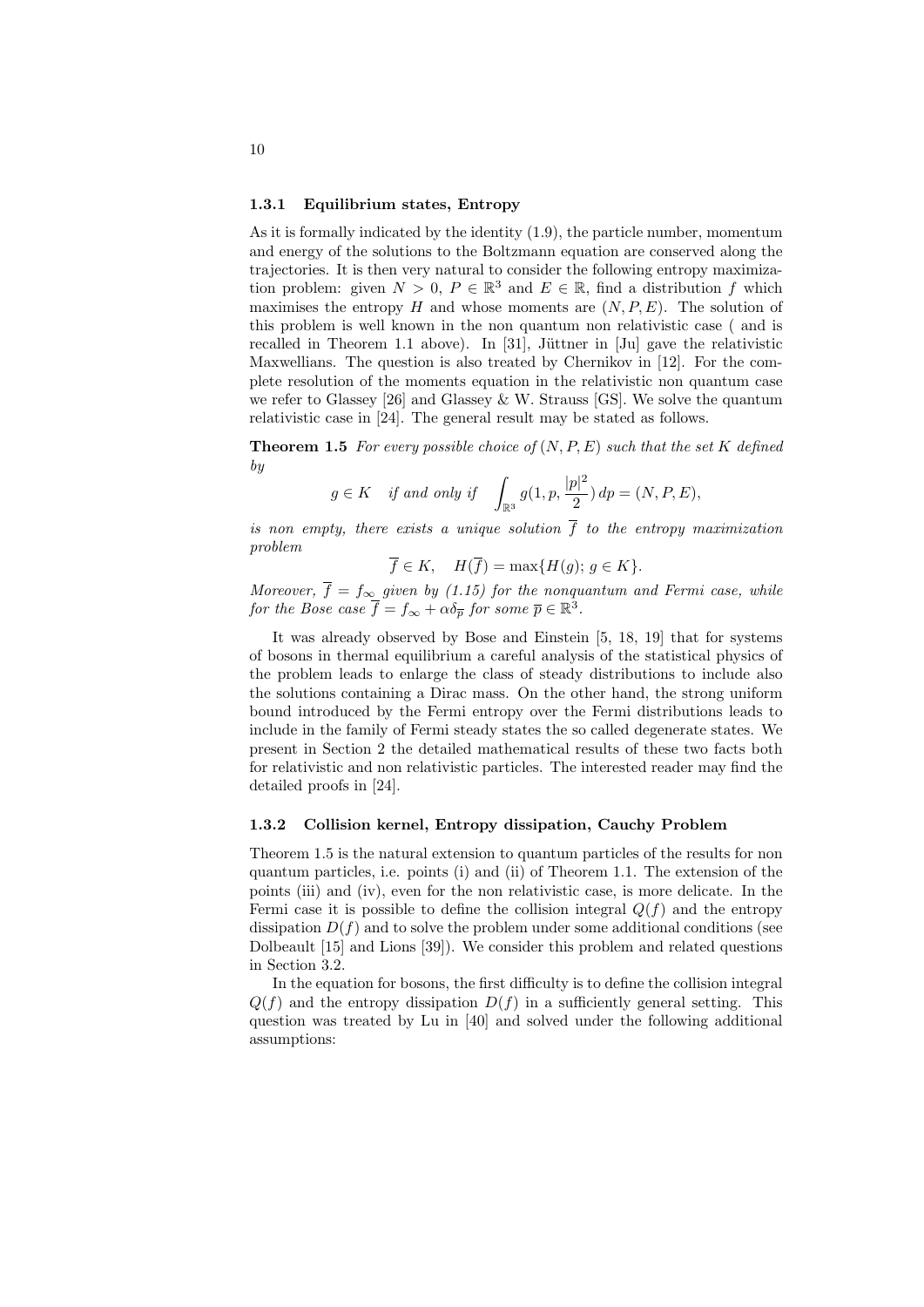- (i)  $f \in L^1$  is radially symmetric.
- (ii) Strong truncation on w.

These two conditions are introduced in order to give a sense to the collision integral. Unfortunately, the second one is not satisfied by the main physical examples such as  $w = 1$  (see Appendix 8). Moreover Theorem 2.3 shows that the natural framework to study the quantum Boltzmann equation, relativistic or not, for Bose gases is the space of non negative measures. This is an additional difficulty with respect to the non quantum or Fermi cases. We partly extend the study of Lu to the case where  $f$  is a non negative radially symmetric measure.

# 1.4 Two species gases, the Compton-Boltzmann equation

Gases composed of two different species of particles,for example bosons and fermions, are interesting by themselves for physical reasons and have thus been considered in the physical literature (see the references below). On the other hand, from a mathematical point of vue, they provide simplified but still interesting versions of Boltzmann equations for quantum particles. Their study may be then a first natural step to understand the behaviour of this type of equations.

Let us then call  $F(t, p) \geq 0$  the density of Bose particles and  $f(t, p) \geq 0$  that of Fermi particles. Under the low density assumption, the evolution of the gas is now given by the following system of Boltzmann equations (see [11]):

$$
\frac{\partial F}{\partial t} = Q_{1,1}(F, F) + Q_{1,2}(F, f) \quad F(0,.) = F_{\text{in}}\n\frac{\partial f}{\partial t} = Q_{2,1}(f, F) + Q_{2,2}(f, f) \quad f(0,.) = f_{\text{in}}.
$$
\n(1.23)

The collision terms  $Q_{1,1}(F, F)$  and  $Q_{2,2}(f, f)$  stand for collisions between particles of the same specie and are given by (1.2). The collision terms  $Q_{1,2}(F, f)$ and  $Q_{2,1}(f, F)$  stands for collisions between particles of two different species:

$$
Q_{1,2}(F,f) = \int_{\mathbb{R}^3} \int_{\mathbb{R}^3} \int_{\mathbb{R}^3} W_{1,2} q_{1,2} \, dp_* dp' dp'_*,
$$
  
\n
$$
q_{1,2} = F' f'_*(1+F)(1-\tau f'_*) - F f_*(1+F')(1-\tau f'_*),
$$
\n(1.24)

and  $Q_{2,1}(f, F)$  is given by a similar expression. Note that the measure  $W_{1,2} =$  $W_{1,2}(p, p_*, p', p'_*)$  satisfies the micro-reversibility hypothesis

$$
W_{1,2}(p',p'_*,p,p_*) = W_{1,2}(p,p_*,p',p'_*),
$$
\n(1.25)

but not the indiscernibility hypothesis  $W_{1,2}(p_*,p,p',p'_*) = W_{1,2}(p,p_*,p',p'_*)$  as in (1.7) since the two colliding particles belong now to different species.

We consider in Section 4 some mathematical questions related to the systems (1.23)-(1.25). We do not perform in detail the general study of the steady states since that would be mainly a repetition of what is done in Section 3 and in [24].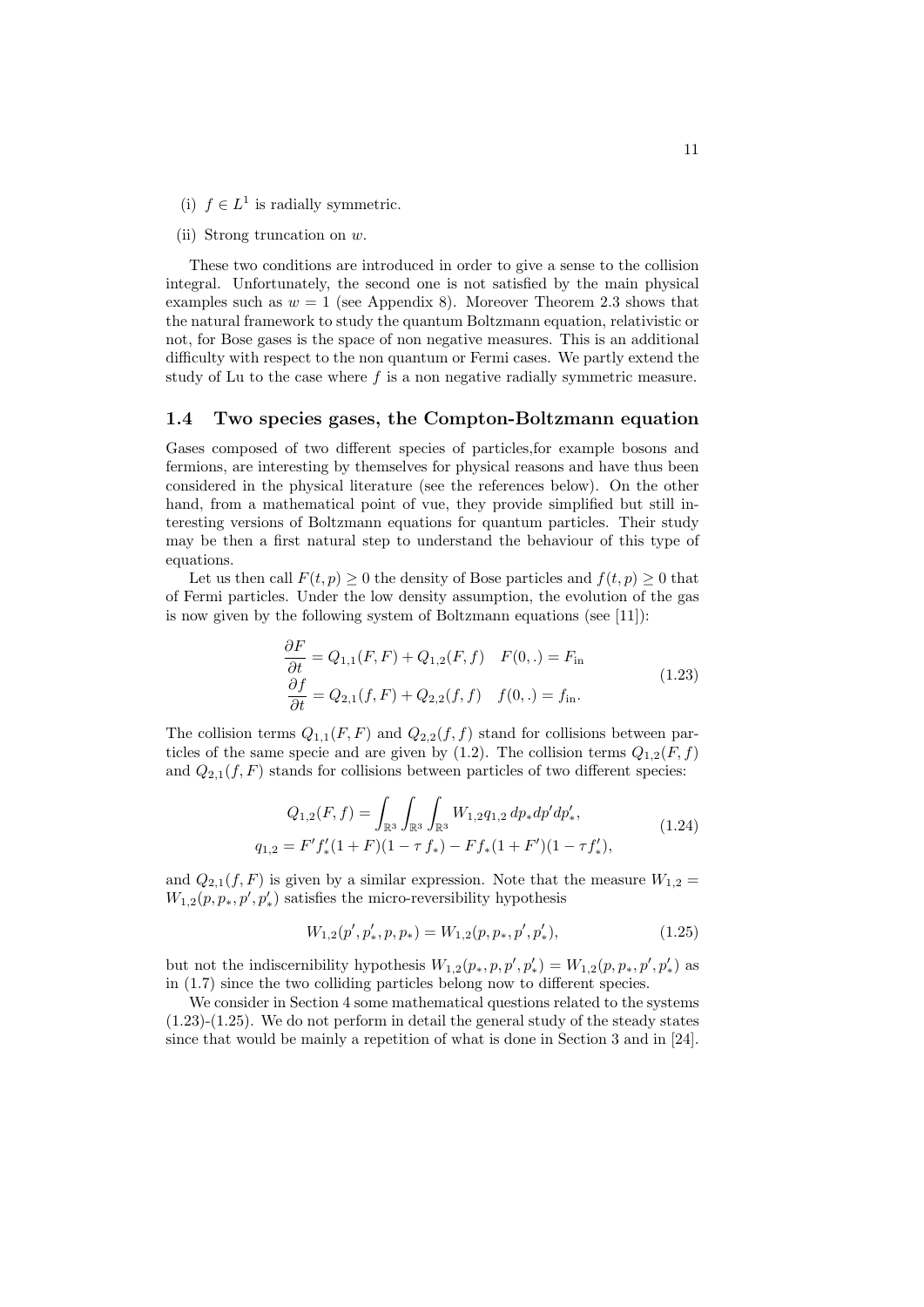Here again, to give a sense to the integral collision  $Q_{1,2}$  and  $Q_{2,1}$  is the first question to be considered. Since the kernels  $Q_{1,1}(F, F)$  and  $Q_{2,2}(f, f)$  have already been treated in the precedent section, we focus in the collision terms  $Q_{1,2}(F, f)$  and  $Q_{2,1}(f, F)$ . Let us notice that in the Fermi case,  $\tau > 0$ , the Fermi density f satisfies an a priori bound in  $L^{\infty}$ . Nevertheless, even with this extra estimate,the problem of existence of solutions and their asymptotic behaviour for generic interactions, even with strong unphysical truncation kernel and for radially symmetric distributions f, remains an open question.

In order to get some insight on these problems, we consider two simpler situations which are important from a physical point of view and still mathematically interesting since, in particular, they display Bose condensation in infinite time. These are the equations describing boson-fermion interactions with fermions at equilibrium, and photon-electron Compton scattering. Of course the deductions of these two reduced models are well known in the physical literature but we believe nevertheless that it may be interesting to sketch them here. In the first one, still considered in Section 4, we suppose that the Fermi particles are at rest at isothermal equilibrium. This is nothing but to fix the distribution of Fermi particles f in the system to be a Maxwellian or a Fermi state. Without any loss of generality, this may be chosen to be centered at the origin, so that it is radially symmetric. Moreover, the boson-fermion interaction is short range and we may consider the "slow particle interaction" approximation of the differential cross section  $w = 1$  (see Appendix 8). The system reduces then to a single equation which moreover is quadratic and not cubic. Namely:

$$
\frac{\partial F}{\partial t} = \int_0^\infty S(\varepsilon, \varepsilon') \left[ F'(1 + F) e^{-\epsilon} - F(1 + F') e^{-\epsilon'} \right] d\epsilon', \tag{1.26}
$$

for some kernel S (see Section 4).

We prove in Section 4 the following result about existence, uniqueness and asymptotic behaviour of global solutions for the Cauchy problem associated to  $(1.26)$ .

**Theorem 1.6** For any initial datum  $F_{\text{in}} \in L_1^1(\mathbb{R}_+), F_{\text{in}} \geq 0$ , there exists a solution  $F \in C([0,\infty), L^1_{1/2})$  to the equation (1.26) such that

$$
\lim_{t \to 0} ||F(t) - F_{\text{in}}||_{L^1(\mathbb{R}^+)} = 0.
$$

Moreover, if  $\overline{f} = \mathcal{B}_N$  is the unique solution to the maximization problem

$$
H(\overline{f}) = \max\{H(g); \int g(\varepsilon) \varepsilon^2 d\varepsilon = \int F_{\text{in}}(\varepsilon) \varepsilon^2 d\varepsilon =: N\},\
$$

$$
H(F) = \int_0^\infty h(f, \varepsilon) \varepsilon^2 d\varepsilon
$$

with  $h(x, \varepsilon) = (1 + x) \ln(1 + x) - x \ln x - \varepsilon x$ ,

$$
F(t,.)\underset{t\to\infty}{\to} \overline{f} \ weakly \star \ in \ (C_c(\mathbb{R}_+))'
$$
  

$$
\lim_{t\to\infty} ||F(t,.) - \overline{f}||_{L^1((k_0,\infty))} = 0 \quad \forall k_0 > 0.
$$
 (4.51)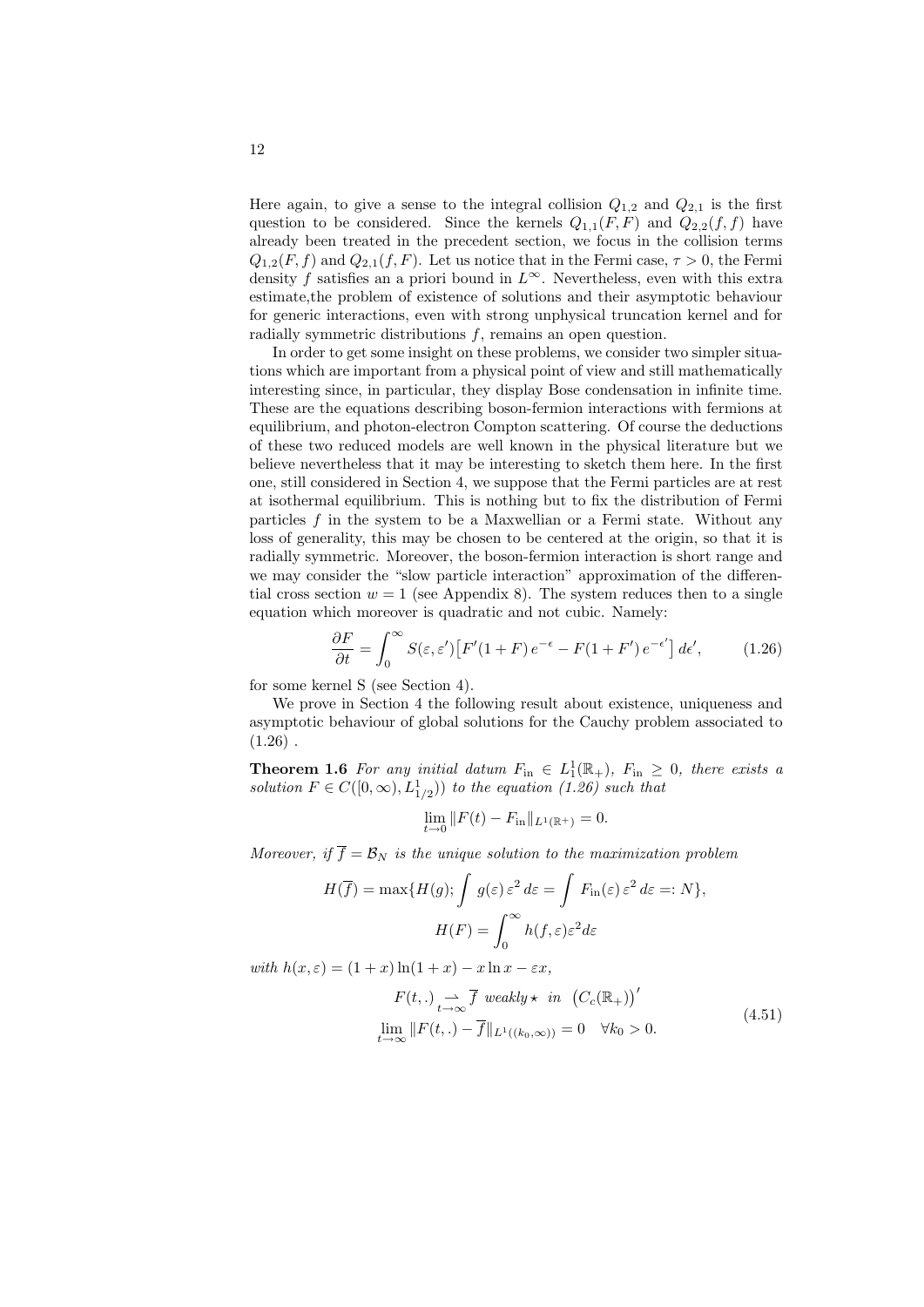This result shows that the density of bosons F underlies a Bose condensation asymptotically in infinite time if its initial value is large enough. The phenomena was already predicted by Levich & Yakhot in [36, 37], and was described as condensation driven by the interaction of bosons with a cold bath (of fermions) (see also Semikoz & Tkachev [48, 49]).

#### 1.4.1 Compton scattering

In Section 5 we consider the equation describing the photon-electron interaction by Compton scattering. This equation, that we call Boltzmann-Compton equation, has been extensively studied in the physical and mathematical literature (see in particular the works by Kompaneets [33], Dreicer [15], Weymann [56], Chapline, Cooper and Slutz [10]). We show how it can be derived starting from the system which describes the photon electron interaction via Compton scattering. This interaction is described, in the non relativistic limit, by the Thomson cross section, (see Appendix 8).

It is important in this case to start with the full relativistic quantum formulation since photons are relativistic particles. Even if, later on, the electrons are considered at non relativistic classical equilibrium. Finally, The equation has the same form as in  $(1.26)$  where the only difference lies in the kernel S.

The possibility of some kind of "condensation" for this Compton Boltzmann equation was already considered in physical literature by Chapline, Cooper and Slutz in  $[10]$ , and Caflisch & Levermore  $[7]$  for the Kompaneets equation (see Section 5 and also [21]).

We end with the so called Kompaneets equation, which is the limit of the Boltzmann-Compton equation in the range  $|p|, |p'| \ll mc^2$ .

# 2 The entropy maximization problem

In this Section we describe the solution to the maximization problem for the entropy function under the moment constraint. This problem may be stated as follows.

Given any of the entropies  $H$  and of the energies  $\mathcal E$  defined in the introduction, given three quantities  $N > 0$ ,  $E > 0$  and  $P \in \mathbb{R}^3$ , find  $F \geq 0$  such that

$$
\int_{\mathbb{R}^3} \begin{pmatrix} 1 \\ p \\ \mathcal{E}(p) \end{pmatrix} F(p) \, dp = \begin{pmatrix} N \\ P \\ E \end{pmatrix} \tag{2.1}
$$

and

$$
H(F) = \max\{H(g) : g \text{ satisfies (2.1)}\}.
$$
 (2.2)

We consider successively the case of a relativistic non quantum gas, then the case of a Bose-Enstein gas, and last the case of a Fermi-Dirac gas. For each of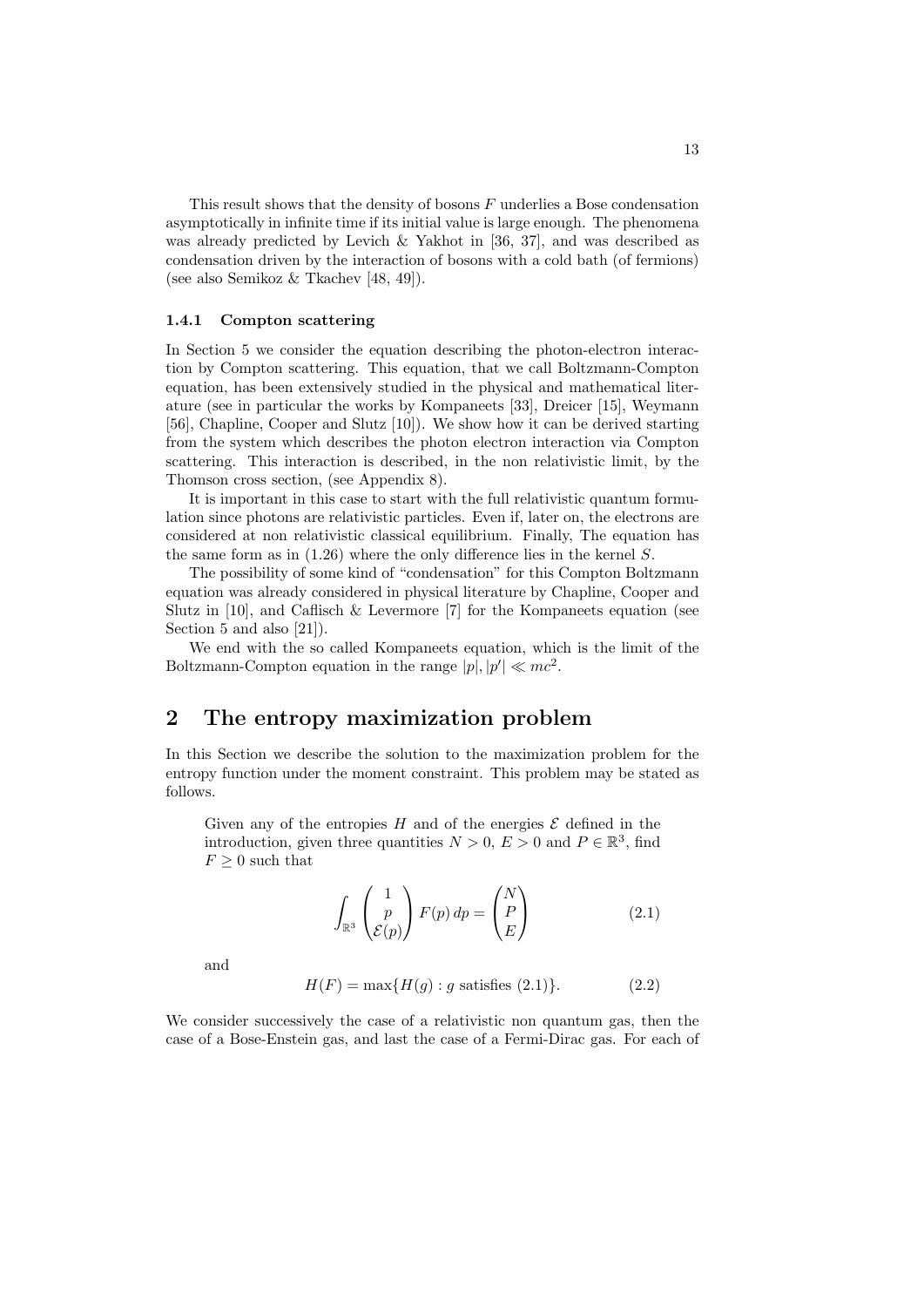these two kind of gases, we first consider in detail the relativistic case, where the energy is given by

$$
\mathcal{E}(p) = \sqrt{1 + \frac{|p|^2}{c^2 m^2}}.
$$
\n(2.3)

Then we describe the non relativistic case,  $\mathcal{E}(p) = |p|^2/2m$ , which is simplest since by Galilean invariance it can be reduced to  $P = 0$ .

In order to avoid lengthy technical details which are unnecessary for our purpose here, we only present the results for each of the different cases. For the detailed proofs the reader is referred to [24].

The relativistic non quantum case was completely solved by Glassey and Strauss in [27], see also Glassey in [Gl, even in the non homogeneous case with periodic spatial dependence. However, the proof that we give in [24] is different, uses in a crucial way the Lorentz invariance and may be adapted to the quantum relativistic case. Finally, notice that we do not consider this entropy problem for a gas of photons  $(\mathcal{E}(p) = |p|)$  and H the Bose-Einstein entropy) since it would not have physical meaning. In Section 5 we discuss the entropy problem for a gas constituted of electrons and photons.

# 2.1 Relativistic non quantum gas

In this subsection, we consider the Maxwell-Boltzmann entropy

$$
H(g) = -\int_{\mathbb{R}^3} g \ln g \, dp. \tag{2.4}
$$

of a non quantum gas. From the heuristic argument presented in the introduction, the solution to  $(2.1)-(2.2)$  is expected to be a relativistic Maxwellian distribution:  $\overline{a}$ 

$$
\mathcal{M}(p) = e^{-\beta^0 p^0 + \beta \cdot p - \mu}.\tag{2.5}
$$

The result is the following.

**Theorem 2.1** (i) Given  $E, N > 0, P \in \mathbb{R}^3$ , there exists a least one function  $g \geq 0$  which solves the moments equation (2.1) if, and only if,

$$
m^2c^2N^2 + |P|^2 < E^2. \tag{2.6}
$$

When  $(2.6)$  holds we will say that  $(N, P, E)$  is admissible.

- (ii) For an admissible  $(N, P, E)$  there exists at least one relativistic Maxwellian distribution  $\mathcal M$  satisfying (2.1).
- (iii) Let M be a relativistic Maxwellian distribution. For any function  $q > 0$ satisfying

$$
\int_{\mathbb{R}^3} \begin{pmatrix} 1 \\ p \\ p^0 \end{pmatrix} g(p) dp = \int_{\mathbb{R}^3} \begin{pmatrix} 1 \\ p \\ p^0 \end{pmatrix} \mathcal{M}(p) dp, \tag{2.7}
$$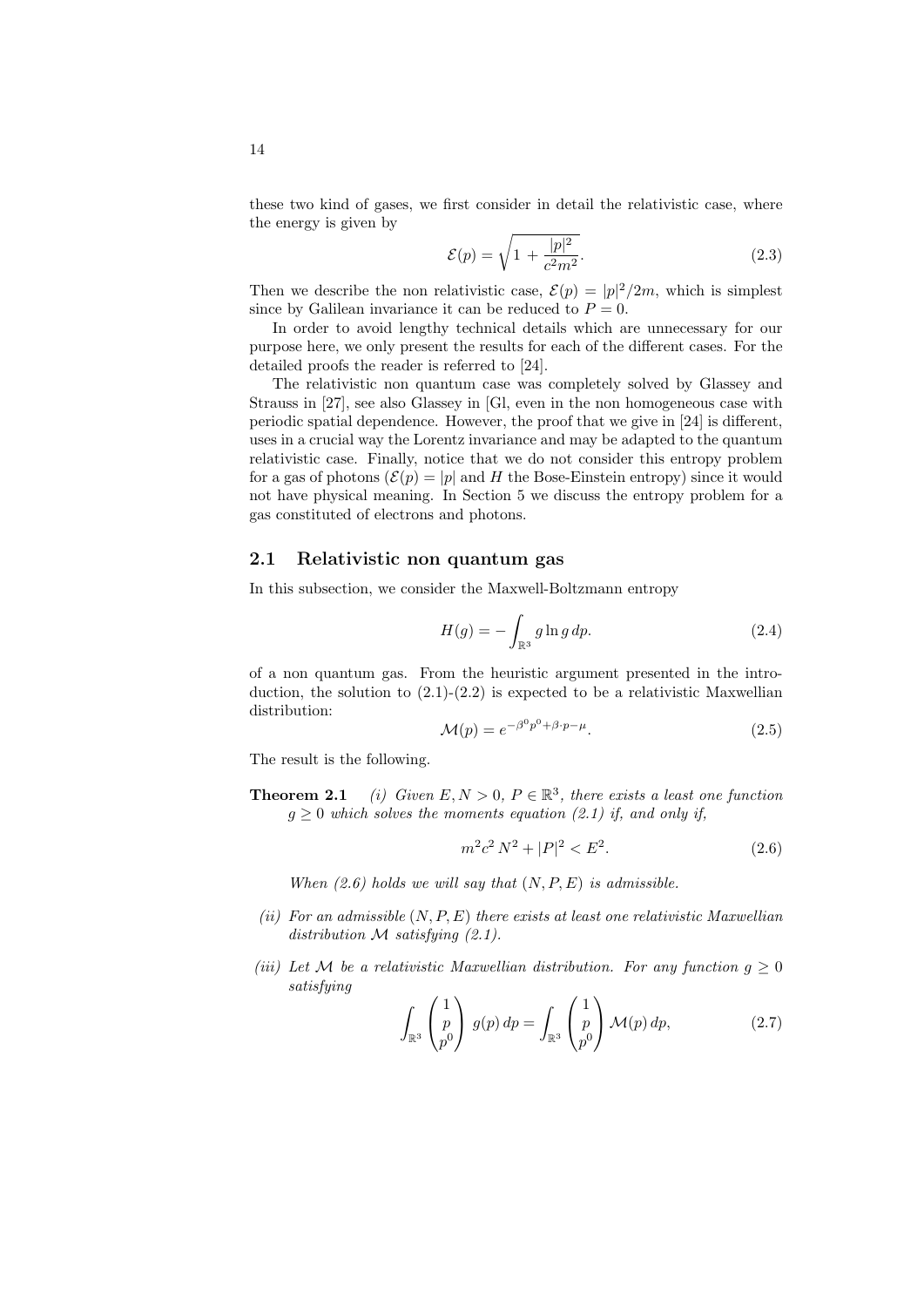one has

$$
H(g) - H(\mathcal{M}) = H(g|\mathcal{M}) := \int_{\mathbb{R}^3} [g \ln \frac{g}{\mathcal{M}} - g + \mathcal{M}] \, dp. \tag{2.8}
$$

Moreover,  $H(q|\mathcal{M}) \leq 0$  and vanishes if, and only if,  $q = \mathcal{M}$ .

(iv) As a conclusion, for an admissible  $(N, P, E)$ , the relativistic Maxwellian constructed in (ii) is the unique solution to the entropy maximization prob $lem (2.1)-(2.4).$ 

# 2.2 Bose gas

We consider now a gas of Bose particles. As it has been said before, Bose [5] and Einstein [18, 19], noticed that in this case, the set of steady distributions had to include solutions containing a Dirac mass. It is then necessary to extend the entropy function H defined in (1.11) with  $\tau = 1$  to such distributions. The way to do this may be well understood with the following remark from [7].

Let  $a \in \mathbb{R}^3$  be any fixed vector and  $(\varphi_n)_{n \in \mathbb{N}}$  an approximation of the identity:

$$
(\varphi_n)_{n \in \mathbb{N}}; \quad \varphi_n \to \delta_a.
$$

For any  $f \in L_2^1$  and every  $n \in \mathbb{N}$  the quantity  $H(f + \varphi_n)$  is well defined by (1.11). Moreover,

$$
H(f + \varphi_n) \to H(f)
$$
 as  $n \to \infty$ .

Suppose, for the sake of simplicity that  $\varphi_n \equiv 0$  if  $|p - a| \geq 2/n$ , then

$$
H(f + \varphi_n) = \int_{|p-a| \ge 2/n} h(f(p, t), p) dp + \int_{|p-a| \le 2/n} h((f(p, t) + \varphi_n(p), p) dp.
$$

Let us call,  $\sigma(z) = (1+z) \ln(1+z) - z \ln z$ . Using  $|\sigma(z)| \leq c\sqrt{z}$  we obtain

$$
\int_{|p-a|\leq 2/n} |\sigma(f(p,t)+\varphi_n(p))|dp \leq c \frac{2}{\sqrt{n^3}} \Bigl(\int_{|p-a|\leq 2/n} (f(p,t)+\varphi_n(p)dp\Bigr)^{1/2} \to 0.
$$

Then

$$
\big|\int_{\mathbb{R}^3}h(f(p,t),p)dp-\int_{|p-a|\geq 2/n}h(f(p,t),p)dp\big|\leq \int_{|p-a|\leq 2/n}|h(f(p,t),p)|dp\rightarrow 0
$$

which completes the proof.

This indicates that the expression of  $H$  given in  $(1.11)$  may be extended to nonnegative measures and that the singular part of the measure does not contributes to the entropy. More precisely, for any non negative measure  $F$  of the form  $F = gdp + G$ , where  $g \ge 0$  is an integrable function and  $G \ge 0$  is singular with respect to the Lebesgue measure  $dp$ , we define the Bose-Einstein entropy of  $F$  by

$$
H(F) := H(g) = \int_{\mathbb{R}^3} \left[ (1+g) \ln(1+g) - g \ln g \right] dp.
$$
 (2.9)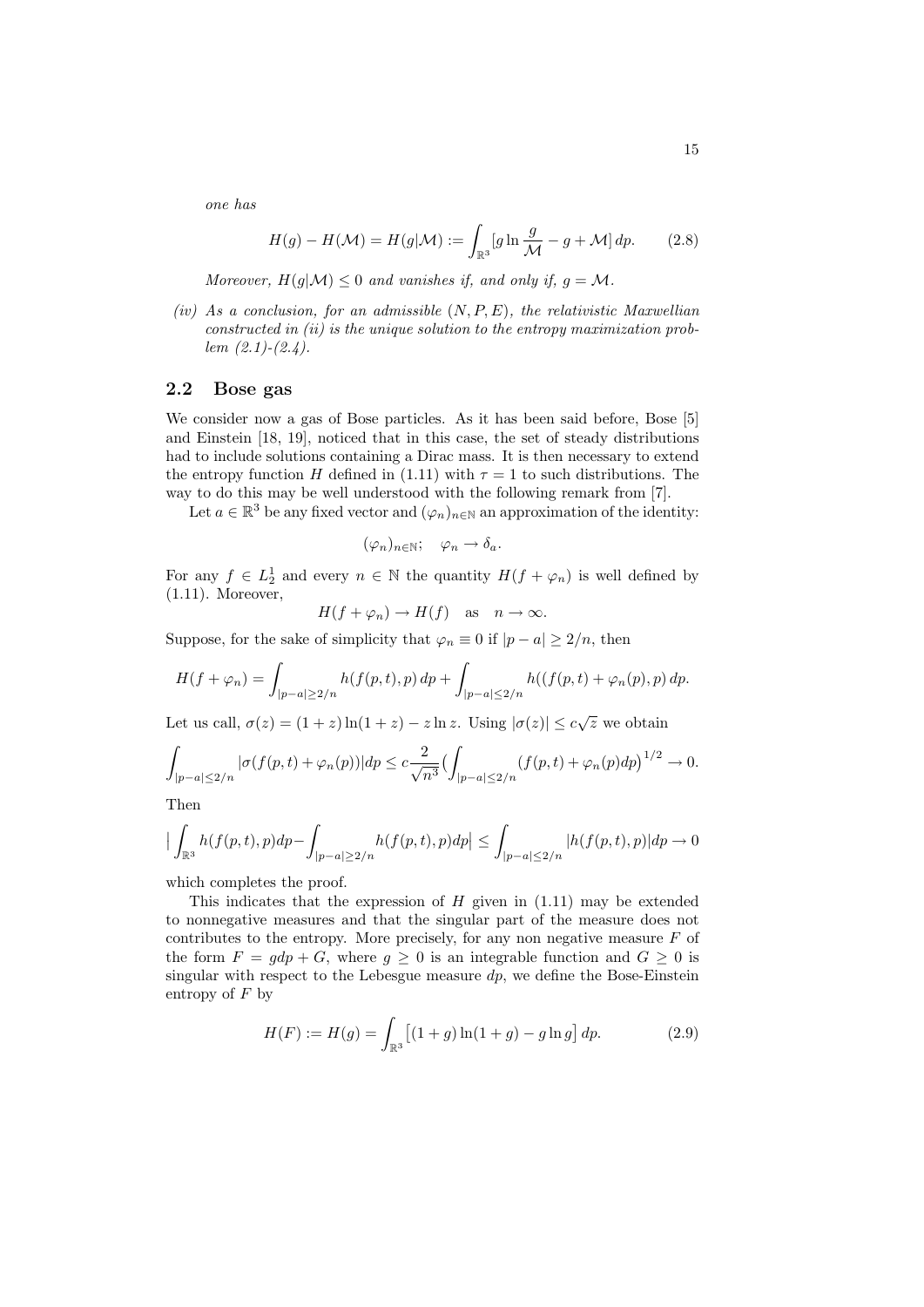On the other hand, as we have seen in the Introduction, the regular solutions to the entropy maximization problem should be the Bose relativistic distributions

$$
b(p) = \frac{1}{e^{\nu(p)} - 1} \quad \text{with} \quad \nu(p) = \beta^0 p^0 - \beta \cdot p + \mu. \tag{2.10}
$$

The following result explains where the Dirac masses have now to be placed (see [24] for the proof).

Lemma 2.2 The Bose relativistic distribution b is non negative and belongs to  $L^1(\mathbb{R}^3)$  if, and only if,  $\beta^0 > 0$ ,  $|\beta| < \beta^0$  and  $\mu \ge \mu_\mathbf{b}$  with  $\mu_\mathbf{b} := -mc\mathbf{b}$ ,  $\mathbf{b} > 0$ and  $\mathbf{b}^2 = (\beta^0)^2 - |\beta|^2$ . In this case, all the moments of b are well defined. Finally,

$$
\nu(p) > \nu(p_{m,c}) \ge 0 \quad \forall p \neq p_{m,c} := \frac{mc\beta}{\sqrt{\beta^{0.2} - |\beta|^2}}.
$$
\n(2.11)

We define now the generalized Bose-Einstein relativistic distribution  $\beta$  by

$$
\mathcal{B}(p) = b + \alpha \delta_{p_{m,c}} = \frac{1}{e^{\nu(p)} - 1} + \alpha \delta_{p_{m,c}} \tag{2.12}
$$

with

$$
\nu(p) = \beta^0 p_0 - \beta \cdot p + \mu > \nu(p_{m,c}) \ge 0 \quad \forall p \neq p_{m,c}, \tag{2.13}
$$

and the condition  $\alpha \nu(p_{m,c}) = 0$ .

**Theorem 2.3** (i) Given  $E, N > 0, P \in \mathbb{R}^3$ , there exists at least one measure  $F \geq 0$  which solves the moments equation (2.1) if, and only if,

$$
m^2c^2N^2 + |P|^2 \le E^2. \tag{2.14}
$$

When  $(2.14)$  holds we will say that  $(N, P, E)$  is a admissible.

- (ii) For any admissible  $(N, P, E)$  there exists at least one relativistic Bose-Einstein distribution  $\beta$  satisfying (2.1).
- (iii) Let B be a relativistic Bose-Einstein distribution. For any measure  $F \geq 0$ satisfying

$$
\int_{\mathbb{R}^3} \begin{pmatrix} 1 \\ p \\ p^0 \end{pmatrix} dF(p) = \int_{\mathbb{R}^3} \begin{pmatrix} 1 \\ p \\ p^0 \end{pmatrix} d\mathcal{B}(p), \tag{2.15}
$$

one has

$$
H(F) - H(\mathcal{B}) = H_1(g|b) + H_2(G|b)
$$
\n(2.16)

where

$$
H_1(g|b) := \int_{\mathbb{R}^3} ((1+g)\ln\frac{1+g}{1+b} - g\ln\frac{g}{b}) dp,
$$
  

$$
H_2(G|b) := -\int_{\mathbb{R}^3} \nu(p) dG(p).
$$
 (2.17)

Moreover,  $H(F|\mathcal{B}) \leq 0$  and vanishes if, and only if,  $F = \mathcal{B}$ . In particular,  $H(F) < H(\mathcal{B})$  if  $F \neq \mathcal{B}$ .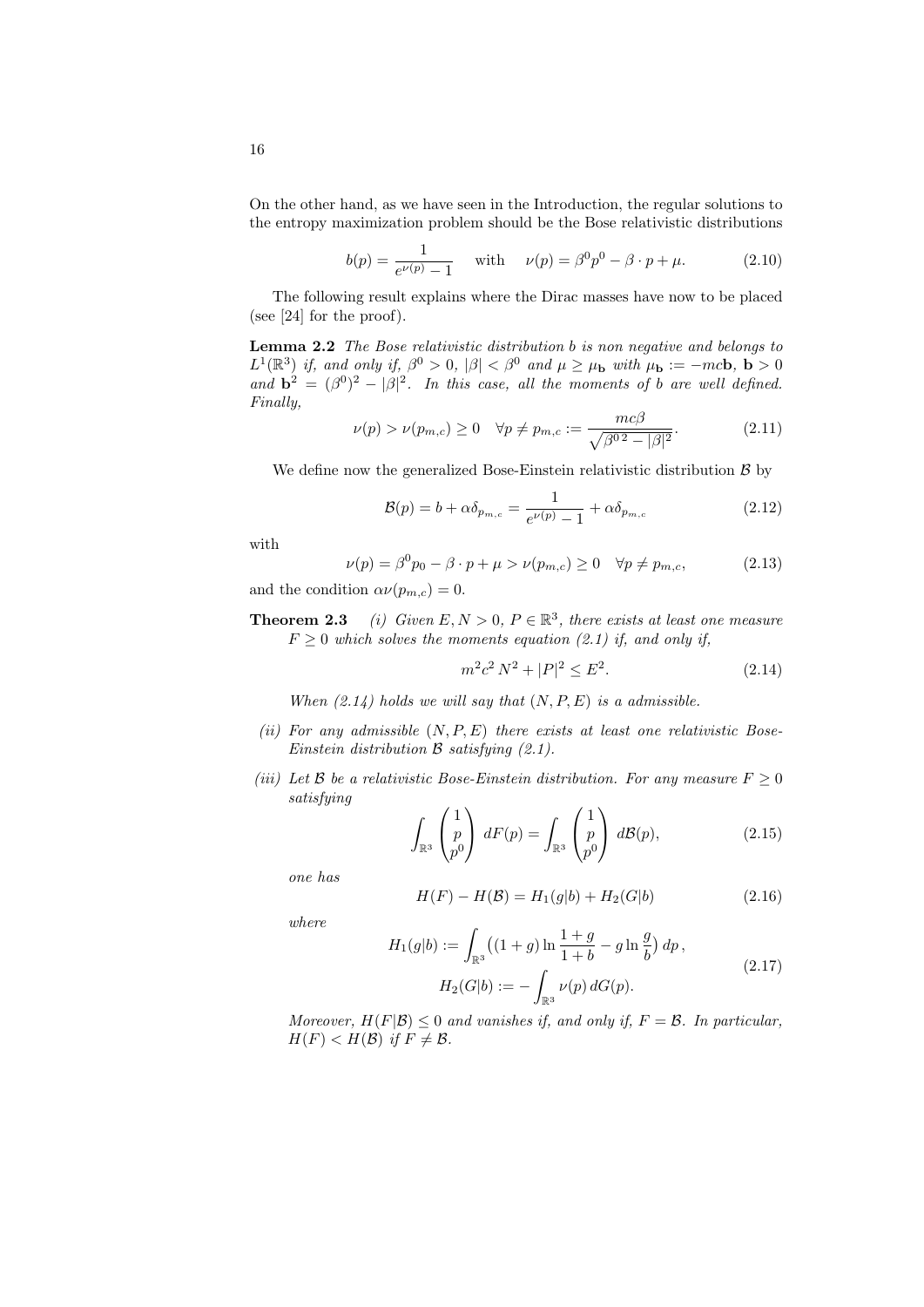(iv) As a conclusion, for an admissible  $(N, P, E)$ , the relativistic Bose-Einstein distribution constructed in  $(ii)$  is the unique solution to the entropy max*imization problem*  $(2.1)-(2.3)$ *,*  $(2.9)$ *.* 

#### 2.2.1 Nonrelativistic Bose particles

For non relativistic particles the energy is  $\mathcal{E}(p) = |p|^2/2m$ . By Galilean invariance the problem (2.1) is then equivalent to the following simpler one: given three quantities  $N > 0, E > 0, P \in \mathbb{R}^3$  find  $F(p)$  such that

$$
\int_{\mathbb{R}^3} \begin{pmatrix} 1 \\ p - \frac{P}{N} \\ |p - \frac{P}{N}|^2/(2m) \end{pmatrix} F(p) \, dp = \begin{pmatrix} N \\ 0 \\ E - (|P|^2/(2mN)) \end{pmatrix} . \tag{2.18}
$$

It is rather simple, using elementary calculus, to prove that for any  $E, N > 0$ ,  $P \in \mathbb{R}^3$  there exists a distribution of the from

$$
F(p) = \frac{1}{e^{a|p - \frac{P}{N}|^2 + b^+} - 1} - b^- \delta_{\frac{P}{N}}
$$
\n(2.19)

with  $a \in \mathbb{R}, b \in \mathbb{R}, \nu \in \mathbb{R}, b^+ = \max(b, 0), b^- = -\max(-b, 0)$  which satisfies  $(2.18)$ . Once such a solution  $(2.18)$  of  $(2.19)$  is obtained, the following Bose-Einstein distribution

$$
\mathcal{B}(p) = \frac{1}{e^{\nu(p)} - 1} + \alpha \delta_{p_{m,c}}, \quad \nu(p) = a|p|^2 - \frac{2a}{N} \cdot p + (b^+ + \frac{a|P|^2}{N^2}) \tag{2.20}
$$

solves (2.1). This shows that for non relativistic particles Theorem 2.3 remains valid under the unique following change: the statements (i) and (ii) have to be replaced by

(i') For every  $E, N > 0, P \in \mathbb{R}^3$ , there exists one relativistic Bose Einstein distribution defined by (2.19) corresponding to these moments, i.e. satisfying  $(2.1).$ 

Statements (iii) and (iv) of Theorem 2.3 remain unchanged.

### 2.3 Fermi-Dirac gas

In this subsection we consider the entropy maximization problem for the Fermi-Dirac entropy

$$
H_{FD}(f) := -\int_{\mathbb{R}^3} ((1 - f) \ln(1 - f) + f \ln f) dp.
$$
 (2.21)

In particular, this implies the constraint  $0 \le f \le 1$  on the density f of the gas.

From the heuristics argument presented in the introduction, we know that the solution  $\mathcal F$  of (2.1)-(2.3), (2.21) is the Fermi-Dirac distribution

$$
\mathcal{F}(p) = \frac{1}{e^{\nu(p)} + 1} \quad \text{with} \quad \nu(p) = \beta^0 p^0 - \beta \cdot p + \mu. \tag{2.22}
$$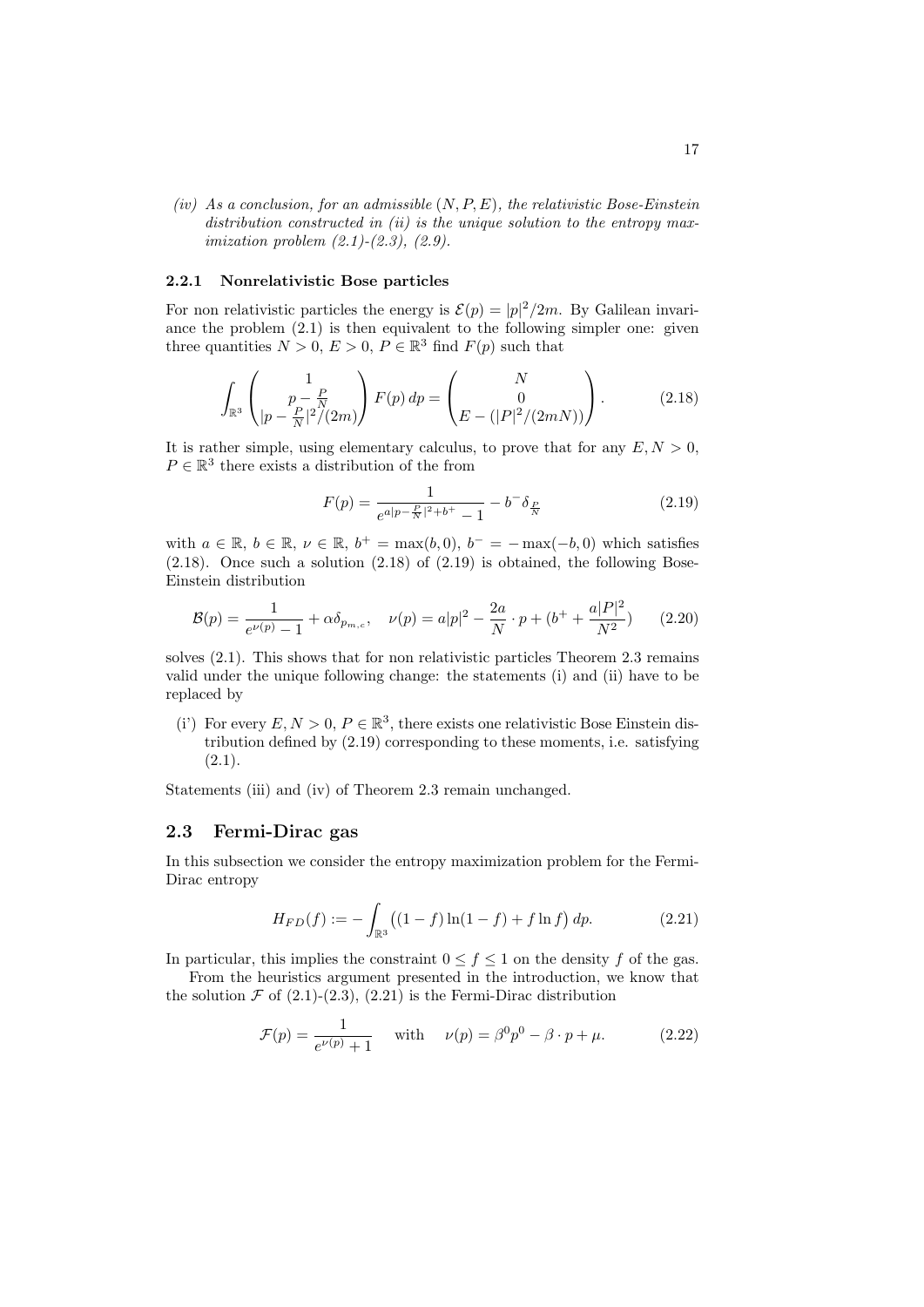We also introduce the "saturated" Fermi-Dirac (SFD) density

$$
\chi(p) = \chi_{\beta^0, \beta}(p) = \mathbf{1}_{\{\beta^0 p^0 - \beta \cdot p \le 1\}} = \mathbf{1}_{\mathcal{E}} \text{ with } \mathcal{E} = \{\beta^0 p^0 - \beta \cdot p \le 1\}, \quad (2.23)
$$

with  $\beta \in \mathbb{R}^3$  and  $\beta^0 > |\beta|$ .

Our main result is the following.

**Theorem 2.4** (i) For any P and E such that  $|P| \leq E$  there exists an unique SFD state  $\chi = \chi_{P,E}$  such that  $P(\chi) = P$  and  $E(\chi) = E$ . This one realizes the maximum of particle number for given energy E and mean momentum P. More precisely, for any f such that  $0 \le f \le 1$  one has

$$
P(f) = P, \quad E(f) = E \quad implies \quad N(f) \le N(\chi_{P,E}). \tag{2.24}
$$

As a consequence, given  $(N, P, E)$  there exists F satisfying the moments equation (2.1) if, and only if,  $E > |P|$  and  $0 \le N \le N(\chi_{P,E})$ . In this case, we say that  $(N, P, E)$  is admissible.

- (ii) For any  $(N, P, E)$  admissible there exists a Fermi-Dirac state  $\mathcal F$  ("saturated" or not) which solves the moments equation  $(2.1)$ .
- (iii) Let F be a Fermi-Dirac state. For any f such that  $0 \le f \le 1$  and

$$
\int_{\mathbb{R}^3} f(p) \begin{pmatrix} 1 \\ p \\ p^0 \end{pmatrix} dp = \int_{\mathbb{R}^3} \mathcal{F}(p) \begin{pmatrix} 1 \\ p \\ p^0 \end{pmatrix} dp,
$$

one has

$$
H_{FD}(f) - H_{FD}(\mathcal{F}) = H_{FD}(f|\mathcal{F})
$$
  

$$
:= \int_{\mathbb{R}^3} \left( (1 - f) \ln \frac{1 - f}{1 - \mathcal{F}} - f \ln \frac{f}{\mathcal{F}} \right) dp.
$$
 (2.25)

(iv) As a conclusion, for any admissible  $(N, P, E)$ , the relativistic Fermi-Dirac distribution constructed in (ii) is the unique solution to the entropy max*imization problem*  $(2.1)$ *-* $(2.3)$ *,*  $(2.21)$ *.* 

The new difficulty with respect to the classic or the Bose case is to be managed with the constraint  $0 \leq f \leq 1$ .

#### 2.3.1 Nonrelativistic Fermi-Dirac particles

Here again, since the energy is  $\mathcal{E}(p) = |p^2|/2m$  the problem (2.1) is equivalent to (2.18): given three quantities  $N > 0$ ,  $E > 0$ ,  $P \in \mathbb{R}^3$  find  $f(p)$  such that  $0 \le f \le 1$  and satisfying (2.18). One may then check that for non relativistic particles Theorem 2.4 remains valid under the unique following change: the statements (i) and (ii) have to be replaced by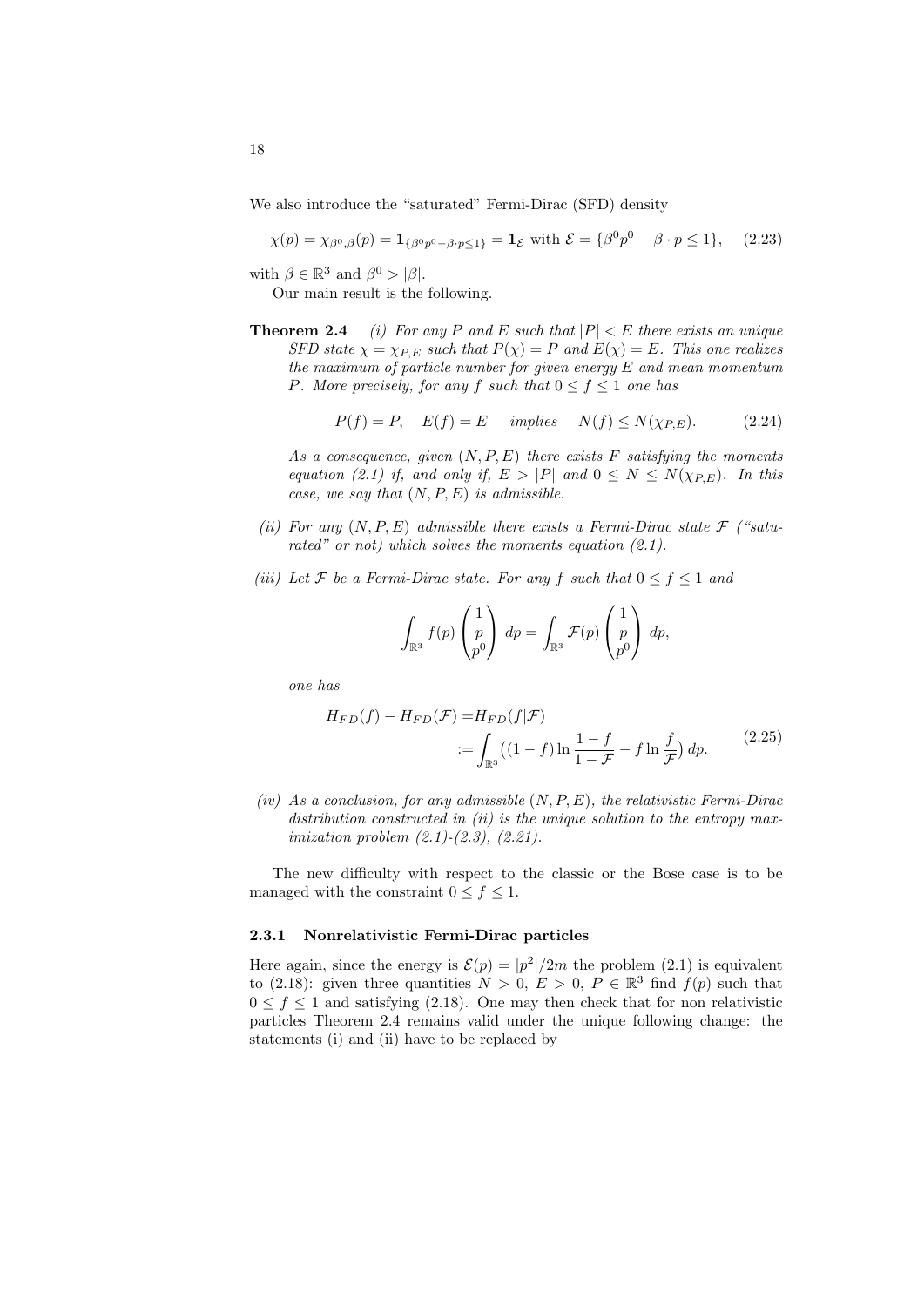(i) For every  $E, N > 0, P \in \mathbb{R}^3$ , satisfying  $5E \geq 3^{5/3} (4\pi)^{2/3} N^{5/3}$  there exists a non relativistic fermi Dirac state, saturated or not, defined by

$$
\mathcal{F}(p) = \begin{cases} \frac{1}{e^{\nu(p)} + 1}, \text{where} \\ \nu(p) = a|p|^2 - \frac{2a}{N}P \cdot p + (b + \frac{a|P|^2}{N^2}) & \text{if } E > \frac{3^{5/3}(4\pi)^{2/3}}{5} N^{5/3}, \\ \mathbf{1}_{\{|p - \frac{P}{N}| \le c\}} & \text{if } E = \frac{3^{5/3}(4\pi)^{2/3}}{5} N^{5/3} \end{cases}
$$

corresponding to these moments, i.e., satisfying (2.1).

Statements (iii) and (iv) of Theorem 2.4 remain unchanged.

# 3 The Boltzmann equation for one single specie of quantum particles

We consider now the homogeneous Boltzmann equation for quantum non relativistic particles, and treat both Fermi-Dirac and Bose-Einstein particles. We begin with the Fermi-Dirac Boltzmann equation for which we may slightly improve the existence result of Dolbeault [JD]and Lions [39]. We also state a very simple (and weak) result concerning the long time behavior of solutions. We finally consider the Bose-Einstein Boltzmann equation. We discuss the work of Lu [40] and slightly extend some of its results to the natural framework of measures

Consider the non relativistic quantum Boltzmann equation

$$
\frac{\partial f}{\partial t} = Q(f) = \iiint_{\mathbb{R}^9} w \delta_{\mathcal{C}} q(f) \, dv_* dv' dv'_*,
$$
\n
$$
q(f) = \left( f' f'_*(1 + \tau f)(1 + \tau f_*) - f f_*(1 + \tau f')(1 + \tau f'_*)) \right)
$$
\n(3.1)

where  $\tau = \pm 1$  and C is the non relativistic collision manifold of  $\mathbb{R}^{12}$ , (C):

$$
v_* + v'_* = v + v_*
$$
  

$$
\frac{|v_*|^2}{2} + \frac{|v'_*|^2}{2} = \frac{|v|^2}{2} + \frac{|v_*|^2}{2}.
$$
 (3.2)

We assume, without any loss of generality in this Section that the mass  $m$  of the particles is one.

# 3.1 The Boltzmann equation for Fermi-Dirac particles

We first want to give a mathematical sense to the collision operator  $Q$  in  $(3.1)$ under the physical natural bounds on the distribution  $f$ . Of course, if  $f$  is smooth (say  $C_c(\mathbb{R}^3)$ ) and w is smooth (for instance  $w = 1$ ) the collision term  $Q(f)$  is defined in the distributional sense as it has been mentioned in the Introduction. But, as we have already seen, the physical space for the densities of Fermi- Dirac particles is  $L_2^1 \cap L^\infty(\mathbb{R}^3)$ .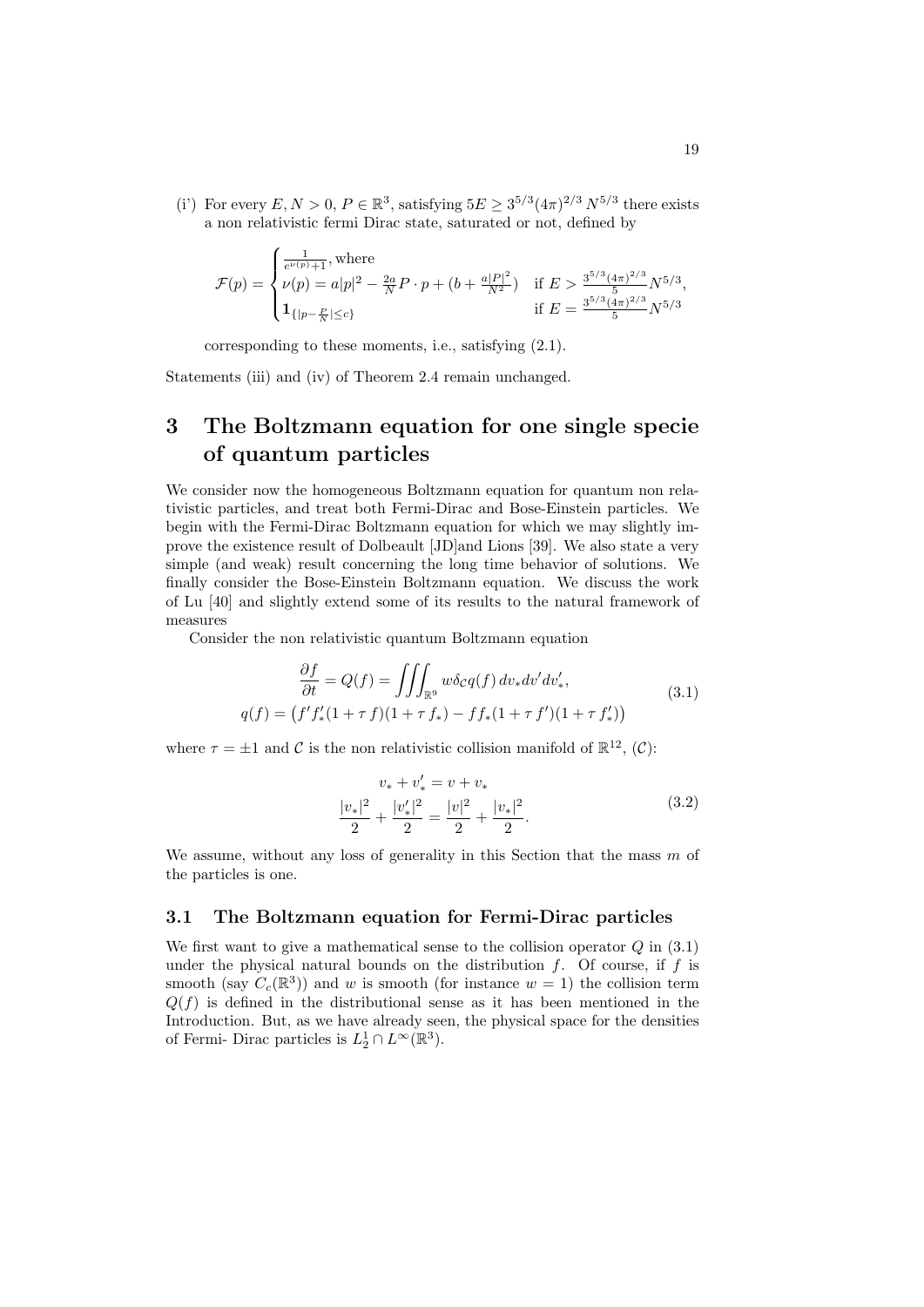To give a pointwise sense to the formula (3.1), we first recall the following elementary argument from [26]. After integration with respect to the  $v'_*$  variable in (3.1) we have

$$
Q(f) = \iint_{\mathbb{R}^6} wq(f) \delta_{\left\{\frac{|v'|^2}{2} + \frac{|v + v_* - v'|^2}{2} - \frac{|v|^2}{2} - \frac{|v_*|^2}{2} = 0\right\}} dv_* dv'.
$$

By the change of variable  $v' \to (r, \omega)$  with  $r \in \mathbb{R}$ ,  $\omega \in S^2$ , and  $v' = v + r\omega$ , and using Lemma 3, we obtain

$$
Q(f) = \frac{1}{2} \int_{\mathbb{R}^3} \int_{S^2} \int_0^\infty wq(f) \delta_{\{r(r - (v_* - v) \cdot \omega) = 0\}} r^2 dr d\sigma dv_*
$$
  
= 
$$
\int_{\mathbb{R}^3} \int_{S^2} w \frac{|(v_* - v, \omega)|}{2} q(f) d\omega dv_*,
$$
 (3.3)

where  $v'$  and  $v'_*$  are defined by

$$
v' = v + (v_* - v, \omega)\omega, \quad v'_* = v_* - (v_* - v, \omega)\omega.
$$
 (3.4)

Formula (3.3) gives a pointwise sense to  $Q(f)$ , say for  $f \in C_c(\mathbb{R}^3)$ .

To extend the definition of  $Q(f)$  to measurable functions we make the following assumptions on the cross-section:

$$
B = \frac{1}{2}w|(v_* - v, \omega)| \text{ is a function of } v_* - v \text{ and } \omega,
$$
 (3.5)

$$
B \in L^1(\mathbb{R}^3 \times S^2). \tag{3.6}
$$

Though (3.5) is a natural assumption in view of Section 3.1, (3.6) is a strong restriction, in particular it does not hold when  $w = 1$ . With these assumptions, first introduced in [15], we now explain how to give a sense to the collision term  $Q(f)$  when  $f \in L^1 \cap L^{\infty}$ . In one hand, since  $\Phi : (v, v_*, \omega) \mapsto (v', v'_*, \omega)$  (with  $v', v'_*$  given by (3.4)) is a C<sup>1</sup>-diffeomorphism on  $\mathbb{R}^3 \times \mathbb{R}^3 \times S^2$  with jacobian  $Jac\Phi = 1$ , we clearly have that  $(v, v_*, \omega) \mapsto f'f'_*$  is a measurable function of  $\mathbb{R}^3 \times \mathbb{R}^3 \times S^2$ . On the other hand, performing a change of variable, we get

$$
\iiint_{\mathbb{R}^3 \times \mathbb{R}^3 \times S^2} Bf' f'_* dv dv_* d\omega = \iint_{\mathbb{R}^3 \times \mathbb{R}^3} f f_* \left( \int_{S^2} B d\omega \right) (v_* - v) dv dv_* \leq \|f\|_{L^1} \|f\|_{L^\infty} \|B\|_{L^1} < \infty,
$$

and by the Fubini-Tonelli Theorem,

$$
\int_{S^2} Bf' f' d\omega \in L^1(\mathbb{R}^3 \times \mathbb{R}^3).
$$

That gives a sense to the gain term

$$
Q^+(f) = \int_{\mathbb{R}^3} (1 - f)(1 - f_*) \Big( \int_{S^2} Bf' f' d\omega \Big) dv_*
$$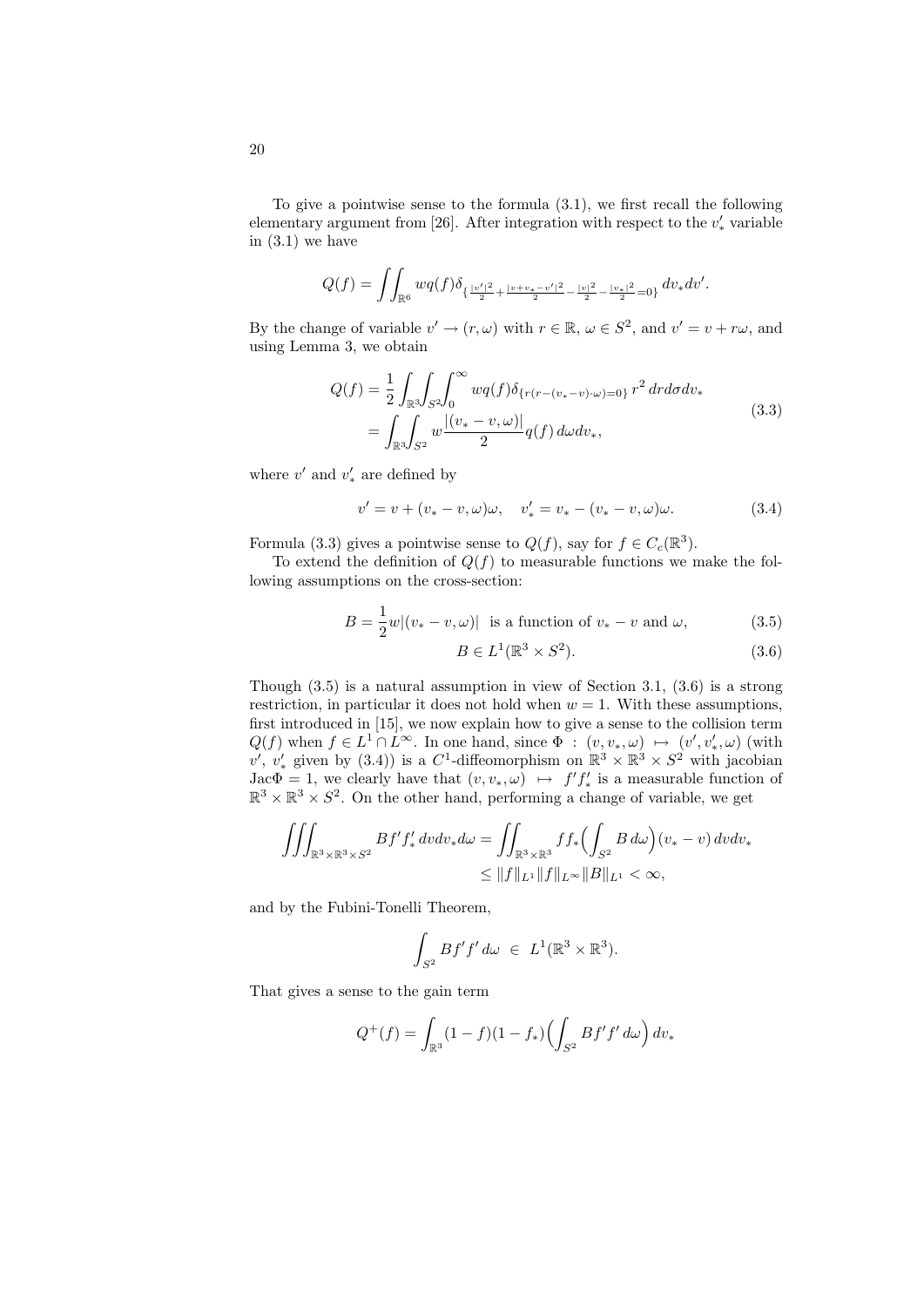as an  $L^1$  function. The same argument gives a sense to the loss term  $Q^-(f)$  as an  $L^1$  function.

Note that, under the assumptions  $B \in L^1_{loc}(\mathbb{R}^3 \times S^2)$  and

$$
\frac{1}{1+|z|^2} \iint_{B_R^v \times S^2} B(z+v,\omega) \, d\omega \, dv \underset{|z| \to \infty}{\longrightarrow} 0 \quad \forall R > 0,\tag{3.7}
$$

one may give a sense to  $Q^{\pm}(f)$  as a function of  $L^{1}(B_R)$  ( $\forall R > 0$ ) for any  $f \in L_2^1 \cap L^{\infty}$ , see [39]. In particular, the cross-section B associated to  $w = 1$ satisfies (3.7).

Finally, we can make a third assumption on the cross-section, namely

$$
0 \le B(z,\omega) \le (1+|z|^\gamma)\zeta(\theta), \text{ with } \gamma \in (-5,0), \quad \int_0^{\pi/2} \theta \zeta(\theta) \, d\theta < \infty. \tag{3.8}
$$

This assumption allows singular cross-sections, both in the z variable and the  $\theta$  variable, near the origin. In that case, the collision term may be defined as a distribution as follows:

$$
\int_{\mathbb{R}^3} Q(f)\varphi \, dv = \int_{\mathbb{R}} \int_{\mathbb{R}} \int_{S^2} f f_*(1 - f' - f'_*) \, B \, K_{\varphi} \, dv dv_* d\omega \tag{3.9}
$$

with the notation

$$
K_{\varphi} = \varphi' + \varphi'_{*} - \varphi - \varphi_{*}.
$$
\n(3.10)

To see that (3.9) is well defined we note that (see e.g. [55]),

$$
|K_{\varphi}| \le C_{\varphi}|v - v_*|^2 \theta,\tag{3.11}
$$

from where,

$$
|ff_*(1 - f' - f'_*)\,B\,K_{\varphi}| \le C_{\varphi}\theta \zeta(\theta) ff_*(|v - v_*|^2 + |v - v_*|^{\gamma + 2}) \in L^1(\mathbb{R}^3 \times \mathbb{R}^3 \times S^2).
$$
\n(3.12)

To see this last claim, we just put  $g(z) = |z|^a$ ; if  $a \in (-3,0]$  one has  $g \in L^1 + L^\infty$ and therefore  $f(f \star g) \in L^1$  when  $f \in L^1 \cap L^{\infty}$ , and if  $a \in [0,2]$  then writing  $g(v - v_*) \leq (1 + |v|^2)(1 + |v_*|^2)$  we see that  $f(f \star g) \in L^1$  when  $f \in L_2^1$ .

**Theorem 3.1** Assume that one of the conditions  $(3.6)$ ,  $(3.7)$  or  $(3.8)$  holds. Then, for any  $f_{\text{in}} \in L_2^1(\mathbb{R}^3)$  such that  $0 \leq f_{\text{in}} \leq 1$  there exists a solution  $f \in C([0, +\infty); L^1(\mathbb{R}^3))$  to equation (3.1). Furthermore,

$$
\int_{\mathbb{R}^3} f(t, v) dv = \int_{\mathbb{R}^3} f_{\text{in}} dv =: N,
$$
\n
$$
\int_{\mathbb{R}^3} f(t, v) v dv = \int_{\mathbb{R}^3} f_{\text{in}}(v) v dv =: P,
$$
\n
$$
\int_{\mathbb{R}^3} f(t, v) \frac{|v|^2}{2} dv \le \int_{\mathbb{R}^3} f_{\text{in}}(v) \frac{|v|^2}{2} dv =: E,
$$
\n(3.13)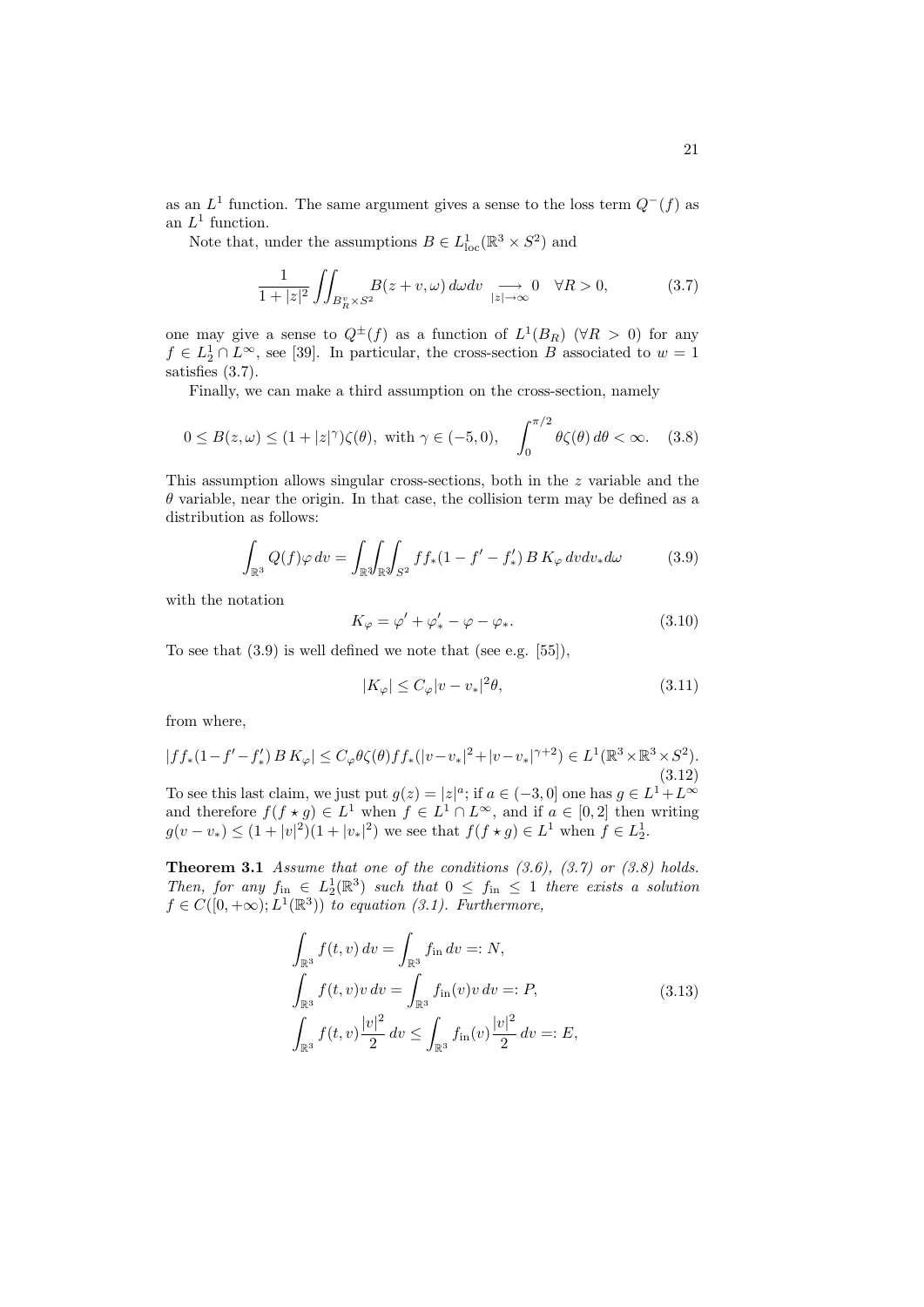$$
\int_0^\infty \tilde{D}(f) dt \le C(f_{\rm in}),\tag{3.14}
$$

where

$$
\tilde{D}(f) := \iiint_{\mathbb{R}^3 \times \mathbb{R}^3 \times S^2} B_2(f'f'_*(1-f)(1-f_*) - ff_*(1-f')(1-f'_*))^2 d\omega dv_* dv. \tag{3.15}
$$

Remark 3.2 In the non homogeneous context, the existence of solutions has been proved by Dolbeault [15] under the assumption (3.6) and by Lions [39] under the assumption (3.7). Existence in a classical context under assumption (3.8) (without Grad's cut-off) has been established by Arkeryd [4], Goudon [25] and Villani [55]. Finally, bounds on modified entropy dissipation term of the kind of (3.15) have been introduced by Lu [40] for the Boltzmann-Bose equation.

Concerning the behavior of the solutions we prove the following result.

**Theorem 3.3** For any sequence  $(t_n)$  such that  $t_n \to +\infty$  there exists a subsequence  $(t_{n'})$  and a stationary solution S such that

$$
f(t_{n'} + \ldots) \underset{n' \to \infty}{\to} \mathcal{S} \quad in \ C([0, T]; L^1 \cap L^{\infty}(\mathbb{R}^3) - weak) \quad \forall T > 0 \quad (3.16)
$$

and

$$
\int_{\mathbb{R}^3} \mathcal{S} \, dv = N, \quad \int_{\mathbb{R}^3} \mathcal{S}v \, dv = P, \quad \int_{\mathbb{R}^3} \mathcal{S} \frac{|v|^2}{2} \, dv \le E. \tag{3.17}
$$

**Remark 3.4** By stationary solution we mean a function  $S$  satisfying

$$
S'S'_{*}(1 - S)(1 - S_{*}) = SS_{*}(1 - S')(1 - S'_{*}).
$$
\n(3.18)

Of course, such a function is, formally at least, a Fermi-Dirac distribution, we refer to [15] for the proof of this claim in a particular case. Theorem 3.3 also holds for the non homogeneous Boltzmann-Fermi equation, when, for example, the position space is the torus, and under assumption  $(3.7)$  on B (in order to have existence).

# Open questions:

- 1. Is Theorem 3.1 true under assumption (3.8) for all  $\gamma \in (-5, -2]$ ?
- 2. Is it possible to prove the entropy identity (1.14) instead of the modified entropy dissipation bound (3.14)? Of course (1.14) implies the dissipation entropy bound (3.14) as it will be clear in the proof of Theorem 3.1.
- 3. Is any function satisfying (3.18) a Fermi-Dirac distribution?
- 4. Is it true that

$$
\sup_{[0,\infty)} \int_{\mathbb{R}^3} f(t,v)|v|^{2+\epsilon} dv \le C(f_{\text{in}}, \epsilon)
$$

22

and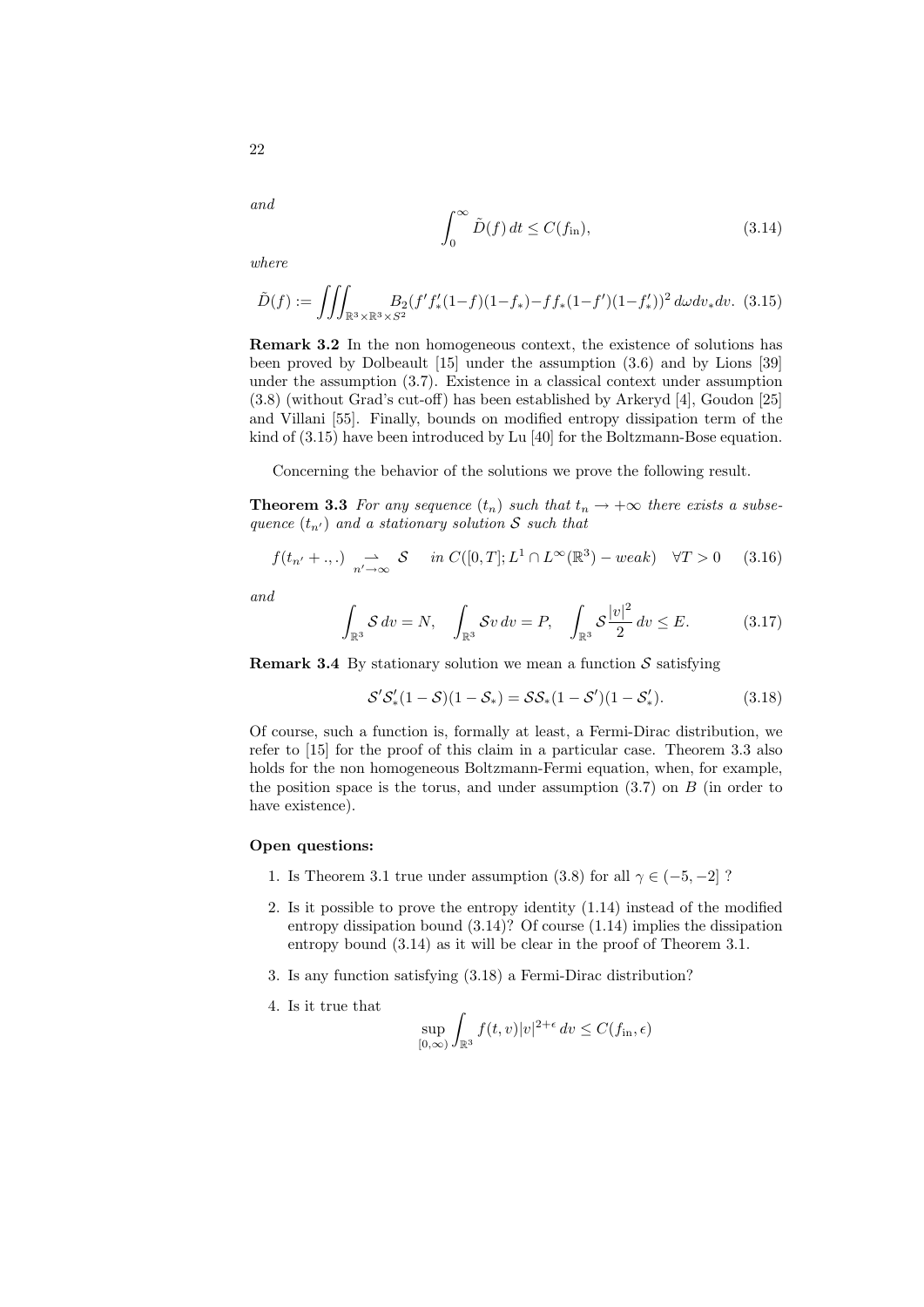for some  $\epsilon > 0$ ? Notice that with such an estimate one could prove the conservation of the energy (instead of  $(3.17)$ ). If we could also give a positive answer to the question 3, we could then prove the convergence to the Fermi-Dirac distribution  $\mathcal{F}_{N,P,E}$ .

5. Finally, is it possible to improve the convergence (3.16), and prove for instance strong  $L^1$  convergence?

**Proof of Theorem 3.1** Suppose that B satisfies  $(3.6)$ ,  $(3.7)$  or  $(3.8)$  and define  $B_{\epsilon} = B \mathbf{1}_{\theta > \epsilon} \mathbf{1}_{\epsilon < |z| < 1/\epsilon}$ . Notice that  $B_{\epsilon}$  satisfies  $(3.6), 0 \leq B_{\epsilon} \leq B$ and  $B_{\epsilon} \to B$  a.e. From [15] there exists a sequence of solutions  $(f_{\epsilon})$  to (3.1) corresponding to  $(B_{\epsilon})$ . Moreover, for any  $\epsilon > 0$ , the solution  $f_{\epsilon}$  satisfies (3.13) and (1.14). As it is shown by Lions in [39]:

$$
a_{\epsilon} f_{\epsilon}' f_{\epsilon*}' (1 - f_{\epsilon} - f_{\epsilon*}) \underset{n' \to \infty}{\to} a f' f'_{*} (1 - f - f_{*}) \quad L^{1} \text{ weak},
$$
  
\n
$$
a_{\epsilon} f_{\epsilon} f_{\epsilon*} (1 - f'_{\epsilon} - f'_{\epsilon*}) \underset{n' \to \infty}{\to} a f f_{*} (1 - f' - f'_{*}) \quad L^{1} \text{ weak},
$$
\n(3.19)

for any sequence  $(f_{\epsilon})$  such that  $f_{\epsilon} \to f$  in  $L^1 \cap L^{\infty}$ , and any sequence  $(a_{\epsilon})$ satisfying (3.8) uniformly in  $\epsilon$  and such that  $a_{\epsilon} \to a$  a.e. In particular, under the assumption (3.8) on B and taking  $a_{\epsilon} = B_{\epsilon}, a = B$ , it is possible to pass to the limit  $\epsilon \to 0$  in the equation (3.1). That gives existence of a solution f to the Fermi-Boltzmann equation for  $B$  satisfying  $(3.8)$ .

Now, for  $B$  satisfying  $(3.8)$ , we just write

$$
\int_{\mathbb{R}^3} Q_{\epsilon}(f_{\epsilon}) \varphi \, dv
$$
\n
$$
= \int_{\mathbb{R}^3} \int_{\mathbb{R}^3} f_{\epsilon} f_{\epsilon*} (1 - f'_{\epsilon} - f'_{\epsilon*}) B_{\epsilon} K_{\varphi} \mathbf{1}_{\{\theta \ge \delta, |v - v_*| \ge \delta\}} \, dv dv_* d\omega
$$
\n
$$
+ \int_{\mathbb{R}^3} \int_{\mathbb{R}^3} f_{\epsilon} f_{\epsilon*} (1 - f'_{\epsilon} - f'_{\epsilon*}) B_{\epsilon} K_{\varphi} \left( \mathbf{1}_{\{\theta \le \delta, |v - v_*| \ge \delta\}} + \mathbf{1}_{\{|v - v_*| \le \delta\}} \right) dv dv_* d\omega
$$
\n
$$
\equiv \mathcal{Q}_{\delta, \epsilon} + r_{\delta, \epsilon}.
$$

For the first term  $\mathcal{Q}_{\delta,\epsilon}$  we easily pass to the limit  $\epsilon \to 0$  using (3.19). For the second term  $r_{\delta,\epsilon}$ , using (3.11), we have

$$
\lim_{\epsilon \to 0} r_{\delta,\epsilon}
$$
\n
$$
\leq \lim_{\epsilon \to 0} C_{\varphi} \int_{\mathbb{R}^{3}} \int_{\mathbb{R}^{3}} f_{\epsilon} f_{\epsilon^{*}}(|v - v_{*}|^{2} + |v - v_{*}|^{\gamma+2}) \Big( \int_{S^{2}} \theta \zeta(\theta) \mathbf{1}_{\{\theta \leq \delta\}} d\omega \Big) dv dv_{*}
$$
\n
$$
+ \lim_{\epsilon \to 0} C_{\varphi} \int_{\mathbb{R}^{3}} \int_{\mathbb{R}^{3}} f_{\epsilon} f_{\epsilon^{*}}(|v - v_{*}|^{2} + |v - v_{*}|^{\gamma+2}) \mathbf{1}_{\{|v_{*} - v| \leq \delta\}} \Big( \int_{S^{2}} \theta \zeta(\theta) d\omega \Big) dv dv_{*}
$$
\n
$$
\leq C_{\varphi, f} \int_{S^{2}} \theta \zeta(\theta) \mathbf{1}_{\{\theta \leq \delta\}} d\omega
$$
\n
$$
+ C_{\varphi, \zeta} \int_{\mathbb{R}^{3}} \int_{\mathbb{R}^{3}} f_{\epsilon} f_{\epsilon^{*}}(|v - v_{*}|^{2} + |v - v_{*}|^{\gamma+2}) \mathbf{1}_{\{|v_{*} - v| \leq \delta\}} dv dv_{*}.
$$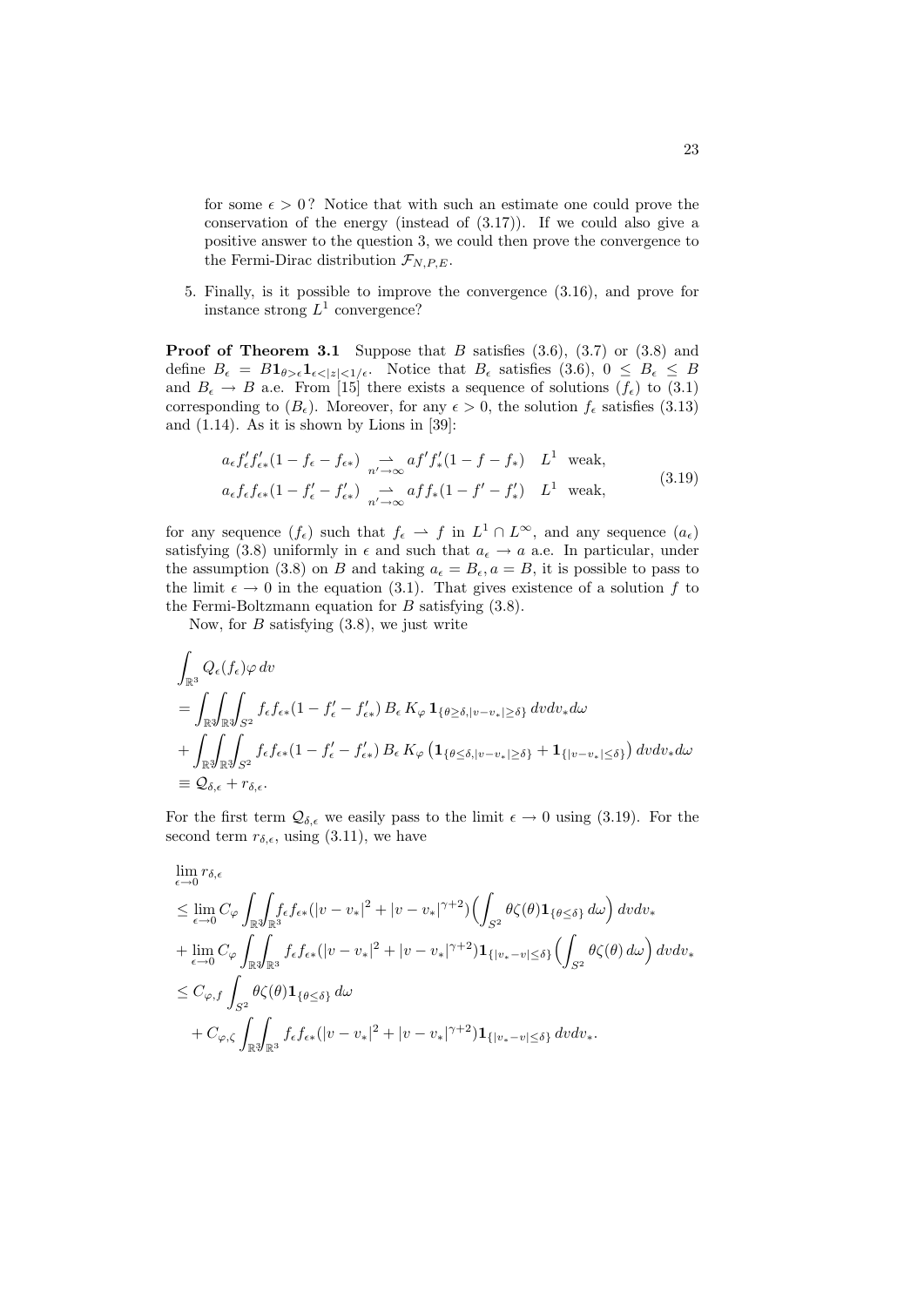Therefore,

$$
\lim_{\epsilon \to 0} \int_{\mathbb{R}^3} Q_{\epsilon}(f_{\epsilon}) \varphi \, dv
$$
\n
$$
= \int_{\mathbb{R}^3} \int_{\mathbb{R}^3} \int_{S^2} f f_*(1 - f' - f'_*) \, B \, K_{\varphi} \, \mathbf{1}_{\{\theta \ge \delta, |v - v_*| \ge \delta\}} \, dv dv_* d\omega + r_{\delta},
$$

with  $r_{\delta} \rightarrow 0$  when  $\delta \rightarrow 0$ . Since we also have

$$
\int_{\mathbb{R}^3} Q(f)\varphi \, dv = \int_{\mathbb{R}^3} \int_{\mathbb{R}^3} \int_{S^2} f f_*(1 - f' - f'_*) \, B \, K_{\varphi} \, \mathbf{1}_{\{\theta \ge \delta, |v - v_*| \ge \delta\}} \, dv dv_* d\omega + \tilde{r}_{\delta},
$$

with  $\tilde{r}_{\delta} \to 0$  when  $\delta \to 0$ , we conclude that

$$
\lim_{\epsilon \to 0} \int_{\mathbb{R}^3} Q_{\epsilon}(f_{\epsilon}) \varphi \, dv = \int_{\mathbb{R}^3} Q(f) \varphi \, dv
$$

and f is a solution to (3.1). We refer to [39, 55] for more details. To establish  $(3.14)$ , we take  $a_{\epsilon} = a = \sqrt{B_{\delta}}$  in  $(3.19)$  and we then have

$$
\sqrt{B_{\delta}}[f'_{\epsilon}f'_{\epsilon*}(1-f_{\epsilon}-f_{\epsilon*})-f_{\epsilon}f_{\epsilon*}(1-f'_{\epsilon}-f'_{\epsilon*})]
$$
  
\n
$$
\rightarrow \sqrt{B_{\delta}}[f'f'_{*}(1-f-f_{*})-f'_{*}(1-f'-f'_{*})].
$$
\n(3.20)

Using the elementary inequality

$$
(b-a)^2 \le j(a,b) \quad \forall \ a,b \in [0,1],
$$

we have for  $\epsilon \in (0, \delta]$ 

$$
\int_0^\infty \tilde{D}_\delta(f_\epsilon) dt \le \int_0^\infty \tilde{D}_\epsilon(f_\epsilon) dt \le \int_0^\infty D_\epsilon(f_\epsilon) dt \le C(f_{\rm in}).\tag{3.21}
$$

Gathering (3.20) and (3.21) we obtain, using the convexity of  $s \mapsto s^2$ ,

$$
\int_0^\infty \tilde{D}_\delta(f) dt \le \liminf_{\epsilon \to 0} \int_0^\infty \tilde{D}_\delta(f_\epsilon) dt \le C(f_{\rm in}),
$$

and we recover (3.15) letting  $\delta \to 0$ .

**Proof of Theorem 3.3** Let consider  $f_n = f(t + t_n,.)$  as in the statement of the Theorem 3.3. We know that there exists n' and S such that  $f_{n'} \rightharpoonup_{n' \to \infty} S$ weakly in  $L^1 \cap L^\infty((0,T) \times \mathbb{R}^3)$  for all  $T > 0$ , and we only have to identify the limit S. On one hand, S satisfies the moments equation  $(3.17)$ . On the other hand by (3.21) and lower semicontinuity we get

$$
\int_0^T \tilde{D}_{\delta}(\mathcal{S}) ds \le \liminf \int_0^T \tilde{D}(f_{n'}) ds \le \liminf \int_{t_{n'}}^{T+t_{n'}} \tilde{D}(f) ds = 0
$$

24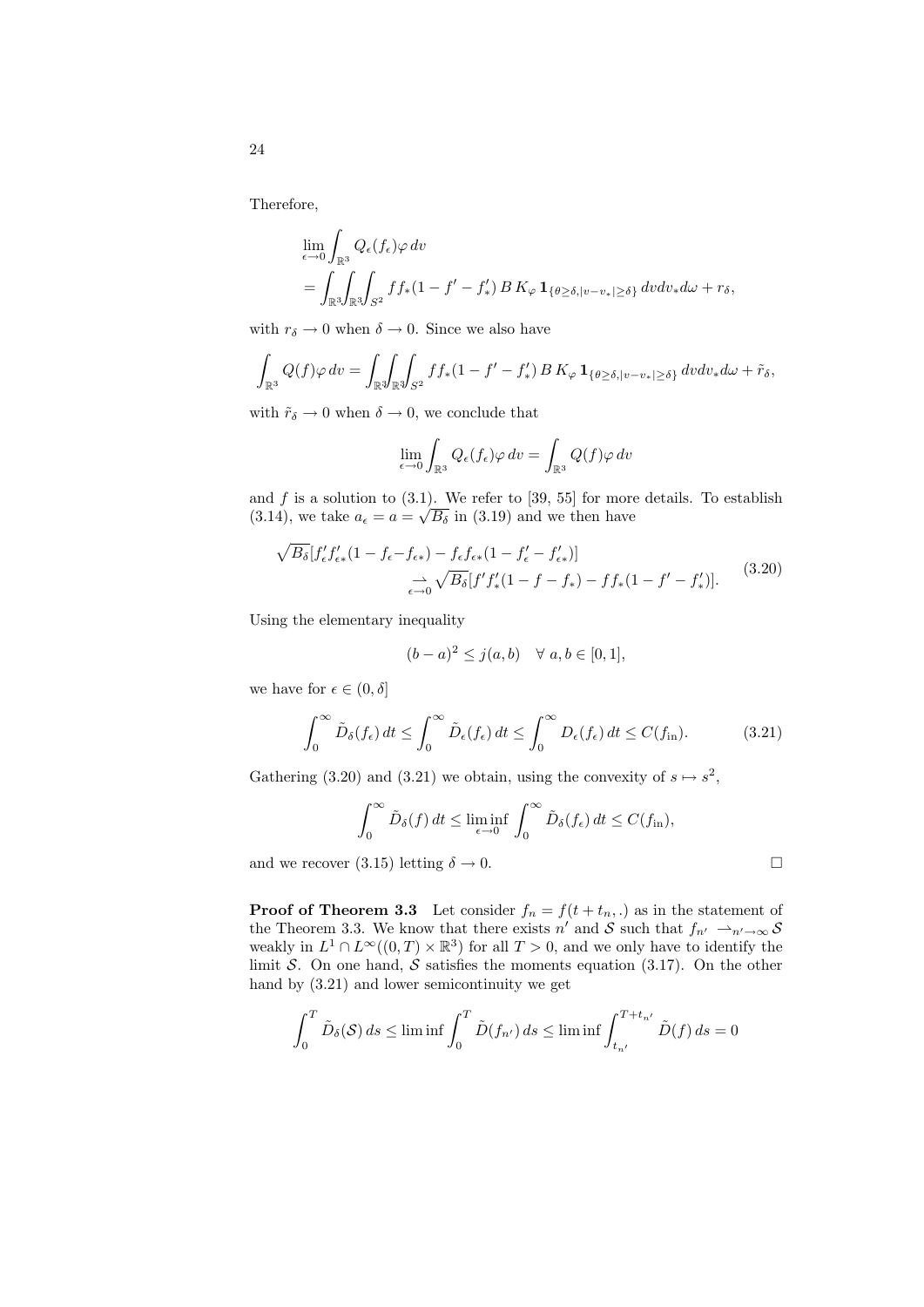for any  $\delta > 0$ , so that

$$
\mathcal{S}'\mathcal{S}'_* (1-\mathcal{S})(1-\mathcal{S}_*) - \mathcal{S}\mathcal{S}_* (1-\mathcal{S}') (1-\mathcal{S}'_*) = \mathcal{S}'\mathcal{S}'_* (1-\mathcal{S}-\mathcal{S}_*) - \mathcal{S}\mathcal{S}_* (1-\mathcal{S}'-\mathcal{S}'_*) = 0
$$

for a.e.  $(v, v_*, \omega) \in \mathbb{R}^3 \times \mathbb{R}^3 \times S^2$ . In particular,  $\frac{\partial \mathcal{S}}{\partial t} = Q(\mathcal{S}) = 0$  and  $\mathcal{S}$  is a constant function in time. We finally improve the convergence of  $f_{n'}$  to S and establish (3.16). To this end we note that for any  $\psi \in C_c(\mathbb{R}^3)$ ,

$$
\frac{d}{dt} \int_{\mathbb{R}^3} f_{n'} \psi \, dv = \int_{\mathbb{R}^3} Q(f_{n'}) \psi \, dv
$$

and the right hand side is bounded in  $L^1(0,T)$ . Therefore,  $\int_{\mathbb{R}^3} f_n \psi \, dv$  is bounded in  $BV(0,T)$ . We can then extract a second subsequence (not relabeled) such that  $\left(\int_{\mathbb{R}^3} f_{n'} \psi \, dv\right)$  converges strongly  $L^1(0,T)$  and a.e. on  $(0,T)$  and the limit is obviously  $\int_{\mathbb{R}^3} S\psi \, dv$ . Let  $\tau \in (0, T)$  be such that  $\left( \int_{\mathbb{R}^3} f_{n'} \psi \, dv \right) \to \int_{\mathbb{R}^3} S\psi \, dv$ . We deduce that

$$
\int_{\mathbb{R}^3} f_{n'}(t,.) \psi \, dv = \int_{\mathbb{R}^3} f_{n'}(\tau) \psi \, dv - \int_{\tau}^t \int_{\mathbb{R}^3} Q(f_{n'}) \psi \, dv ds
$$

and using P. L. Lions' result we get

$$
\int_0^T \int_{\mathbb{R}^3} Q(f_{n'}) \psi \, dvds \to \int_0^{\tau} \int_{\mathbb{R}^3} Q(\mathcal{S}) \psi \, dvds = 0,
$$

and therefore

$$
\sup_{[0,T]}\Bigl|\int_{\mathbb{R}^3} f(t_{n'})\psi\,dv - \int_{\mathbb{R}^3} \mathcal{S}\,\psi\,dv\Bigr| \;\to\; 0.
$$

 $\Box$ 

### 3.2 Bose-Einstein collision operator for isotropic density

We consider now the Boltzmann equation for Bose-Einstein particles and take  $\tau = 1$  in (3.1). We start with an elementary remark. Assume that  $w = 1$  and consider a sequence  $(f_{\epsilon})$  defined by  $f_{\epsilon}(v) := \epsilon^{-3} f(v/\epsilon)$  for a given  $0 \leq f \in$  $C_c(\mathbb{R}^3)$ ,  $f \neq 0$ . An elementary change of variables leads to

$$
||Q^{\pm}(f_{\epsilon})||_{L^{1}} = \frac{1}{\epsilon^{3}}||Q^{\pm}(f)||_{L^{1}} \to +\infty.
$$

Therefore, no a priori estimate of the form

$$
||Q(f)|| \le \Phi(||f||_{L^1}),
$$
 with  $\Phi \in C(\mathbb{R}_+),$ 

can be expected. In particular we will not be able to give a sense to the kernel  $Q(f)$  under the only physical bound  $f \in M_2^1(\mathbb{R}^3)$  for such a w.

This first remark motivates the two following simplifications, originally performed by Lu [40] to give a sense to  $Q(f)$ : we assume that the density is isotropic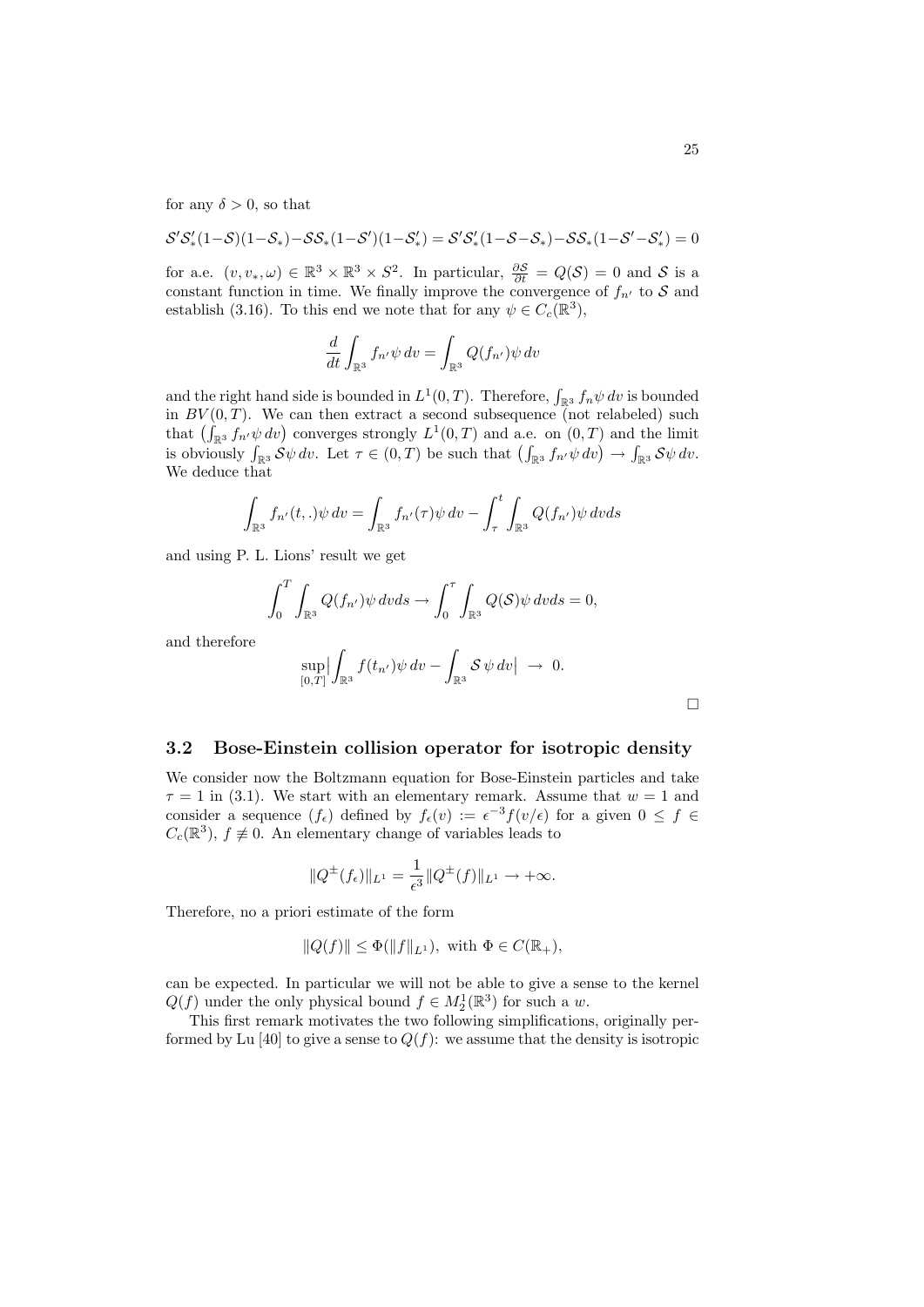and we make a strong (and unphysical) truncation assumption on  $w$ . We use them here, in a slightly different way that we believe to be simpler.

We then assume, until the end of this Section, that the density  $f$  only depends on the quantity |v|, and denote  $f(v) = f(|v|) = f(r)$  with  $r = |v|$ . For a given function  $q = q(r, r_*, r', r'_*)$  we define

$$
\mathcal{Q}[q](v) := \int_{\mathbb{R}^3} \int_{\mathbb{R}^3} w q \delta_{\mathcal{C}} \, dv_* dv' dv'_*.
$$
 (3.22)

By introducing the new function

$$
\hat{w}(r, r_*, r', r'_*) := \iiint_{S^2 \times S^2 \times S^2} w(v, v_*, v', v'_*) \delta_{\{v + v_* = v' + v'_* \}} d\sigma_* d\sigma' d\sigma'_* \quad (3.23)
$$

and the notation  $v_* = r_* \sigma_*, v_* = r' \sigma', v'_* = r'_* \sigma'_*, d\hat{r}_* = r_*^2 dr_*, d\hat{r}' = r'^2 dr',$  $d\hat{r}'_* = {r'_*}^2 dr'_*,$ 

$$
\widehat{\mathcal{C}} = \{ (r, r_*, r', r'_*) \in \mathbb{R}_+^4, r^2 + r_*^2 = r'^2 + r'^2_* \},\tag{3.24}
$$

we may write  $\mathcal{Q}[q]$  in the simple way

$$
\mathcal{Q}[q](r) = \iiint_{\mathbb{R}^3_+} \hat{w} \, \delta_{\widehat{\mathcal{C}}} q \, d\hat{r}_* d\hat{r}' d\hat{r}'_*. \tag{3.25}
$$

Let us emphasize that  $\hat{w}$  is indeed a function of  $r = |v|$  (and not on the whole variable v) since, for any  $R \in SO(3)$ , we have

$$
\iiint_{S^2 \times S^2 \times S^2} w(Rv, v_*, v', v'_*) \delta_{\{Rv + v_* = v' + v'_* \}} d\sigma_* d\sigma' d\sigma'_*
$$
  
= 
$$
\iiint_{S^2 \times S^2 \times S^2} w(Rv, Rv_*, Rv', Rv'_*) \delta_{\{Rv + Rv_* = Rv' + Rv'_* \}} d\sigma_* d\sigma' d\sigma'_*
$$
  
= 
$$
\iiint_{S^2 \times S^2 \times S^2} w(v, v_*, v', v'_*) \delta_{\{v + v_* = v' + v'_* \}} d\sigma_* d\sigma' d\sigma'_*
$$

by the change of variables  $(\sigma_*, \sigma', \sigma'_*) \to (R\sigma_*, R\sigma', R\sigma'_*)$  and the rotation invariance of w. Moreover,  $\hat{w}$  clearly satisfies the property

$$
\hat{w}(r, r_*, r', r'_*) = \hat{w}(r_*, r, r', r'_*) = \hat{w}(r', r'_*, r, r_*). \tag{3.26}
$$

**Lemma 3.5** Assume that w is such that B defined by  $(3.5)$  satisfies

$$
\sup_{z \in \mathbb{R}^3} \frac{1}{1+|z|^s} \int_{S^2} B(z,\omega) \, d\omega < \infty \tag{3.27}
$$

with  $s = 2$  and that  $\hat{w}$  defined by (3.26) satisfies

$$
\hat{w}(r + r_* + r' + r'_*) \in L^{\infty}(\mathbb{R}^4_+).
$$
\n(3.28)

Then for any isotropic function  $f \in L_2^1(\mathbb{R}^3)$  the kernel  $Q^{\pm}(f)$  is well defined and

$$
||Q^{\pm}(f)||_{L^{1}} \leq C_{B}||f||_{L_{2}^{1}(\mathbb{R}^{3})}^{2} + C_{\hat{w}}||f||_{L^{1}(\mathbb{R}^{3})}^{3}.
$$
\n(3.29)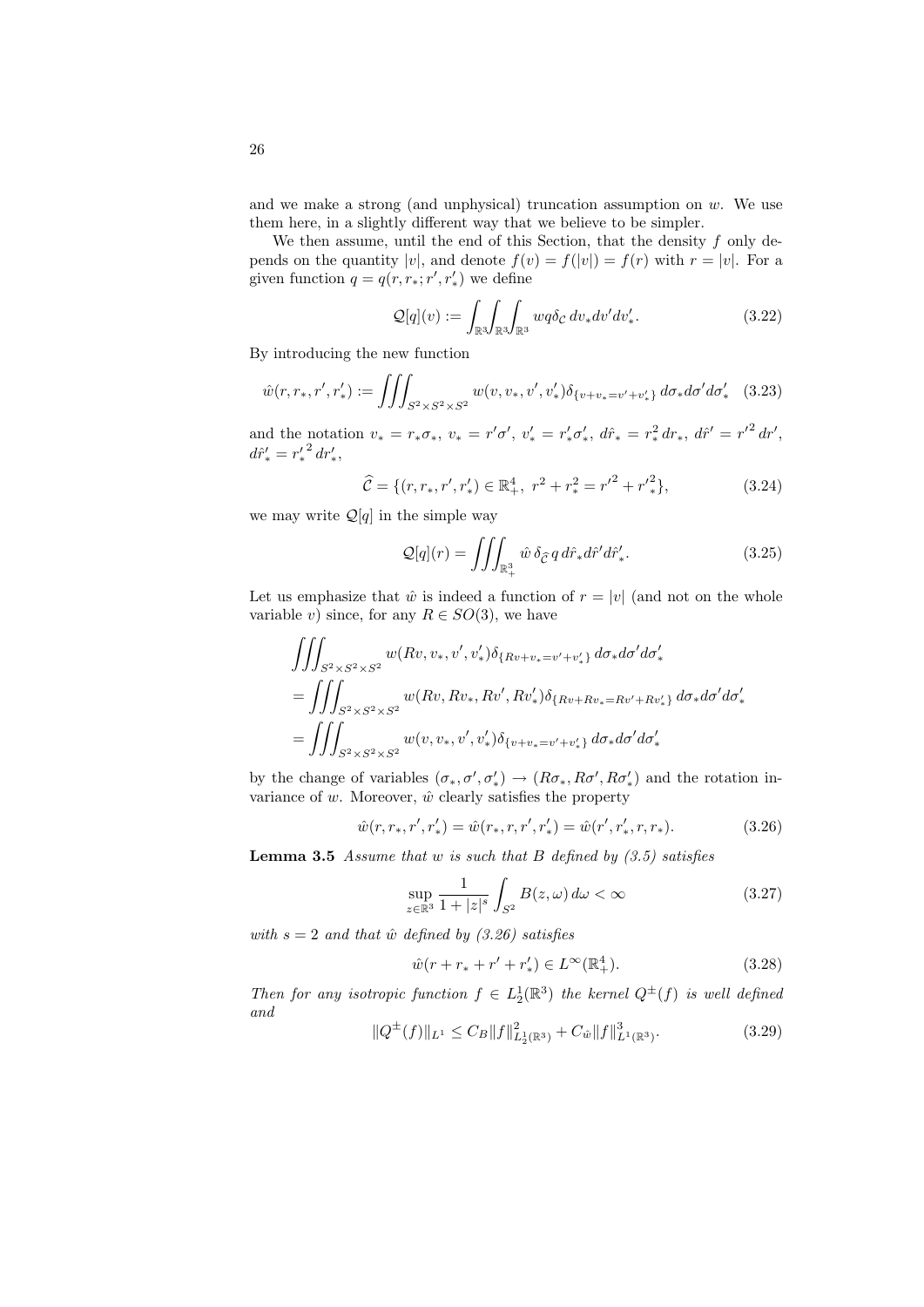A refined version of the bound (3.29) has been used, by Lu [40], in order to prove a global existence result when  $s = 0$  in (3.27). For  $s = 1$ , X. Lu also proves an existence result under the additional assumption that  $B$  has the particular form:  $B(z,\omega) = |z|^\gamma \zeta(\theta)$  with  $\gamma \in [0,1], \zeta \in L^1$ . Here condition (3.28) has to be understood as a truncation assumption near the origin

$$
\exists B_0 \in (0, \infty), \quad B(z, \omega) \le B_0(\cos \theta)^2 \sin \theta |z|^3,\tag{3.30}
$$

introduced in [40]. In order to clarify the assumption (3.28) let us state the following result.

**Lemma 3.6** 1. For  $w = 1$ ,

$$
\hat{w} = \frac{4\pi^2}{r r_* r' r'_*} \min(r, r_*, r', r'_*). \tag{3.31}
$$

2. As a consequence, any cross-section w such that

$$
\exists w_0 \in (0, \infty), \quad w \le w_0((|v' - v||v'_* - v|) \wedge 1) \tag{3.32}
$$

satisfies (3.27)-(3.28).

Note that condition  $(3.32)$  is exactly the X. Lu's assumption  $(3.30)$  near the origin. This condition kills the interaction between particles with low energy. We emphasize that this assumption is never satisfied by the physically relevant cross-sections.

#### Proof of Lemma 3.5 We may write

$$
f'f'_{*}(1+f)(1+f_{*})-ff_{*}(1+f')(1+f'_{*}) = f'f'_{*}(1+f+f_{*})-ff_{*}(1+f'+f'_{*}). \tag{3.33}
$$

Then, we have to define  $\mathcal{Q}[q]$  for two kinds of terms q: for the quadratic terms  $q = ff_*$  and  $q = f' f'_*$  and for cubic terms  $q = f' f'_* f$ ,  $q = f' f'_* f_*,$   $q = f f_* f'$ and  $q = ff_*f'_*.$  The quadratic terms may be defined in the same way that for the Fermi-Dirac Boltzmann equation in Section 3.1 thanks to assumption (3.28) and they are bounded by the first term in the right hand side of estimate (3.29).

We then focus on the cubic terms. We define them by performing one integration more in the representation formula (3.25) (with respect to one of the variables  $r_*, r', r'_*)$  but we still use the formula (3.25) in order to preserve the symmetries of Q.

Let us first assume that moreover,  $f \in C_c(\mathbb{R}^3)$ . Performing in (3.25) the integration in the  $r_*$  variable we get, using Lemma 6.1,

$$
\mathcal{Q}[q](r) = \iint_{\mathbb{R}^2_+} \hat{w} \frac{r_*}{2} \mathbf{1}_{\{r'^2 + r'_*^2 \ge r^2\}} q \, d\hat{r}' d\hat{r}'_*. \tag{3.34}
$$

where  $r_* = \sqrt{{r'}^2 + {r'_*}^2 - r^2}$ . It is then clear that (3.33) defines  $\mathcal{Q}[q]$  as measurable function.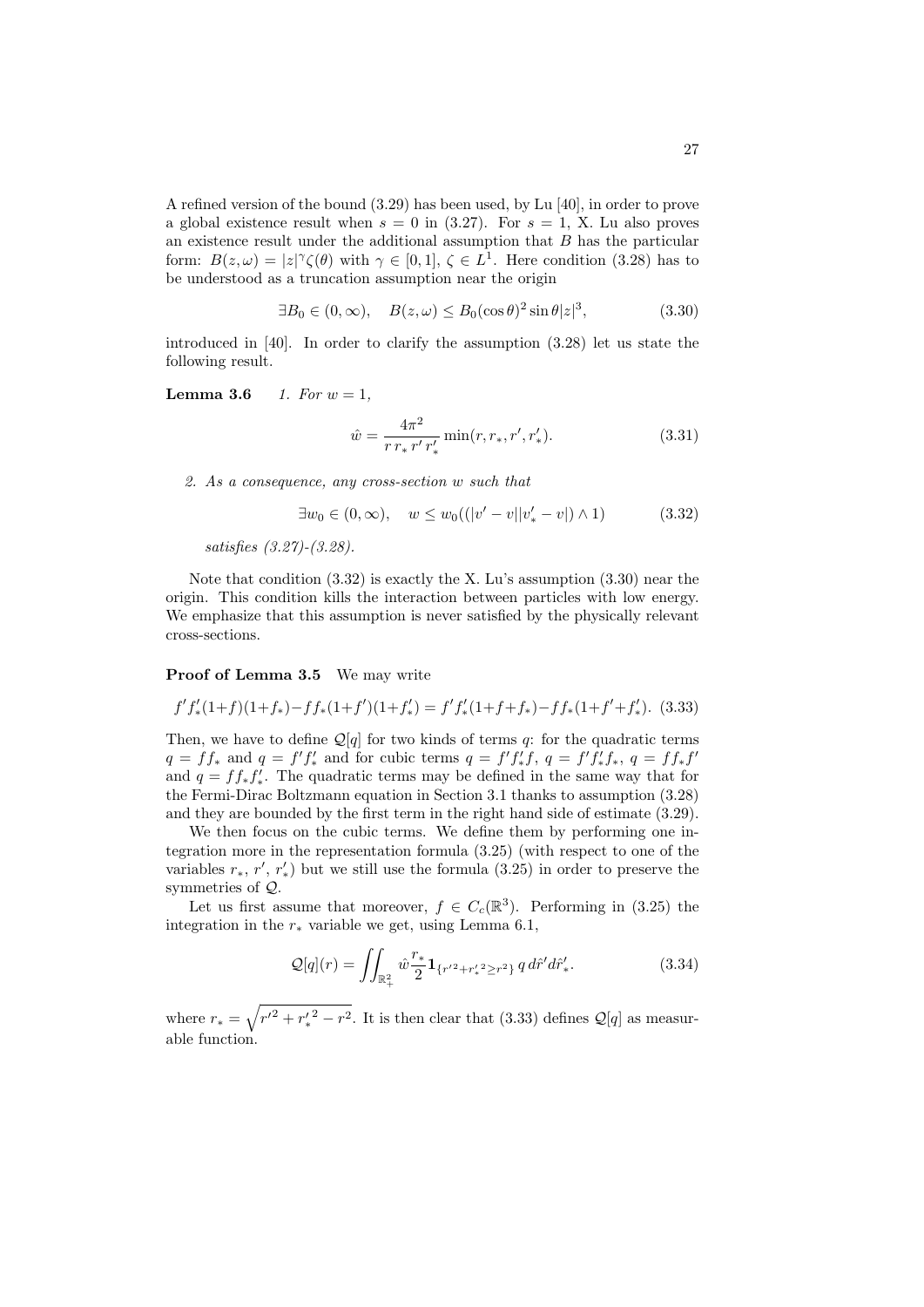Moreover, we write

$$
\int_{\mathbb{R}_+} \mathcal{Q}[q](r) d\hat{r} = \iiint_{\mathbb{R}_+^4} \hat{w} \, \delta_{\widehat{\mathcal{C}}} \, q \, d\hat{r} d\hat{r}_* d\hat{r}' d\hat{r}'_*
$$

and first, perform an integration with respect to the variable which does not appear in q (namely,  $r_*$  if  $q = f' f'_* f$ , r if  $q = f' f'_* f_*$ , and so on) and we get (using Lemma 6.1 again)

$$
\int_{\mathbb{R}_+} \mathcal{Q}[q](r) d\hat{r} \n= \iiint_{\mathbb{R}_+^3} \hat{w}(r_1, r_2, r_3, r_4) \frac{r_4}{2} \mathbf{1}_{\{r_1^2 + r_2^2 \ge r_3^2\}} f(r_1) f(r_2) f(r_3) d\hat{r}_1 d\hat{r}_2 d\hat{r}_3
$$
\n
$$
\leq \| \hat{w}(r + r_* + r' + r'_*) \|_{L^\infty(\mathbb{R}_+^4)} \| f \|_{L^1(\mathbb{R}^3)}^3,
$$
\n(3.35)

where in the first inequality we have used the notation  $r_4 = \sqrt{r_1^2 + r_2^2 - r_3^2}$ . We finally deduce  $(3.29)$  using a density-continuity argument.

Proof of Lemma 3.6 We start by proving  $(3.31)$ . Using that

$$
\delta(v+v_*-v'-v'_*) = \int_{\mathbb{R}^3} e^{i(z,v+v_*-v'-v'_*)} \frac{dz}{(2\pi)^3} = \int_0^\infty \int_{S^2} e^{i(z,v+v_*-v'-v'_*)} d\sigma \frac{r^2 dr}{(2\pi)^3}
$$

where  $z = |z|\sigma$  and  $\epsilon = |z|$  in polar coordinates, we obtain

$$
\int_{S^2} \int_{S^2} \int_{S^2} \delta(v + v_* - v' - v'_*) d\sigma_* d\sigma' d\sigma'_*
$$
\n
$$
= \int_0^\infty \int_{S^2} \int_{S^2} \int_{S^2} \int_{S^2} e^{i(z, v + v_* - v' - v'_*)} d\sigma d\sigma_* d\sigma' d\sigma'_* \frac{\epsilon^2 d\epsilon}{(2\pi)^3}
$$
\n
$$
= \int_0^\infty \frac{\epsilon^2 d\epsilon}{(2\pi)^3} \int_{S^2} e^{i(z, v)} d\sigma \int_{S^2} e^{i(z, v_*)} d\sigma_* \int_{S^2} e^{i(z, v')} d\sigma' \int_{S^2} e^{i(z, v'_*)} d\sigma'_*
$$
\n
$$
= \frac{16\pi}{r r_* r' r'_*} \int_0^\infty \frac{d\epsilon}{(2\pi)^3 \epsilon^2} \sin(\epsilon r) \sin(\epsilon r_*) \sin(\epsilon r') \sin(\epsilon r'_*).
$$

Then (3.31) follows by an lengthy elementary trigonometric computation. It is clear, thanks to (3.25), that (3.32) implies (3.27). We then have to prove that (3.32) implies (3.28). For any  $r, r_*, r', r'_*$  given, we set  $m_1 = \min(r, r_*, r', r'_*)$ ,  $m_2 = \min({r, r_*, r', r'_*} \setminus {m_1}), m_3 = \min({r, r_*, r', r'_*} \setminus {m_1, m_2})$  and finally,  $m_4 = \max(r, r_*, r', r'_*)$ . Since  $|v - v'| = |v_* - v'_*|, |v - v'_*| = |v_* - v'|$  and  ${r, r_* } \neq {m_1, m_2 }$ ,  ${r, r_* } \neq {m_3, m_4 }$ , the assumption  $(3.32)$  leads to

$$
w \le w_0 \{ \left[ 4\min\left( \max(r, r'), \max(r_*, r'_*) \right) \min\left( \max(r, r'_*), \max(r_*, r') \right) \right] \wedge 1 \} \\ \le w_0 \{ \left[ 4\,m_2\,m_3 \right] \wedge 1 \}.
$$

Gathering (3.31) and this last inequality we deduce

$$
\hat{w}(r + r_* + r' + r'_*) \le \frac{4\pi^2 m_1}{r r_* r' r'_*} (4 w_0 m_2 m_3)(r + r_* + r' + r'_*) \le 64\pi^2 w_0,
$$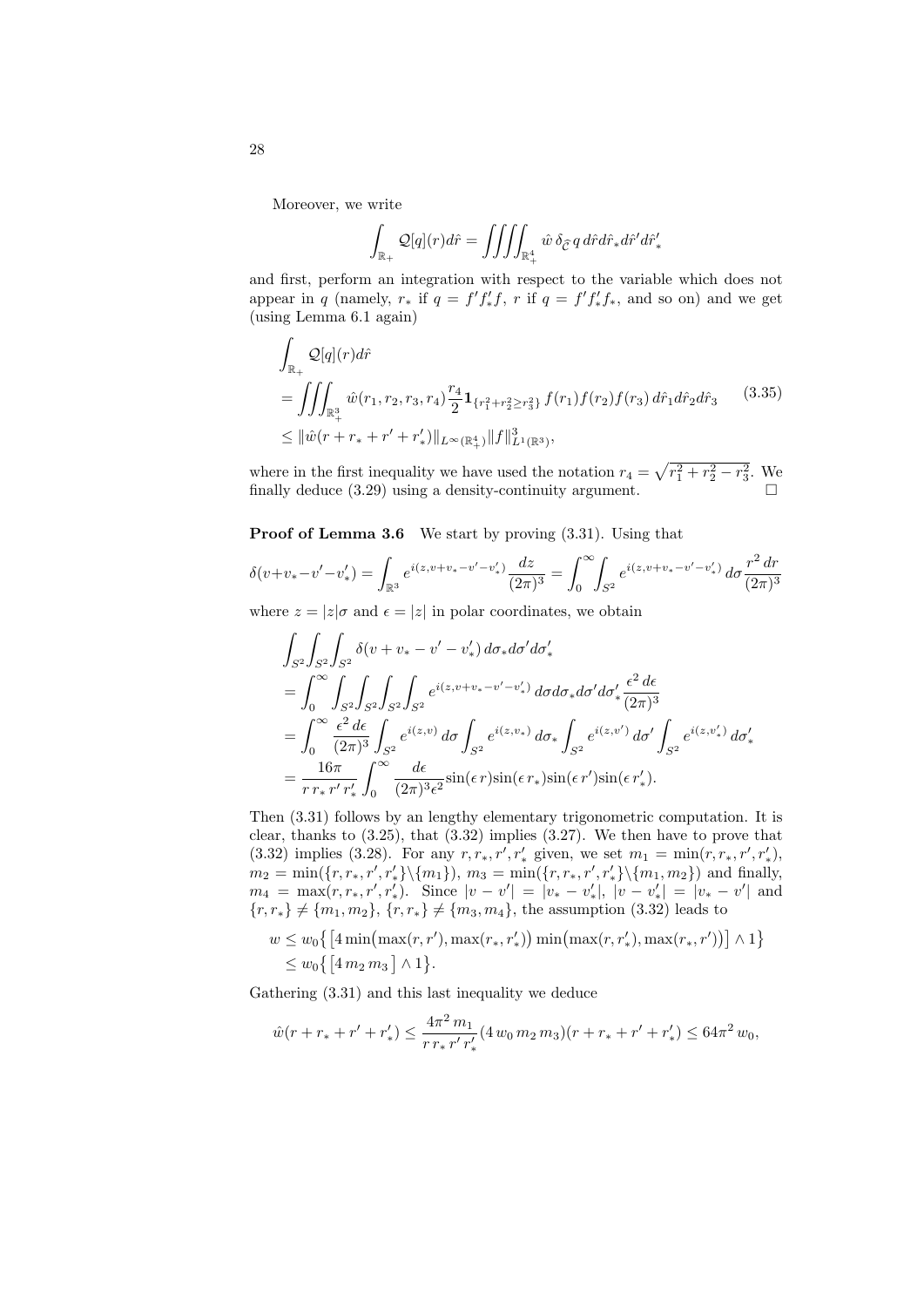and that concludes the proof.

We want now to extend the previous arguments and give a sense to  $Q(F)$  for  $F \in M^1(\mathbb{R}^3)$ . For the quadratic term that problem has been solved by Povzner in [45]. For the cubic term we write for a radial measure  $dF = f r^2 dr$ 

$$
\langle \mathcal{Q}[q], \phi \rangle = \langle F \otimes F \otimes F, B_{\hat{w}}[\psi] \rangle \tag{3.36}
$$

with

$$
B_{\hat{w}}[\psi](r_1,r_2,r_3):=\hat{w}(r_1,r_2,r_3,r_4)\frac{r_4}{2}\mathbf{1}_{\{r_1^2+r_2^2\geq r_3^2\}}\psi
$$

and  $r_4 = \sqrt{r_1^2 + r_2^2 - r_3^2}$  and  $\psi(r_1, r_2, r_3) = \phi(r_i)$   $i = 1, 2, 3$  or 4 depending on q. Under the condition

$$
B_{\hat{w}}[1] \in C(\mathbb{R}^3_+) \tag{3.37}
$$

we clearly have  $B_{\hat{w}}[\psi] \in C_c(\mathbb{R}^3_+)$  for any  $\phi \in C_c(\mathbb{R}_+)$  and then the right hand side term of (3.36) is well defined. The assumption

$$
B \in C(\mathbb{R}^3 \times S^2),\tag{3.38}
$$

which is satisfied by the hard potentials, guaranties that the quadratic term is well defined and that  $\hat{w} \in C(E \setminus \{0\})$  where  $E = \{(r_1, r_2, r_3, r_4) \in \mathbb{R}_+^4, r_1^2 + r_2^2$  $r_3^2 - r_4^2 = 0$ . The condition (3.37) is then satisfied if moreover

$$
\lim_{(r_1,r_2,r_3)\to 0} \hat{w}(r_1,r_2,r_3,r_4) r_4 = 0.
$$

From the computations performed in the proof of Lemma 3.6. it is clear that the last condition holds if we assume, for instance

$$
w \le w_0 |v'-v|^\gamma \wedge 1, \quad \gamma > 1. \tag{3.39}
$$

As a conclusion, under assumption (3.27), (3.38), (3.39) we may define the collision kernel for general non negative bounded and isotropic measures. From all the above one easily deduces the following existence result for (3.1) with  $\tau = 1$  in the framework of non negative bounded measures.

**Theorem 3.7** Assume w satisfies (3.39). Let  $F_{\text{in}} \in M_{\text{rad}}^1(\mathbb{R}^3)$ ,  $F_{\text{in}} \geq 0$ . Then, there exists a unique global solution  $F = g + G \in C([0,\infty), M_{\text{rad}}^1(\mathbb{R}^3))$  to  $(3.1)$ with  $\tau = 1$ .

Remark 3.8 It is straightforward to check that in the radially symmetric case Theorem ?? gives:

**Theorem 3.9** Let  $0 \leq F \in M_{rad}^1(\mathbb{R}^3)$  an isotropic measure on  $\mathbb{R}^3$  such that

$$
\int_{\mathbb{R}^3} \binom{1}{|v|^2/2} dF(v) = \binom{N}{E} \quad \text{and of course} \quad \int_{\mathbb{R}^3} v dF(v) = 0,\tag{3.41}
$$

with  $N > 0$ ,  $E > 0$ . Therefore the two following assertions are equivalent:

(i) F is the Bose-Einstein distribution  $\mathcal{B}[N,0,E]$ ,

 $(ii)$  F is the solution of the maximization problem:

 $\mathcal{H}(F) = \max \{ \mathcal{H}(F') \text{ with } F' \text{ satisfying } (3.41).$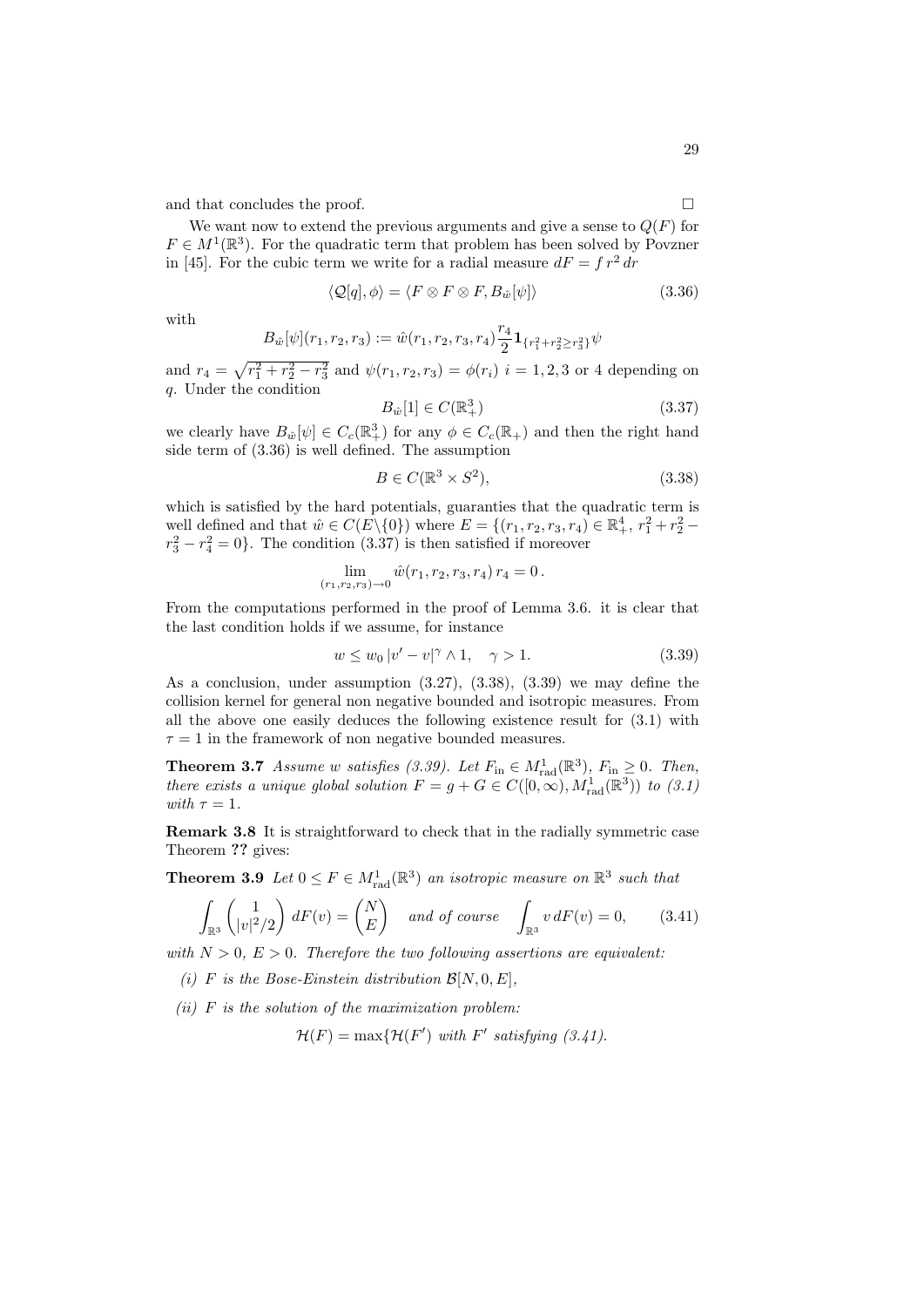**Open questions:** In the  $L^1$  setting X. Lu has proved in [40]:

(i) For any  $(t_n)$  such that  $t_n \to \infty$  there exists  $m' \leq m, E' \leq E$  and a subsequence  $(t_{n})$  such that

$$
g(t_{n'}) \to b_{m',0,E'}
$$
 biting  $L_{\text{rad}}^1$  weak.

(ii) For a given E there exists  $N_c = N_c(E)$  such that if  $N(f_{\text{in}}) < N_c$  and  $E(f_{\text{in}}) = E$  then

$$
g(t) \rightarrow \mathcal{B}_{N,0,E} = b_{N,0,E} L_{\text{rad}}^1
$$
 weak.

Where the distributions b and  $\beta$  are defined in (2.22) and (2.25). The two following questions are then natural.

1. Is it possible to construct (global?) solutions to (3.1) for  $\tau = 1$  without the strong truncation condition (3.39); for instance for  $w = 1$ ? What is the qualitative behavior of such solutions ?

2. Is it possible to prove that, under the strong truncation condition (3.39),

$$
F(t) \to \mathcal{B}_{N,0,E}
$$
 weakly  $\sigma(M^1, C_c)$  and  $g \to b_{N,0,E}$  strongly  $L^1(\mathbb{R}^3 \setminus \{0\})$ 

as it may be expected from the stationary analysis? If  $N(g_{\text{in}}) < N_c$ , is it possible to prove strong convergence instead of result (ii) in Theorem 3.5?

Remark 3.10 The Boltzmann-Compton equation, introduced in Section 5 below, is a particular case of (3.1) with  $\tau = 1$ . It has been proved in [22, 23] that it also has global solutions  $F = g + G \in C([0,\infty), M_{rad}^1(\mathbb{R}^3))$ , where g is the regular and  $G$  the singular part of the measure  $F$  with respect to the Lebesgue measure. Moreover it was proved that the Boltzmann-Compton may be splitted as a system of two coupled equations for the pair  $(g, G)$ . This allows in particular for a detailed study of the asymptotic behavior of the solutions. Let us briefly show that this is not true for the general isotropic solutions  $F = g + G$ of the equation  $(3.1)$  unless G is one single Dirac mass.

Let us write  $F = q + G$  with q regular with respect to the Lebesgue measure  $(g \prec dv)$  and G singular with respect to the Lebesgue measure  $(G \perp dv)$ . We have then

$$
F'F'_{*}(1 + F)(1 + F_{*}) - FF_{*}(1 + F')(1 + F'_{*}) =
$$
  
= (1 + g)(1 + g\_{\*} + G\_{\*})(g' + G')(g'\_{\*} + G'\_{\*}) + G(1 + F\_{\*})F'F'\_{\*}  
- g(g\_{\*} + G\_{\*})(1 + g' + G')(1 + g'\_{\*} + G'\_{\*}) - GF\_{\*}(1 + F')(1 + F'\_{\*})  
= (1 + g)\{(1 + g\_{\*}) g' g'\_{\*} + (1 + g\_{\*}) g' G'\_{\*} + (1 + g\_{\*}) G' g'\_{\*} + (1 + g\_{\*}) G' G'\_{\*}  
+ G\_{\*} g' g'\_{\*} + G\_{\*} g' G'\_{\*} + G\_{\*} G' g'\_{\*} + G\_{\*} G' G'\_{\*}\}  
- g\{g\_{\*}(1 + g')(1 + g'\_{\*}) + g\_{\*}(1 + g') G'\_{\*} + g\_{\*} G'(1 + g'\_{\*}) + g\_{\*} G' G'\_{\*}  
+ G\_{\*}(1 + g')(1 + g'\_{\*}) + G\_{\*}(1 + g') G'\_{\*} + G\_{\*} G'(1 + g'\_{\*}) + G\_{\*} G' G'\_{\*}\}  
+ G(1 + F\_{\*})F'F'\_{\*} - GF\_{\*}(1 + F')(1 + F'\_{\*})  
= q(g) + q\_{1}(g, G) + q\_{2}(g, G) + q\_{3}(G, g),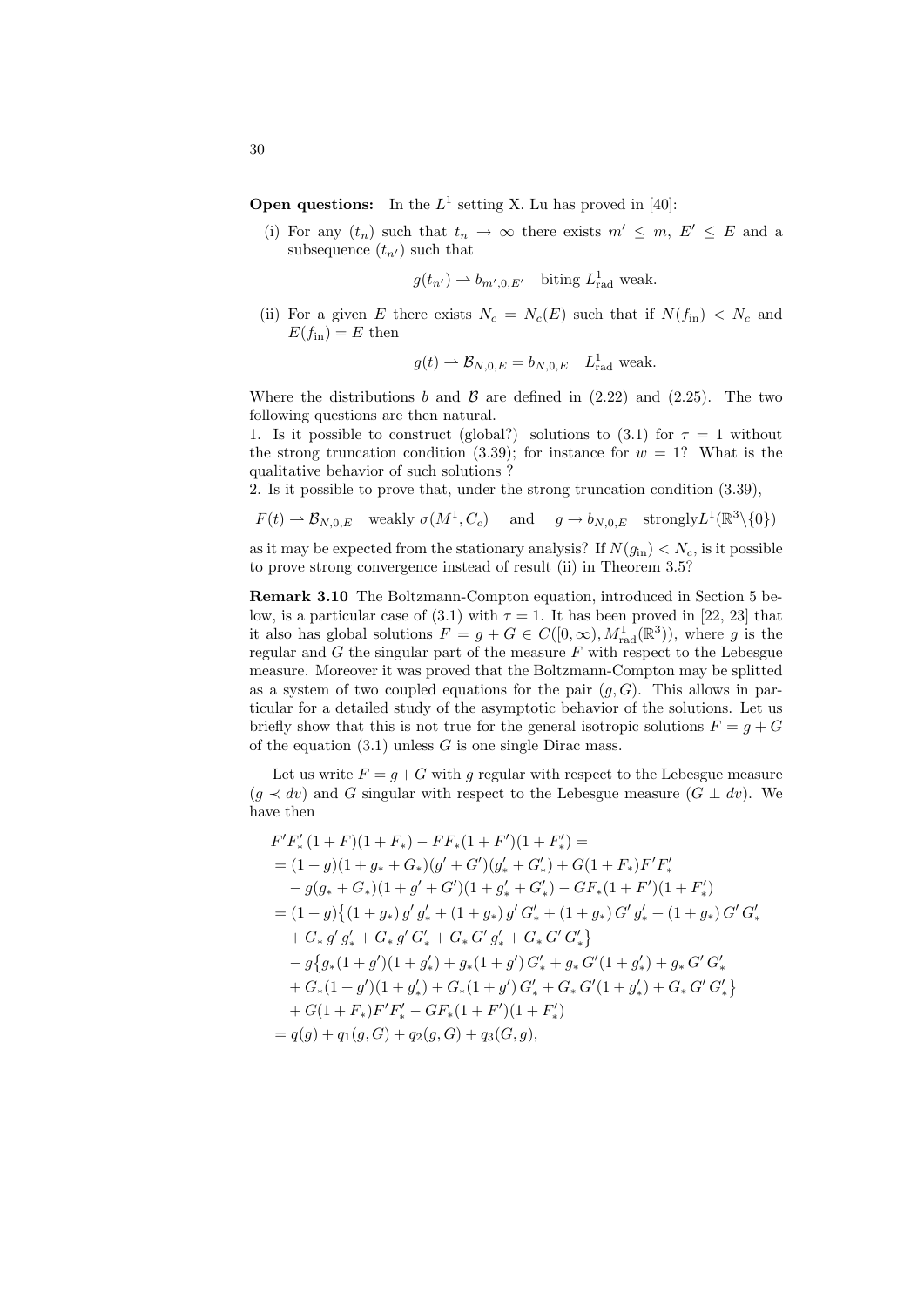with

$$
q(g) := (1+g)(1+g_*) g' g'_* - g g_*(1+g')(1+g'_*),
$$
  
\n
$$
q_1(g,G) := G_*[(1+g) g' g'_* - g(1+g')(1+g'_*)]
$$
  
\n
$$
+ G'[(1+g)(1+g_*) g'_* - g g_*(1+g'_*)
$$
  
\n
$$
+ G'_*[(1+g)(1+g_*) g' - g g_*(1+g'),
$$
  
\n
$$
q_2(g,G) := G_* G'[(1+g) g'_* - g(1+g'_*)]
$$
  
\n
$$
+ G_* G'_*[(1+g) g' - g(1+g')]
$$
  
\n
$$
+ G' G'_*[(1+g)(1+g_*) - g g_*],
$$
  
\n
$$
q_3(G) := (1+g) G_* G' G'_* - g G_* G' G'_*,
$$
  
\n
$$
q_4(G,g) := G(1+g_*) F' F'_* - G F_* (1+F')(1+F'_*).
$$

Defining

$$
Q_i(g, G) = \iiint_{\mathbb{R}^9} w \delta_C q_i(g, G) dv_* dv' dv'_*,
$$

we may write

$$
Q(F) = Q(g) + Q_1(g, G) + Q_2(g, G) + Q_3(G) + Q_4(g, G).
$$

The key result in all our analysis is the following result.

**Lemma 3.11** Assume (3.27), (3.38) and (3.39). For any  $F \in M_{rad}^1(\mathbb{R}^3)$ ,  $F_{\text{in}} \geq$ 0, we have

$$
Q(g), Q_1(g, G), Q_2(g, G) \in L^1_{\text{rad}}(\mathbb{R}^3),
$$
  

$$
Q_4(g, G) \in M^1_{\text{rad}}(\mathbb{R}^3) \text{ and } Q_4(g, G) \perp dv.
$$

For any finite sum of Dirac masses G the kernel  $Q_3(G)$  is also finite sum of Dirac masses and, moreover, if G is not single Dirac mass then  $supp G \setminus \{0\}$ is strictly contained in supp  $Q_3(G)$ . Finally, there exists G singular such that  $Q_3(G)$  is regular.

**Proof of Lemma 3.5** We already know from the above that  $Q(g) \in L^1_{rad}(\mathbb{R}^3)$ and  $Q_1(g, G)$ ,  $Q_2(g, G)$ ,  $Q_4(g, G)$ ,  $Q_3(G) \in M_{rad}^1(\mathbb{R}^3)$ . Let us denote by q the first term in  $q_1(g, G)$  and write, for any  $\phi$ 

$$
\langle \mathcal{Q}[q], \phi \rangle = \iiint_{\mathbb{R}^4_+} \hat{w} \, \delta_{\widehat{\mathcal{C}}} g' \, g'_* \phi \, dG_* d\hat{r}' d\hat{r}'_* = \iint_{\mathbb{R}^2_+} \psi \, g' \, d\hat{r}' \, dG(r_*),
$$

with

$$
\psi = \int_{\mathbb{R}_+} \hat{w} \, r \mathbf{1}_{\{r'^2 + r'_*^2 \ge r_*^2\}} \, \phi(r) \, g'_* \, d\hat{r}'_*
$$

where in the expression of  $\psi$  we have used the notation  $r = \sqrt{{r'}^2 + {r'_*}^2 - r_*^2}$ . Observe that, by assumption,  $(r_*, r', r'_*) \mapsto \hat{w} r \mathbf{1}_{\{r'^2+r'_*^2\geq r_*^2\}}$  is continuous so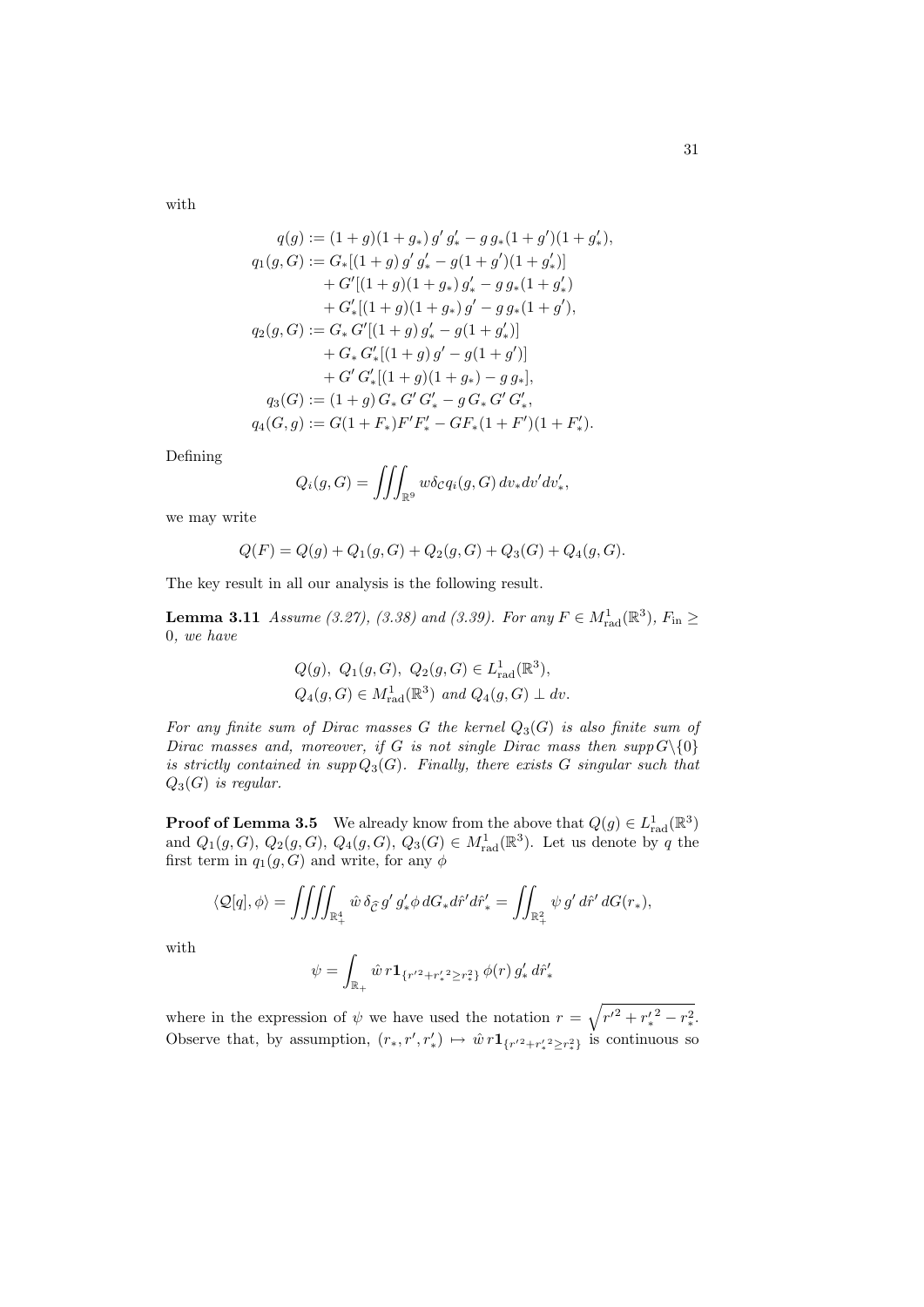that  $(r_*, r') \mapsto \psi$  is continuous for any  $\phi \in L_{\text{rad}}^{\infty}(\mathbb{R}^3)$ . Moreover, taking  $\phi = \mathbf{1}_A$ for any set A with Lebesgue measure equal zero we get  $\psi = 0$ , so that the Radon-Nykodim Theorem implies that  $\mathcal{Q}[q] \in L^1$ . By the same way we prove that all the terms in  $Q_1(g, G)$  and  $Q_2(g, G)$  belongs to  $L^1_{rad}(\mathbb{R}^3)$ .

It is clear that taking  $q = F'F'_{*} - F_{*}F' - F_{*}F'_{*}$  we have  $\mathcal{Q}[q] \in C_b(\mathbb{R}^3)$  so that  $Q_4(g, G) \perp dv$ . For given  $R_*, R', R'_* \geq 0$  we set  $q = \delta_{R_*}(r_*)\delta_{R'}(r')\delta_{R'_*}(r'_*)$ and we verify

$$
\langle \mathcal{Q}[q], \phi \rangle = \phi(R) \, R \hat{w}(R, R_*, R', R'_*) \mathbf{1}_{\{R'^2 + R'_*{}^2 \geq R_*^2\}}
$$

where R is defined by  $R = \sqrt{R'^2 + {R'_*}^2 - R_*^2}$  if  ${R'}^2 + {R'_*}^2 \ge R_*^2$ . In particular, if  $G = \alpha \delta_0$  then  $Q_3(G) = 0$  and if  $G = \alpha \delta_a$  with  $a, \alpha \neq 0$  then  $Q_3(G) = \beta \delta_a$ with  $\beta > 0$ . If

$$
G=\sum_{a\in E}\alpha_a\delta_a
$$

then

$$
Q_3(G) = \sum_{b \in E'} \beta_b \delta_b,
$$

with  $E' = \{b \geq 0, \exists a_*, a', a'_* \in E \text{ s.t.} (b, a_*, a', a'_*) \in \widehat{C} \}.$  That proves the claim of the Lemma since  $E'$  strictly contain  $E$  if  $E$  is not a single point.

ne Lemma since E strictly contain E if E is not a single point.<br>Finally, let G be a measure supported by  $\sqrt{C}$ , where C is a Cantor set, constructed for example as follows. For every  $n \in \mathbb{N}$  consider the set

$$
C_n := \{ x \in [0,1], \exists k \in \mathbb{N}, 2k \le 3^n \, x \le 2k + 1 \},\
$$

so that  $C_n \searrow C$  as  $n \to \infty$ . Then  $g_n := |C_n|^{-1} \mathbf{1}_{C_n} \to H$ , a singular non negative measure whose support is C. If we take now  $G := H \circ s$  with  $s : \mathbb{R} \to \mathbb{R}$ , s(r) =  $\sqrt{r}$  we have, for any  $\phi \in C_{rad,c}(\mathbb{R}^3)$ :

$$
\langle Q_3(G) = \iiint_{\mathbb{R}^3_+} dG(r_*) dG(r') dG(r'_*) [\phi(r) r \hat{w} \mathbf{1}_{\{r'^2 + r'_*^2 \ge r_*^2\}}].
$$

Since

$$
\{z\in\mathbb{R}_+;~\exists \epsilon_*,\epsilon',\epsilon'_*\in Cz=\epsilon'+\epsilon'_*-\epsilon_*\}=\mathbb{R}_+
$$

we see that  $\langle Q_3(G); \phi \rangle > 0$  for any non negative and not vanishing  $\phi$ , and thus  $Q_3(G)$  has a regular part which is not equal to 0.

**Remark 3.12** If we assume that for every time  $t > 0$ ,  $G(t) \equiv \alpha(t) \delta_0$ , then the equation (3.1) with  $\tau = 1$  may be split into a coupled system of equations for the pair  $(g, \alpha)$ .

**Remark 3.13** The equation (3.1) with  $\tau = 1$  has deserved some interest in the recent physical literature in the context of Bose condensation. We particularly refer here to the works by Semikoz & Tkachev [48, 49], and by Josserand & Pomeau [32] due to their strong mathematical point of view (but see also the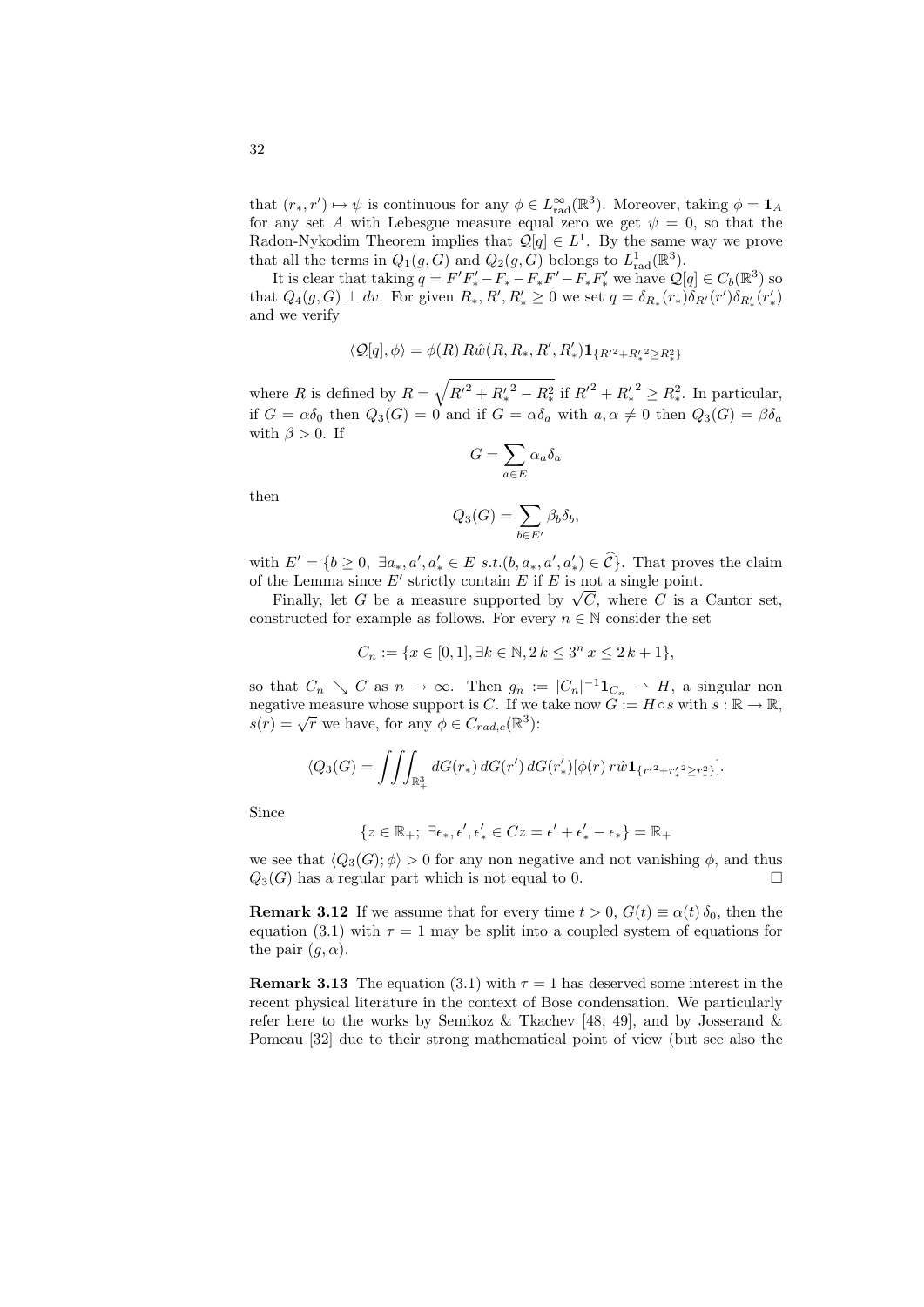references therein). In these two articles the authors present a possible "scenario" to describe the occurrence of Bose condensation in finite time, based on the isotropic version of the equation (3.1) with  $\tau = 1$ . Their arguments are based on formal asymptotics and, in [48, 49], also supported by numerical simulations.

# 4 Boltzmann equation for two species

In this Section we consider a system of two coupled homogeneous equations describing a Bose gas interacting with a heat bath, chosen to be a Fermi gas. This is a particular case of a gas composed of two species and has already been considered in the physical literature (see references below). One of the species are Bose particles and the other are either Fermi-Dirac particles or non quantum particles. In this Section we only deal with non relativistic particles. Relativistic particles, in particular photons will be considered in the next Section. In order to avoid lengthy repetitions, we do not specify the energy (relativistic or not relativistic) unless necessary.

From a mathematical point of view, the study of the Boltzmann equation for a gas of Bose particles is rather difficult, as we have already seen it in the preceding Section. But it is possible to derive, from the Boson-Fermion interaction system, a physically relevant model which turns out to be a sort of "linearization" of equation (3.1). This model is then simpler and gives some insight into the behavior of the Boltzman equations for quantum particles. It describes the interaction of Bose particles with isotropic distribution and non quantum Fermi particles at isotropic equilibrium with non truncated cross-section. The equation is now quadratic instead of cubic and its mathematical analysis is easier. We prove that Bose- Einstein condensation takes place in infinite time, in contrast with the finite time condensation which is expected for the Bose-Bose interaction equation. Similar results had previously been obtained in the physical literature, using formal and numerical methods for similar situations (cf. [36, 37, 48, 49]).

We thus consider in what follows a gas composed of two species of particles. The first are Bose particles. The second are either Fermi particles or their non quantum approximation but will always be designed as Fermi particles. We suppose that when a Bose particle of momentum  $p$  collides with a Fermi particle of momentum p<sup>∗</sup> they undergo an elastic collision, so that the total momentum and the total energy of the system constituted by that pair of particles are conserved. More precisely, denoting by  $\mathcal{E}_1(p)$  the energy of Bose particles with momentum p and by  $\mathcal{E}_2(p_*)$  the energy of Fermi particles with momentum  $p_*$  we assume that after collision the particles have momentum  $p'$  (for Bose particles) and  $p'_{*}$  (for Fermi particles) which satisfy  $C_{12}$ :

$$
p' + p'_{*} = p + p_{*}
$$
  
\n
$$
\mathcal{E}_{1}(p') + \mathcal{E}_{2}(p'_{*}) = \mathcal{E}_{1}(p) + \mathcal{E}_{2}(p_{*}).
$$
\n(4.1)

The gas is described by the density  $F(t, p) \geq 0$  of Bose particles and the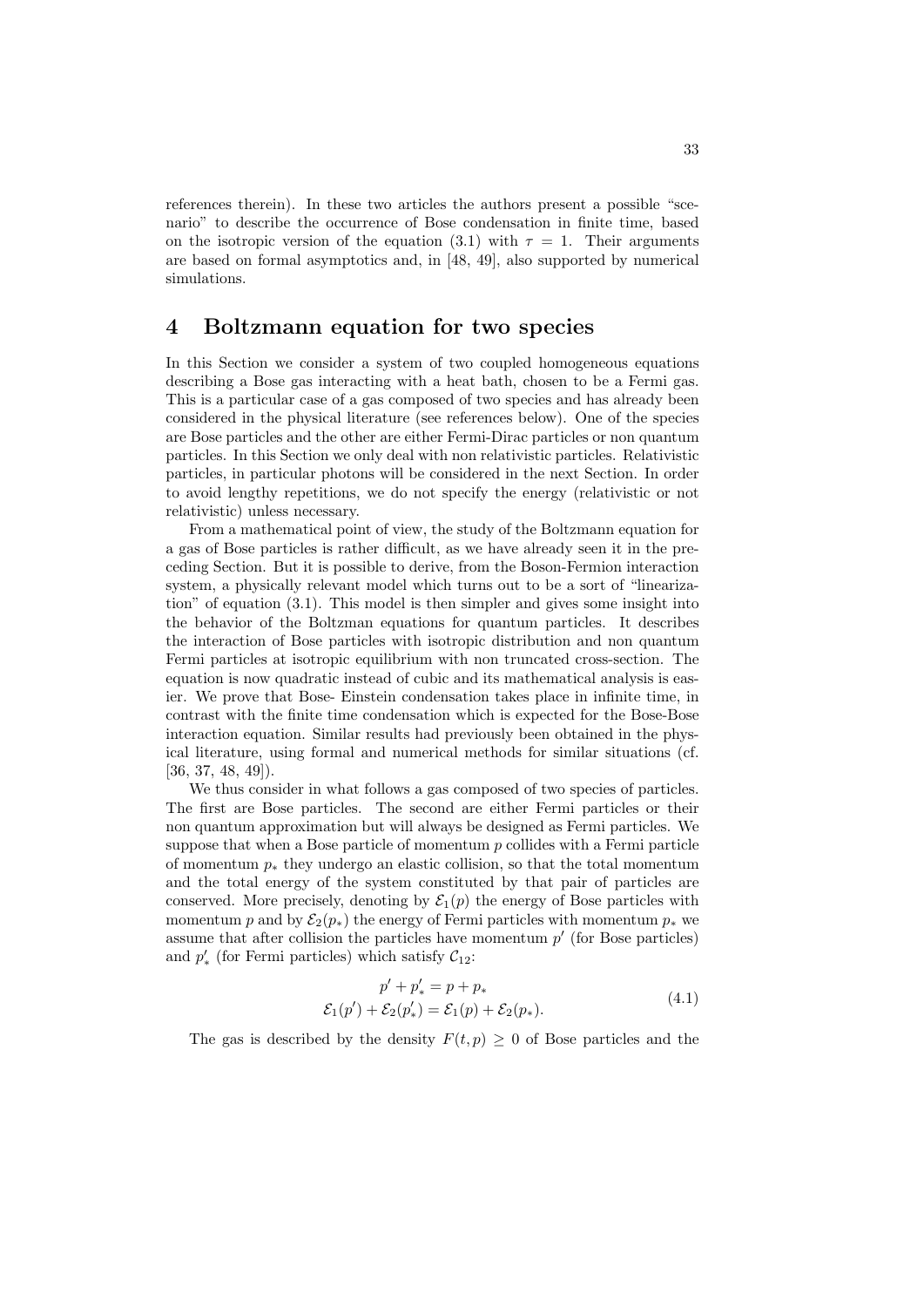density  $f(t, p) \geq 0$  of Fermi particles. We assume that the evolution of the gas is given by the following Boltzmann equation (see for instance [11])

$$
\frac{\partial F}{\partial t} = Q_{1,1}(F, F) + Q_{1,2}(F, f), \quad F(0,.) = F_{\text{in}},
$$
  
\n
$$
\frac{\partial f}{\partial t} = Q_{2,1}(f, F) + Q_{2,2}(f, f), \quad f(0,.) = f_{\text{in}}.
$$
\n(4.2)

The collision terms  $Q_{1,1}(F, F)$  and  $Q_{2,2}(f, f)$  stand for collisions between particles of the same specie and therefore are given by (1.5). The collision terms  $Q_{1,2}(F, f)$  and  $Q_{2,1}(f, F)$  stand for collisions between particles of the two different species, they are given by

$$
Q_{1,2}(F,f) = \int_{\mathbb{R}^3} \int_{\mathbb{R}^3} w_{1,2} \delta_{\mathcal{C}_{1,2}} q_{1,2} dp_* dp' dp'_*,
$$
  
\n
$$
q_{1,2} = F' f'_*(1+F)(1+\tau f_*) - F f_*(1+F')(1+\tau f'_*)
$$
\n(4.3)

with  $\tau = -1$  when the second specie is composed of true Fermi particles and  $\tau = 0$  when the second specie is constituted of non quantum particles. The collision kernel  $Q_{2,1}(f, F)$  is given by an obvious similar expression. The measure  $w_{1,2}\delta_{\mathcal{C}_{1,2}} = w_{1,2}(p,p_*,p',p'_*)\delta_{\mathcal{C}_{1,2}}$  satisfies the micro-reversibility hypothesis

$$
w_{1,2}(p',p'_*,p,p_*)\delta_{\mathcal{C}_{1,2}} = w_{1,2}(p,p_*,p',p'_*)\delta_{\mathcal{C}_{1,2}},\tag{4.4}
$$

but not the indiscernibility  $w_{1,2}(p_*,p,p',p'_*)\delta_{\mathcal{C}_{1,2}} = w_{1,2}(p,p_*,p',p'_*)\delta_{\mathcal{C}_{1,2}}$  as in (1.7) since the two species are now different. When both energies are non relativistic  $w_{1,2}$  is invariant by Galilean transformations, and when both energies are relativistic it is invariant by Lorentz transformations. In the mixed case of one non relativistic specie and one relativistic specie, the situation is a little more complicated and we postpone the analysis to the next Section.

We start with some simple formal properties of the solutions of  $(4.2)$ . Thanks to symmetry (4.4), performing a change of variables  $(p', p'_*, p, p_*) \rightarrow (p, p_*, p', p'_*)$ we get the fundamental formula: for any  $\psi = \psi(p)$ ,

$$
\int_{\mathbb{R}^3} Q_{1,2}(F,f)\psi \, dp = \frac{1}{2} \iiint_{\mathbb{R}^{12}} w_{1,2} \delta_{\mathcal{C}_{1,2}}(F'f'_{*}(1+F)(1+\tau f_{*}) - Ff_{*}(1+F')(1+\tau f'_{*}))(\psi - \psi') \, dp \, dp_{*} dp' \, dp'_{*}.
$$
\n(4.5)

A similar formula holds for  $Q_{2,1}(f, F)$ .

After integration of the two equations of (4.2) separately, and using (1.7) and (4.5) we formally get the particle number conservation of each specie:

$$
\int_{\mathbb{R}^3} F(t, p) \, dp = \int_{\mathbb{R}^3} F_{\text{in}}(p) \, dp \, , \quad \int_{\mathbb{R}^3} f(t, p) \, dp = \int_{\mathbb{R}^3} f_{\text{in}}(p) \, dp. \tag{4.6}
$$

Multiplying both equations in (4.2) by  $\psi(p) = p$ , summing up and using (1.7),  $(4.5)$  and  $w_{1,2} = w_{2,1}$  we obtain the global momentum conservation

$$
\int_{\mathbb{R}^3} (F(t, p) + f(t, p)) p \, dp = \int_{\mathbb{R}^3} (F_{\text{in}}(p) + f_{\text{in}}(p)) p \, dp. \tag{4.7}
$$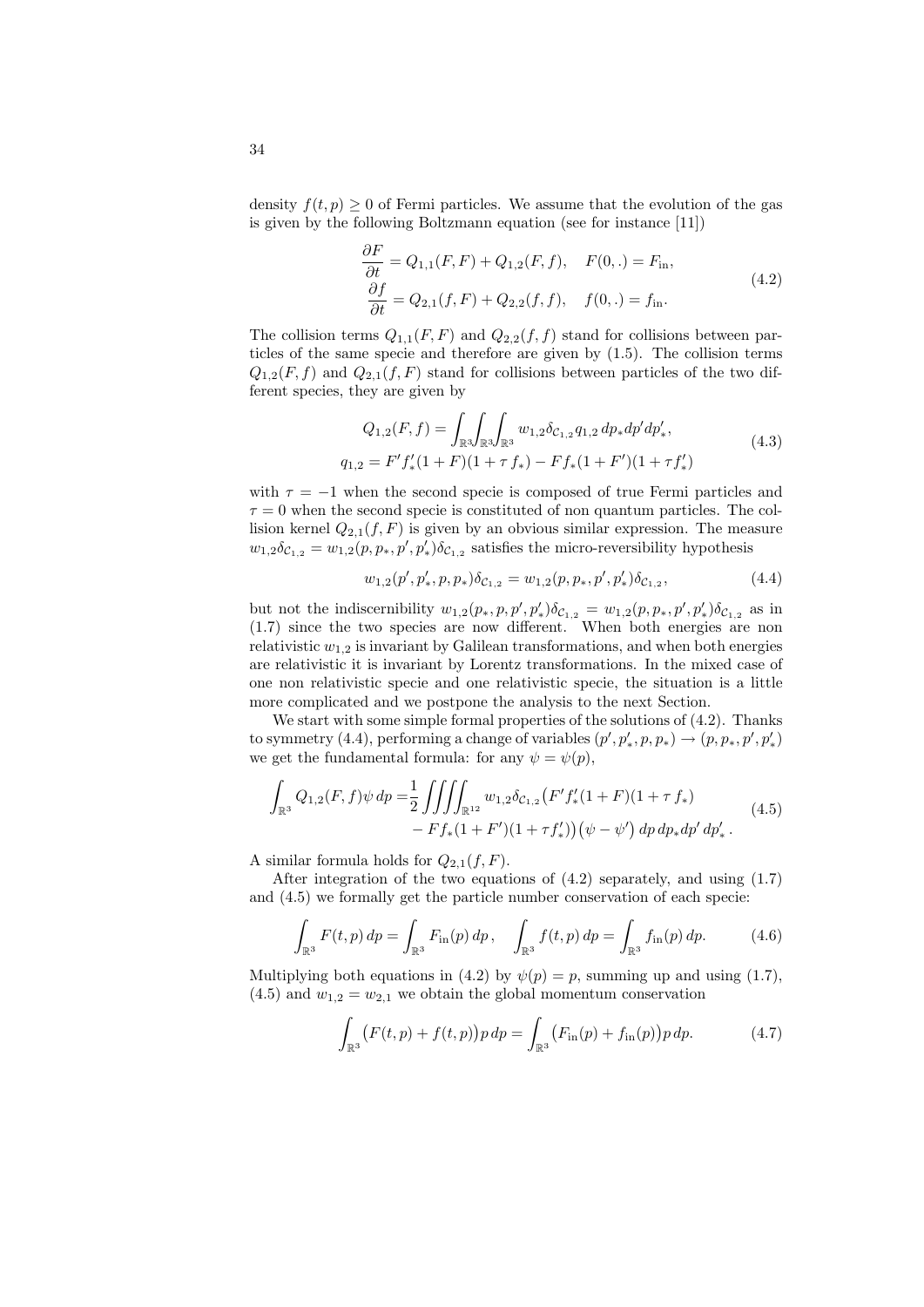Multiplying the first equation of (4.2) by  $\mathcal{E}_1$ , the second equation of (4.2) by  $\mathcal{E}_2$ , using (1.7), (4.5) and the collision invariance (4.1) we get the global energy conservation

$$
\int_{\mathbb{R}^3} \left( F(t, p)\mathcal{E}_1(p) + f(t, p)\mathcal{E}_2(p) \right) dp = \int_{\mathbb{R}^3} \left( F_{\text{in}}(p)\mathcal{E}_1(p) + f_{\text{in}}(p)\mathcal{E}_2(p) \right) dp. \tag{4.8}
$$

Finally, we define the entropy of the system by

$$
H_{\mathcal{S}}(F, f) := H_1(F) + H_{\tau}(f)
$$
\n(4.9)

with  $H_{\tau}$  given by (1.1). Multiplying the first equation by  $h'_1(F)$  and the second equation by  $h'_{\tau}(f)$  we obtain using (4.5)

$$
\frac{d}{dt}H_{\mathcal{S}}(F,f) = D_{\mathcal{S}}(F,f) := \frac{1}{4}D_1(F) + \frac{1}{2}D_{1,2}(F,f) + \frac{1}{4}D_{\tau}(f) \ge 0,\tag{4.10}
$$

where  $D_1(F)$  and  $D_{\tau}(f)$  are the usual dissipation entropy production of one specie, and  $D_{1,2}(F, f)$  is the mixed dissipation entropy production given by

$$
D_{1,2}(F,f) := \int \int \int \int_{\mathbb{R}^{12}} w_{1,2} \delta_{\mathcal{C}_{1,2}} j\big(F'f'_{*}(1+F)(1+\tau f_{*}), F'_{*}(1+F')(1+\tau f'_{*})\big) dp dp_{*} dp' dp'_{*}.
$$
\n(4.11)

We list now several questions that one may naturally consider about the system (4.2).

1. For the single quantum equation, one may consider the maximization entropy problem under particle number, momentum and energy restriction i.e.: for any given  $N_B, N_F, E > 0, P \in \mathbb{R}^3$ , to find a pair of functions  $(F, f)$  such that

$$
\int_{\mathbb{R}^3} dF(p) = N_B, \quad \int_{\mathbb{R}^3} f(p) \, dp = N_F
$$
\n
$$
\int_{\mathbb{R}^3} p(F(p) + f(p)) \, dp = P, \quad \int_{\mathbb{R}^3} (F(p)\mathcal{E}1(p) + f(p)\mathcal{E}_2(p)) \, dp = E.
$$
\n(4.12)

and satisfying

$$
H_{\mathcal{S}}(F, f) = \max_{G, g s.t. (4.12)} H_{\mathcal{S}}(G, g), \text{ with } H_{\mathcal{S}}(G, g) = H_{BE}(G) + H_{\tau}(g). \tag{4.13}
$$

We believe that a complete analysis of this problem can be done using the same ideas exposed in the Section 2 and used in [24].

2. One can also address the well posedness of the Cauchy problem for the system (4.2). Of course the situation here is the same as for the Boltzmann Bose equation. The analysis performed in the Section 3.2 may be readily extended to prove the existence of solutions under the assumption of isotropy of the distribution and with Lu's truncation on the cross sections. A simpler question would be to consider the case when  $Q_{1,1}(F, F)$  and  $Q_{2,2}(f, f)$  vanish and to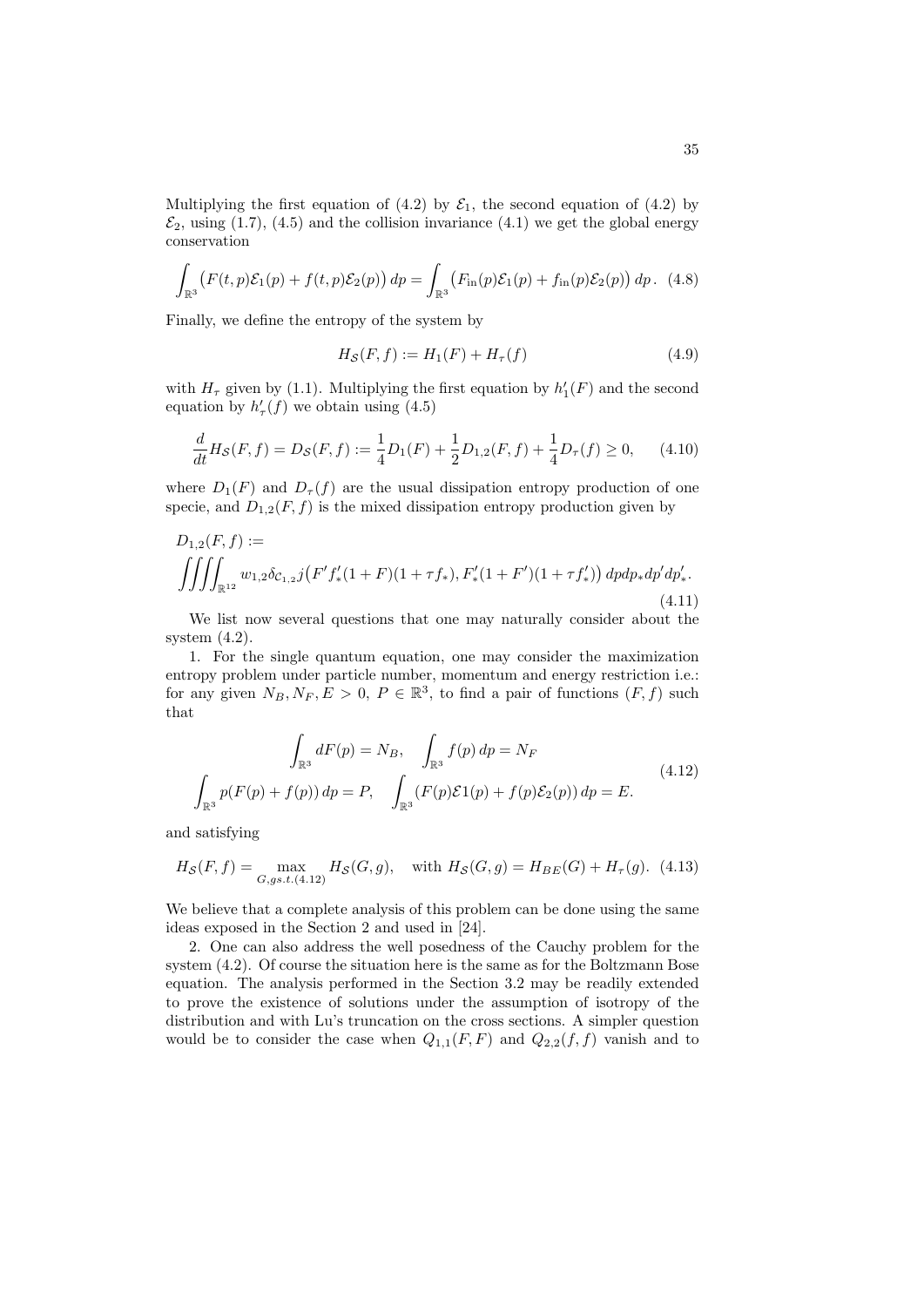address the well posedness of the Cauchy problem in this case. Even when  $\tau > 0$ (which gives an  $L^{\infty}$  a priori bound on the Fermi density f) we do not know if it is possible to give a sense to the collision terms  $Q_{1,2}(F, f)$  and  $Q_{2,1}(f, F)$ without Lu's truncation on the cross sections.

We do not try to go further in any of these two directions and consider instead the following question. In the study of gases formed by Bose and Fermi particles, it is particularly relevant to consider the case where the Fermi particles are at equilibrium and where the collisions between Bose particles can not distort significantly their distribution function (cf. [36, 37]). This moreover constitutes a first important simplification from a mathematical point of view. The system  $(4.2)$  reduces then to a unique equation on the Bose distribution F. Moreover this equation is quadratic and not cubic (c.f. sub Section 4.1)

A second simplification arises if we consider non relativistic, isotropic densities and we assume on physical grounds, that  $w_{1,2}$  is constant, (c.f below). In that case, we keep the same quadratic structure for the equation on the Bose distribution  $F$ , but we obtain an explicit and quite simple cross-section (c.f. sub Section 4.2).

In both situations, our main concern is to understand if it is possible to obtain a global existence result without the Lu's truncation on the cross sections and then to describe the long time asymptotic behaviour of the solutions.

### 4.1 Second specie at thermodynamical equilibrium

Let us assume that  $f = \mathcal{F}$  is at thermodynamical equilibrium, which means that it is a Fermi or a Maxwellian distribution defined by

$$
\mathcal{F}(p) = \frac{1}{e^{\nu(p)} - \tau}, \quad \nu(p) = \beta^0 \mathcal{E}_2(p) - \beta \cdot p + \mu. \tag{4.14}
$$

This greatly simplifies the situation since the system (4.2) reduces now to a single equation for the Bose distribution  $F$  which reads

$$
\frac{\partial F}{\partial t} = Q_{BQ}(F) := Q_{1,2}(F, \mathcal{F}) \tag{4.15}
$$

with

$$
Q_{BQ}(F) = \int_{\mathbb{R}^3} S(p, p') \big( F'(1 + F) e^{-\beta^0 \mathcal{E}_1(p)} - F(1 + F') e^{-\beta^0 \mathcal{E}_1(p')} \big) dp', \tag{4.16}
$$

$$
S(p, p') = \iint_{\mathbb{R}^3 \times \mathbb{R}^3} w_{1,2} \delta_{\mathcal{C}_{12}} e^{\beta^0 \mathcal{E}_1(p)} \mathcal{F}'_*(1 + \tau \mathcal{F}_*) \, dp_* dp'_*.
$$
 (4.17)

To establish  $(4.16)-(4.17)$  we have used the elementary identity

$$
e^{\beta^{0}\mathcal{E}_{1}(p)}\mathcal{F}'_{*}(1+\tau\mathcal{F}_{*}) = e^{\beta^{0}\mathcal{E}_{1}(p')}\mathcal{F}_{*}(1+\tau\mathcal{F}'_{*})
$$
(4.18)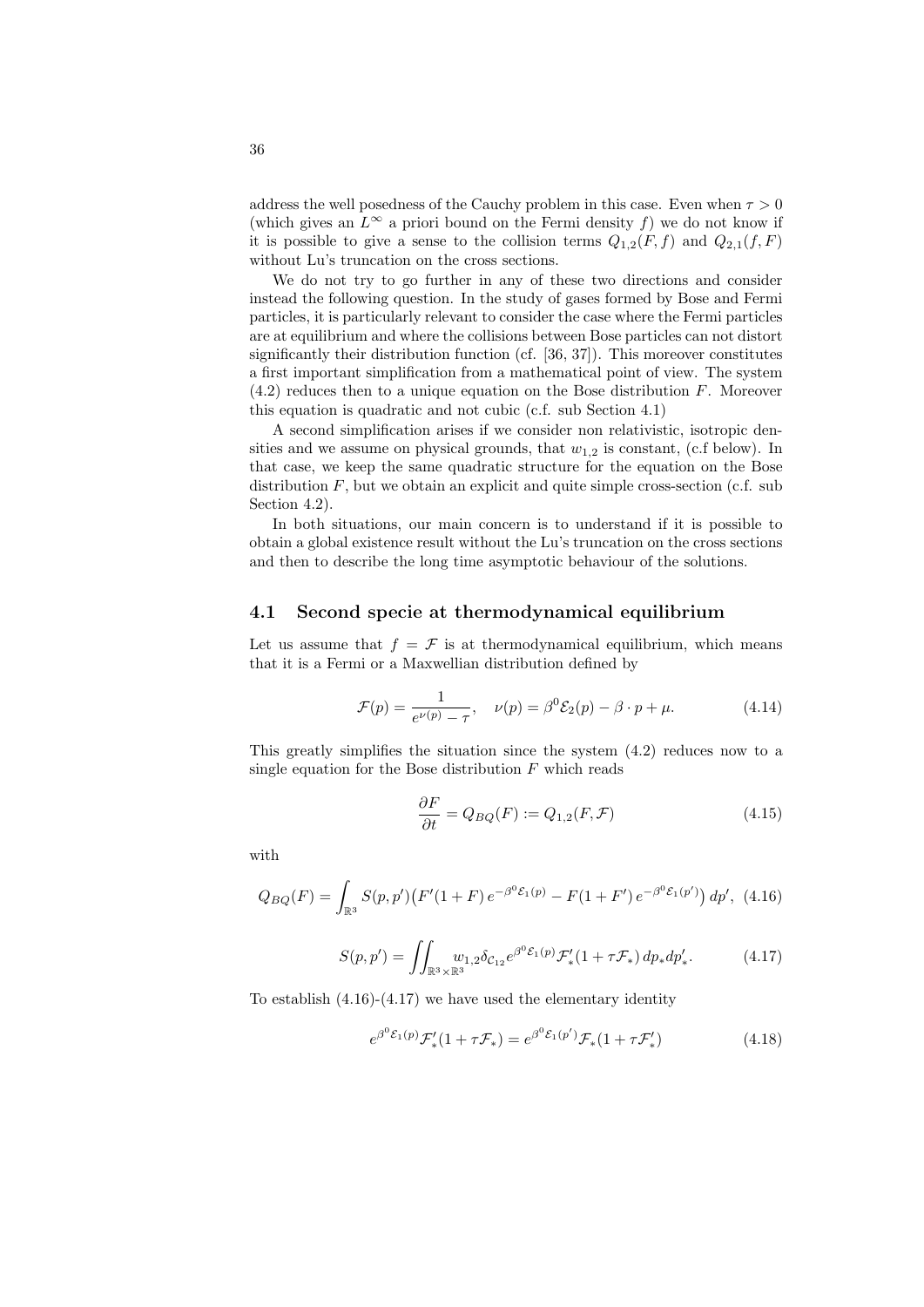which holds on  $C_{12}$ . Notice that, using the micro-reversibility symmetry (4.4) and the identity (4.18) we have

$$
S(p', p) = \iint_{\mathbb{R}^3 \times \mathbb{R}^3} w_{1,2}(p', p_*, p, p'_*) \delta_{\mathcal{C}_{12}} e^{\beta^0 \mathcal{E}_1(p')} \mathcal{F}'_*(1 + \tau \mathcal{F}_*) dp_* dp'_*
$$
  
= 
$$
\iint_{\mathbb{R}^3 \times \mathbb{R}^3} w_{1,2}(p, p_*, p', p'_*) \delta_{\mathcal{C}_{12}} e^{\beta^0 \mathcal{E}_1(p)} \mathcal{F}_*(1 + \tau \mathcal{F}'_*) dp_* dp'_*
$$
  
= 
$$
S(p, p'),
$$

so that  $S$  is symmetric.

Using the symmetry above one can observe that, at least formally, a solution  $F$  of equation (4.15) still satisfies the qualitative properties

$$
\int_{\mathbb{R}^3} F \, dp = \int_{\mathbb{R}^3} F_{\text{in}} \, dp \tag{4.19}
$$

and

$$
\frac{d}{dt}H_{BQ}(F) = D_{BQ}(F),\tag{4.20}
$$

with

$$
H_{BQ}(F) = \int_{\mathbb{R}^3} \left( (1+F)\ln(1+F) - F\ln F - F\beta^0 \mathcal{E}_1(p) \right) dp \tag{4.21}
$$

and

$$
D_{BQ}(F) = \iint_{\mathbb{R}^3 \times \mathbb{R}^3} S(p, p') \, j \big( F'(1+F) \, e^{-\beta^0 \mathcal{E}_1(p)} - F(1+F') \, e^{-\beta^0 \mathcal{E}_1(p')}\big) \, dp dp'.
$$
\n(4.22)

In other words, the particle number is preserved along the trajectories and  $H_{BQ}$ is a Lyapunov function (the relative entropy  $H_{BQ}$  is a decreasing function along the trajectories).

### 4.1.1 Non relativistic particles, fermions at isotropic Fermi Dirac equilibrium

It is possible, under further simplifications of the model, to obtain more explicit expressions of the cross section S. As a first step in that direction we consider nonrelativistic particles. We also assume, without any loss of generality, that the two particles have the same mass  $m = 1$  from where their energies are  $\mathcal{E}_i(p) = \mathcal{E}(p) = |p|^2/2$ ,  $i = 1, 2$ . We assume moreover that fermions are at isotropic equilibrium (see (2.39)):

$$
\mathcal{F}(p) = \frac{1}{e^{\beta^0 \frac{|p|^2}{2} + b} - \tau} \quad \text{for some } \theta 0, b \ge 0.
$$

We introduce now the Carleman parametrization of the collision manifold (4.1). Starting by performing the  $dp_*$  integration one finds

$$
S(p, p') = \int_{\mathbb{R}^3} w_{1,2}(p, p_*, p', p'_*) \delta_{|p'|^2 + |p'_*|^2 - |p|^2 - |p_*|^2 = 0} e^{\beta^0 \frac{|p|^2}{2}} \mathcal{F}'_*(1 + \tau \mathcal{F}_*) dp'_*,
$$
\n(4.23)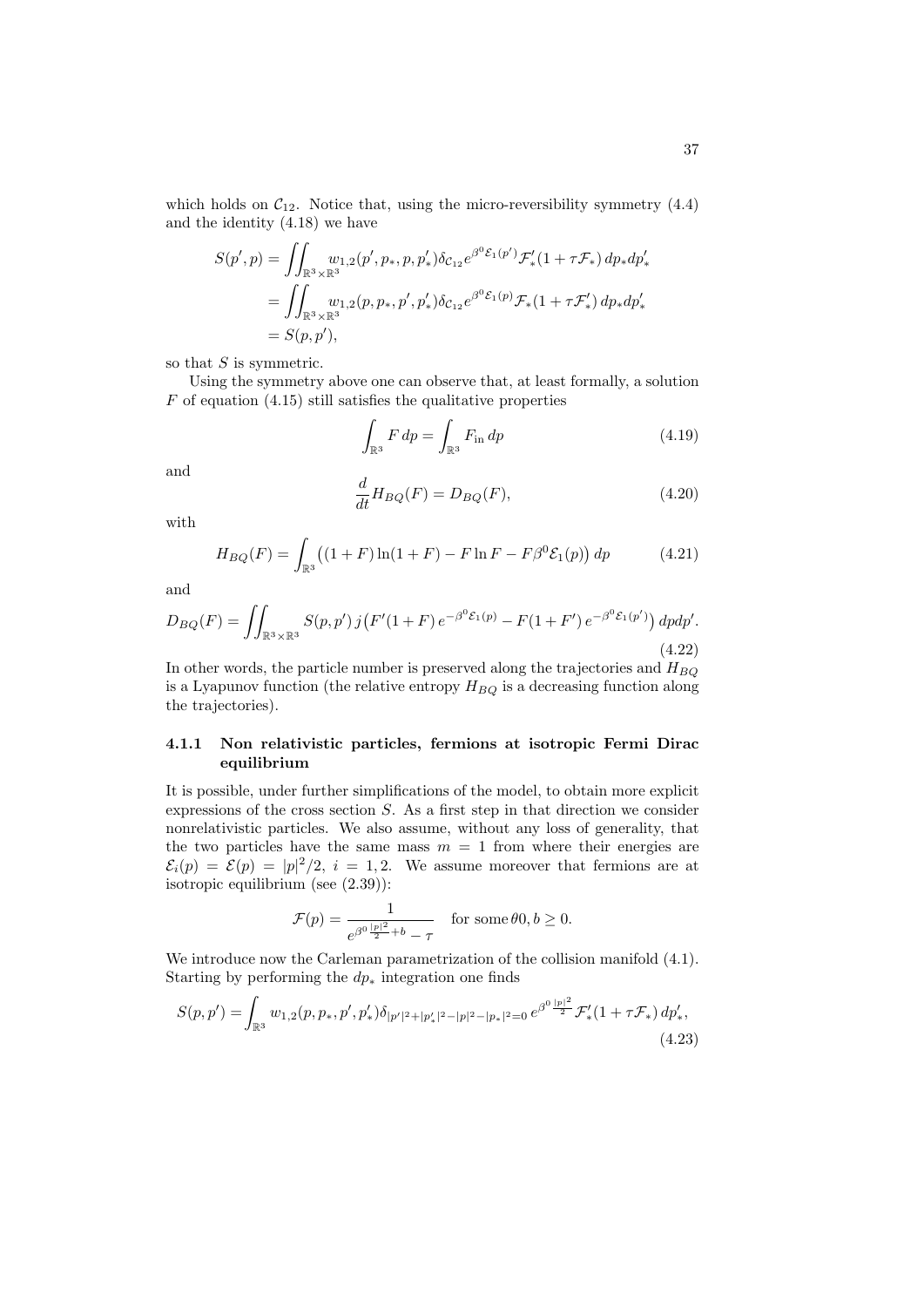where now  $p_*$  is defined by

$$
p_* := p' + p'_* - p_*.
$$
\n(4.24)

An elementary computation shows that

$$
|p'|^2 + |p'_*|^2 - |p|^2 - |p_*|^2 = -2(p'_* - p) \cdot (p' - p),
$$

so that in (4.23)  $p'_{*}$  describes all the plane  $E_{p,p'}$  orthogonal to  $p'-p$  and containing  $p$ . Then, using the distributional Lemma 6.1, we get

$$
S(p, p') = \int_{E_{p, p'}} \frac{w_{1, 2}(p, p_*, p', p'_*)}{|p' - p|} e^{\beta^0 \frac{|p|^2}{2}} \mathcal{F}'_*(1 + \tau \mathcal{F}_*) dE(p'_*), \tag{4.25}
$$

where  $dE(p'_{*})$  stands for the Lebesgue measure on  $E_{p,p'}$  and  $p_{*}$  is again defined thanks to  $(4.24)$ .

A further simplification may be performed, noticing that, on physical ground (cf. Appendix 8), the boson-fermion interaction is a short range interaction and that the velocities of the particles undergoing scattering are small . This allows to consider that  $w_{1,2}$  is constant, assuming without loss of generality that  $w_{1,2} = 1$ . We then obtain a more explicit expression of S in (4.25). Namely:

$$
S(p, p') = \int_{E_{p, p'}} \frac{e^{\beta^0 \frac{|p|^2}{2}}}{|p' - p|} \frac{1}{e^{\beta^0 \frac{|p'_*|^2}{2} + b} - \tau} \frac{e^{\beta^0 \frac{|p_*|^2}{2} + b}}{e^{\beta^0 \frac{|p_*|^2}{2} + b} - \tau} dE(p'_*).
$$

Note that

$$
\frac{e^b}{1+e^b} \leq \frac{e^{\beta^0 \frac{|p_*|^2}{2}+b}}{e^{\beta^0 \frac{|p_*|^2}{2}+b}-\tau} < 1
$$

and

$$
\begin{aligned} &\delta \frac{e^b}{1+e^b} \int_{E_{p,p'}} \frac{e^{\beta^0 \frac{|p|^2}{2}}}{|p'-p|}\, e^{-\beta^0 \frac{|p'_*|^2}{2}-b}\, dE(p'_*)\\ &\leq S(p,p')< \int_{E_{p,p'}} \frac{e^{\beta^0 \frac{|p|^2}{2}}}{|p'-p|}\, e^{-\beta^0 \frac{|p'_*|^2}{2}-b}\, dE(p'_*). \end{aligned}
$$

Let us consider then the function

$$
S_0(p, p') \equiv \int_{E_{p, p'}} \frac{e^{\beta^0 \frac{|p|^2}{2}}}{|p' - p|} e^{-\beta^0 \frac{|p'_*|^2}{2}} dE(p'_*)
$$

In the orthonormal basis  $(\vec{k}, \vec{i}, \vec{j})$  where  $\vec{k} := (p' - p)/|p' - p|$ ,  $p'_{\star}$  may be written as follows  $p'_{\star} = p + s\vec{i} + t\vec{j}$  with  $s, t \in \mathbb{R}$ .

$$
|p'_\star|^2 = |p|^2 + (s + p \cdot i)^2 - (p \cdot i)^2 + (t + p \cdot j)^2 - (p \cdot j)^2
$$
  
= 
$$
\left(p, \frac{p' - p}{|p' - p|}\right)^2 + (s + p \cdot i)^2 + (t + p \cdot j)^2,
$$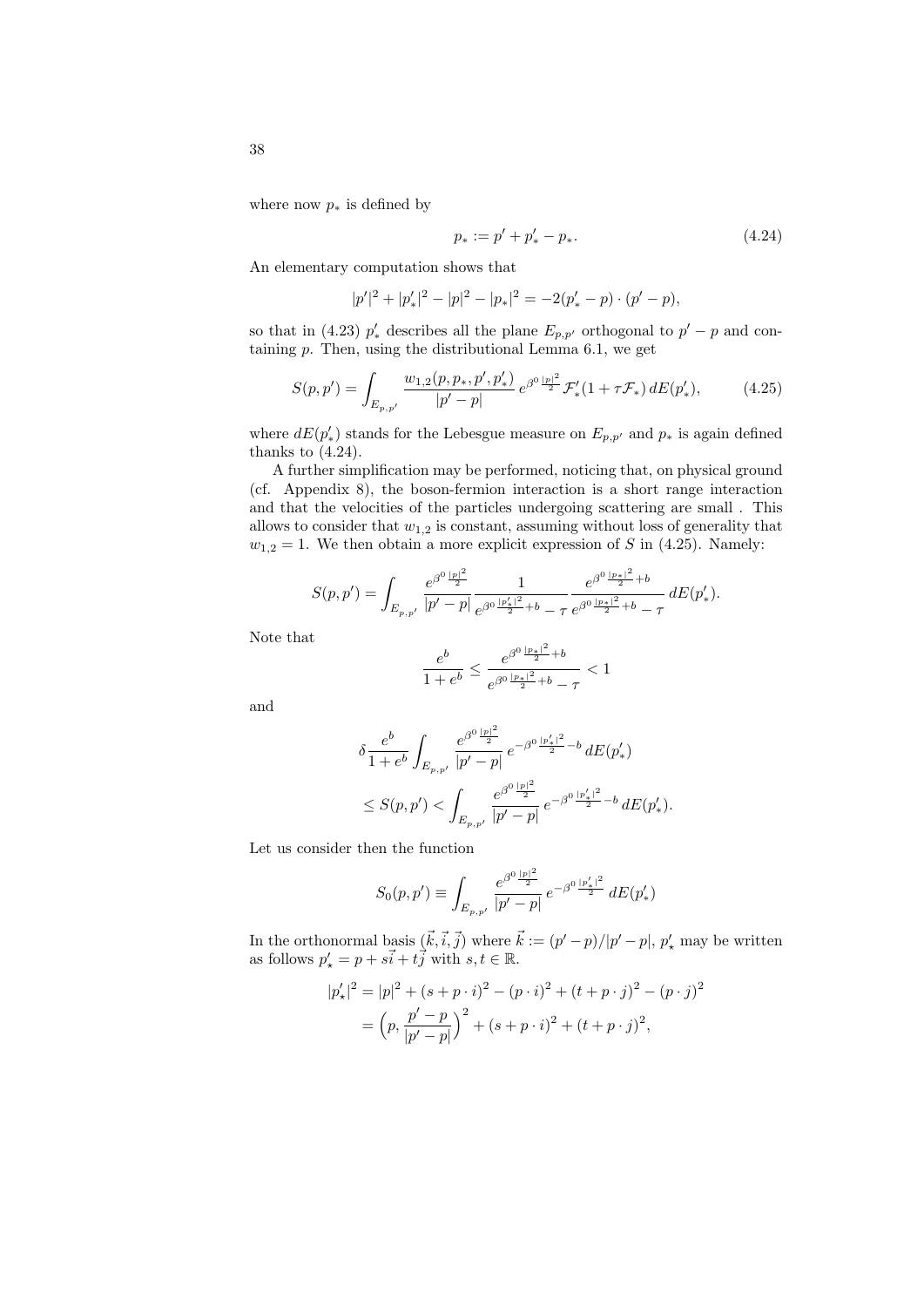and, integrating (4.25), we find

$$
S_0(p, p') = \frac{e^{\beta^0 \frac{|p|^2}{2}}}{|p' - p|} \iint_{\mathbb{R}^2} e^{-\beta^0 |p'_*|^2/2} ds dt
$$
  
= 
$$
\frac{2\pi}{\beta^0 |p' - p|} \exp \left[ \frac{\beta^0}{2} \left( |p|^2 - (p, \frac{p' - p}{|p' - p|})^2 \right) \right].
$$

This can also be written in the symmetric form

$$
S_0(p, p') = \frac{2\pi}{\beta^0 |p' - p|} \exp\left[\frac{\beta^0}{4} \left(|p|^2 + |p'|^2 - \left(p, \frac{p' - p}{|p' - p|}\right)^2 - \left(p', \frac{p' - p}{|p' - p|}\right)^2\right)\right].
$$
\n(4.26)

Remark 4.1 If one considers the system (4.2) when collisions between Boson particles are very weak (so that they may be neglected) and collisions between Fermi particles are very strong (in such a way that the distribution of Fermi particles goes through thermodynamical equilibrium very rapidly) we may consider as relevant the following scaling

$$
\begin{aligned} \frac{\partial F_{\epsilon}}{\partial t} &= \epsilon \, Q_{1,1}(F_{\epsilon}, F_{\epsilon}) + Q_{1,2}(F_{\epsilon}, f_{\epsilon})\\ \frac{\partial f_{\epsilon}}{\partial t} &= Q_{2,1}(f_{\epsilon}, F_{\epsilon}) + \frac{1}{\epsilon} \, Q_{2,2}(f_{\epsilon}, f_{\epsilon}), \end{aligned} \tag{4.27}
$$

in the limit  $\epsilon \to 0$ . Notice that the particle number conservation (4.6) and energy conservation (4.8) provide the a priori bounds

$$
\sup_{\epsilon>0} \sup_{t\in[0,\infty)} \int_{\mathbb{R}^3} F_{\epsilon}(t,p)(1+\mathcal{E}_1(p)) dp, \quad \int_{\mathbb{R}^3} f_{\epsilon}(t,p)(1+\mathcal{E}_2(p)) dp \le C. \quad (4.28)
$$

Moreover, since

$$
\frac{d}{dt}H_{\mathcal{S}}(F_{\epsilon}, f_{\epsilon}) = \frac{\epsilon}{4}D_1(F_{\epsilon}) + \frac{1}{2}D_{1,2}(F_{\epsilon}, f_{\epsilon}) + \frac{1}{4\epsilon}D_{\tau}(f_{\epsilon}),
$$

and all the terms at the right hand side are positive, we obtain

$$
\int_0^\infty D_\tau(f_\epsilon) \le \epsilon C(F_{\rm in}, f_{\rm in}).\tag{4.29}
$$

Formally, these bounds imply that, up to the extraction of a subsequence, we have

$$
f_{\epsilon} \to \mathcal{F}, \quad F_{\epsilon} \to F,\tag{4.30}
$$

where F has same momentum that  $f_{\text{in}}$  and  $D_{\tau}(\mathcal{F}) = 0$  so that F is the Fermi or Maxwellian distribution associated to  $f_{\text{in}}$  given by (4.4) and F solves the Quadratic Bose equation (4.15)-(4.17).

Remark 4.2 It is important to notice that there is no conservation of the energy for equation  $(4.15)-(4.16)$ . The conserved quantity in the system  $(4.2)$ is the total energy of the bosons-fermions gas but not of any of the two species as it is shown by (4.8).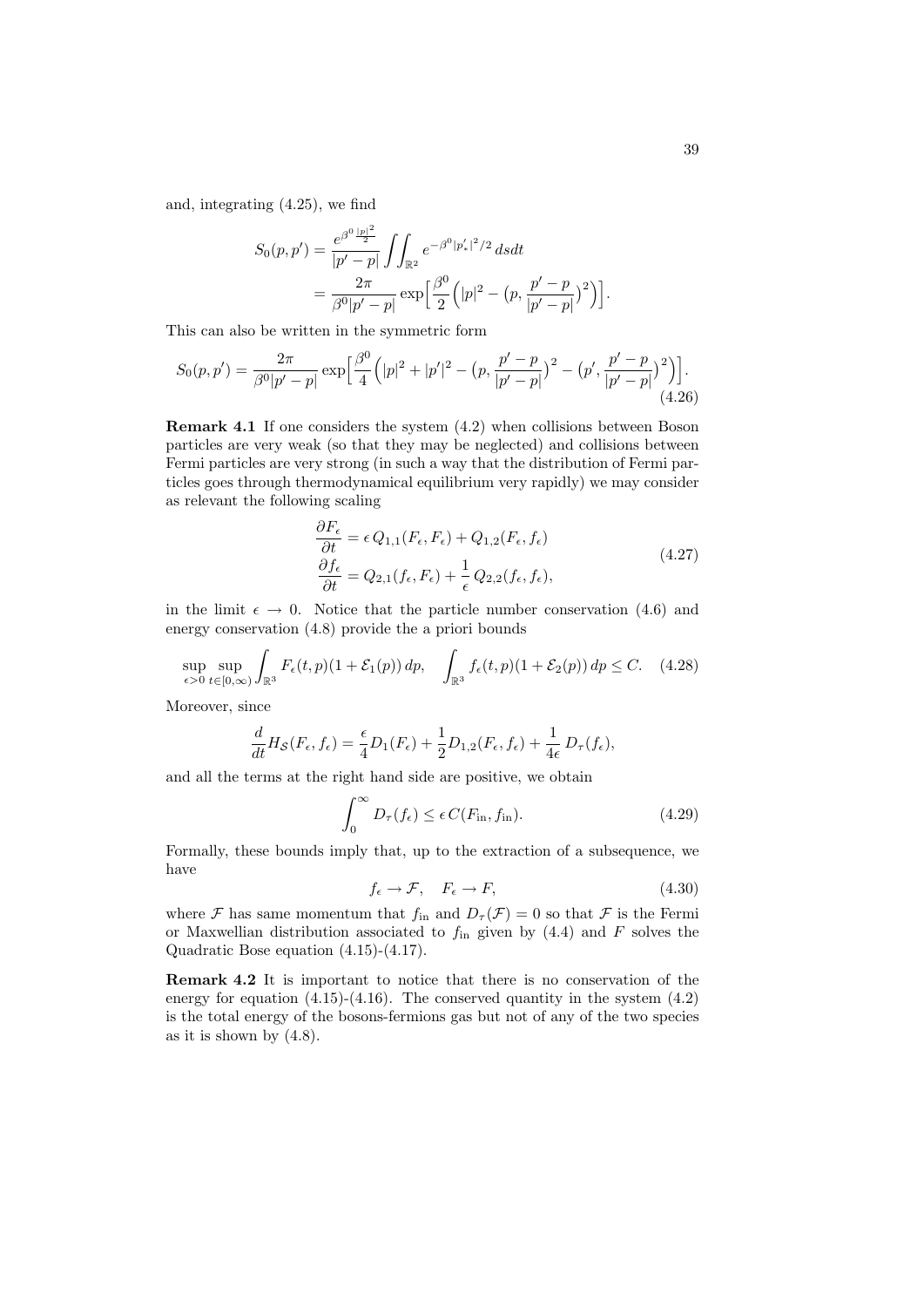#### Open questions:

- 1. Establish rigorously (4.30).
- 2. Solve the Cauchy problem (4.15)-(4.17) for physically relevant S.

# 4.2 Isotropic distribution and second specie at the thermodynamical equilibrium

We now consider the Fermi particles at non relativistic isotropic equilibrium and assume that the Bose distributions are also isotropic. In other words we suppose that

$$
f(p,t) \equiv f(|p|) = \frac{1}{e^{\beta^0 \frac{|p|^2}{2} + b} - \tau} \quad \text{and} \quad F(p,t) = F(|p|,t). \tag{4.31}
$$

The interaction of an isotropic gas of Bose particles and Fermi particles at equilibrium has been considered by Levich and Yakhot in [36] and [37], by means of formal arguments. They were interested in particular in the occurrence of Bose Einstein condensation. Numerical simulations showing Dirac mass formation in infinite time for a related equation have been obtained by Semikoz and Tkachev in [49, 49]. The Fermi distributions considered in that case are quantum, isotropic, saturated Fermi Dirac distributions (SFD in Section 2). This corresponds to the choice

$$
f(p) \equiv f(|p|) = \mathbf{1}_{\{0 \le |p| \le \mu\}}
$$

for some  $\mu > 0$ , and gives rise to a slightly different equation than ours.

The Cauchy problem for the resulting quadratic Bose equation is a "linearized model" of the Bose-Bose interaction equation considered in Section 3, where moreover, the function  $S(p, p')$  may be calculated explicitly.

Similar equations have been considered in [22, 23]. Nevertheless, the global existence results obtained in these references do not apply to our case, because the collision kernel does not fulfill the required hypothesis. Therefore, we end this Section proving global existence of solutions, with integrable initial data, to our problem. Finally, the long time behaviour of these global solutions may be addressed exactly as in [23] and then, we only state the result for the sake of completeness.

We start with the following:

**Proposition 4.3** If the function F is radially symmetric then so is  $Q_{BQ}(F)$ . In that case we write  $Q_{BQ}(F)(p) = Q_{BQ}(F)(\frac{|p|^2}{2\theta})$  $\frac{p_{\parallel}}{2\theta}$ ) by abuse of notation. Moreover,

$$
Q_{BQ}(F)(\varepsilon) = \int_0^\infty S[F'(1+F) e^{-\epsilon} - F(1+F') e^{-\epsilon'}] d\epsilon',
$$
 (4.32)

with  $S(\epsilon, \epsilon') = \Sigma(\epsilon, \epsilon') / \sqrt{\epsilon}$  and

$$
\Sigma(\epsilon,\epsilon') = \int_{\max(0,\epsilon-\epsilon')}^{\infty} e^{\epsilon-\epsilon'_{*}} \frac{e^{\epsilon'+\epsilon'_{*}-\epsilon+b}}{e^{\epsilon'+\epsilon'_{*}-\epsilon+b}-\tau} \min(\sqrt{\epsilon}, \sqrt{\epsilon'+\epsilon'_{*}-\epsilon}, \sqrt{\epsilon'}, \sqrt{\epsilon'_{*}}) d\epsilon'_{*}.
$$
\n(4.33)

40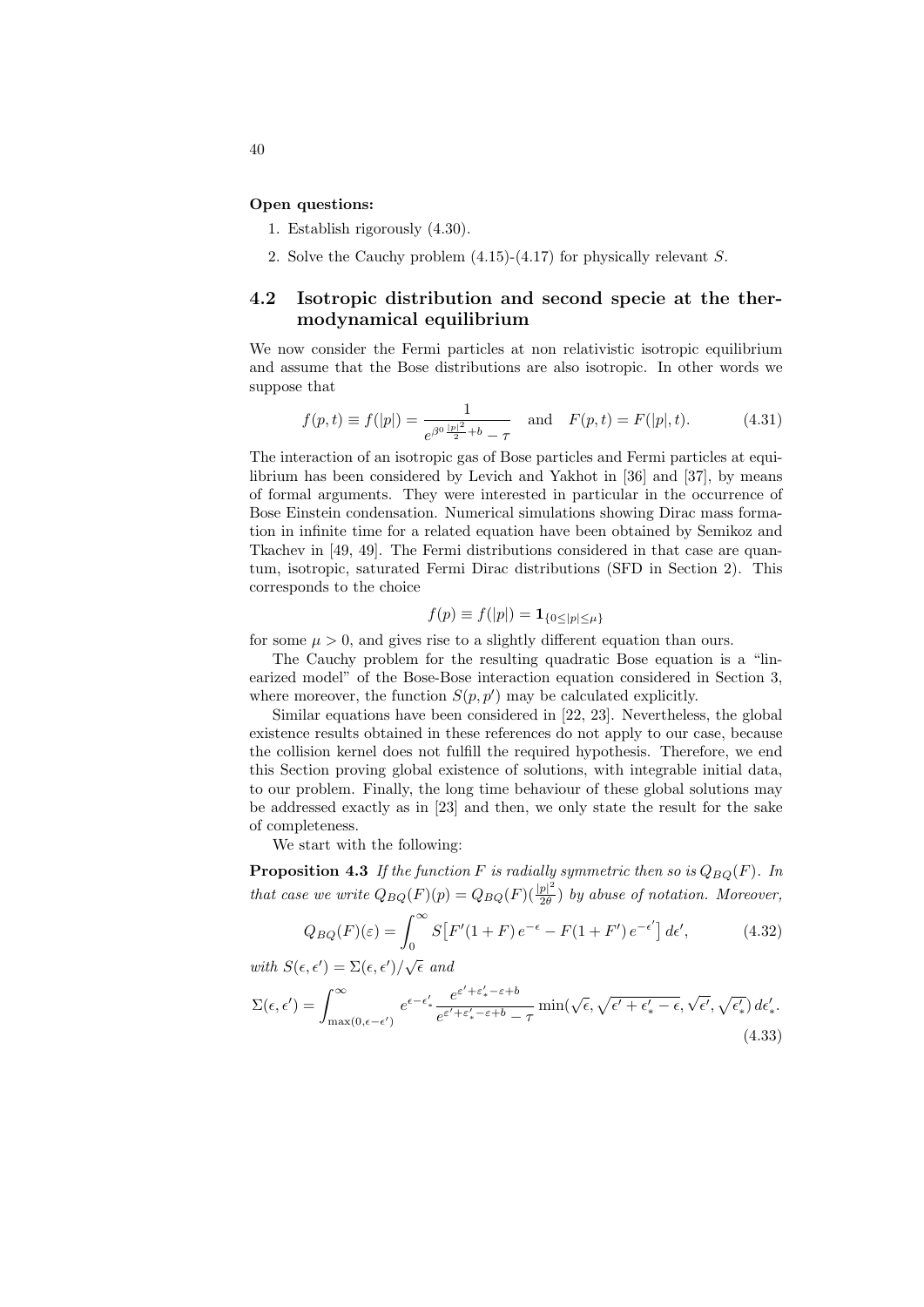Proof It follows from  $(4.17)$  and  $(4.31)$  that

$$
S(p, p') = e^{\beta^{0}\frac{|p|^2}{2}} \int \int_{\mathbb{R}^3 \times \mathbb{R}^3} \delta_{|p'|^2 + |p'_*|^2 - |p|^2 - |p_*|^2 = 0} \delta_{p' + p'_* - p - p_* = 0}
$$
  

$$
\times \frac{e^{\beta^{0}\frac{|p_*|^2}{2} + b}}{e^{\beta^{0}\frac{|p'_*|^2}{2} + b} - \tau} \frac{dp_* dp'_*}{e^{\beta^{0}\frac{|p_*|^2}{2} + b} - \tau}
$$
  

$$
= \int_0^\infty \int_0^\infty \delta_{|p'|^2 + |p'_*|^2 - |p|^2 - |p_*|^2 = 0} \frac{e^{\beta^{0}\frac{|p|^2}{2}}}{e^{\beta^{0}\frac{|p'_*|^2}{2} + b} - \tau} \frac{e^{\beta^{0}\frac{|p_*|^2}{2} + b}}{e^{\beta^{0}\frac{|p_*|^2}{2} + b} - \tau}
$$
  

$$
\times \int_{S^2} \int_{S^2} \delta_{p' + p'_* - p - p_* = 0} d\omega_* d\omega'_* |p'_*|^2 d|p'_*|p_*|^2 d|p_*|.
$$

Therefore,

$$
Q_{BQ}(F) = \int_0^\infty \int_0^\infty \int_0^\infty \delta_{|p'|^2 + |p'_*|^2 - |p|^2 - |p_*|^2} \frac{e^{\beta^0 \frac{|p|^2}{2}}}{e^{\beta^0 \frac{|p'_*|^2}{2} + b} - \tau} \frac{e^{\beta^0 \frac{|p_*|^2}{2} + b}}{e^{\beta^0 \frac{|p_*|^2}{2} + b} - \tau}
$$
  
 
$$
\times [F'(1 + F)e^{-\beta^0 \frac{|p|^2}{2}} - F(1 + F')e^{-\beta^0 \frac{|p'|^2}{2}}].
$$
  
 
$$
\times \int_{S^2} \int_{S^2} \int_{S^2} \delta_{p' + p'_* - p - p_* = 0} d\omega_* d\omega'_* d\omega' |p'_*|^2 d|p'_*| |p_*|^2 d|p_*||p'|^2 d|p'|.
$$

As we have already seen in Section 3,

$$
\int_{S^2}\int_{S^2}\int_{S^2}\delta_{p'+p'_*-p-p_*=0}\,d\omega_*d\omega'_*d\omega'=\frac{4\pi^2}{|p||p'||p_*||p'_*|}\min\big[|p|,|p'|,|p_*|,|p'_*|\big]
$$

from where,

$$
Q_{BQ}(F) = \frac{4\pi^2}{|p|} \int_0^\infty [F'(1+F)e^{-\beta^0 \frac{|p|^2}{2}} - F(1+F')e^{-\frac{|p'|^2}{2\theta}}]e^{\beta^0 \frac{|p|^2}{2}}
$$
  

$$
\left\{ \int_0^\infty \int_0^\infty \delta_{|p'|^2 + |p'_*|^2 - |p|^2 - |p_*|^2} e^{\beta^0 \frac{|p|^2}{2}} - \frac{e^{\beta^0 \frac{|p_*|^2}{2}}}{e^{\beta^0 \frac{|p_*|^2}{2} + b} - \tau} e^{\beta^0 \frac{|p_*|^2}{2} + b} - \tau
$$
  

$$
\min[|p|, |p'|, |p_*|, |p'_*|] |p'_*|d|p'_*||p_*|d|p_*| \right\} |p'|d|p'|
$$
  

$$
= \int_0^\infty [F'(1+F)e^{-\beta^0 \frac{|p|^2}{2}} - F(1+F')e^{-\beta^0 \frac{|p'|^2}{2}}] \overline{S}(|p|, |p'|)|p'|d|p'|,
$$

$$
\overline{S}(|p|, |p'|) = \frac{4\pi^2}{|p|} \int_0^\infty \int_0^\infty \delta_{|p'|^2 + |p'_*|^2 - |p|^2 - |p_*|^2} \frac{e^{\beta^0 \frac{|p'|^2}{2}}}{e^{\beta^0 \frac{|p'_*|^2}{2} + b} - \tau} \frac{e^{\beta^0 \frac{|p_*|^2}{2} + b}}{e^{\beta^0 \frac{|p_*|^2}{2} + b} - \tau}
$$
\n
$$
\times \min[|p|, |p'|, |p_*|, |p'_*|] |p'_*|d|p'_*|p_k|d|p_k|
$$
\n
$$
= \frac{4\pi^2}{|p|} \int_0^\infty \frac{e^{\beta^0 \frac{|p'|^2}{2}}}{e^{\beta^0 \frac{|p'_*|^2}{2} + b} e^{\beta^0 \frac{|p'|^2 + |p'_*|^2 - |p|^2}{2} + b}} \frac{e^{\beta^0 \frac{|p'|^2 + |p'_*|^2 - |p|^2}{2} + b}}{e^{\beta^0 \frac{|p'|^2 + |p'_*|^2 - |p|^2}{2} + b} - \tau} \frac{\mathbf{1}_{\{|p'|^2 + |p'_*|^2 \ge |p^2|\}}}{\times \min[|p|, |p'|, \sqrt{|p'|^2 + |p'_*|^2 - |p|^2}, |p'_*|] |p'_*|d|p'_*|
$$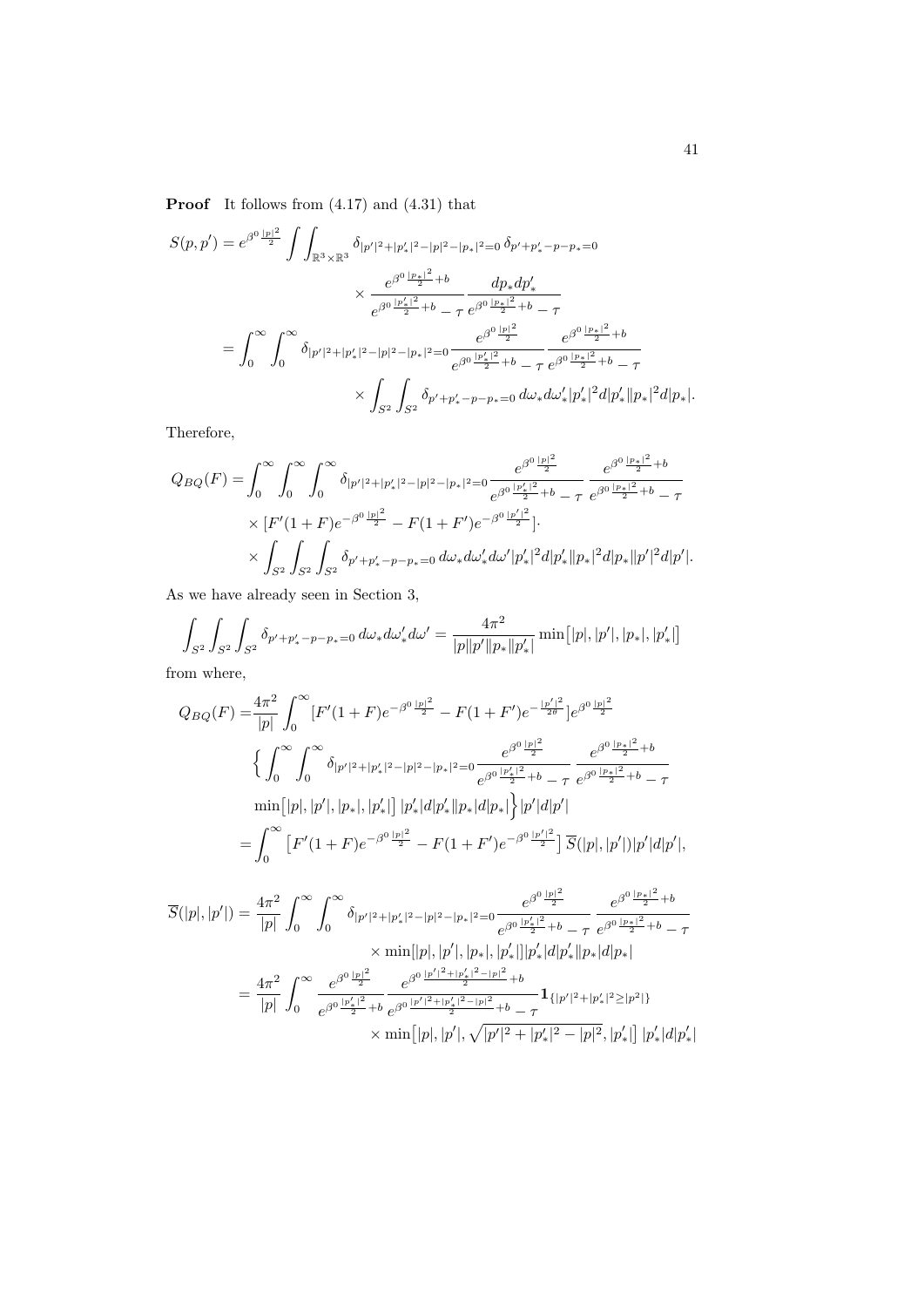By defining

$$
\varepsilon = \beta^0 \frac{|p|^2}{2}, \quad \varepsilon' = \beta^0 \frac{|p'|^2}{2}, \varepsilon_* = \beta^0 \frac{|p_*|^2}{2}, \quad \varepsilon'_* = \beta^0 \frac{|p'_*|^2}{2},
$$

we have

$$
\overline{S}(\sqrt{2\varepsilon/\beta^0}, \sqrt{2\varepsilon'/\beta^0}) = 4\pi^2\sqrt{2}(\beta^0)^{-3/2}e^{-b} \int_0^\infty e^{\varepsilon-\varepsilon'_*} \frac{e^{\varepsilon'+\varepsilon'_*-\varepsilon+b}}{e^{\varepsilon'+\varepsilon'_*-\varepsilon+b}-\tau} \mathbf{1}_{\{\epsilon'+\epsilon'_* \geq \epsilon\}} \times \frac{\min(\sqrt{\epsilon}, \sqrt{\varepsilon'+\varepsilon'_*-\varepsilon}, \sqrt{\epsilon'}, \sqrt{\epsilon'_*})}{\sqrt{\varepsilon}} d\varepsilon'_* \equiv S(\varepsilon, \varepsilon').
$$

Finally

$$
Q_{BQ}(F) = \int_0^\infty [F'(1+F) e^{-\epsilon} - F(1+F') e^{-\epsilon'}] S d\epsilon'
$$

with  $S(\epsilon, \epsilon') = \Sigma(\epsilon, \epsilon') / \sqrt{\epsilon}$  and

$$
\Sigma(\epsilon,\epsilon') = \int_{\max(0,\epsilon-\epsilon')}^{\infty} e^{\epsilon-\epsilon'_{*}} \frac{e^{\epsilon'+\epsilon'_{*}-\epsilon+b}}{e^{\epsilon'+\epsilon'_{*}-\epsilon+b}-\tau} \min(\sqrt{\epsilon},\sqrt{\epsilon'+\epsilon'_{*}-\epsilon},\sqrt{\epsilon'},\sqrt{\epsilon'_{*}}) d\epsilon'_{*}.
$$

By a change of variables in the integral definition of  $\Sigma$  see that it is a symmetric function. We may then write equation (4.15) as

$$
\sqrt{\epsilon} \frac{\partial F}{\partial t} = \int_0^\infty \Sigma \left[ F'(1+F) e^{-\epsilon} - F(1+F') e^{-\epsilon'} \right] d\epsilon'.
$$

and perform the usual change of variable

$$
\sqrt{\epsilon}F \to F, \quad b(\epsilon, \epsilon') = \frac{\Sigma(\epsilon, \epsilon')}{\sqrt{\epsilon}\sqrt{\epsilon'}}
$$

to obtain the more suitable form

$$
\frac{\partial F}{\partial t} = \int_0^\infty b(\epsilon, \epsilon') \left[ F'(\sqrt{\epsilon} + F) e^{-\epsilon} - F(\sqrt{\epsilon'} + F') e^{-\epsilon'} \right] d\epsilon', \tag{4.34}
$$

Notice that b is singular near the origin and as a consequence we can not apply the results obtained in [22, 23].

We first want to give a precise mathematical sense to the collision term in (4.34). Notice that it can be written t in the following way

$$
Q(F) = \int_0^\infty b(\epsilon, \epsilon') \sqrt{\epsilon} e^{-\epsilon} F' d\epsilon' - F \int_0^\infty b(\epsilon, \epsilon') \sqrt{\epsilon'} e^{-\epsilon'} d\epsilon' + \int_0^\infty b(\epsilon, \epsilon') (e^{-\epsilon} - e^{-\epsilon'}) F F' d\epsilon'.
$$

Lemma 4.4 The function

$$
\ell(\epsilon) := \int_0^\infty b(\epsilon, \epsilon') \sqrt{\epsilon'} e^{-\epsilon'} d\epsilon'. \tag{4.37}
$$

42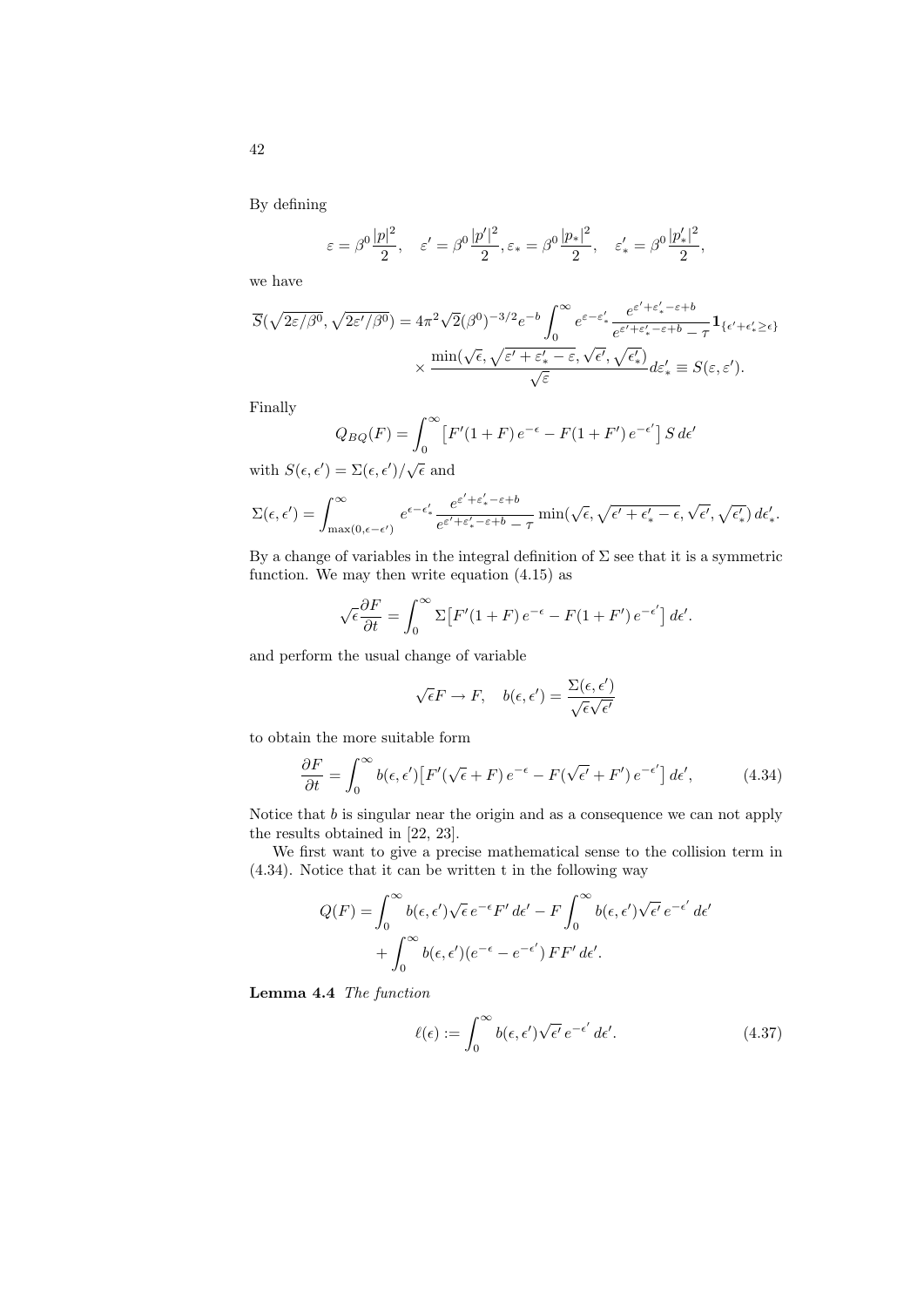satisfies  $\ell \in C([0,\infty)), \ell \leq C_1(1+\sqrt{\varepsilon})$  for some positive constant  $C_2, \ell \to$ survatives  $\ell \in C([0,\infty))$ ,  $\ell \leq C_1(1+\sqrt{\epsilon})$  for some positive constant  $C_2$ ,  $\ell \to C_2(b,\tau)$  when  $\epsilon \to 0$  and  $\ell \sim \gamma\sqrt{\epsilon}$  when  $\epsilon \to \infty$ , with  $\gamma > 0$ . Moreover, we have

$$
\chi(\epsilon, \epsilon') := (e^{-\epsilon} - e^{-\epsilon'})b(\epsilon, \epsilon') \in C_b([0, \infty) \times [0, \infty)).
$$
\n(4.38)

As a conclusion, for any F such that  $(1 + \sqrt{\epsilon})F \in L^1$ ,  $Q(F)$  belongs to  $L^1$  and the map  $F \mapsto Q(F)$  is continuous from  $L^1_{1/2}$  to  $L^1$ .

**Proof of Lemma 4.4** In order to prove the properties of  $\ell$  we write

$$
\ell(\epsilon) = \frac{1}{\sqrt{\epsilon}} \int_0^{\epsilon} \zeta_b(\epsilon') e^{-\epsilon'} d\epsilon' + \frac{1}{\sqrt{\epsilon}} \int_0^{\epsilon} \xi_b(\epsilon, \epsilon') e^{-\epsilon'} d\epsilon'
$$

where,

$$
\zeta_b(z) = \int_0^\infty e^{z-k} \frac{e^{k+b}}{e^{k+b} - \tau} \min(\sqrt{z}, \sqrt{k}) dk
$$
  

$$
\xi_b(z, y) = \int_0^\infty e^{z-k} \frac{e^{k-z+y+b}}{e^{k-z+y+b} - \tau} \min(\sqrt{z}, \sqrt{k}) dk.
$$

Note that

$$
\zeta_b(z) \le \int_0^\infty e^{z-k} \min(\sqrt{z}, \sqrt{k}) dk = \gamma(z) e^z + \sqrt{z} \equiv \zeta(z)
$$

with  $\gamma(x) = \int_0^x e^{-y} \sqrt{y} dy$ , and  $\xi_b(z, y) \le \zeta(z)$ . Assume first that  $\varepsilon \to 0$ . Then,

$$
\frac{1}{\sqrt{\epsilon}} \int_0^{\epsilon} \zeta_b(\epsilon') e^{-\epsilon'} d\epsilon' \le \frac{1}{\sqrt{\epsilon}} \int_0^{\epsilon} \zeta(\epsilon') e^{-\epsilon'} d\epsilon' \to 0 \quad \text{as } \epsilon \to 0.
$$

On the other hand,

$$
\frac{1}{\sqrt{\epsilon}} \int_{\epsilon}^{\infty} \xi_b(\epsilon, \varepsilon') e^{-\epsilon'} d\epsilon'
$$
\n
$$
= \frac{1}{\sqrt{\epsilon}} \int_{\varepsilon}^{\infty} e^{-\varepsilon'} \int_{0}^{\varepsilon} e^{\varepsilon - \varepsilon'_{*}} \frac{e^{\varepsilon' + \varepsilon'_{*} - \varepsilon + b}}{e^{\varepsilon' + \varepsilon'_{*} - \varepsilon + b} - \tau} \sqrt{\varepsilon'_{*}} d\varepsilon'_{*} d\varepsilon' +
$$
\n
$$
+ \int_{\varepsilon}^{\infty} e^{-\varepsilon'} \int_{\varepsilon}^{\infty} e^{\varepsilon - \varepsilon'_{*}} \frac{e^{\varepsilon' + \varepsilon'_{*} - \varepsilon + b}}{e^{\varepsilon' + \varepsilon'_{*} - \varepsilon + b} - \tau} \sqrt{\varepsilon'_{*}} d\varepsilon'_{*} d\varepsilon'
$$
\n
$$
\to \int_{0}^{\infty} e^{-\varepsilon'} \int_{0}^{\infty} e^{-\varepsilon'_{*}} \frac{e^{\varepsilon' + \varepsilon'_{*} + b}}{e^{\varepsilon' + \varepsilon'_{*} + b} - \tau} \sqrt{\varepsilon'_{*}} d\varepsilon'_{*} d\varepsilon' = C_{2}(b, \tau) \quad \text{as } \varepsilon \to 0.
$$

Suppose now that  $\varepsilon \to \infty$ . We first note that,

$$
\frac{1}{\sqrt{\epsilon}}\int_0^{\epsilon}\xi_b(\epsilon,\varepsilon')\,e^{-\epsilon'}\,d\epsilon'\leq \frac{1}{\sqrt{\epsilon}}\int_0^{\epsilon}\zeta(\varepsilon')\,e^{-\epsilon'}\,d\epsilon'\to 0\quad\text{as }\varepsilon\to\infty.
$$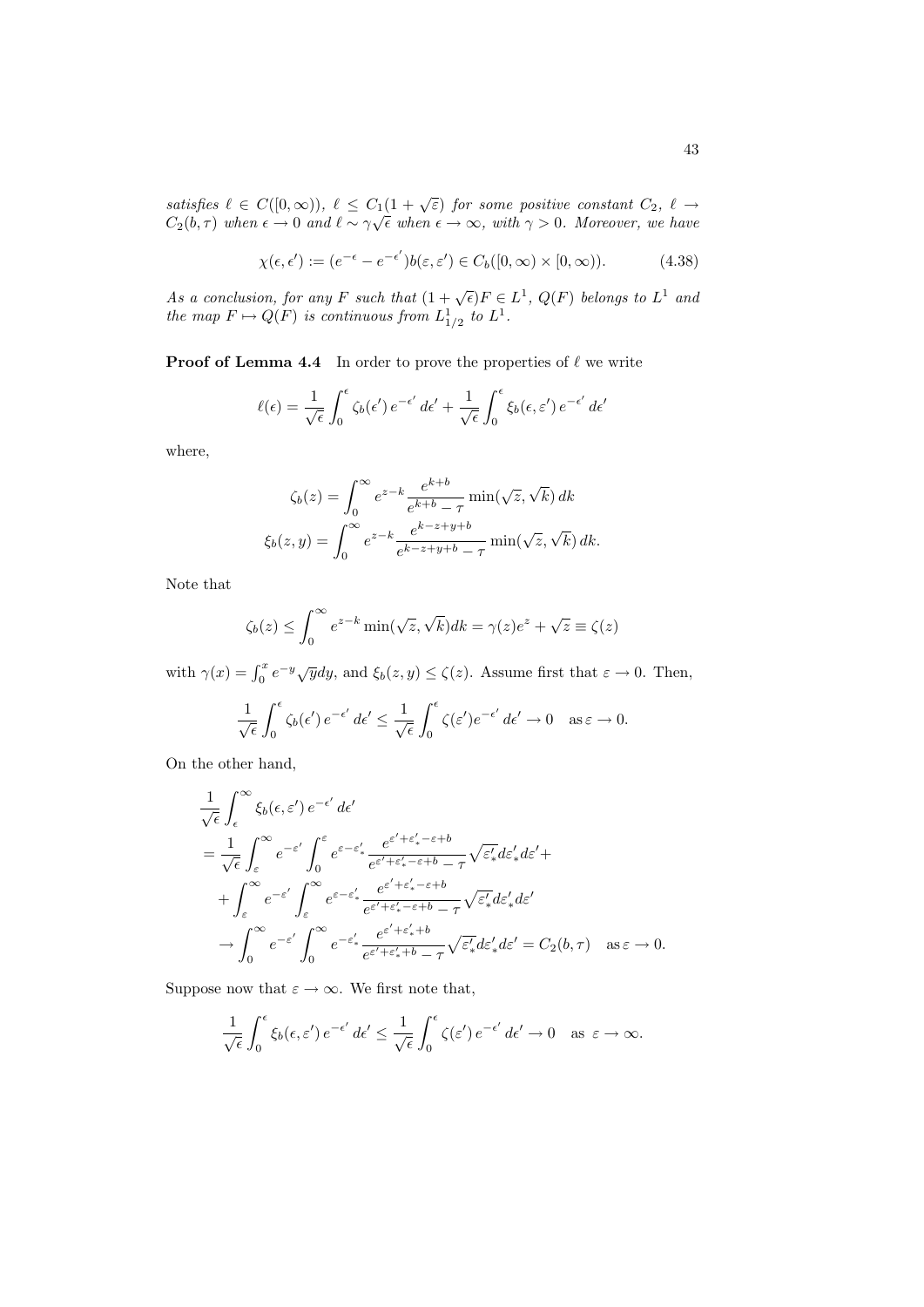Finally,

$$
\frac{1}{\sqrt{\varepsilon}} \int_0^{\varepsilon} e^{-\varepsilon'} \zeta_b(\varepsilon') d\varepsilon' = \frac{1}{\sqrt{\varepsilon}} \int_0^{\varepsilon} \int_0^{\varepsilon'} e^{-k} \frac{e^{k+b}}{e^{k+b} - \tau} \sqrt{k} dk \, d\varepsilon'
$$

$$
+ \frac{1}{\sqrt{\varepsilon}} \int_0^{\varepsilon} \sqrt{\varepsilon'} \int_{\varepsilon'}^{\infty} e^{-k} \frac{e^{k+b}}{e^{k+b} - \tau} dk \, d\varepsilon' \equiv I_1 + I_2
$$

and,

$$
I_2 \le \frac{1}{\sqrt{\varepsilon}} \int_0^{\varepsilon} \sqrt{\varepsilon'} e^{-\varepsilon'} d\varepsilon' = O(\frac{1}{\sqrt{\varepsilon}}),
$$
  

$$
\lim_{\varepsilon \to \infty} \frac{1}{\varepsilon} \int_0^{\varepsilon} \int_0^{\varepsilon'} e^{-k} \sqrt{k} dk d\varepsilon' = \int_0^{\infty} e^{-k} \sqrt{k} dk \equiv \gamma
$$

To prove (4.38) we just have to consider the two cases: If  $\min(\epsilon, \epsilon') \to 0$  then

$$
\chi \sim \frac{e^{-\max} - e^{-\min}}{\sqrt{\max}}
$$
  $\longrightarrow$   $\longrightarrow$  0 uniformly in min.

If  $\min(\epsilon, \epsilon') \to \infty$  then  $\epsilon, \epsilon' \to \infty$  and

$$
|\chi| \le \frac{e^{-\min} - e^{-\max}}{\sqrt{\max} \sqrt{\min}} e^{\min} \le 1.
$$

The particle number of the solutions to (4.34) is constant in time (at least formally) and this gives a first a priori bound in  $L^1$ . But we have still need to control higher moments of  $F$ . We show in the next Lemma how this may be formally done for polynomial momments. Exponential moments may be controlled in a similar way.

**Lemma 4.5** Let F be a solution to equation  $(4.34)$ . Then, there exists a positive constant C such that, formally:

$$
\frac{d}{dt}Y_1(F) + \frac{\gamma}{4} \int_0^\infty F(1+\sqrt{\epsilon})\epsilon \, d\epsilon \le C_{\rm in},\tag{4.39}
$$

with

$$
Y_{\theta}(F) := \int_0^\infty \epsilon^{\theta} d|F|(\epsilon). \tag{4.40}
$$

44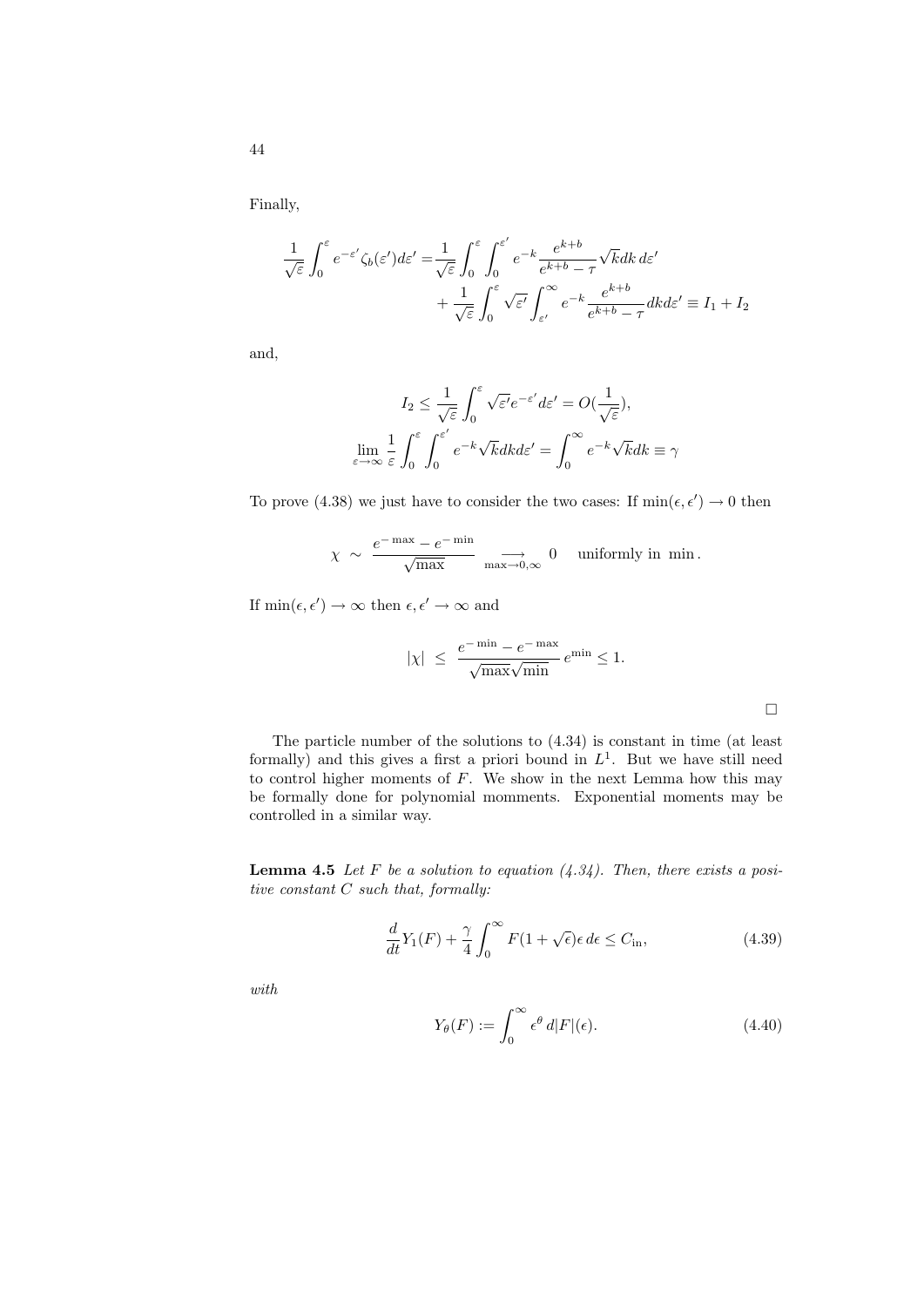**Proof of Lemma 4.5** Let  $F$  be a solution to (4.34). A formal straightforward calculation gives

$$
\frac{d}{dt}Y_1(F) = \int_0^\infty \int_0^\infty bFF'[e^{-\epsilon} - e^{-\epsilon'}]\epsilon \,d\epsilon' d\epsilon \n+ \int_0^\infty \int_0^\infty b[\sqrt{\epsilon}F'\epsilon \,e^{-\epsilon} - \sqrt{\epsilon'}F \,e^{-\epsilon'}\epsilon] \,d\epsilon' d\epsilon \n= \int_0^\infty \int_0^\infty \frac{b}{2}F F'[e^{-\epsilon} - e^{-\epsilon'}](\epsilon - \epsilon') \,d\epsilon' d\epsilon \n+ \int_0^\infty \int_0^\infty b\sqrt{\epsilon'}F \,e^{-\epsilon'}[\epsilon' - \epsilon] \,d\epsilon' d\epsilon.
$$

Since the first term is non positive, we just have to manage with the second term. In order to estimate it we compute

$$
I(\epsilon) := \int_0^\infty b\sqrt{\epsilon'} e^{-\epsilon'} [\epsilon' - \epsilon] d\epsilon' = \int_0^\epsilon \frac{\zeta(\epsilon')}{\sqrt{\epsilon}} e^{-\epsilon'} [\epsilon' - \epsilon] d\epsilon' + \frac{\zeta(\epsilon)}{\sqrt{\epsilon}} \int_\epsilon^\infty e^{-\epsilon'} [\epsilon' - \epsilon] d\epsilon' = I_1 + I_2.
$$

On the one hand,

$$
I_2 = \frac{\zeta(\epsilon)}{\sqrt{\epsilon}} \Bigl(\int_{\epsilon}^{\infty} \epsilon' e^{-\epsilon'} d\epsilon' - \epsilon \int_{\epsilon}^{\infty} e^{-\epsilon'} d\epsilon' \Bigr) = \frac{\zeta(\epsilon)}{\sqrt{\epsilon}} e^{-\epsilon} = e^{-\epsilon} + \frac{\gamma(\epsilon)}{\sqrt{\epsilon}} \leq C.
$$

On the other hand,

$$
I_1 \leq \frac{1}{\sqrt{\epsilon}} \int_0^{\epsilon} \gamma(\epsilon')(\epsilon' - \epsilon) d\epsilon' \leq \frac{\gamma(m)}{\sqrt{\epsilon}} \int_m^{\epsilon} (\epsilon' - \epsilon) d\epsilon' = \frac{\gamma(m)}{\sqrt{\epsilon}} \Big( -\frac{\epsilon^2}{2} + m\epsilon - \frac{m^2}{2} \Big).
$$

Since  $\gamma(m) \to \gamma$  when  $m \to \infty$  and the term of greater order have a minus sign, we obtain

$$
I \leq C - \frac{\gamma}{4}(1+\sqrt{\epsilon})\epsilon,
$$

and  $(4.39)$  follows.

We state now the global existence result for the equation (1.26).

**Theorem 4.6** For any initial datum  $F_{\text{in}} \in L_1^1(\mathbb{R}_+), F \geq 0$ , there exists a solution  $F \in C([0,\infty), L^1_{1/2})$  to the equation

$$
\frac{\partial F}{\partial t} = Q_{BQ}(F), \quad \text{for} \quad \varepsilon > 0, \ t > 0
$$

with  $Q_{BQ}$  defined in (4.32), and such that

$$
\lim_{t \to 0} ||F(t) - F_{\text{in}}||_{L^1(\mathbb{R}^+)} = 0.
$$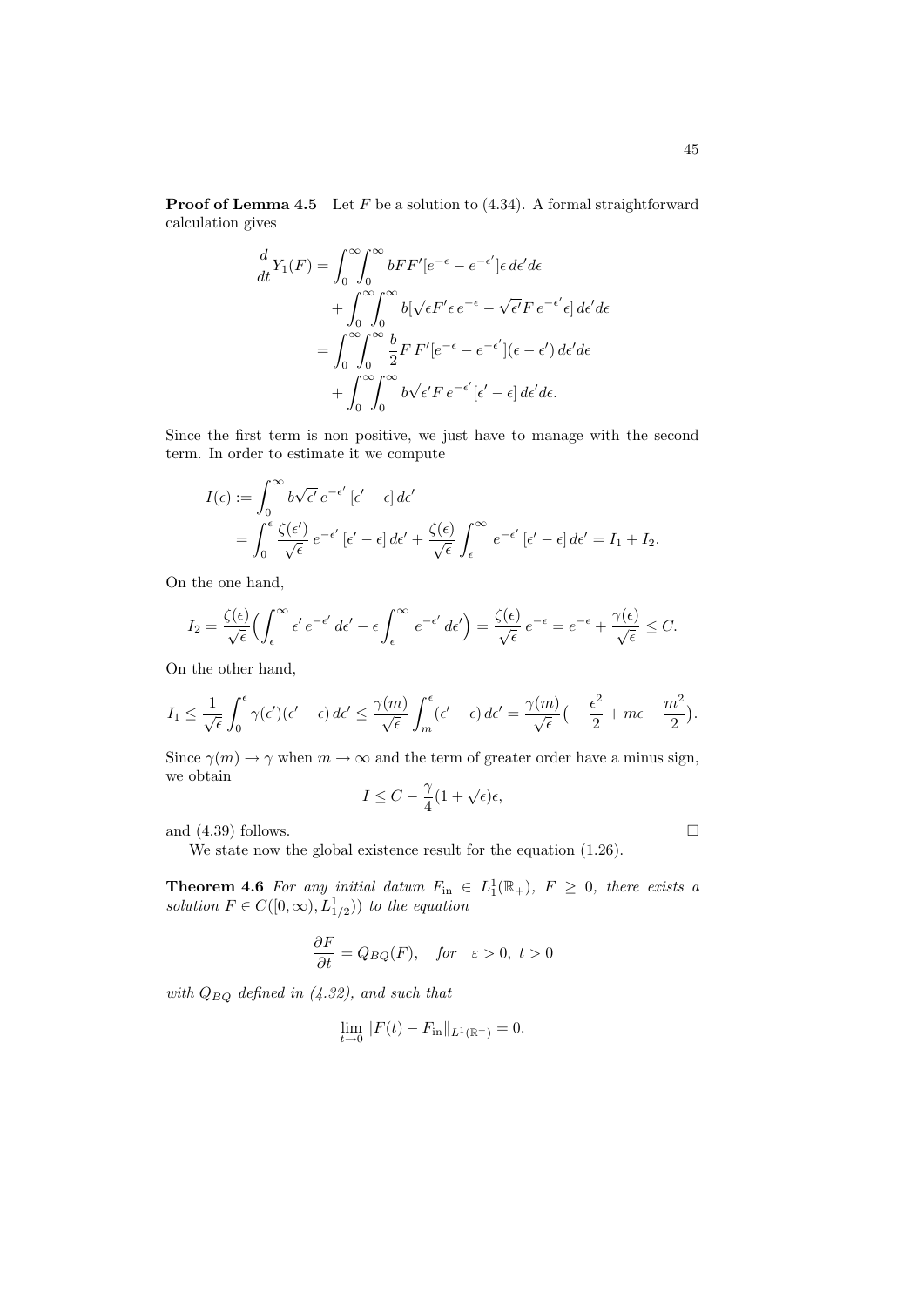Proof of Theorem 4.6 We first introduce the regularized problem:

$$
\frac{\partial F_n}{\partial t} = \int_0^\infty b_n(\epsilon, \epsilon') \left[ F'_n(\sqrt{\epsilon_n} + F_n) e^{-\epsilon} - F_n(\sqrt{\epsilon_n'} + F'_n) e^{-\epsilon'} \right] d\epsilon', \qquad (4.41)
$$

with

$$
b_n(\epsilon, \epsilon') = \frac{\zeta(\epsilon \wedge \epsilon' \wedge n)}{\sqrt{\epsilon \wedge \epsilon' \wedge n} \sqrt{\epsilon \vee \epsilon' \vee 1/n}}, \quad \epsilon_n = \epsilon \vee \frac{1}{n}
$$

The existence of a solution  $F_n$  to this equation follows from the existence result in [EM] since  $b_n \in L^{\infty}$ . We obtain a priori estimates on the sequence  $(F_n)$  in the two following Lemmas and then pass to the limit using Lemma 4.4

**Lemma 4.7** The sequence of solutions  $(F_n)$  satisfies

$$
\frac{d}{dt}Y_1(F_n) + \frac{\gamma}{3} \int_0^\infty F_n \sqrt{\epsilon} (\epsilon \wedge n) d\epsilon \le C_{\text{in}} + Y_1(F_n). \tag{4.42}
$$

.

for n large enough. This implies that  $Y_1(F_n)$  is bounded in  $L^{\infty}(0,T)$  and for *n* targe enough. This implies that  $T_1(F_n)$  is bounded  $\int_0^\infty F_n \sqrt{\epsilon}(\epsilon \wedge n) d\epsilon$  is bounded in  $L^1(0,T)$  for any  $T > 0$ .

Proof of Lemma 4.7 By the same computation as in Lemma 4.5, which makes now perfectly sense by the properties of  $F_n$ , we deduce

$$
\frac{d}{dt}Y_1(F_n) = \int_0^\infty \int_0^\infty \frac{b_n}{2} F_n F'_n [e^{-\epsilon} - e^{-\epsilon'}] (\epsilon - \epsilon') d\epsilon' d\epsilon + \int_0^\infty F_n I_n d\epsilon.
$$

The first term in the right hand side is non positive and the second satisfies:

$$
I_n(\epsilon) := \int_0^\infty b_n \sqrt{\epsilon'_n} e^{-\epsilon'} [\epsilon' - \epsilon] d\epsilon'
$$
  

$$
\leq \int_0^\epsilon \frac{\gamma(\epsilon' \wedge n) \sqrt{\epsilon'_n}}{\sqrt{\epsilon_n} \sqrt{\epsilon' \wedge n}} e^{\epsilon' \wedge n - \epsilon'} [\epsilon' - \epsilon] d\epsilon' + \frac{\zeta(\epsilon \wedge n)}{\sqrt{\epsilon \wedge n}} e^{-\epsilon}.
$$

Note that the last term is bounded. Let fix  $\ell \geq 1$  such that  $\gamma(\ell) > 2\gamma/3$ . For n and  $\epsilon$  such that  $\epsilon \wedge n \geq \ell$  we write

$$
\int_{0}^{\epsilon} \frac{\gamma(\epsilon' \wedge n)\sqrt{\epsilon'_{n}}}{\sqrt{\epsilon_{n}}\sqrt{\epsilon' \wedge n}} e^{\epsilon' \wedge n - \epsilon'}[\epsilon' - \epsilon] d\epsilon'
$$
\n
$$
\leq \frac{2\gamma}{3\sqrt{\epsilon}} \int_{0}^{\epsilon} \frac{\sqrt{\epsilon'}}{\sqrt{\epsilon' \wedge n}} e^{\epsilon' \wedge n - \epsilon'}(\epsilon' - \epsilon) d\epsilon' + \gamma \int_{0}^{\ell} \frac{\epsilon}{\sqrt{\epsilon' \wedge n}} d\epsilon'
$$
\n
$$
\leq \frac{2\gamma}{3\sqrt{\epsilon}} \int_{0}^{\epsilon \wedge n} (\epsilon' - \epsilon) d\epsilon' + \gamma 2\sqrt{\ell \epsilon} \leq 2\sqrt{\ell \gamma \epsilon} - \frac{\gamma}{3} \sqrt{\epsilon} (\epsilon \wedge n).
$$

We then conclude as in the proof of Lemma 4.5.  $\Box$ 

**Lemma 4.8** The set  $(F_n)$  is a Cauchy sequence in  $C([0,T];L^1_{1/2}(\mathbb{R}_+))$  for any  $T>0.$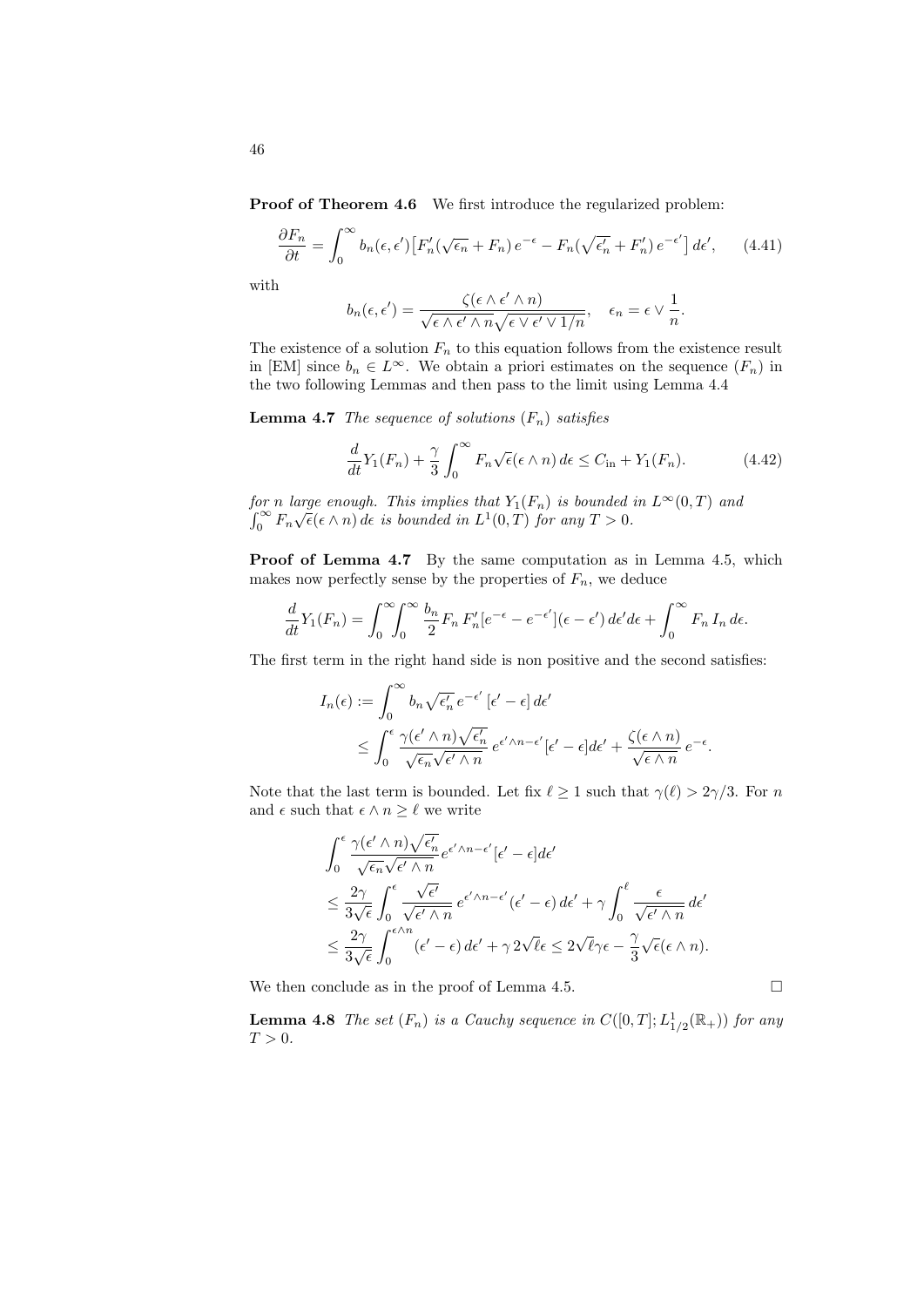## Proof of Lemma 4.8 We just compute

$$
\frac{\partial}{\partial t}(F_m - F_n) = Q_n(F_m) - Q_n(F_n) + Q_m(F_m) - Q_n(F_m)
$$

and

$$
\frac{d}{dt}||F_m - F_n||_{L^1_{1/2}}\n\leq \int_0^\infty |F_m - F_n| \int_0^\infty b_n \sqrt{\epsilon'_n} e^{-\epsilon'} [\sqrt{\epsilon} - \sqrt{\epsilon'}] d\epsilon' d\epsilon\n+ \int_0^\infty \int_0^\infty |F_m F'_m - F_n F'_n||e^{-\epsilon} - e^{-\epsilon'} b_n (1 + \sqrt{\epsilon}) d\epsilon' d\epsilon\n+ \int_0^\infty \int_0^\infty (b_m - b_n) F_m F'_m |e^{-\epsilon} - e^{-\epsilon'} |(1 + \sqrt{\epsilon}) d\epsilon' d\epsilon\n+ \int_0^\infty \int_0^\infty |b_m \sqrt{\epsilon'_m} - b_n \sqrt{\epsilon'_n}|F_m e^{-\epsilon'} |2 + \sqrt{\epsilon'} + \sqrt{\epsilon}| d\epsilon' d\epsilon,\n\equiv J_1 + J_2 + J_3 + J_4
$$
\n(4.43)

with  $b_{m,n} = b_m - b_n$ . We now estimate each of the terms  $J_i$ ,  $i = 1, 2, 3, 4$ separately.

1. Estimate of  $J_1$ . The first term is nothing but

$$
J_1(n) = \int_0^\infty |F_m - F_n| I_n d\epsilon
$$

with

$$
I_n(\epsilon) := \int_0^\infty b_n \sqrt{\epsilon'_n} e^{-\epsilon'} [\sqrt{\epsilon'} - \sqrt{\epsilon}] d\epsilon' \n\leq \frac{\zeta(\epsilon \wedge n)}{\sqrt{\epsilon \wedge n}} \int_{\epsilon}^\infty e^{-\epsilon'} (\sqrt{\epsilon'} - \sqrt{\epsilon}) d\epsilon' =: I'_n.
$$

For  $\epsilon \geq 1$ , integration by parts gives

$$
I'_n = \frac{\zeta(\epsilon \wedge n)}{\sqrt{\epsilon \wedge n}} \int_{\epsilon}^{\infty} \frac{e^{-\epsilon'}}{\sqrt{\epsilon'}} \, d\epsilon' \le \frac{\zeta(\epsilon \wedge n)}{\sqrt{\epsilon \wedge n}} \, e^{-\epsilon} \in L^{\infty}(\mathbb{R}_+).
$$

Since  $I'_n$  is bounded for  $\epsilon \leq 1$ , there exists a constant  $K_1 > 0$  such that

$$
J_1 \le K_1 \|F_m - F_n\|_{L^1}.
$$
\n(4.44)

2. Estimate of  $J_2$ . We notice that

$$
\chi_n := b_n(e^{-\epsilon} - e^{\epsilon'})
$$
  
\n
$$
\leq \frac{\zeta(\epsilon \wedge \epsilon')}{\sqrt{\epsilon \wedge \epsilon'}} e^{-\epsilon} - \epsilon^{-\epsilon'}
$$
  
\n
$$
\mathbf{1}_{\epsilon \wedge \epsilon' \leq 1} + \frac{\zeta(\epsilon \wedge \epsilon' \wedge n)}{\sqrt{\epsilon \wedge \epsilon' \wedge n}} \max(e^{-\epsilon}, e^{-\epsilon'}) \mathbf{1}_{\epsilon \vee \epsilon' \geq 1}
$$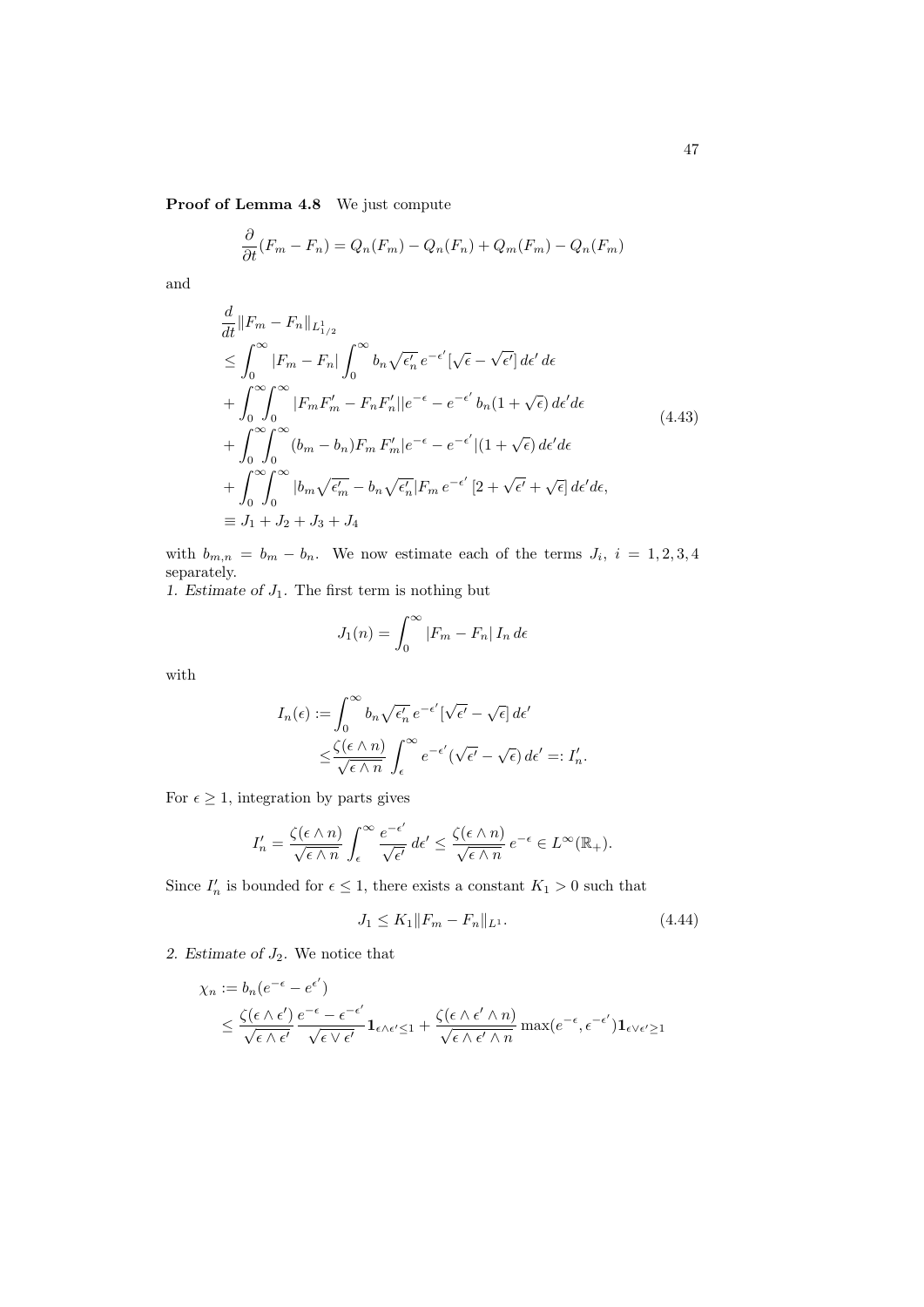is uniformly bounded in  $\mathbb{R}^2_+$  as we have already shown in the proof of Lemma 4.4. Then, we deduce

$$
J_2 \leq ||\chi_n||_{L^{\infty}_{\epsilon,\epsilon'}} [||(F_m - F_n)(1 + \sqrt{\epsilon})||_{L^1}||F_m||_{L^1} + ||F_m - F_n||_{L^1}||F_m(1 + \sqrt{\epsilon})||_{L^1}
$$
  
\n
$$
\leq K_2 ||F_m||_{L^1_{1/2}} ||F_m - F_n||_{L^1_{1/2}},
$$
\n(4.45)

for some constant  $K_2 > 0$ .

3. Estimate of  $J_3$ . Since  $x \mapsto \zeta(x)/\sqrt{x}$  is increasing (at least for the large values of x) we have  $0 \le b_n \le b_m$ . We then notice that

$$
0 \le b_m - b_n = \frac{\zeta(\epsilon \wedge \epsilon')}{\sqrt{\epsilon \wedge \epsilon'}} \left( \frac{1}{\sqrt{\epsilon \vee \epsilon' \vee 1/m}} - \sqrt{n} \right) \mathbf{1}_{\epsilon \vee \epsilon' < 1/n} + \frac{1}{\sqrt{\epsilon \vee \epsilon'}} \left( \frac{\zeta(\epsilon \wedge \epsilon' \wedge m)}{\sqrt{\epsilon \wedge \epsilon' \wedge m}} - \frac{\zeta(n)}{\sqrt{n}} \right) \mathbf{1}_{\epsilon \wedge \epsilon'n}.
$$

On the one hand, we have

$$
(b_m - b_n)|e^{-\epsilon} - e^{-\epsilon'}| \mathbf{1}_{\epsilon \vee \epsilon' < 1/n}
$$
  
\n
$$
\leq \frac{\zeta(\epsilon \wedge \epsilon')}{\sqrt{\epsilon \wedge \epsilon'}} \frac{1}{\sqrt{\epsilon \vee \epsilon' \vee 1/m}}|e^{-\epsilon} - e^{-\epsilon'}| \mathbf{1}_{\epsilon \vee \epsilon' < 1/n}
$$
  
\n
$$
\leq \|\frac{\zeta(x)}{\sqrt{x}}\|_{L^{\infty}(0,1)} \sqrt{\epsilon \vee \epsilon'} \mathbf{1}_{\epsilon \vee \epsilon' < 1/n} \leq \frac{K_3}{\sqrt{n}} \mathbf{1}_{\epsilon \vee \epsilon' < 1/n}.
$$

On the other hand

$$
(b_m - b_n)|e^{-\epsilon} - e^{-\epsilon'}| \mathbf{1}_{\epsilon \wedge \epsilon' \ge n} \le \frac{\zeta(\epsilon \wedge \epsilon' \wedge m)}{\sqrt{\epsilon \wedge \epsilon' \wedge m}} \frac{1}{\sqrt{\epsilon \vee \epsilon'}} |e^{-\epsilon} - e^{-\epsilon'}| \mathbf{1}_{\epsilon \wedge \epsilon' \ge n}
$$

$$
\le \frac{2}{\sqrt{\epsilon \vee \epsilon'}} \|\frac{\zeta(x) e^{-x}}{\sqrt{x}}\|_{L^\infty} \mathbf{1}_{\epsilon \wedge \epsilon' \ge n} \le \frac{K_3}{\sqrt{n}} \mathbf{1}_{\epsilon \wedge \epsilon' > n}
$$

for some constant  $K_3 > 0$ . We deduce that

$$
J_3 \le \frac{K_3}{\sqrt{n}} Y_0(F_m) \|F_m\|_{L^1_{1/2}}.
$$
\n(4.46)

4. Estimate of  $J_4$ . Since  $0 \leq \sqrt{\epsilon'_n} b_n \leq \sqrt{\epsilon'_m} b_m$  for n large enough, we may write

$$
\sqrt{\epsilon'_m} b_m - \sqrt{\epsilon'_n} b_n
$$
\n
$$
\leq \frac{\sqrt{\epsilon' \vee 1/m}}{\sqrt{\epsilon \vee \epsilon' \vee 1/m}} \frac{\zeta(\epsilon \wedge \epsilon')}{\sqrt{\epsilon \wedge \epsilon'}} \mathbf{1}_{\epsilon \vee \epsilon' < 1/n} + \frac{\sqrt{\epsilon'}}{\sqrt{\epsilon \vee \epsilon'}} \frac{\zeta(\epsilon \wedge \epsilon' \wedge m)}{\sqrt{\epsilon \wedge \epsilon' \wedge m}} \mathbf{1}_{\epsilon \wedge \epsilon' > n}.
$$

On the one hand we compute

$$
\int_0^\infty (b_m \sqrt{\epsilon'_m} - b_n \sqrt{\epsilon'_n}) e^{-\epsilon'} [2 + \sqrt{\epsilon} + \sqrt{\epsilon'}] \mathbf{1}_{\epsilon \vee \epsilon' < 1/n} d\epsilon' \le
$$
\n
$$
\le 4 \int_0^{1/n} (b_m \sqrt{\epsilon'_m} - b_n \sqrt{\epsilon'_n}) d\epsilon' \le 4 \|\frac{\zeta(x)}{\sqrt{x}}\|_{L^\infty(0,1)} \frac{1}{n}.\tag{4.47}
$$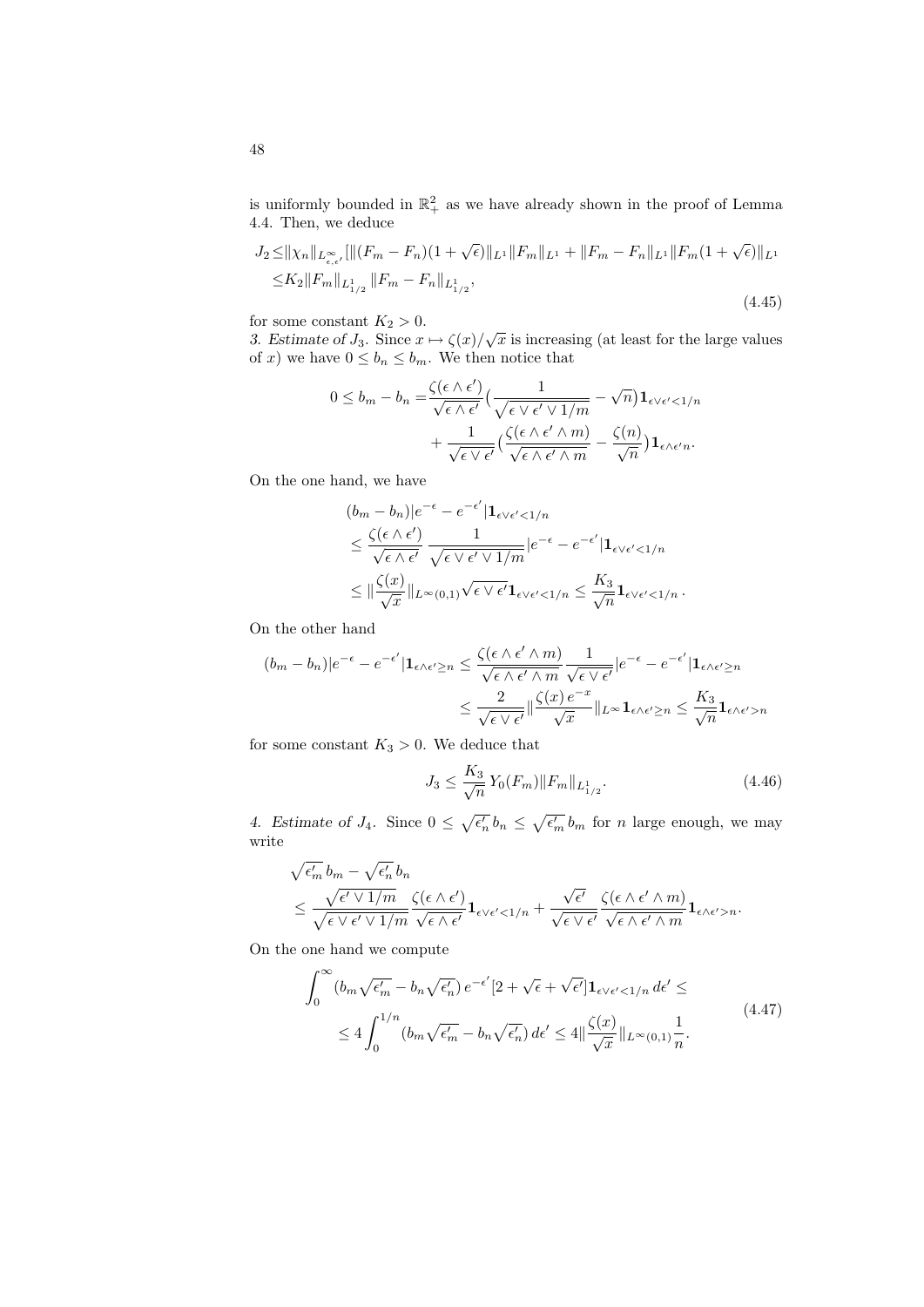On the other hand,

$$
\int_0^\infty (b_m \sqrt{\epsilon'_m} - b_n \sqrt{\epsilon'_n}) e^{-\epsilon'} [2 + \sqrt{\epsilon} + \sqrt{\epsilon'}] \mathbf{1}_{\epsilon \wedge \epsilon' \geq n} d\epsilon'
$$
\n
$$
\leq \int_0^\epsilon \frac{\sqrt{\epsilon'}}{\sqrt{\epsilon}} \frac{\zeta(\epsilon' \wedge m)}{\sqrt{\epsilon' \wedge m}} e^{-\epsilon'} [2 + \sqrt{\epsilon} + \sqrt{\epsilon'}] d\epsilon' \mathbf{1}_{\epsilon \geq n} + \frac{\zeta(\epsilon \wedge m)}{\sqrt{\epsilon \wedge m}} \int_{\epsilon}^\infty e^{-\epsilon'} [2 + \sqrt{\epsilon} + \sqrt{\epsilon'}] d\epsilon' \mathbf{1}_{\epsilon \geq n} + \frac{\zeta(x)}{\sqrt{\epsilon' \wedge m}} e^{-\epsilon'} \sqrt{\epsilon'} [3 + \frac{\sqrt{\epsilon'}}{\sqrt{\epsilon}}] d\epsilon' \mathbf{1}_{\epsilon \geq n} + \| \frac{\zeta(x)}{\sqrt{x}} e^{-x} \|_{L^\infty} (3 + 2\sqrt{\epsilon}) \mathbf{1}_{\epsilon \geq n}.
$$

To estimate the first term in the last right hand side, we successively consider the cases  $\epsilon \leq m$  and  $\epsilon \geq m$  and make use of the following elementary estimate

$$
\int_m^{\epsilon} (\epsilon')^{\gamma} e^{-\epsilon'} d\epsilon' \le (1+m^{\gamma}) e^{-m},
$$

with  $\gamma = 1/2$  and  $\gamma = 1$ . When  $\epsilon \leq m$  we have

$$
\int_0^{\epsilon} \frac{\zeta(\epsilon' \wedge m)}{\sqrt{\epsilon' \wedge m}} e^{-\epsilon'} \sqrt{\epsilon'} [3 + \frac{\sqrt{\epsilon'}}{\sqrt{\epsilon}}] d\epsilon' = \int_0^{\epsilon} \zeta(\epsilon') e^{-\epsilon'} [3 + \frac{\sqrt{\epsilon'}}{\sqrt{\epsilon}}] d\epsilon' \le 4 \| \zeta(x) e^{-x} \|_{L^{\infty}} \epsilon.
$$
\n(4.48)

Now, when  $\epsilon \geq m$ , we get

$$
\int_0^{\epsilon} \frac{\zeta(\epsilon' \wedge m)}{\sqrt{\epsilon' \wedge m}} e^{-\epsilon'} \sqrt{\epsilon'} [3 + \frac{\sqrt{\epsilon'}}{\sqrt{\epsilon}}] d\epsilon' =
$$
\n
$$
= \int_0^m \zeta(\epsilon') e^{-\epsilon'} [3 + \frac{\sqrt{\epsilon'}}{\sqrt{\epsilon}}] d\epsilon' + \frac{\zeta(m)}{\sqrt{m}} \int_m^{\epsilon} e^{-\epsilon'} \sqrt{\epsilon'} [3 + \frac{\sqrt{\epsilon'}}{\sqrt{\epsilon}}] d\epsilon'
$$
\n
$$
\leq 4 \| \zeta(x) e^{-x} \|_{L^\infty} m + \| \frac{\zeta(x)}{\sqrt{x}} e^{-x} \|_{L^\infty} (1 + \sqrt{m}),
$$

using (4.48). As a conclusion, we have proved that

$$
\int_0^\infty (b_m \sqrt{\epsilon'_m} - b_n \sqrt{\epsilon'_n}) e^{-\epsilon'} [2 + \sqrt{\epsilon} + \sqrt{\epsilon'}] \mathbf{1}_{\epsilon \wedge \epsilon' \ge n} d\epsilon' \le K_4'((\epsilon \wedge m) + \sqrt{\epsilon} + 1) \mathbf{1}_{\epsilon \ge n}.
$$
\n(4.49)

Therefore, combining (4.47) and (4.49), we get

$$
J_4 \le \frac{K_4}{\sqrt{n}} \int_0^\infty F_m(1 + \sqrt{\epsilon}(\epsilon \wedge m)) \, d\epsilon. \tag{4.50}
$$

From (4.42)-(4.46), (4.50) and Lemma 4.7 we obtain

$$
\frac{d}{dt} ||F_m - F_n||_{L^1_{1/2}} \le A(t) ||F_m - F_n||_{L^1_{1/2}} + \frac{B(t)}{\sqrt{n}}
$$

with  $A \in L^{\infty}(0,T)$  and  $B \in L^1(0,T)$  for any  $T > 0$ . We end the proof using the Gronwall Lemma.  $\hfill \Box$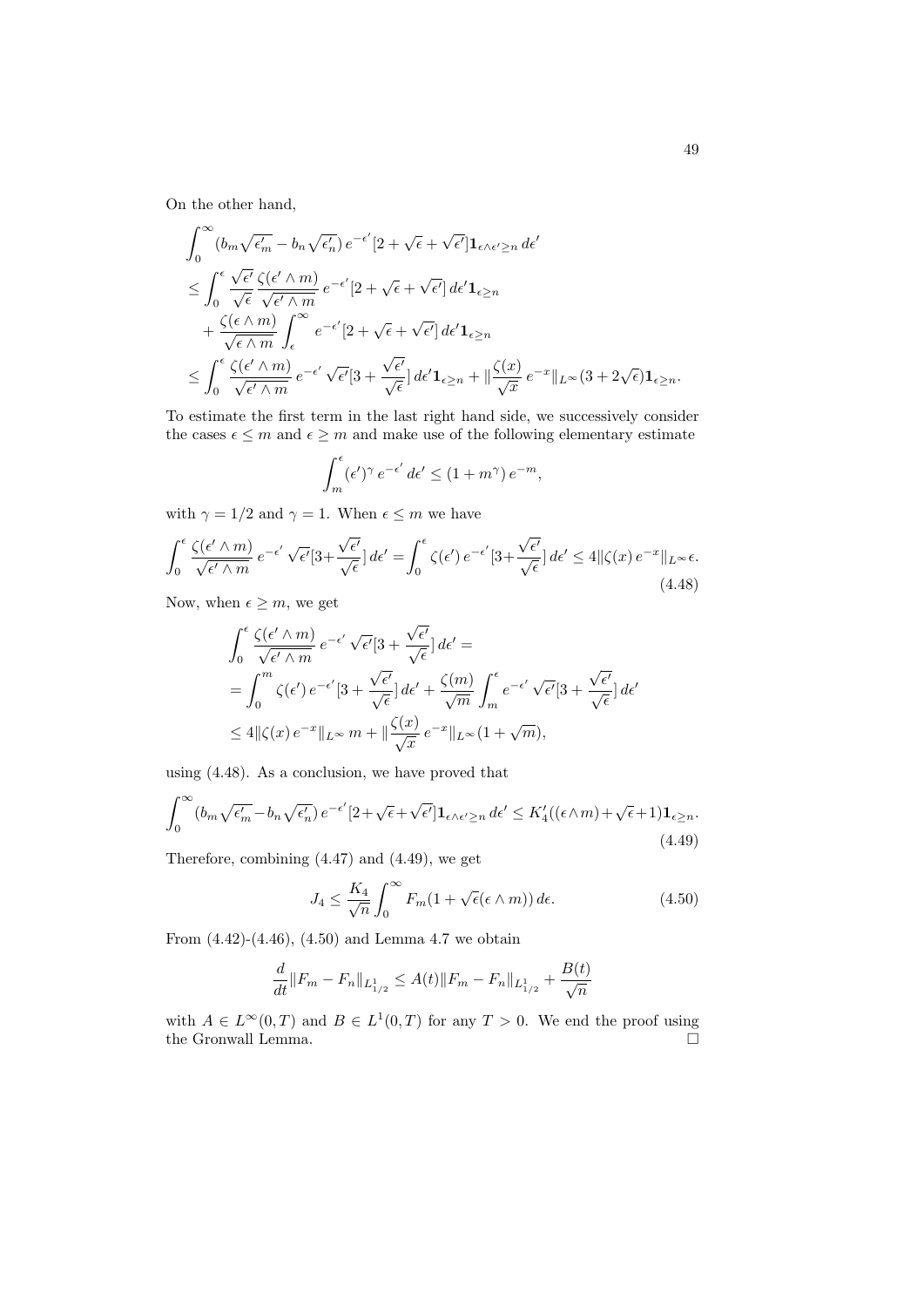The equation  $(4.15)-(4.32)$  is of the form given by equation  $(1.1)$  in  $[22, 23]$ :

$$
\varepsilon^2 \frac{\partial F}{\partial t}(\varepsilon) = \int_0^\infty b(\varepsilon, \varepsilon') (F'(1+F)e^{-\varepsilon} - F(1+F')e^{-\varepsilon'}) d\varepsilon'
$$

with  $\varepsilon^2 \varepsilon'^2 b(\varepsilon, \varepsilon') = S(\varepsilon, \varepsilon')$ . We then refer to [23, Theorem 2] for the proof of the following proposition.

**Proposition 4.9** Let  $0 \leq F \in M_{rad}^1([0,\infty))$  such that

$$
M(F) := \int_0^\infty v^2 dF(v) = N \ge 0
$$
\n(4.51)

Then the following two assertions are equivalent: (i)  $F = B_N$  with

$$
\varepsilon^2 \mathcal{B}_N(\varepsilon) = \begin{cases} \frac{\varepsilon^2}{e^{\varepsilon + \mu} - 1}, & \text{if} \quad N \le N_0 \equiv \int_0^\infty \frac{\varepsilon^2 d\varepsilon}{e^{\varepsilon} - 1}, \\ \frac{\varepsilon^2}{e^{\varepsilon} - 1} + (N - N_0) \delta_0 & \text{otherwise.} \end{cases}
$$

(ii)  $F$  is the solution of the maximization problem:

$$
\mathcal{H}(F) = \max\{\mathcal{H}(F'),\ F'\ satisfying\ (4.51)\},\
$$

where the entropy  $H$  given by  $(4.21)$  reads:

$$
H(F) = \int_0^\infty [(1+F)\ln(1+F) - F\ln F - \varepsilon F]\varepsilon^2 d\varepsilon.
$$
 (4.52)

Theorem 4.10 (Asymptotic behaviour) For every  $F_{\text{in}} \in L_1^1(\mathbb{R}^+), F_{\text{in}} \geq 0$ , let  $N = M(F_{\text{in}})$ , and  $F \in C([0,\infty), L^1_{1/2}(\mathbb{R}^+))$  the corresponding solution to  $(4.33)$  with initial data  $F_{\text{in}}$ . Then

$$
F(t,.)\underset{t\to\infty}{\to} \mathcal{B}_N \text{ weakly} \star \text{ in } (C_c(\mathbb{R}_+))'
$$
  

$$
\lim_{t\to\infty} ||g(t,.) - \mathcal{B}_N||_{L^1((k_0,\infty))} = 0 \quad \forall k_0 > 0.
$$
 (4.53)

The proof of this theorem is the same as that of [23, theorem 6]; thus we skip it.

# 5 The collision integral for relativistic quantum particles

In this section, we follow the books by de Groot, van Leeuwen and van Weert [29] and Glassey [26]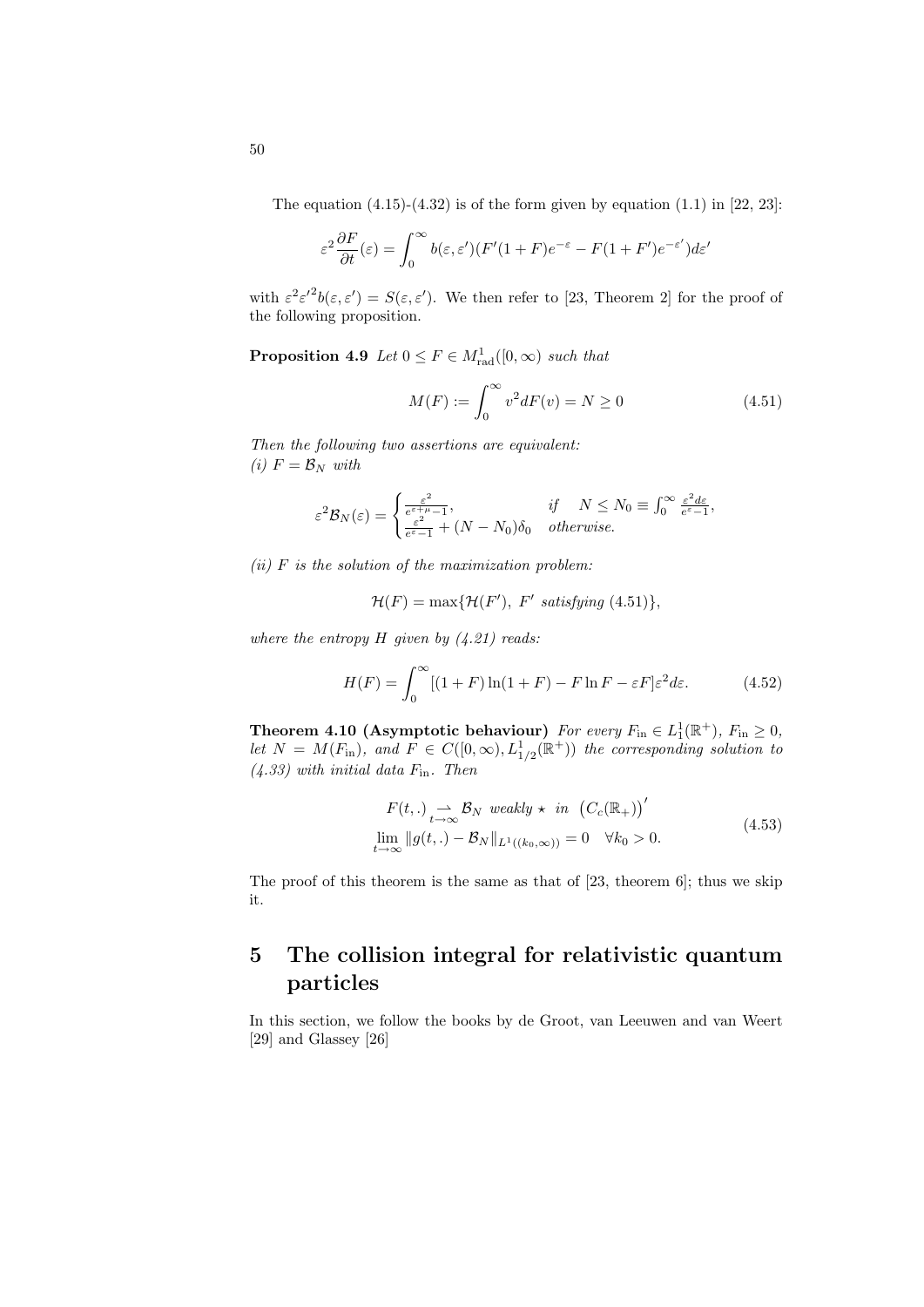### 5.1 Parametrizations

In this Section we introduce the Boltzmann equation for relativistic particles. A particle is now determined by the pair  $(X, P)$  representing the position and momentum in the time-position and momentum space  $\mathbb{R}^4 \times \mathbb{R}^4$  where we write  $X = (X^{\mu})$ , with  $X^0 = t$ ,  $(X^1, X^2, X^3) = x$ ,  $P = (P^{\mu})$  with  $(P^1, P^2, P^3) = p$ . Moreover, since the particle has to be on its mass shell, we have

$$
P^{0} \equiv p^{0} := \sqrt{|p|^{2} + m^{2}c^{2}}.
$$
\n(5.1)

where c is the speed of the light. The gas is described by its density  $F =$  $F(X, P)$ . In this context, the Boltzmann equation as it may be found in [29, 26] is

$$
\langle P, \nabla_X F \rangle = \mathcal{Q}(F),\tag{5.2}
$$

where the collision kernel reads

$$
\mathcal{Q}(F)(P) = \int_{\mathbb{R}^4} \int_{\mathbb{R}^4} \int_{\mathbb{R}^4} Wq(F)\delta_{P+P_*-P'-P'_*}\chi(P_*)\chi(P')\chi(P'_*)\,dP'dP'_*dP_*. \tag{5.3}
$$

Here,  $\nabla_X = (c^{-1}\partial_t, \nabla_x)$  and  $\langle \cdot, \cdot \rangle$  represents the Lorentz inner product in  $\mathbb{R}^4$ and we use the abbreviation  $|P|^2 = P \cdot P$  for any  $P \in \mathbb{R}^4$ . We refer to the Appendix 7 for more details on the Lorentz space. Notice nevertheless that

$$
\langle P, \nabla_X F \rangle = \sum_{\mu,\nu=1}^4 \eta_{\mu\nu} P^{\mu} (\nabla_X F)^{\nu}, \text{ and } (\nabla_X F)^{\nu} = (c^{-1} \partial_t, -\nabla_x)
$$

Moreover,  $W = W(P, P_*, P', P'_*)$  is a given non negative function related to the differential cross-section  $\sigma$ , see (5.10) and (5.11) below, and as before,

$$
q(F) = F'F'_{*}(1+\tau F)(1+\tau F_{*}) - FF_{*}(1+\tau F')(1+\tau F'_{*})
$$
\n(5.4)

with  $\tau \in \{-1,0,1\}, F = F(X, P), F_* = F(X, P_*)$ ,  $F' = F(X, P'), F'_* =$  $F(X, P'_*)$ .

Finally, we have defined

$$
\forall R \in \mathbb{R}^4 \quad \chi(R) = \delta_{R^2 - m^2 c^2} H(R^0)
$$
\n(5.5)

where  $H$  stands for the Heaviside function. With these notations, if we denote  $f(t, x, p) := F(X, P)$ , we have

$$
\langle P, \nabla_X \rangle = \frac{p^0}{c} \frac{\partial}{\partial t} + p \cdot \nabla_x \,. \tag{5.6}
$$

Therefore, equation (5.2) reads

$$
\frac{\partial}{\partial t}f + \frac{cp}{p^0} \cdot \nabla_x f = Q(F(t, x, .))(p^0, p) := \frac{c}{p^0} Q(F(t, x, .))(p^0, p). \tag{5.7}
$$

By Lemma 6.1

$$
\chi(P) = \frac{1}{2p^0} \delta_{P^0 = p^0} \tag{5.8}
$$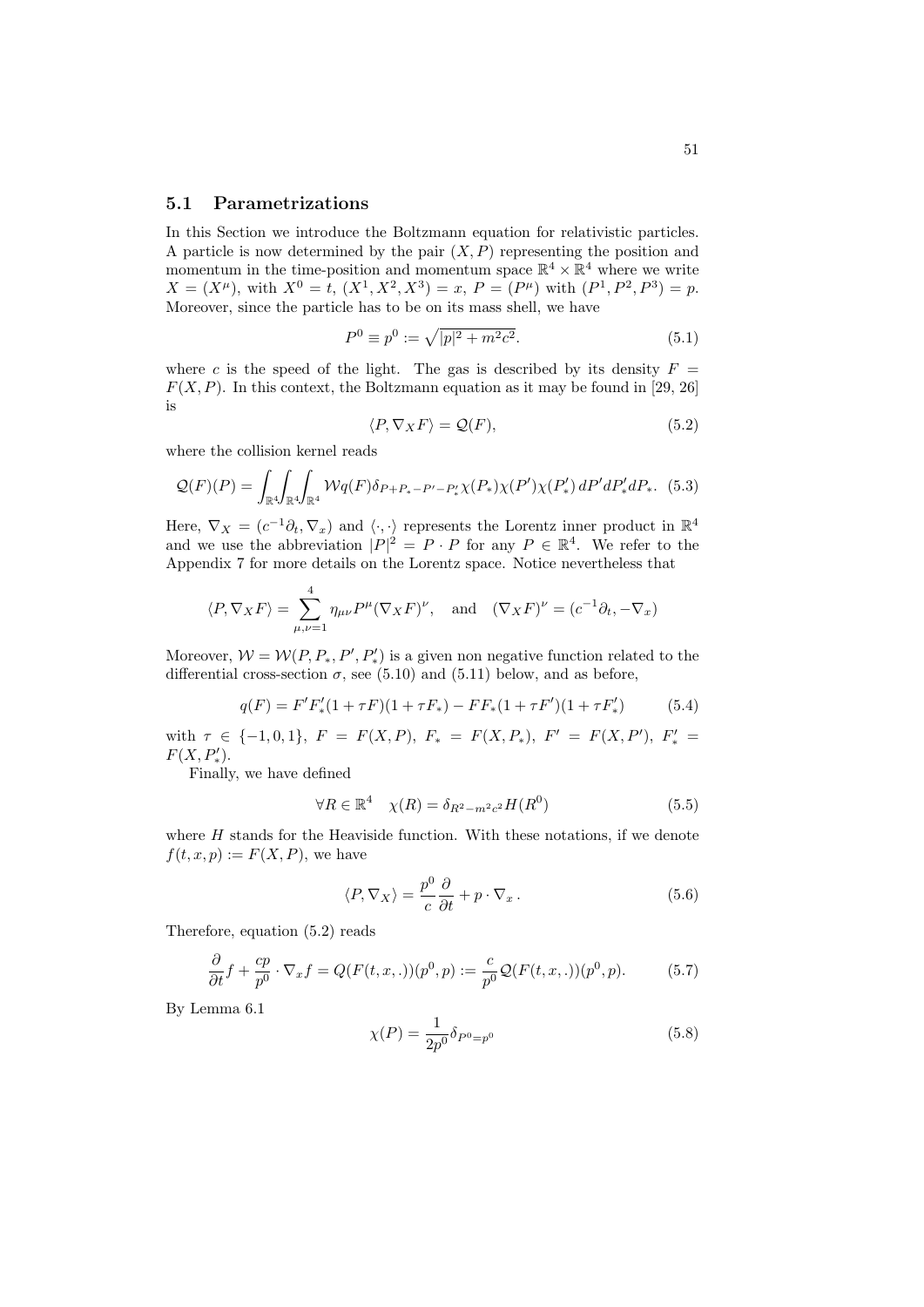we obtain, performing the integration in variables  $P^0_*, P'^0, P'^0_*, P''$ 

$$
Q(F)(p^0, p) = \int_{\mathbb{R}^3} \int_{\mathbb{R}^3} \int_{\mathbb{R}^3} \frac{c\mathcal{W}}{8p^0 p^0_* p'^0 p'^0_*} q(f) \delta_{\mathcal{C}} \, dp' dp'_* dp_*, \tag{5.9}
$$

where C is defined by (1.1) with of course  $\mathcal{E}(p) = p^0/c$ . Gathering (5.7) and  $(5.9)$  we then recover  $(1.5)$ ,  $(1.6)$  with

$$
w = \frac{c\,\mathcal{W}}{8p^0p^0_*p'^0p'^0_*}.\tag{5.10}
$$

The function  $w$  is determined by the differential cross section as follows

$$
c \frac{s\sigma(s,\theta)}{2p^0p^0\psi^0p'^0r_*} = w \tag{5.11}
$$

where

$$
s = (P + P_*)^2, \quad \cos \theta = \frac{(P_* - P) \cdot (P'_* - P')}{(P_* - P)^2}.
$$
 (5.12)

The parameter s times  $c^2$  is the square of the energy in the center of momentum system and  $\theta$  is the scattering angle (see Remark 5.1). The differential cross section  $\sigma = \sigma(s, \theta)$  is a function of the energy and the scattering angle. Since we consider identical particles it satisfies the symmetry relation:

$$
\sigma(s,\theta) = \sigma(s,\pi-\theta).
$$

Thus, the differential cross section determines the structure of the collision integral. See Appendix 8 for more details about this function and its physical meaning. The 12-fold integral in (5.3) can be reduced to a 5-fold integral by carrying out the delta function integrations. This can be done in two different ways. They correspond to the two different parametrizations of the collision manifold which are well known for the classical Boltzmann equations.

#### 5.1.1 The center of mass parametrization

We deduce this parametrization starting from the formulation (5.3) of the collision kernel. To this end we first perform a change of variables in the  $P'$  and  $P'_{*}$  integrals. So, given P and  $P_{*}$  fixed, consider the Lorentz transformation Λ from  $\mathbb{R}^4$  into itself defined by:

$$
\Lambda\begin{pmatrix} \sqrt{s} \\ 0 \end{pmatrix} = (P + P_*). \tag{5.13}
$$

It is given by the  $4 \times 4$  matrix

$$
\Lambda = \begin{pmatrix} \gamma(v) & \gamma(v)v^{\top} \\ \gamma(v)v & I + \frac{\gamma(v)-1}{|v|^2}vv^{\top} \end{pmatrix}
$$
\n(5.14)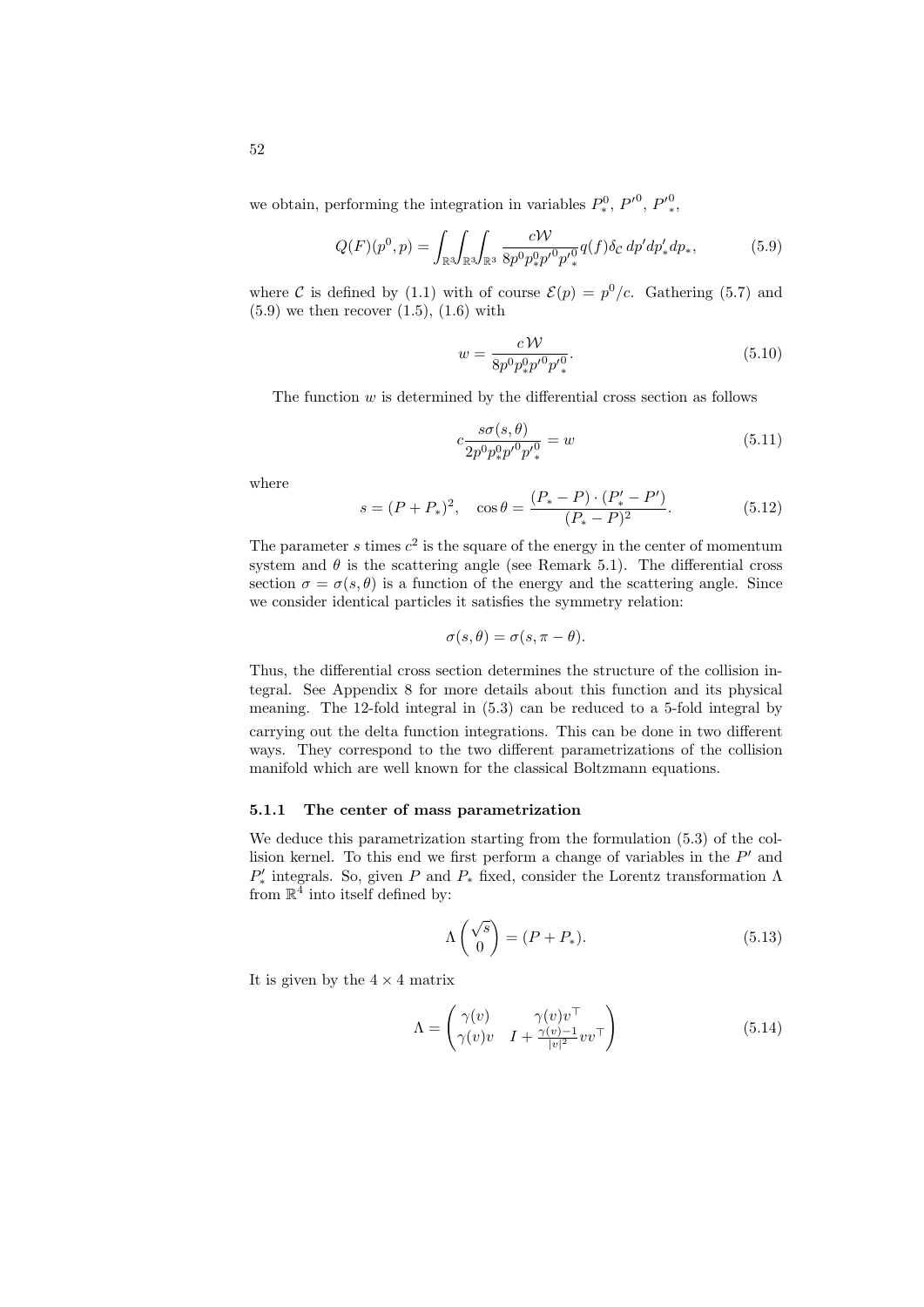with

$$
v = \frac{p + p_*}{\sqrt{|p + p_*|^2 + s}} \in \mathbb{R}^3, \quad \gamma(v) = \frac{1}{\sqrt{1 - |v|^2}} \in \mathbb{R} \tag{5.15}
$$

and

$$
(vv\top)ik = vivk, \quad vv\top \in \mathcal{M}_{3\times 3}.
$$
 (5.16)

Define now,

$$
P' = \Lambda Q', \quad P'_* = \Lambda Q'_*.
$$
\n
$$
(5.17)
$$

For the sake of brevity we shall denote:

$$
P' = P'(Q'), \quad P'_* = P'_*(Q'_*), \quad p' \equiv p'(Q'), \quad p'_* = p'_*(Q'_*).
$$
 (5.18)

By the definition of Lorentz transform we have that s and  $\theta$  are invariant (see Appendix 7) by the change of variable. Then:

$$
Q(f)(p)
$$
  
=  $\frac{4c}{p^0} \int_{\mathbb{R}^4} \int_{\mathbb{R}^4} \int_{\mathbb{R}^4} s \sigma(s,\theta) q(f) \delta_{\Lambda^{-1}(P+P_*)-Q'-Q'_*} \chi(P^0_*) \chi(Q'^0_*) \chi(Q'^0) dQ' dQ'_* dP_*,$   
(5.19)

with now

$$
q(f) = f(p'_{*}(Q'_{*}))f(p'(Q'))(1 + \tau f(p))(1 + \tau f(p_{*}))
$$
  
-  $f(p)f(p_{*})(1 + \tau f(p'(Q'))(1 + \tau f(p'_{*}(Q'_{*}))),$  (5.20)

where we have used that if  $(u_0, u_*, u_2, u_3) = \Lambda(v_0, v_*, v_2, v_3)$ , then sign  $u_0$ sign  $v_0$ , and that

$$
\delta(P + P_* - \Lambda Q' - \Lambda Q'_*) = \delta(\Lambda^{-1}(P + P_*) - Q' - Q'_*).
$$

We integrate with respect to  $Q'^{0}$ ,  $Q'_{*}^{0}$ , and  $Q'_{*}^{0}$ . Thanks to (5.8) we have

$$
Q(f)(p) = \frac{c}{2p^0} \int_{\mathbb{R}^3} \int_{\mathbb{R}^3} \int_{\mathbb{R}^3} s\sigma(s,\theta) q(f) \delta_{\{(\sqrt{s},0) - Q' - Q'_\ast\}} \frac{dq'}{q'^0} \frac{dq'_\ast}{q'^0} \frac{dp_\ast}{p^0_\ast},\tag{5.21}
$$

with  $P = (p^0, p)$ ,  $P_* = (p^0_*, p_*)$ ,  $Q' = (q'^0, q')$ ,  $Q'_* = (q'_*, q'_*)$ . Observing that

$$
(q'^0, q') + (q'_*, q'_*) = (\sqrt{s}, 0)
$$
 if and only if  $q' = -q'_*, \quad q'^0 + q'_*{}^0 = \sqrt{s},$ 

we get

$$
q'^0 = q'_*^0 = \frac{\sqrt{s}}{2}.\tag{5.22}
$$

Therefore, integrating in  $q'_{*}$  we get

$$
Q(f)(p) = \frac{c}{p^0} \int_{\mathbb{R}^3} \int_{\mathbb{R}^3} \sigma q(f) \delta_{\frac{\sqrt{s}}{2} - \sqrt{|q'|^2 + m^2 c^2}} \, dq' \frac{dp_*}{p_*^0}.
$$
 (5.23)

We finally, change to spherical coordinates in the  $q'$  integral:

$$
dq' = |q'|^2 d|q'| d\Omega \tag{5.24}
$$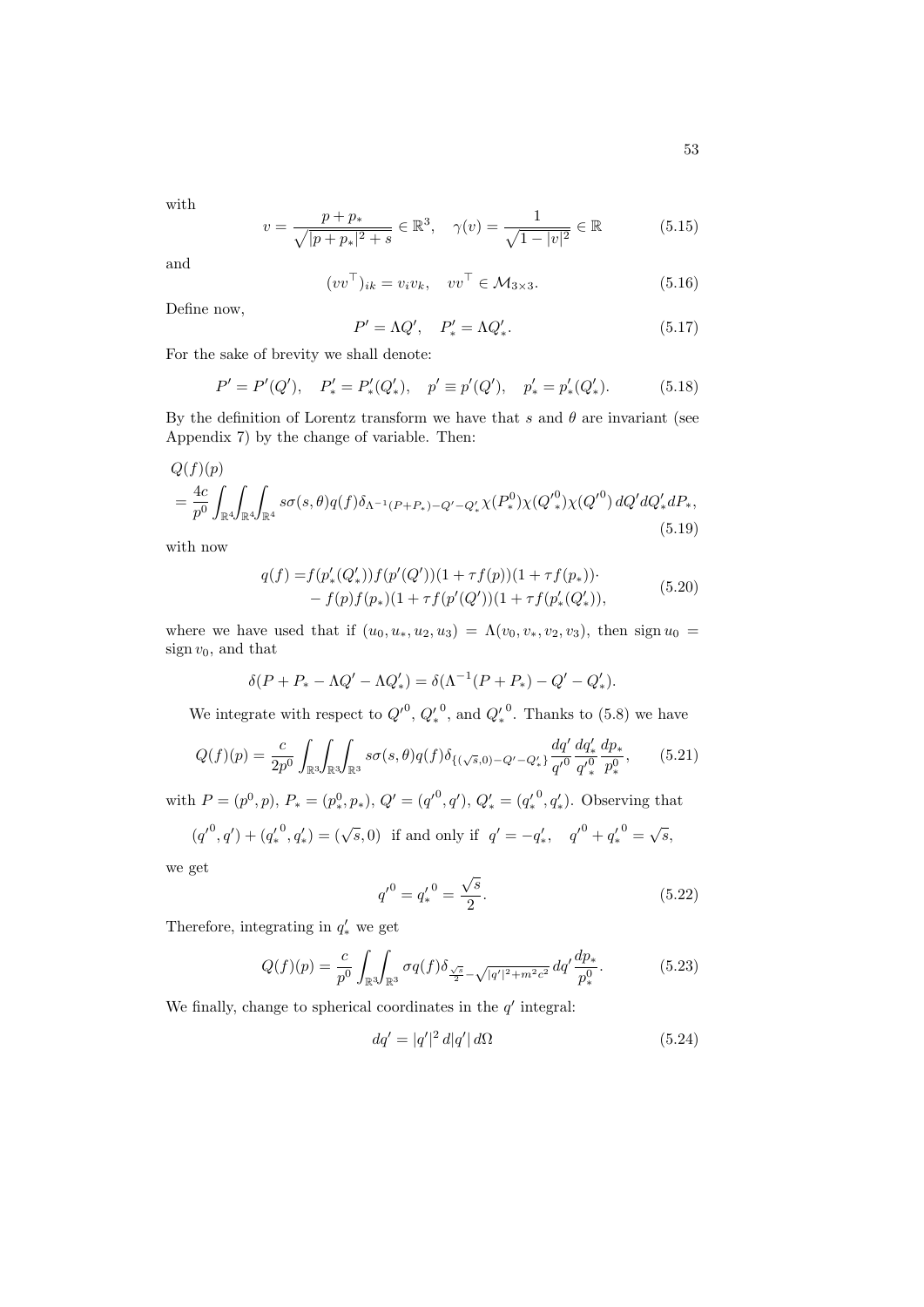and use, again by Lemma 6.1,

$$
\delta\left(\frac{\sqrt{s}}{2} - \sqrt{|q'|^2 + m^2 c^2}\right) = \sqrt{\frac{s}{s - 4m^2 c^2}} \delta\left(|q'| - \frac{1}{2}\sqrt{s - 4m^2 c^2}\right) \tag{5.25}
$$

to obtain

$$
Q(f)(p) = \frac{c}{p^0} \int_{\mathbb{R}^3} \int_0^{\infty} \int_{S^2} \sqrt{\frac{s}{s - 4m^2 c^2}} \sigma q(f) \delta_{|q'| - \frac{1}{2}\sqrt{s - 4m^2 c^2}} |q'|^2 d|q'| d\Omega \frac{dp_*}{p_*^0}
$$

and finally

$$
Q(f)(p) = \frac{c}{4p^0} \int_{\mathbb{R}^3} \int_{S^2} \sqrt{s(s - 4m^2c^2)} \sigma q(f) d\Omega \frac{dp_*}{p_*^0}.
$$
 (5.26)

Let us go back to the expression of  $q(f)$  in order to give an explicit formula in terms of  $p, p_*$  and  $Ω$ . Remember that

$$
q(f) = f(p'_{*}(Q'_{*})) f(p'(Q')) (1 + \tau f(p)) (1 + \tau f(p_{*}))
$$
  
-  $f(p) f(p_{*}) (1 + \tau f(p'(Q')) (1 + \tau f(p'_{*}(Q'_{*}))$ 

where  $P' = \Lambda Q'$ ,  $P'_* = \Lambda Q'_*$ , and  $\Lambda(\sqrt{s}, 0) = (P + P_*) = (p^0 + p^0_*, p + p_*)$ , so that we just have to express  $p' = p'(Q')$  and  $p'_{*} = p'_{*}(Q'_{*})$ . As we have said just before √ √

$$
Q' = (\frac{\sqrt{s}}{2}, |q'|\Omega), \quad Q'_* = (\frac{\sqrt{s}}{2}, -|q'|\Omega).
$$

Therefore,

$$
p' = \Lambda(\frac{\sqrt{s}}{2}, q')
$$
  
=  $\left(\gamma(v)\frac{\sqrt{s}}{2} + \gamma(v)|q'|v^{\top}\Omega, \gamma(v)v\frac{\sqrt{s}}{2} + |q'|\Omega + \frac{\gamma(v) - 1}{v^2}|q'|vv^{\top}\Omega\right)$   

$$
p'_{*} = \Lambda(\frac{\sqrt{s}}{2}, -q')
$$
  
=  $\left(\gamma(v)\frac{\sqrt{s}}{2} - \gamma(v)|q'|v^{\top}\Omega, \gamma(v)v\frac{\sqrt{s}}{2} - |q'|\Omega - \frac{\gamma(v) - 1}{v^2}|q'|vv^{\top}\Omega\right)$ 

with

$$
v = \frac{p + p_*}{\sqrt{|p + p_*|^2 + s}} = \frac{p + p_*}{p^0 + p_*^0}, \quad \gamma(v) = \frac{1}{\sqrt{1 - |v|^2}} = \frac{p^0 + p_*^0}{\sqrt{(p^0 + p_*^0)^2 - |p + p_*|^2}},\tag{5.27}
$$

and

$$
|q'| = \frac{1}{2}\sqrt{s - 4m^2c^2} = \frac{1}{2}\sqrt{(p^0 + p^0_*)^2 - |p + p_*|^2 - 4m^2c^2}.
$$
 (5.28)

Finally we obtain

$$
p' = \frac{p + p_*}{2} + \frac{1}{2} \sqrt{(p^0 + p^0_*)^2 - |p + p_*|^2 - 4m^2 c^2} \Big( \Omega + \frac{\gamma(v) - 1}{|v|^2} v v^\top \Omega \Big),
$$
  
\n
$$
p'_* = \frac{p + p_*}{2} - \frac{1}{2} \sqrt{(p^0 + p^0_*)^2 - |p + p_*|^2 - 4m^2 c^2} \Big( \Omega + \frac{\gamma(v) - 1}{|v|^2} v v^\top \Omega \Big).
$$
\n(5.29)

54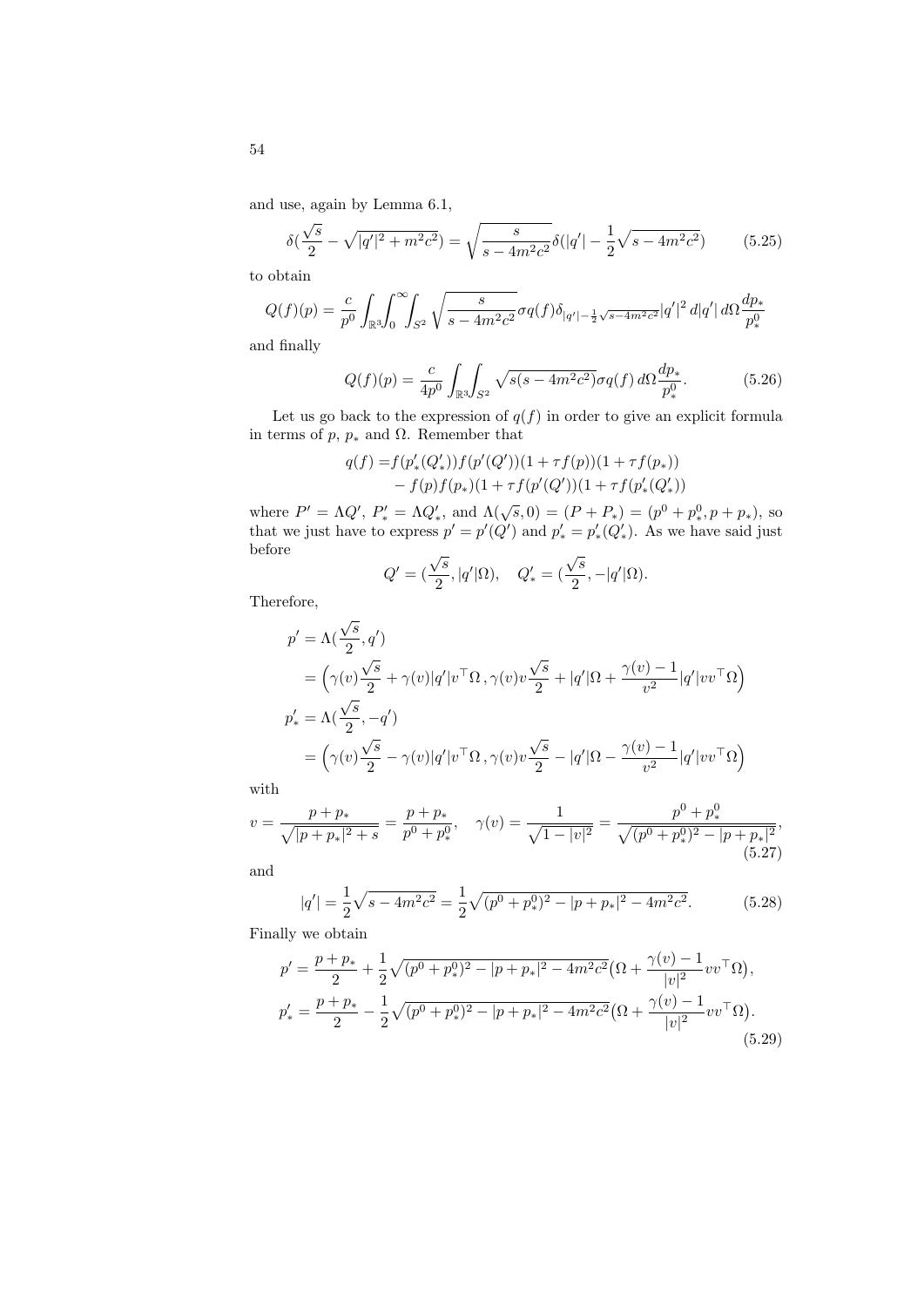Since the variable  $\Omega$  describes the whole sphere  $S^2$ , it can then be parametrized in spherical coordinates of polar axis  $q$ :

$$
\Omega = \frac{q}{|q|} \cos \theta + (\cos \phi \, \vec{\imath} + \sin \phi \, \vec{\jmath}) \sin \theta \tag{5.30}
$$

in such a way that

$$
d\Omega = \sin\theta d\theta d\phi. \tag{5.31}
$$

To see this, we observe that

$$
\cos \theta = \frac{(P_* - P) \cdot (P'_* - P')}{(P_* - P)^2} = \frac{(Q_* - Q) \cdot (Q'_* - Q')}{(Q_* - Q)^2} \tag{1}
$$

$$
= \frac{(q_*^0 - q^0)(q_*^{\prime 0} - q^{\prime 0}) - (q_* - q) \cdot (q_*^{\prime} - q^{\prime})}{(q_*^0 - q^0)^2 - |q_* - q|^2} = \frac{q \cdot q^{\prime}}{|q|^2},
$$
(2)

where we use fact that  $q_*^0 = q' = {q'_*}^0 = {q'_0}^0 = \sqrt{s}/2$  and  $q = -q_*, q' = -q'_*.$ Finally since

$$
|q| = \sqrt{q^{0^2} - m^2 c^2} = \sqrt{{q'}^{0^2} - m^2 c^2} = |q'|,
$$

we get  $\cos \theta = \frac{qq'}{|q||q'|}.$ 

**Remark 5.1** The reference frame of the variables  $(Q, Q_*, Q', Q'_*)$  in the previous calculation is called the center of momentum system. The geometry of the collision is particularly simple in this frame since

$$
Q + Q_* = Q' + Q'_* = \begin{pmatrix} \sqrt{s} \\ 0 \end{pmatrix}
$$
 (5.32)

and the scattering angle  $\theta$  is

$$
\cos \theta = \frac{qq'}{|q||q'|}.\tag{5.33}
$$

It is easily seen that this is the angle formed by the trajectories before and after the collision for each of the particles.

Finally the Møller velocity is

$$
v = \frac{c}{2p^0 p_*^0} \sqrt{s(s - 4m^2 c^2)}\tag{5.34}
$$

and the collision integral in (5.26) may be written as

$$
Q(f)(p) = \frac{1}{2} \int_{\mathbb{R}^3} \int_{S^2} v \sigma(s,\theta) q(f) d\Omega dp_*.
$$
 (5.35)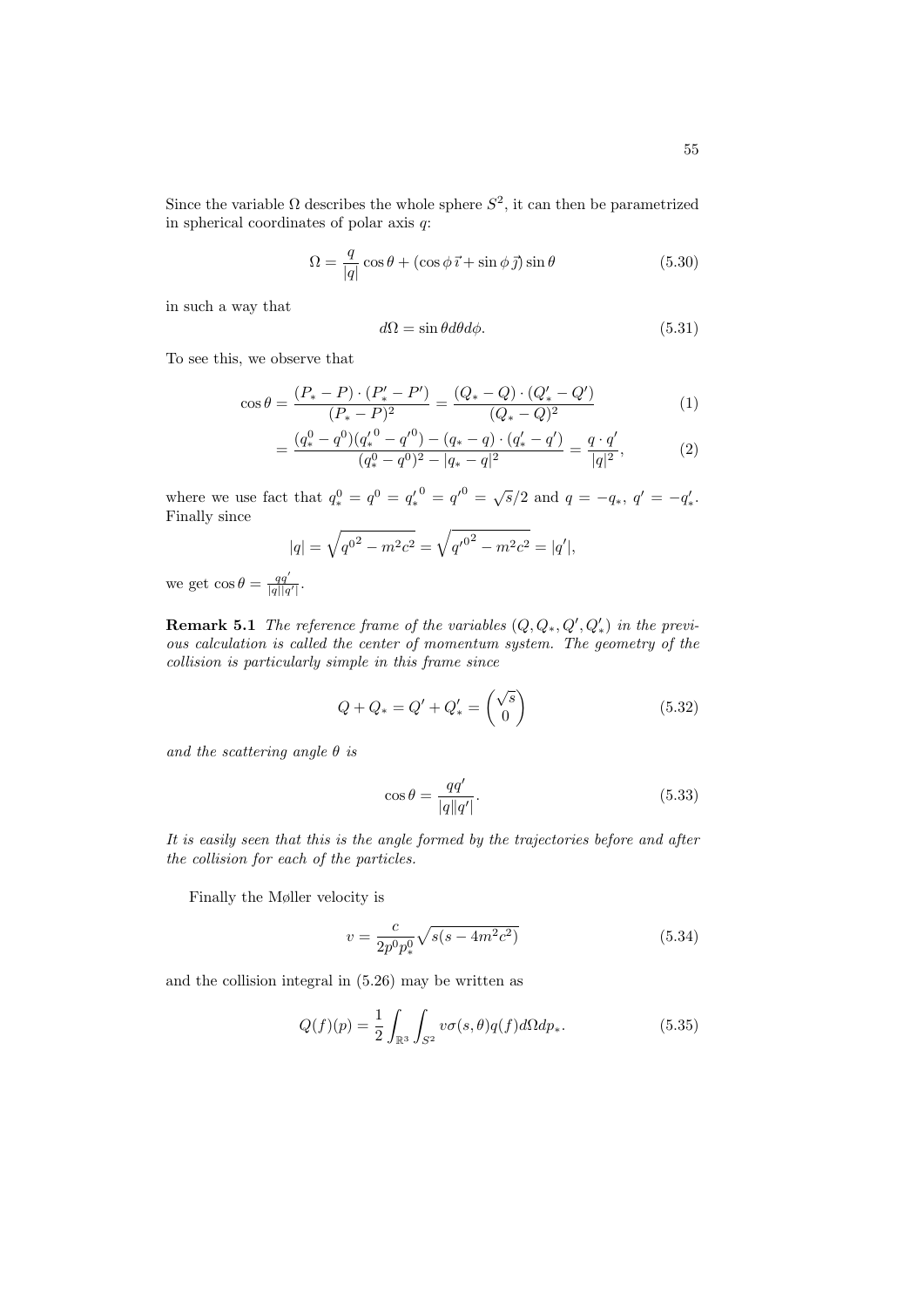#### 5.1.2 Another expression for the collision integral

(We closely follow in this part the Appendix II of Glassey and Strauss [GS], see also [26]). There is another way to reduce the 12-fold original integral to a 5-fold by using a slightly different parametrization. Let us start again from the original equation, perform directly the integration in the  $p^{0}$ ,  $p_{*}^{0}$  and  $p_{*}^{0}$ variables to obtain:

$$
Q(f)(p) = \frac{c}{2p^0} \int_{\mathbb{R}^3} \int_{\mathbb{R}^3} \int_{\mathbb{R}^3} \delta\big((P+P_*) - (\sqrt{|p'|^2 + m^2 c^2}, p') - (\sqrt{|p'|^2 + m^2 c^2}, p'_*)\big) s\sigma q(f) \frac{dp'}{p'^0} \frac{dp'_*}{p'^0} \frac{dp_*}{p_*^0}.
$$
 (5.36)

We integrate now in  $p'_{*}$  to obtain

$$
Q(f)(p) = \frac{c}{16p^0} \int_{\mathbb{R}^3} \int_{\mathbb{R}^3} \delta(p^0 + p^0_* - p'^0 - p'_*) s \sigma q(f) \frac{1}{p'_*} \frac{dp'}{p'^0} \frac{dp_*}{p_*^0}.
$$
 (5.37)

We perform now the change of variables

$$
p' = p + r \cdot \omega, \quad p'_* = p_* - r \cdot \omega \tag{5.38}
$$

with  $\omega \in S^2$  and  $r \in \mathbb{R}$  in such a way that  $p + p_* = p' + p'_*$  for every p and  $p_*$ in  $\mathbb{R}^3$ . We use now Lemma 6.1 (ii) to obtain

$$
\delta(p^{0} + p_{*}^{0} - p^{\prime 0} - p_{*}^{\prime 0})
$$
\n
$$
= 2(p^{0} + p_{*}^{0})\delta((p^{\prime 0} + p_{*}^{\prime 0})^{2} - (p^{0} + p_{*}^{0})^{2})
$$
\n
$$
= 4(p^{0} + p_{*}^{0})p^{\prime 0}p^{\prime 0}_{*}\delta(4p^{\prime 0^{2}}p^{\prime 0^{2}} - [(p^{0} + p_{*}^{0})^{2} - p^{\prime 0^{2}} - p^{\prime 0^{2}}]^{2}).
$$
\n(5.39)

Observe that

$$
\mathcal{P}(r) \equiv 4{p'}^{0} {p'}_{*}^{0} - [(p^{0} + p_{*}^{0})^{2} - {p'}_{*}^{0}]^{2}
$$
  
=  $4{p'}^{0} {p'}_{*}^{0} - [(p^{0} + p_{*}^{0})^{2} - (p'^{0} {p'}_{*}^{0})]^{2}$   
=  $-(p^{0} + p_{*}^{0})^{4} + 2(p^{0} + p_{*}^{0})^{2} (p'^{0} {p'}_{*}^{0}) - (p'^{0} {p'}_{*}^{0})^{2},$  (5.40)

where by the change of variables (5.38),

$$
{p'}^{0^2} - {p'}_*^{0^2} = |p|^2 - |p_*|^2 + 2r(p + p_*) \cdot \omega
$$

It is now a simple matter to check that  $P$  is a polynomial of degree two whose roots are  $r = 0$  and

$$
a(p, p_*, \omega) = \frac{2(p^0 + p_*^0)(\omega \cdot (\hat{p} - \hat{p}_*))p^0 p_*^0}{(p^0 + p_*^0)^2 - (\omega \cdot (p + p_*))^2} \equiv 2\frac{N}{D},
$$
  

$$
\hat{p} = \frac{p}{p^0}, \ \hat{p}_* = \frac{p_*}{p_*^0}.
$$
 (5.41)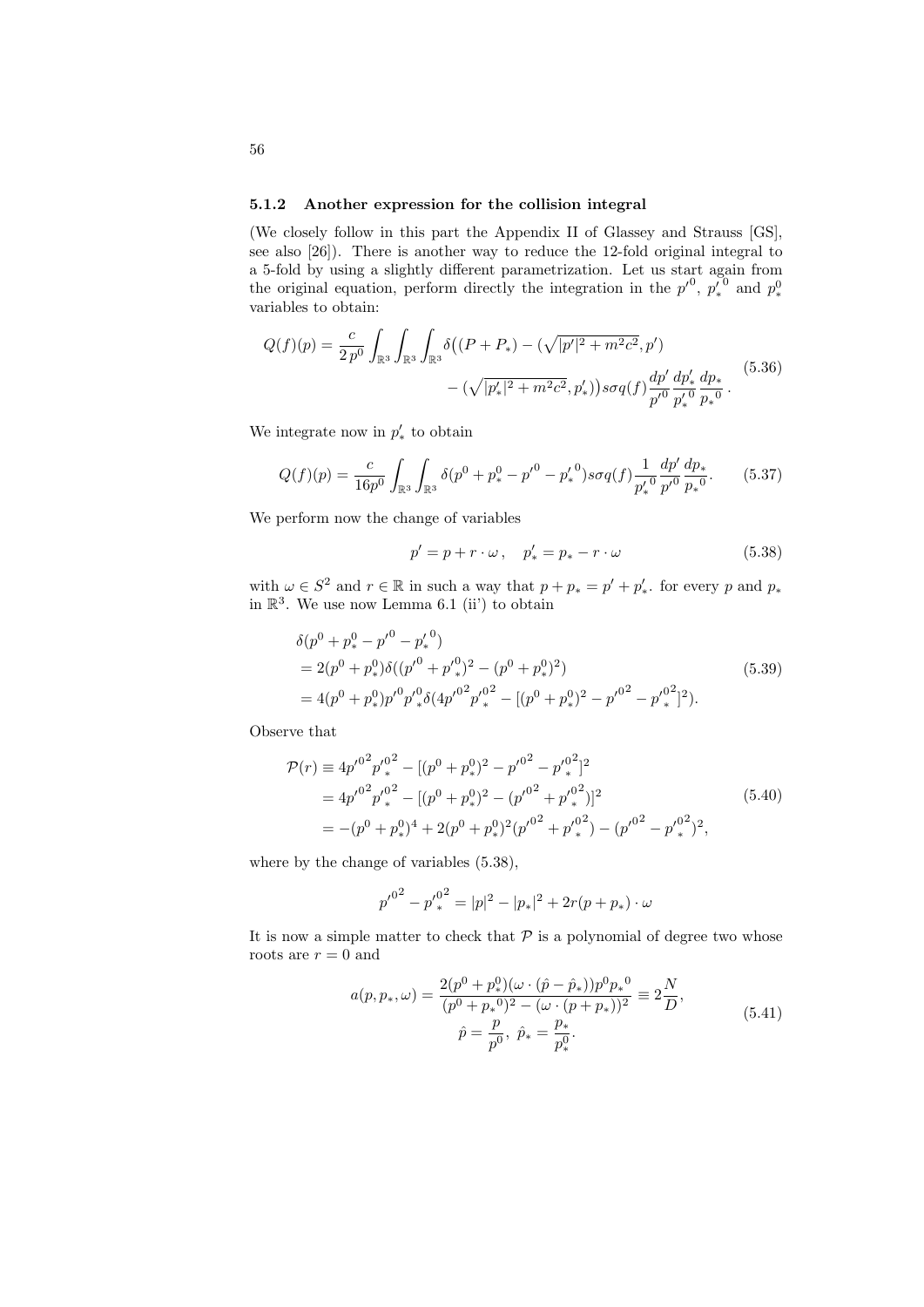Therefore,  $\mathcal{P}(r) = Dr(r - a(p, p_*, \omega))$ . We may then write

$$
\delta(p^{0} + p_{*}{}^{0} - p'^{0} - p'_{*}{}^{0}) \frac{1}{p'_{*}{}^{0}} \frac{1}{p'^{0}} dp'
$$
  
=  $4(p^{0} + p_{*}{}^{0}) \delta(4p'^{0^{2}} p'_{*}{}^{0^{2}} - [(p^{0} + p_{*}{}^{0})^{2} - p'^{0^{2}} - p'^{0^{2}}]^{2}) dp'$  (5.42)  
=  $4(p^{0} + p_{*}{}^{0}) \delta(Dr(r - a(p, p_{*}, \omega))) r^{2} dr d\omega.$ 

Using Lemma ??, we get

$$
\delta(p^{0} + p_{*}^{0} - {p'}^{0} - {p'_{*}}^{0}) \frac{1}{p'_{*}} \frac{1}{p'^{0}} dp'
$$
\n
$$
= 4(p^{0} + p_{*}^{0})|Da|^{-1}[\delta(r) + \delta(r - a)]r^{2} dr d\omega.
$$
\n(5.43)

The first delta function drops because of the factor  $r^2$  and we are led them to:

$$
\delta(p^{0} + p_{*}{}^{0} - p'^{0} - p'_{*}{}^{0}) \frac{1}{p'_{*}{}^{0}} \frac{1}{p'^{0}} dp'
$$
  
=  $4(p^{0} + p_{*}{}^{0}) 2|N|D^{-2}\delta(r - a) dr d\omega$   
=  $8 \frac{(p^{0} + p_{*}{}^{0})^{2}|\omega \cdot (\hat{p} - \hat{p}_{*})|p^{0}p_{*}{}^{0}}{[(p^{0} + p_{*}{}^{0})^{2} - (\omega \cdot (p + p_{*}))^{2}]^{2}} \delta(r - a) dr d\omega.$  (5.44)

Finally,

$$
Q(f)(p) = \int_{\mathbb{R}^3} \int_{\mathcal{S}^2} \Gamma(p, p_*, \omega) q(f) d\omega dp_*,
$$
  

$$
\Gamma(p, p_*, \omega) = 4c \operatorname{so} \frac{(p^0 + p_*^0)^2 |\omega \cdot (\hat{p} - \hat{p}_*)|}{[(p^0 + p_*^0)^2 - (\omega \cdot (p + p_*))^2]^2}.
$$
  
(5.45)

Observe that  $\Gamma(p, p_*, \omega) = \Gamma(p_*, p, \omega)$  and since  $D \geq 2$ ,

$$
0 \leq \Gamma(p, p_*, \omega) \leq c \, s \sigma (p^0 + p_*^0)^2 |\omega \cdot (\hat{p} - \hat{p}_*)|.
$$

# 5.2 Particles with different masses

Similar calculations can be performed if we consider collisions of two quantum relativistic particles with different masses  $m_*$ ,  $m_2$  and with momenta  $P = (p^0, p)$ and  $P_* = (p^0_*, p_*)$  such that

$$
p^{0} = \sqrt{|p|^{2} + m_{*}^{2}c^{2}}, \quad p_{*}^{0} = \sqrt{|p_{*}|^{2} + m_{2}^{2}c^{2}}.
$$
 (5.46)

Let us denote by f de density distribution of the particles P of mass  $m_*$  and g that of the particles  $P_*$  of mass  $m_2$ . These functions satisfy the coupled system (4.2). Let us consider here only the integral  $Q_{1,2}(f,g) \equiv Q(f,g)$  since  $Q_{2,1}(g,f)$ is completely similar:

$$
Q(f,g)(p) = \frac{8c}{p^0} \int_{\mathbb{R}^4} \int_{\mathbb{R}^4} s \sigma q(f,g) \delta_{P+P_*-P'-P'_*=0}
$$
  
\n
$$
\times \chi_2(P^0_*) \chi_1(P'^0) \chi_2(P^0_*) dP' dP'_* dP_*
$$
  
\n
$$
q(f,g) = g(p'_*) f(p')(1 + \tau f(p))(1 + \tau' g(p_*))
$$
  
\n
$$
- f(p) g(p_*) (1 + \tau f(p')) (1 + \tau' g(p'_*)),
$$
\n(5.47)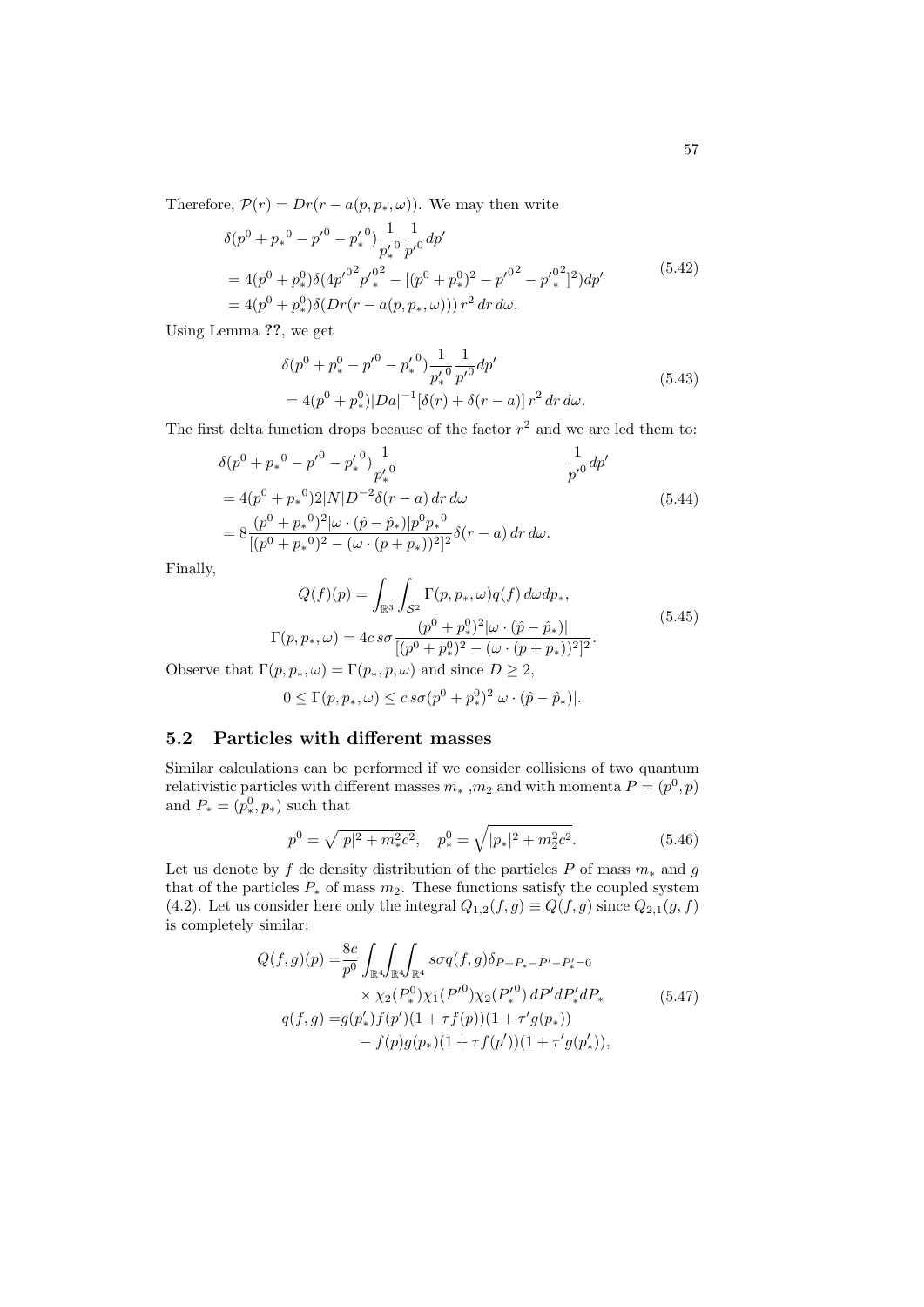with  $\chi_i(P) = \delta_{P^2 - m_i^2 c^2} H(P^0)$  for  $i = 1, 2$ , and  $\tau, \tau' \in \{-1, 0, 1\}$ . As before, the integral collision may be written as

$$
Q(f,g) = \int_{\mathbb{R}^3} \int_{S^2} \nu \sigma q(f,g) \, d\Omega \, dp_*,\tag{5.48}
$$

where the Møller velocity is in this case: (where  $\Omega$  and  $\theta$  are defined as above)

$$
\nu = \frac{c}{2p^0 p_*^0} \sqrt{(s - (m_* - m_2)^2 c^2)(s - (m_* + m_2)^2 c^2)}.
$$
 (5.49)

and the dependence of  $p'$  and  $p'_{*}$  in function of p,  $p_{*}$  and  $\Omega$  in the expression  $(5.47)$  of  $q(f, g)$  is

$$
p' = \frac{p + p_*}{2} + \frac{\sqrt{(s - (m_* - m_2)^2 c^2)(s - (m_* + m_2)^2 c^2)}}{2\sqrt{s}} (\Omega + \frac{\gamma(v) - 1}{|v|^2} vv^\top \Omega),
$$
  

$$
p'_* = \frac{p + p_*}{2} - \frac{\sqrt{(s - (m_* - m_2)^2 c^2)(s - (m_* + m_2)^2 c^2)}}{2\sqrt{s}} (\Omega + \frac{\gamma(v) - 1}{|v|^2}, vv^\top \Omega).
$$

An expression similar to (5.45) may also be obtained for the collision integral  $Q(f, g)$ . From the expression in (5.47), we perform an integration in the  $p^{\prime 0}$ ,  $p'_*$ <sup>0</sup> and  $p^0_*$  variables to obtain

$$
Q(f,g)(p) = \frac{c}{p^0} \int_{\mathbb{R}^3} \int_{\mathbb{R}^3} \int_{\mathbb{R}^3} \left( (P + P_*) - (\sqrt{|p'|^2 + m_*^2 c^2}, p') \right) \left( \sqrt{|p'|^2 + m_*^2 c^2}, p' \right) d\mu' d\mu' d\nu_* \frac{dp'_*}{p'_*} \frac{dp_*}{p_*^0}.
$$

We integrate now in  $p'_{*}$  to obtain

$$
Q(f,g)(p) = \frac{c}{p^0} \int_{\mathbb{R}^3} \int_{\mathbb{R}^3} \delta(p^0 + p^0_* - p'^0 - p'_*) s \sigma q(f,g) \frac{1}{p'_*} \frac{dp'}{p'^0} \frac{dp_*}{p_*^0}.
$$
 (5.50)

We may then apply the calculations from  $(5.38)$  to  $(5.44)$  and obtain finally

$$
Q(f,g)(p) = \int_{\mathbb{R}^3} \int_{\mathcal{S}^2} \Gamma(p, p_*, \omega) q(f, g) d\omega dp_*,
$$
  

$$
\Gamma(p, p_*, \omega) = 8c s \sigma \frac{(p^0 + p_*^0)^2 |\omega \cdot (\hat{p} - \hat{p}_*)|}{[(p^0 + p_*^0)^2 - (\omega \cdot (p + p_*))^2]^2}.
$$
 (5.51)

**Remark 5.2** The expressions  $(5.34)-(5.35)$  and  $(5.48)-(5.49)$  correspond to the center of mass angular parametrizations of the collisions in the classical and non quantum Boltzmann equation.

## 5.3 Boltzmann-Compton equation for photon-electron scattering

In this section, we consider the system of Boltzmann equations for a dilute gas of low energy electrons and weakly dense photons. We assume that particles P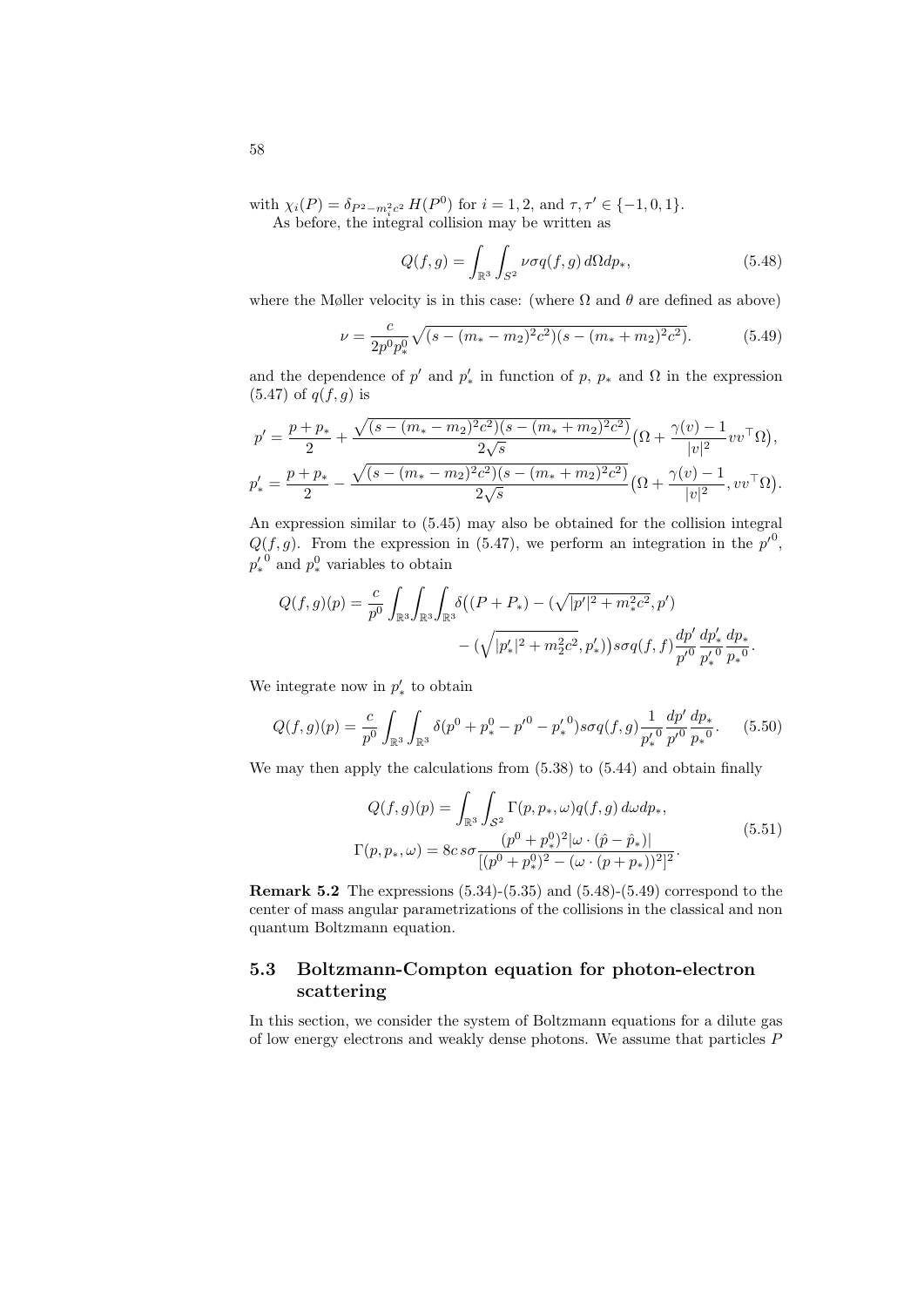are photons and so are massless,  $m_* = 0$  and particles  $P_*$  are electrons of mass  $m_2 > 0$  that we take to be  $m_2 = m$ . From the preceding sub Section 5.2, if  $f$  describes the density of photons and  $g$  the density of electrons the collision integral writes

$$
Q(f,g)(p) = \frac{c}{2|p|} \int_{\mathbb{R}^3} \int_{S^2} (s - m^2 c^2) \sigma(s,\theta) q(f,g) d\Omega \frac{dp_*}{p_*^0}
$$
(5.52)

where,

$$
s = (P + P_*)^2 = (|p| + \sqrt{|p_*|^2 + m^2 c^2})^2 - |p + p_*|^2
$$
  
=  $c^2 + 2|p|\sqrt{|p_*|^2 + m^2 c^2} - 2(p, p_*)$  (5.53)

and

$$
p' = \frac{p + p_*}{2} + \frac{s - m^2 c^2}{2\sqrt{s}} \left( \Omega + \frac{\gamma(v) - 1}{v^2} v v^\top \Omega \right),\tag{5.54}
$$

$$
p'_{*} = \frac{p + p_{*}}{2} - \frac{s - m^{2}c^{2}}{2\sqrt{s}} \left(\Omega + \frac{\gamma(v) - 1}{v^{2}} vv^{\top} \Omega\right).
$$
 (5.55)

In this context, the differential cross section  $\sigma$  is given by the Klein Nishina formula given in Appendix 8.

We briefly consider now the so called classical limit, which amounts to consider the higher order term in (5.52) when  $c \to \infty$ . Notice first that

$$
s - m^2 c^2 \sim 2|p|mc
$$
, and  $v \sim 1$  as  $c \to \infty$ . (5.56)

Since the photons have low energy we have  $p^0 \sim p'^0$  from where we deduce

$$
\sigma(s,\theta) \sim \frac{1}{2}r_0^2\{1 + \cos^2\theta\}, \quad \text{as} \quad c \to \infty,
$$
 (5.57)

 $(c.f. [46, p. 163])$  and finally

$$
\lim_{c \to \infty} \frac{s - m^2 c^2}{2\sqrt{s}} = |p|.
$$
\n(5.58)

Then, in the classical limit we obtain

$$
Q(f,g)(p) = \frac{c r_0^2}{2} \int_{\mathbb{R}^3} \int_{S^2} \{1 + \cos^2 \theta\} q(f,g) d\Omega \, dp_* \tag{5.59}
$$

with

$$
p' = \frac{p + p_*}{2} + |p|\Omega, \qquad p'_* = \frac{p + p_*}{2} - |p|\Omega. \tag{5.60}
$$

#### 5.3.1 Dilute and low energy electron gas at equilibrium

We assume moreover that the dilute and low energy electron gas is at equilibrium. Then, the density of electrons is given by a Maxwell Boltzmann distribution. It is therefore possible to write the corresponding collision integral in a more explicit way as it was already done in Section 4. To this end it is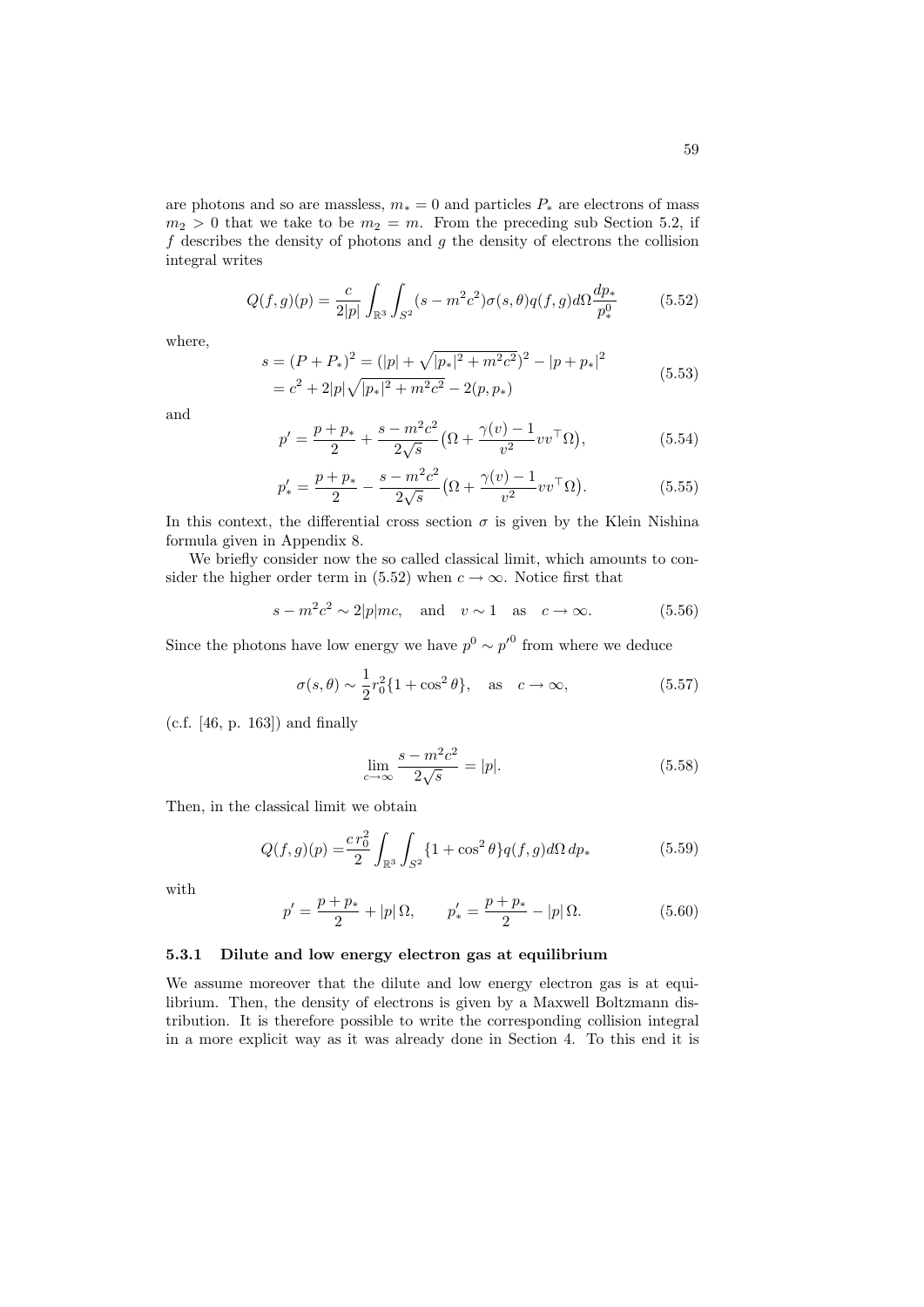convenient to express this collision integral in a Carleman's type parametrization. It should be possible to obtain it from (5.52) but nevertheless we proceed in a simpler way. We consider then the classical limit,  $c \to \infty$  directly in the integral collision (5.47), where  $\sigma$  is again the Klein Nishina differential cross section. Arguing as above we obtain that the collision integral reads

$$
Q(f)(p) = \frac{c r_0^2}{2|p||p'|} \int_{\mathbb{R}^3} \int_{\mathbb{R}^3} \int_{\mathbb{R}^3} (1 + \cos^2 \theta) q(f) \delta_{\Sigma} dp_* dp'_* dp'
$$

where  $\Sigma$  is now the manifold of 4-uplets  $(p, p_*, p', p'_*)$  such that,

$$
p + p_* = p' + p'_*,
$$
 and  $|p| + \frac{|p_*|^2}{2mc} = |p'| + \frac{|p'_*|^2}{2mc}.$  (5.61)

By the hypothesis on the electron gas, we may take  $g(p'_*) = e^{-\beta^0 \frac{|p'_*|^2}{2m}} e^{\mu}$  for some  $\beta^0 > 0$  and  $\mu \in \mathbb{R}$  constants . By (5.61) we deduce

$$
g(p'_*) = e^{-\beta^0(|p|-|p'|)}e^{-\beta^0 \frac{|p_*|^2}{2m}}e^{\mu},\tag{5.62}
$$

and the integral collision reads,

$$
Q(f)(p) = \frac{r_0^2}{2} e^{\mu} \int_{\mathbb{R}^3} \int_{\mathbb{R}^3} \frac{\{1 + \cos^2 \theta\}}{|p||p'|} e^{-\beta^0 \frac{|p_*|^2}{2m} + \beta^0 |p'|} q(f) \delta_{\Sigma} dp' dp_* dp'_*,
$$
\n(5.63)

with

$$
q(f) = e^{-\beta^{0}|p|} f(p')(1 + f(p)) - e^{-\beta^{0}|p'|} f(p)(1 + f(p')).
$$

Note that the integration in the  $p'_{*}$  variable is straightforward. Let us state the following auxiliary Lemma.

Lemma 5.3 With  $A = |p| - |p'| + \frac{|p-p'|^2}{2mc}$  $\frac{p-p'}{2mc}$  and  $w=p'-p$ , we have

$$
S(p, p') = \int_{\mathbb{R}^3} \int_{\mathbb{R}^3} \delta_{\Sigma} e^{-\beta^0 \frac{|p_*|^2}{2mc}} dp_* dp'_* = \frac{2\pi m^2 c}{\beta^0 |w|} e^{-\beta^0 \frac{A^2 mc^2}{2|w|^2}}.
$$

Proof. Since

$$
|p| + \frac{|p_*|^2}{2mc} - |p'| - \frac{|p + p_* - p'|^2}{2mc} = A - \frac{1}{mc}(p_*, w),
$$

we have

$$
S(p,p') = \int_0^\infty \int_{\mathbb{S}^2} \delta_{A-\frac{|p_*|}{mc}(\Omega_*,w)} d\Omega_* e^{-\beta^0 \frac{|p_*|^2}{2m}} |p_*|^2 d|p_*|.
$$

From

$$
\int_{\mathbb{S}^2} \delta_{A-\frac{|p_*|}{mc}(\Omega_*,w)} d\Omega_* = \frac{2\pi mc}{|p_*| |w|} H(1-\frac{A^2 m^2 c^2}{|p_*|^2 |w|^2})
$$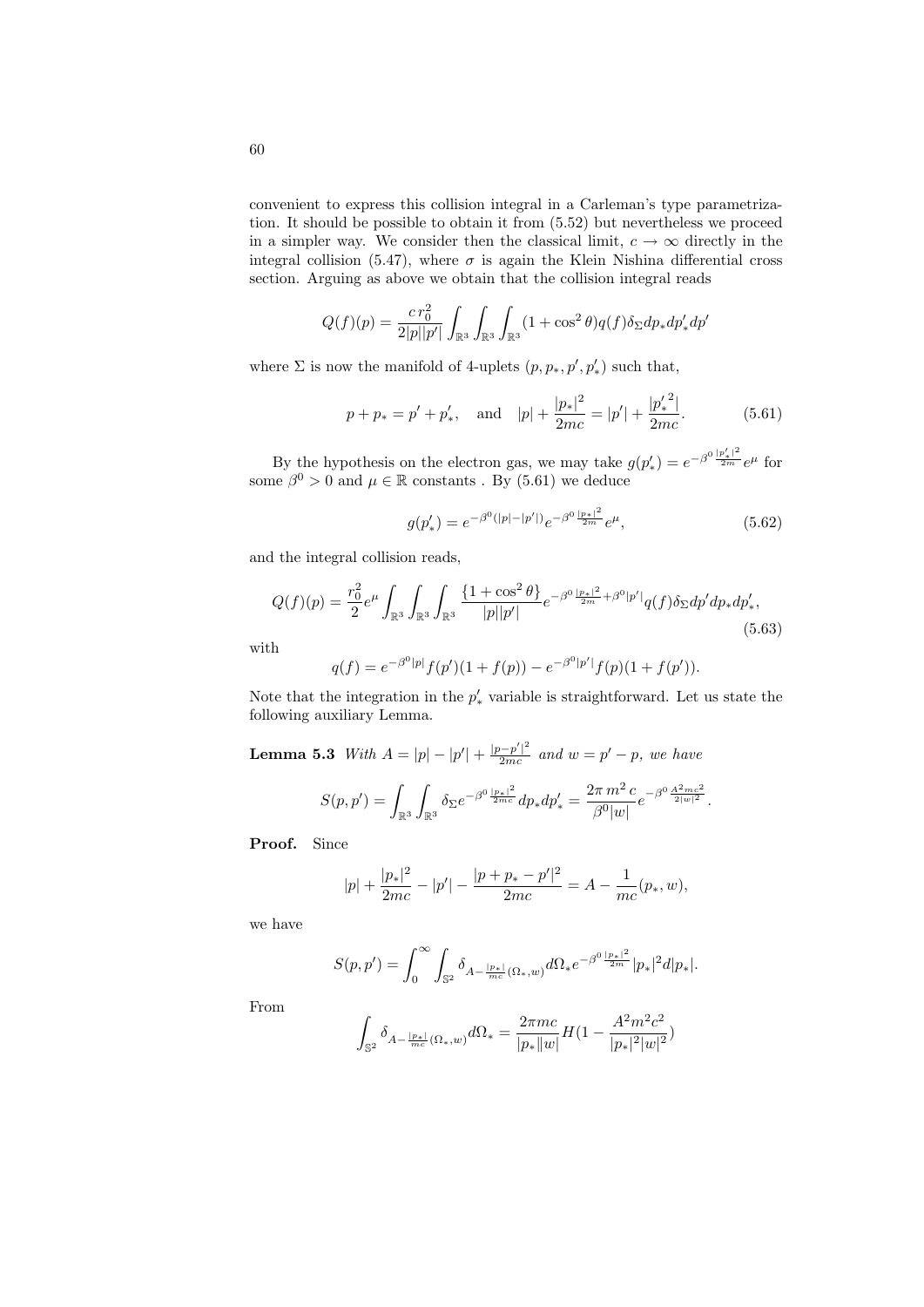(where  $H$  stands for the Heaviside's function) we obtain

$$
S(p, p') = \frac{2\pi mc}{|w|} \int_{\frac{Am}{|w|}}^{\infty} |p_*| e^{-\beta^0 \frac{|p_*|^2}{2m}} d|p_*|
$$
 (5.64)

which completes the proof.  $\Box$ 

The collision kernel reads now

$$
Q(f)(p) = \frac{cr_0^2}{2}e^{\mu} \int_{\mathbb{R}^3} \frac{S(p, p')}{|p||p'|} \{1 + \cos^2 \theta\} e^{\beta^0 |p'|} q(f) dp'.
$$

Now, we assume that the photon distribution is radial. This is a further simplification which allows to write the equation in polar coordinates. We denote  $\varepsilon = |p|, \, \varepsilon' = |p'|$ , and, with a slight abuse of notation,  $S(p, p') = S(\varepsilon, \varepsilon', \theta)$ ,

$$
Q(f)(\varepsilon) = \frac{cr_0^2}{2\varepsilon^2} e^{\mu} \int_0^{\infty} B(\varepsilon, \varepsilon') q(f) e^{\beta_0 \varepsilon'} d\varepsilon' \tag{5.65}
$$

with

$$
B(\varepsilon, \varepsilon') = 2\pi \,\varepsilon \varepsilon' \int_0^\pi (1 + \cos^2 \theta) S(\varepsilon, \varepsilon', \theta) \sin \theta \, d\theta. \tag{5.66}
$$

Finally, the Boltzmann-Compton equation reads:

$$
\partial_t f = \int_0^\infty b(\varepsilon, \varepsilon') \left( f'(1+f)e^{-\beta^0 \varepsilon} - f(1+f')e^{-\beta^0 \varepsilon'} \right) \varepsilon'^2 d\varepsilon d\varepsilon', \tag{5.67}
$$

where

$$
b(\varepsilon, \varepsilon') = \frac{c r_0^2}{2} e^{\mu} \frac{B(\varepsilon, \varepsilon')}{\varepsilon^2 \varepsilon'^2} e^{\beta^0 \varepsilon'}
$$
  
= 
$$
2 \frac{m^2 c^2 r_0^2 \pi^2}{\beta^0 \varepsilon \varepsilon'} e^{\mu} e^{\beta^0 \varepsilon'} \int_0^{\pi} (1 + \cos^2 \theta) \frac{1}{|w|} e^{-\beta^0 \frac{A^2 m \varepsilon}{2|w|^2}} \sin \theta d\theta
$$

with  $|w|^2 = \varepsilon^2 + {\varepsilon'}^2 - 2\varepsilon \varepsilon' \cos \theta$ .

**Remark 5.4** Note that equation  $(5.67)$  is formally the same as  $(4.15)-(4.32)$ in Section 4 above and (1.1) of [23]. In particular, these equations have the same entropy function, given by (4.52). Nevertheless, in each of these cases, the functions  $b(\varepsilon, \varepsilon')$  which appear in the collision have different, although similar, behaviour in the domain  $\varepsilon > 0, \varepsilon' > 0$ . It is in particular easy to check that the function b in  $(5.67)$  does not satisfy any of the conditions  $(2.1)$ ,  $(2.2)$   $(2.3)$ imposed in the existence theorems obtained in [23]. The global existence of solutions in  $L^1$  is then still an open question for this equation.

#### 5.4 The Kompaneets equation

In this subsection we present the deduction of the Kompaneets equation from the Boltzmann-Compton equation, and we mainly follow [33] and [35, Vol. 3]. The Kompaneets limit is valid for

$$
\varepsilon, \varepsilon' \ll mc^2.
$$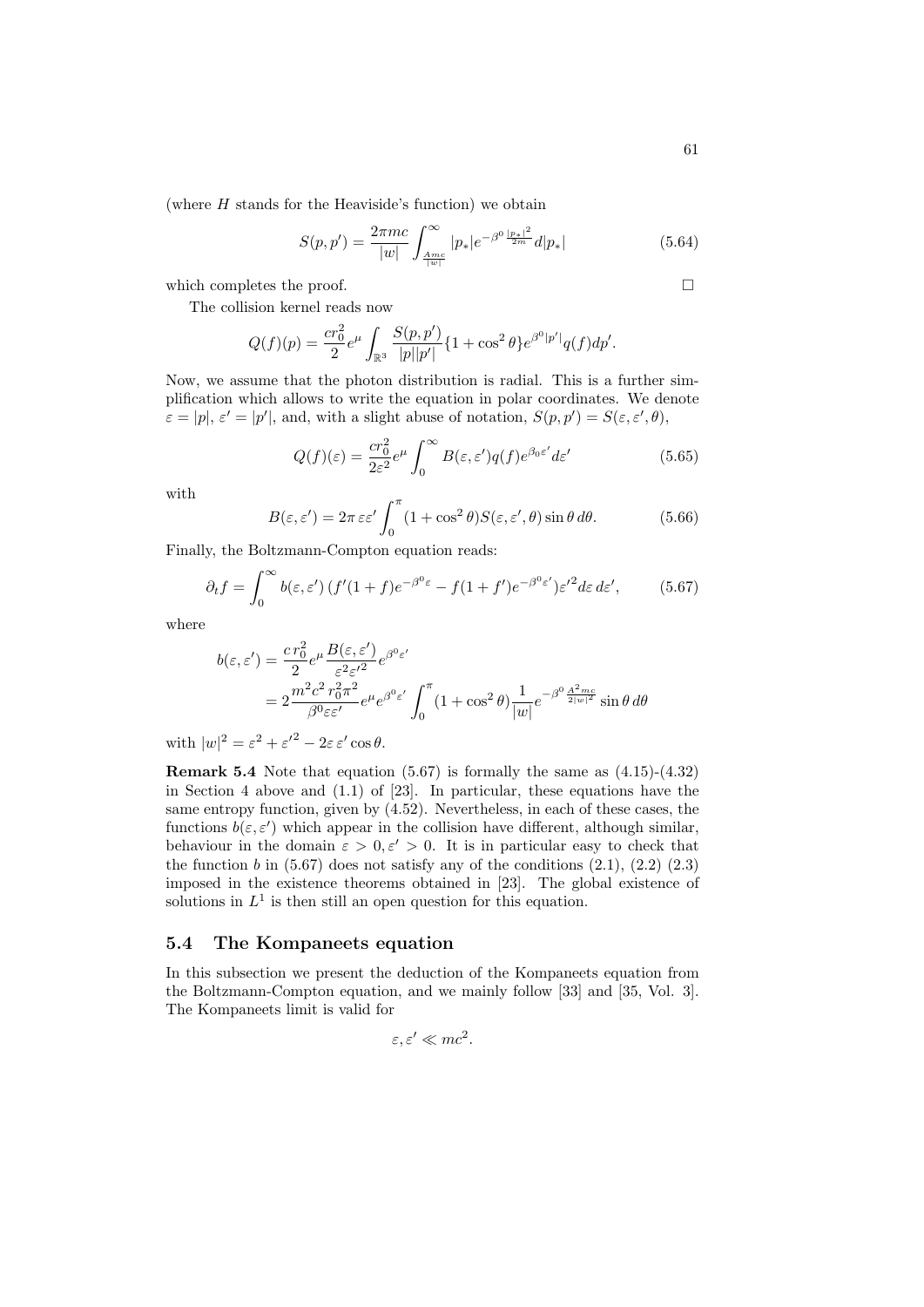We by start performing the change of variables  $\beta^0 \varepsilon = \overline{\varepsilon}$ ,  $f(\varepsilon) = g(\overline{\varepsilon})$  in (5.67) and, by abuse of notation, still denote the variable as  $\varepsilon$ . This gives

$$
\varepsilon^2 \frac{\partial g}{\partial t} = \beta^{0-3} \int_0^\infty \left( g'(1+g) \, e^{-\varepsilon} - g(1+g') e^{-\varepsilon'} \right) \varepsilon^2 \varepsilon'^2 b\left(\frac{\varepsilon}{\beta^0}, \frac{\varepsilon'}{\beta^0}\right) d\varepsilon'.
$$

In a similar way as in the usual Fokker Planck approximation (cf. [34, vol. 10, Ch. 2]), one notices that the main contribution to the integral in (5.67) should come from the region where  $|\varepsilon'-\varepsilon|/|\varepsilon| << 1$ . This is due to the fact that the kernel  $b(\varepsilon, \varepsilon')$  given in (5.67) is rather peaked around  $\varepsilon' = \varepsilon$ . More precisely, as we shall see below (cf. (5.75)), for any  $\varepsilon > 0$  fixed and  $\theta \in [0, \pi]$ :

$$
\lim_{m \to \infty} b(\varepsilon, \varepsilon') \frac{\varepsilon'}{\varepsilon} (\varepsilon' - \varepsilon)^2 = C(\theta) \delta_{\varepsilon' = \varepsilon}
$$

where  $C(\theta)$  is a constant depending on  $\theta$  and also on  $m, c, \beta^0$ . I.e., in the non relativistic limit of Compton scattering, the dominant contribution to the collision integral comes from the region where  $|p| - |p'| (= \varepsilon - \varepsilon')$  is small, and not from the region where  $p - p'$  is small. This is consistent with the fact that the cross section for the non relativistic limit of Compton scattering, as described by the Klein-Nishina formula (cf. Appendix 8, Relativistic case), has no singular behaviour when the momentum transfer  $p'-p$  goes to zero.

We may then first expand  $g(\varepsilon')$  and  $e^{-\varepsilon'}$  around  $\varepsilon$  to obtain

$$
g(\varepsilon')(1+g(\varepsilon))e^{-\varepsilon} - g(\varepsilon)(1+g(\varepsilon'))e^{-\varepsilon'}
$$
  
 
$$
\sim \left\{ (\varepsilon' - \varepsilon)g'(\varepsilon) + [(\varepsilon' - \varepsilon) - \frac{1}{2}(\varepsilon' - \varepsilon)^2]g(\varepsilon) - [(\varepsilon' - \varepsilon) - \frac{1}{2}(\varepsilon' - \varepsilon)^2]g^2 + \frac{1}{2}(\varepsilon' - \varepsilon)^{2g''} + (\varepsilon' - \varepsilon)^2 gg' \right\}e^{-\varepsilon}.
$$

From where,

$$
\beta^{0^3} \varepsilon^2 \frac{\partial g}{\partial t} \sim a(\varepsilon)g(\varepsilon) + (a(\varepsilon) + b(\varepsilon))g'(\varepsilon) + b(\varepsilon)g''(\varepsilon) + 2b(\varepsilon)gg' + a(\varepsilon)g^2
$$

with,

$$
a(\varepsilon) = \varepsilon^2 \int_0^\infty ((\varepsilon' - \varepsilon) - \frac{1}{2} (\varepsilon' - \varepsilon)^2) b(\frac{\varepsilon}{\beta^0}, \frac{\varepsilon'}{\beta^0}) e^{-\varepsilon} {\varepsilon'}^2 d\varepsilon'
$$

$$
b(\varepsilon) = \varepsilon^2 \frac{1}{2} \int_0^\infty (\varepsilon' - \varepsilon)^2 b(\frac{\varepsilon}{\beta^0}, \frac{\varepsilon'}{\beta^0}) e^{-\varepsilon} {\varepsilon'}^2 d\varepsilon'.
$$

Therefore, if we set

$$
\alpha(\varepsilon) = \exp \int_0^{\varepsilon} \frac{a(\sigma)}{b(\sigma)} d\sigma \tag{5.68}
$$

and

$$
d(\varepsilon) = b(\varepsilon) \exp(-\int_0^\varepsilon \frac{a(\sigma)}{b(\sigma)} d\sigma)
$$
 (5.69)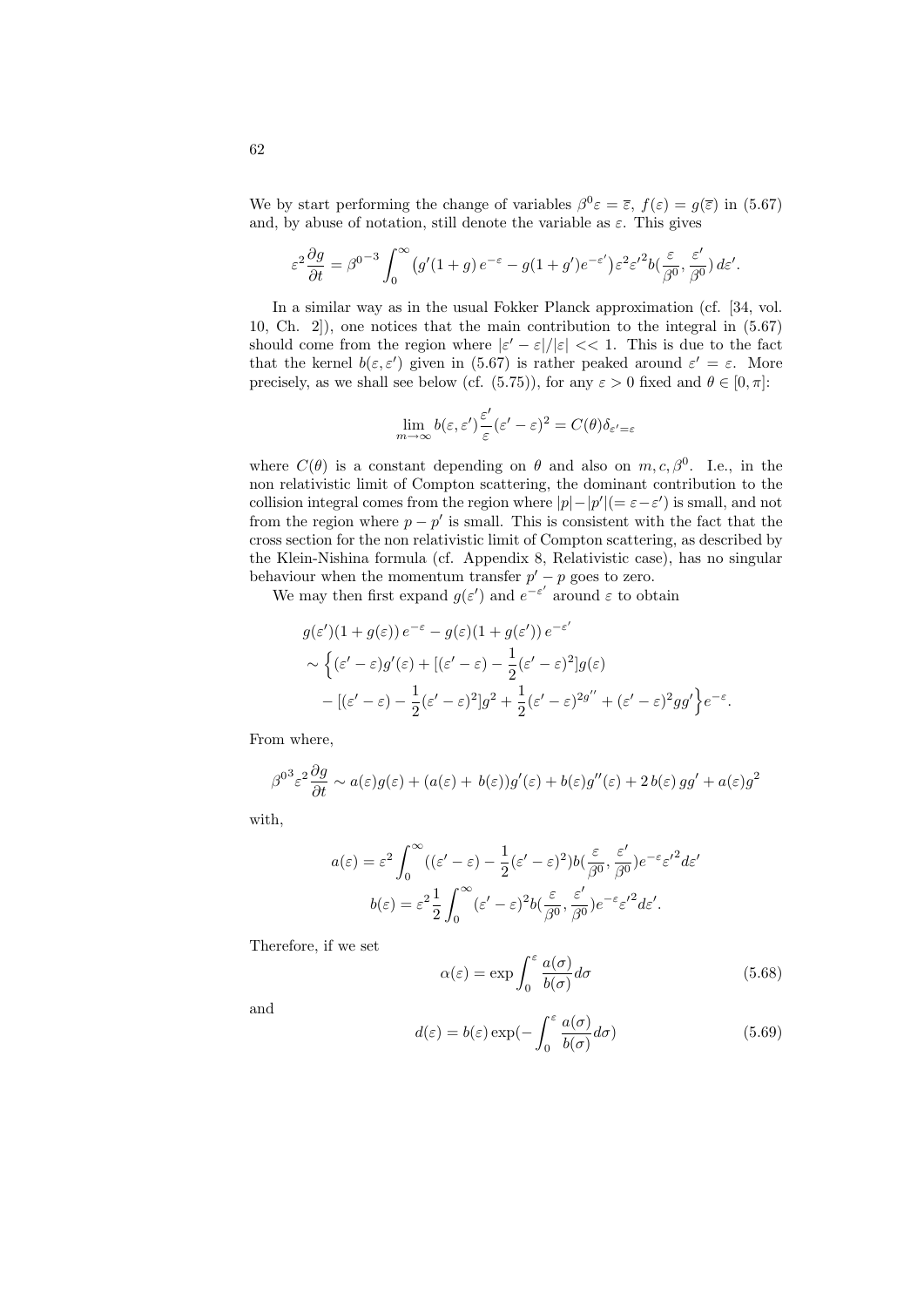we have

$$
\beta^{0^3} \varepsilon^2 \frac{\partial g}{\partial t} \sim d(\varepsilon) \frac{\partial}{\partial \varepsilon} [\alpha(\varepsilon) (\frac{\partial g}{\partial \varepsilon} + g + g^2)]. \tag{5.70}
$$

The second step is to identify the two functions d and  $\alpha$ . To this end one argues as follows. We first assume that the equation (5.70) preserves the total number of particles, namely that

$$
\frac{d}{dt} \int_0^\infty \varepsilon^2 g(\varepsilon, t) d\varepsilon = 0.
$$
\n(5.71)

This is reasonable as far as (5.70) is a good approximation of the Boltzmann-Compton equation. It requires that the following boundary conditions are satisfied:

$$
\lim_{\varepsilon \to 0} \alpha(\varepsilon) \left(\frac{\partial g}{\partial \varepsilon} + g + g^2\right) = \lim_{\varepsilon \to \infty} \alpha(\varepsilon) \left(\frac{\partial g}{\partial \varepsilon} + g + g^2\right) = 0 \tag{5.72}
$$

i.e. that the particle flux is zero at the boundary of the domain. Then, by a formal integration by parts on  $\mathbb{R}^+$ ,  $d(\varepsilon)$  has to be constant. Let us denote it by d.

We have now to identify  $\alpha$ . By (5.68) and (5.69),  $b(\varepsilon) = d\alpha(\varepsilon)$  where, we recall

$$
b(\varepsilon) = \varepsilon^2 \frac{1}{2} \int_0^\infty (\varepsilon' - \varepsilon)^2 b(\frac{\varepsilon}{\beta^0}, \frac{\varepsilon'}{\beta^0}) e^{-\varepsilon} {\varepsilon'}^2 d\varepsilon'
$$

and

$$
b(\frac{\varepsilon}{\beta^0}, \frac{\varepsilon'}{\beta^0}) = 2\beta^0 \frac{m^2 c^2 r_0^2 \pi^2}{\varepsilon \varepsilon'} e^{\mu} e^{\varepsilon'} \int_0^{\pi} (1 + \cos^2 \theta) \frac{1}{|w|} e^{-\beta^0 \frac{A^2 mc}{2|w|^2}} \sin \theta d\theta,
$$

with

$$
|\omega| = \frac{1}{\beta^0} (\varepsilon^2 + {\varepsilon'}^2 - 2\varepsilon \varepsilon' \cos \theta)^{1/2}, \quad A = \frac{\varepsilon}{\beta^0} - \frac{\varepsilon'}{\beta^0} + \frac{|\omega|^2}{2mc}.
$$

By the change of variables,  $s = \cos \theta$  we slightly simplify this expression and obtain

$$
b(\varepsilon) = m^2 c^2 r_0^2 \pi^2 e^{\mu} e^{-\varepsilon} \varepsilon \int_{-1}^1 (1+s^2) \int_0^\infty (\varepsilon' - \varepsilon)^2 \frac{e^{\varepsilon'} e^{-\beta^0} \frac{A^2 m c}{2|\omega|^2}}{|\omega|} \varepsilon' d\varepsilon' ds. \tag{5.73}
$$

To handle with the expression under the integral in (5.73) first notice that by  $(5.61),$ 

$$
\frac{{\varepsilon'}^2}{2mc} + {\varepsilon'}[1 - \frac{{\varepsilon} s}{mc} - (\frac{p_*}{mc} \cdot \frac{p'}{|p'|})] + \frac{{\varepsilon}^2}{2mc} - {\varepsilon} + {\varepsilon}(\frac{p_*}{mc} \cdot \frac{p}{|p|}) = 0.
$$
 (5.74)

A straightforward calculation gives

$$
\Delta = 1 + (\frac{\varepsilon \,s}{mc} + (\frac{p_\ast}{mc}\cdot\frac{p'}{|p'|}))^2 - \frac{\varepsilon^2}{m^2c^2} - \frac{2\varepsilon}{mc}(\frac{p_\ast}{mc}\cdot\frac{p}{|p|}) - 2(\frac{\varepsilon \,s}{mc} + (\frac{p_\ast}{mc}\cdot\frac{p'}{|p'|}))+ \frac{2\varepsilon}{mc}.
$$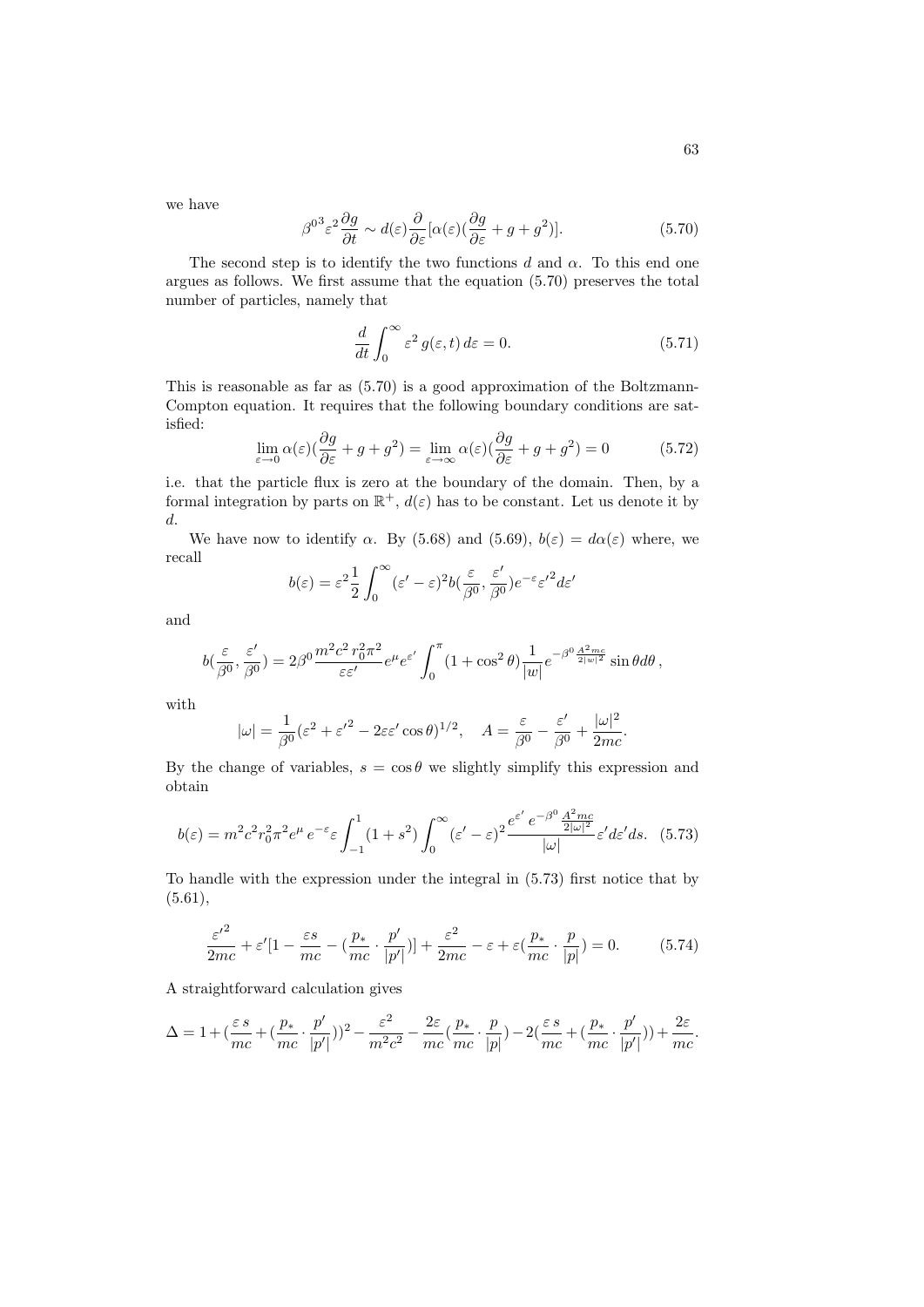Since all the terms in the right hand side, except 1, are small when  $m \gg 1$ , Since all the terms in the right hand side, except 1, are small when  $m \gg \varepsilon = \mathcal{O}(1)$ ,  $|p^*| = \mathcal{O}(1)$ , we may use  $\sqrt{1+z} \sim 1 + z/2 - z^4/8 + \cdots$  to obtain

$$
\sqrt{\Delta} \sim 1 - \frac{\varepsilon s}{mc} - \big( \frac{p_*}{mc} \cdot \frac{p'}{|p'|} \big) + \frac{\varepsilon}{mc} - \frac{\varepsilon}{mc} \frac{p_*}{mc} \cdot \left( \frac{p}{|p|} - \frac{p'}{|p'|} \right) - \frac{\varepsilon^2}{m^2 c^2} (1-s).
$$

Then, the two solutions of (5.74) are

$$
\varepsilon' = mc(\frac{\varepsilon s}{mc} + (\frac{p_*}{mc} \cdot \frac{p'}{|p'|}) - 1) \pm mc\sqrt{\Delta}
$$

$$
= \varepsilon s + p_* \cdot \frac{p'}{|p'|} - mc \pm mc\sqrt{\Delta}.
$$

The root with minus sign is negative, which is inconsistent with the fact that  $\varepsilon' \geq 0$ . The root with the plus sign gives,

$$
\varepsilon' \sim \varepsilon - \frac{\varepsilon^2}{mc}(1-s) - \frac{\varepsilon}{mc} p_* \cdot \big(\frac{p}{|p|} - \frac{p'}{|p'|}\big).
$$

Therefore,

$$
|w|^2 = \frac{1}{\beta^{02}} (\varepsilon^2 + {\varepsilon'}^2 - 2\varepsilon \varepsilon' s) \sim \frac{1}{\beta^{02}} (\varepsilon^2 + (\varepsilon + \frac{\varepsilon^2}{2mc})^2 - 2\varepsilon (\varepsilon + \frac{\varepsilon^2}{2mc}) s)
$$
  
= 
$$
\frac{1}{\beta^{02}} (\varepsilon^2 + \varepsilon^2 (1 + \frac{\varepsilon}{2mc})^2 - 2\varepsilon^2 (1 + \frac{\varepsilon}{2mc}) s) \sim 2 \frac{\varepsilon^2}{\beta^{02}} (1 - s)
$$

Let us define

$$
\varepsilon_0 = \varepsilon + \frac{\varepsilon^2}{\beta^0 m c} (1 - s).
$$

The quantity  $\varepsilon - \varepsilon_0$  is the energy transfer of the photon as measured in the rest frame of the initial electron (lab frame). We have then

$$
|w|^2 \sim 2mc \frac{(\varepsilon_0 - \varepsilon)}{\beta^0}
$$
, and  $A = \frac{\varepsilon}{\beta^0} - \frac{\varepsilon'}{\beta^0} + \frac{|w|^2}{2mc} \sim \frac{\varepsilon_0 - \varepsilon'}{\beta^0}$ .

and therefore,

$$
\int_0^\infty (\varepsilon' - \varepsilon)^2 \frac{e^{-\beta \frac{a^2 m c}{2|w|^2}} e^{\varepsilon'}}{|w|} \varepsilon' d\varepsilon' \sim \frac{\beta^0}{\sqrt{2(1-s)} \varepsilon} \int_0^\infty (\varepsilon' - \varepsilon)^2 e^{-\frac{|\varepsilon' - \varepsilon_0|^2}{4|\varepsilon - \varepsilon_0|}} e^{\varepsilon'} \varepsilon' d\varepsilon'
$$

$$
\sim \beta^0 \frac{|\varepsilon - \varepsilon_0|}{\sqrt{2(1-s)} \varepsilon} \int_0^\infty \frac{(\varepsilon' - \varepsilon_0)^2}{|\varepsilon - \varepsilon_0|} e^{-\frac{|\varepsilon' - \varepsilon_0|^2}{4|\varepsilon - \varepsilon_0|}} e^{\varepsilon'} \varepsilon' d\varepsilon'
$$

$$
\sim \frac{C \beta_0 e^{\varepsilon}}{\sqrt{2(1-s)} \varepsilon} |\varepsilon - \varepsilon_0|^{3/2} \varepsilon
$$

$$
\sim C \frac{\varepsilon^3 e^{\varepsilon} (1 - s)}{m^{3/2} c^{3/2} \sqrt{2\beta_0}},
$$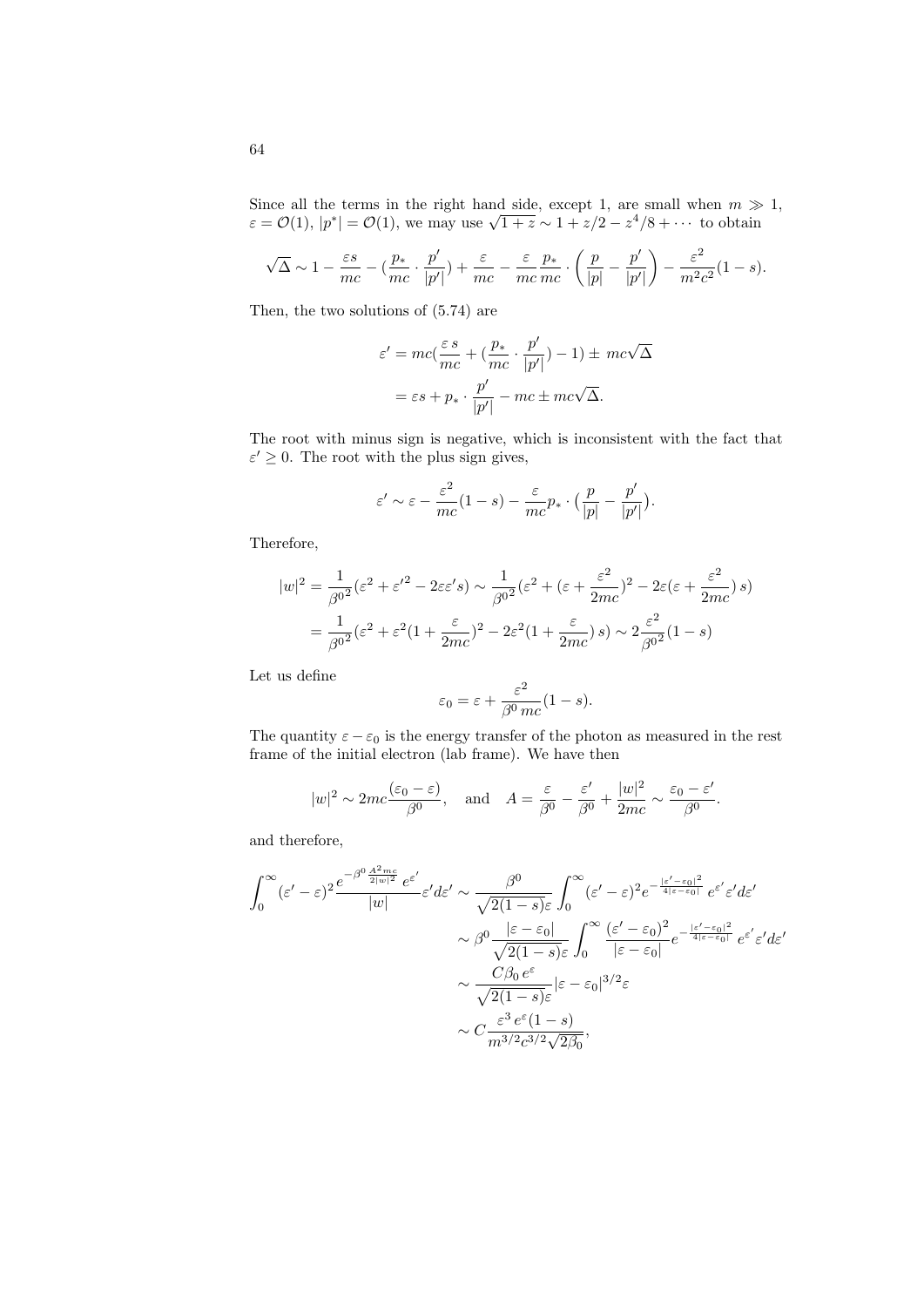where we use the fact that  $\varepsilon \sim \varepsilon_0$  and that

$$
\lim_{m \to 0} \frac{1}{|\varepsilon - \varepsilon_0|^{1/2}} \frac{(\varepsilon' - \varepsilon_0)^2}{|\varepsilon - \varepsilon_0|} e^{-\frac{|\varepsilon' - \varepsilon_0|^2}{4|\varepsilon - \varepsilon_0|}} = C \delta_{\varepsilon' = \varepsilon}, \quad C = \int_{-\infty}^{\infty} r^2 e^{-r^2} dr. \tag{5.75}
$$

Using this in (5.73) we obtain

$$
b(\varepsilon) = m^2 c^2 r_0^2 \pi^2 e^{\mu} e^{-\varepsilon} \varepsilon \int_{-1}^1 (1+s^2) \int_0^{\infty} (\varepsilon' - \varepsilon)^2 \frac{e^{\varepsilon'} e^{-\beta^0} \frac{A^2 mc}{2|\omega|^2}}{|\omega|} \varepsilon' d\varepsilon' ds
$$
  
 
$$
\sim C \sqrt{\frac{mc}{2\beta^0}} r_0^2 \pi^2 e^{\mu} \varepsilon^4 \int_{-1}^1 (1+s^2)(1-s) ds \equiv \Lambda \varepsilon^4,
$$

where  $\Lambda$  is independent of  $\varepsilon$  and  $s$ . The limiting equation reads,

$$
\varepsilon^2 \frac{\partial g}{\partial t} = \Lambda \beta^{0-3} d^{-1} \frac{\partial}{\partial \varepsilon} [\varepsilon^4 (\frac{\partial g}{\partial \varepsilon} + g + g^2)].
$$

Finally, we perform the change of time variable  $t \to \Lambda t/d\beta^{03}$  and still denote by t the new variable. The function  $h(t, \varepsilon)$  of the new variables satisfy then,

$$
\varepsilon^2 \frac{\partial h}{\partial t} = \frac{\partial}{\partial \varepsilon} [\varepsilon^4 (\frac{\partial h}{\partial \varepsilon} + h + h^2)].
$$

This is the so called Kompaneets equation such as it appears for example in [33, 35, 44]. See also [7, 21].

# 6 Appendix: A distributional lemma

For a function  $\Psi : \mathbb{R}^m \to \mathbb{R}$  we define  $\delta_{\Psi} = \delta_{\Psi=0}$  by

$$
\langle \delta_{\Psi=0}, \varphi \rangle = \lim_{\epsilon \to 0} \int_{\mathbb{R}^m} \rho_{\epsilon}(\Psi(y)) \varphi(y) \, dy \quad \forall \varphi \in C_c(\mathbb{R}^m)
$$
 (3)

where  $(\rho_{\epsilon})$  is any approximation of the 1-dimensional Dirac measure at the origin. Then, we have:

**Lemma 6.1** For any  $a, b \in \mathbb{R}$ ,  $a \neq 0$ 

$$
\delta_{a\,x-b} = \frac{1}{a} \delta_{x=b/a}.\tag{4}
$$

For  $a \neq b$ ,

$$
\delta_{(x-a)(x-b)} = \frac{1}{|b-a|} (\delta_{x-a} + \delta_{x-a}).
$$
\n(5)

Remark 6.2 As two particular cases we obtain

$$
\forall a > 0 \quad \delta_{x^2 - a^2} \mathbf{1}_{x>0} = \frac{1}{2a} \delta_{x=a},\tag{6}
$$

$$
\forall a > 0 \quad \delta_{x(x-a)} \mathbf{1}_{x>0} = \frac{1}{a} \delta_{x=a}.\tag{7}
$$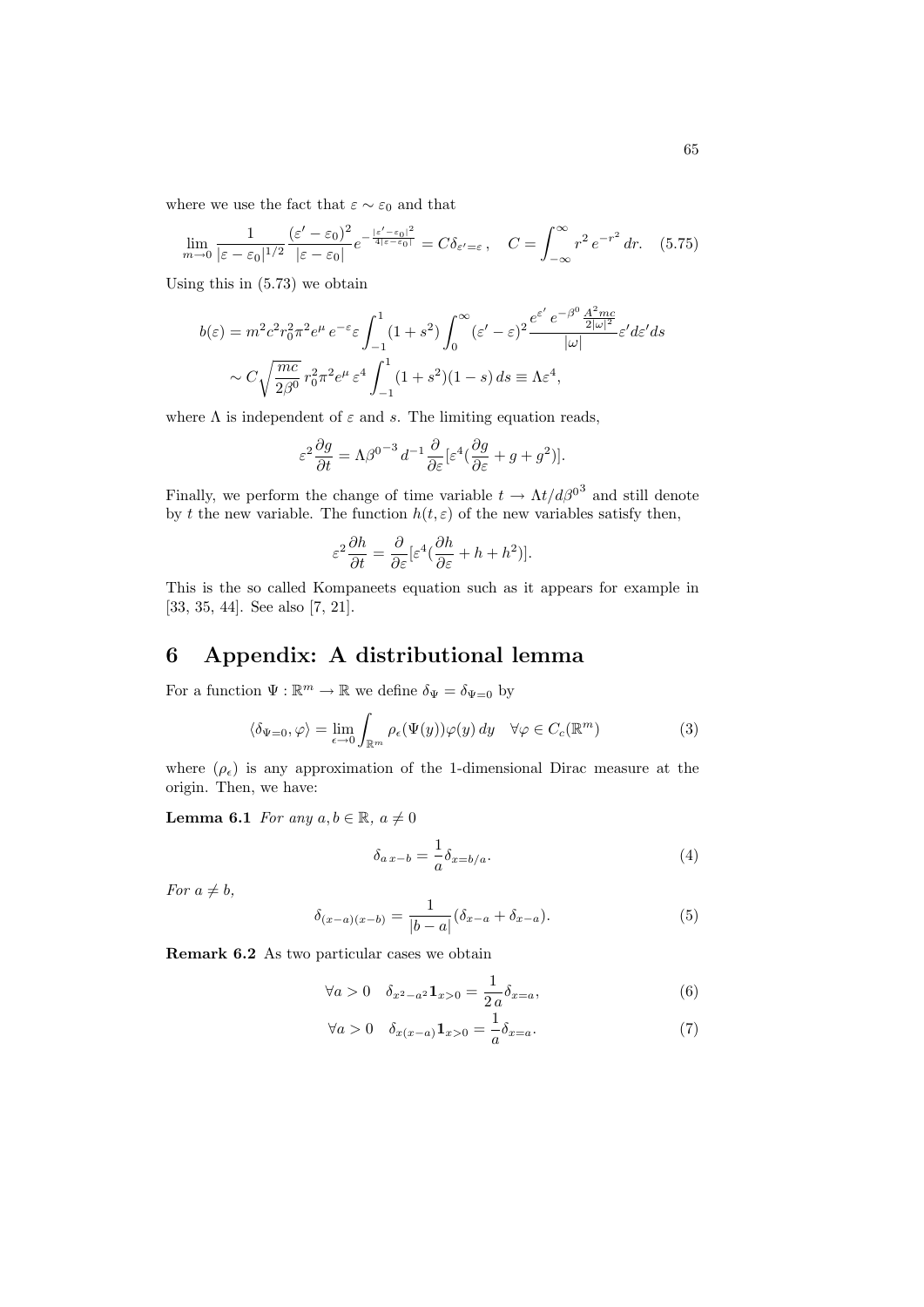**Proof of Lemma 6.1** Since  $(4)$  is evident and  $(6)$ ,  $(7)$  are immediate consequences of (5), we just prove (5). Let  $(\rho_{\epsilon})$  be a sequence of  $L^{1}(\mathbb{R})$  such that  $\rho_{\epsilon} \rightharpoonup \delta$  in  $\mathcal{D}'(\mathbb{R})$ . Then

$$
\langle \delta_{(x-a)(x-b)}, \phi \rangle := \lim_{\epsilon \to 0} \langle \rho_{\epsilon}((x-a)(x-b)), \phi \rangle
$$
  
= 
$$
\lim_{\epsilon \to 0} \int_{\mathbb{R}} \rho_{\epsilon}((x-a)(x-b)) \phi \, dx = \lim_{\epsilon \to 0} I_{\epsilon} + J_{\epsilon},
$$

with

$$
I_{\epsilon} = \int_{-\infty}^{\frac{a+b}{2}} \rho_{\epsilon}((x-a)(x-b))\phi \,dx, \quad J_{\epsilon} = \int_{\frac{a+b}{2}}^{\infty} \rho_{\epsilon}((x-a)(x-b))\phi \,dx.
$$

Without any loss of generality we may assume that  $a < b$ . Set  $y = (x$  $a(x - b) = x^2 - (a + b)x + ab$ . The function  $x \mapsto y(x)$  is monotone for any  $x \leq (a + b)/2$  so that it is an allowed change of variable. We compute  $2x = a + b \pm \sqrt{4y + (a - b)^2}$  and  $dy = [2x - (a + b)] dx = \pm \sqrt{4y + (a - b)^2} dx$ , and hence

$$
I_{\epsilon} = \int_{\frac{-(b-a)^2}{4}}^{\infty} \rho_{\epsilon}(y)\phi\left(\frac{a+b}{2} \pm \sqrt{y + \left(\frac{a-b}{2}\right)^2}\right) \frac{dy}{\sqrt{4y + (a-b)^2}}
$$

$$
\to \frac{1}{|b-a|}\phi\left(\frac{a+b-|a-b|}{2}\right) = \frac{\phi(a)}{|b-a|}.
$$

Similarly, we prove  $J_{\epsilon} \rightarrow \phi(a)/|b-a|$ .

# 7 Appendix: Minkowsky space and Lorentz transform

We call  $P = (P^0, p) \in \mathbb{R}^4$  with  $P^0 \in \mathbb{R}$ ,  $p \in \mathbb{R}^3$ , or indifferently  $P = (P^{\mu})$ , the Lorentz metric which is defined by

$$
\langle P, Q \rangle = P^0 Q^0 - p \cdot q \quad \forall P, Q \in \mathbb{R}^4.
$$
 (8)

We also write

$$
\langle P, Q \rangle = P^{\mu} Q_{\mu} = P^{\top} \eta Q = \sum_{\mu, \nu = 0}^{4} \eta_{\mu\nu} P^{\mu} Q^{\nu}, \text{ with } Q_{\mu} = \eta_{\mu\nu} Q^{\mu},
$$

where

$$
\eta = (\eta_{\mu\nu}) = \begin{pmatrix} 1 & 0^{\top} \\ 0 & -\mathbf{I}_3 \end{pmatrix}
$$
 (9)

is the Minkowsky matrix. The inner product  $\langle, \rangle$  on  $\mathbb{R}^4$  is symmetric, non degenerated but not positive.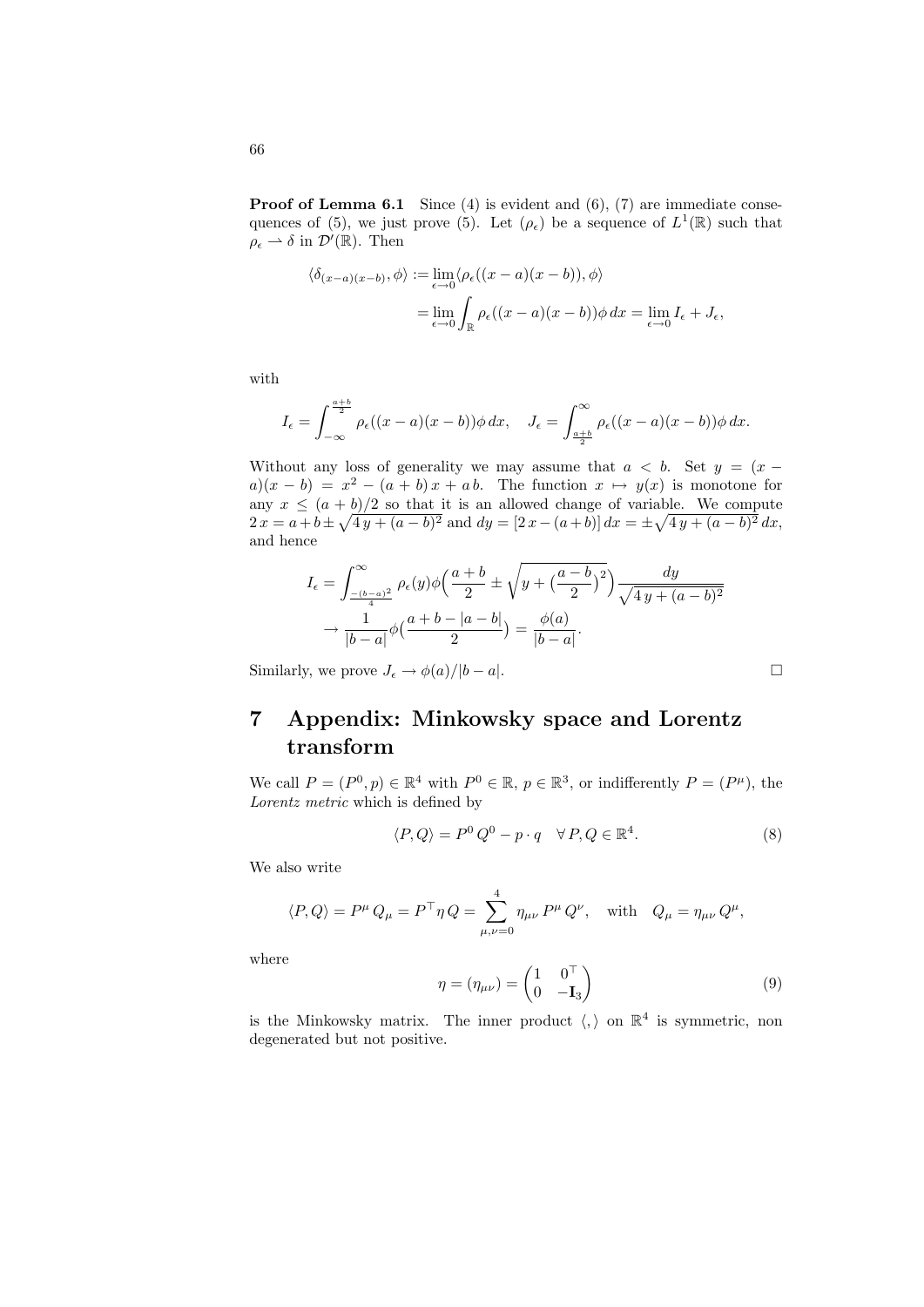**Definition** A Lorentz transform is a linear operator  $\Lambda : \mathbb{R}^4 \to \mathbb{R}^4$  such that

$$
\langle \Lambda P, \Lambda Q \rangle = \langle P, Q \rangle \quad \forall P, Q \in \mathbb{R}^4. \tag{10}
$$

### 7.1 Examples of Lorentz transforms

**Rotations** For a rotation **R** of  $\mathbb{R}^3$  (**R**  $\in SO(3)$ ),

$$
\Lambda = \begin{pmatrix} 1 & 0^{\top} \\ 0 & \mathbf{R} \end{pmatrix} \tag{11}
$$

is a Lorentz transform.

**Boosts** For  $v \in \mathbb{R}^3$  such that  $v := |v| < 1$ ,

$$
\Lambda = \begin{pmatrix} \gamma & \gamma v^{\top} \\ \gamma v & \mathbf{I} + \frac{\gamma - 1}{v^2} v v^{\top} \end{pmatrix}, \quad \gamma = \frac{1}{\sqrt{1 - v^2}}.
$$
 (12)

is a Lorentz transform.

Remark 7.1 Any Lorentz transform is the composition of a boost and a rotation, see [42].

For  $(\beta^0, \beta) \in \mathbb{R}^4$  with  $\beta^0 > |\beta|$  we define  $\mathbf{b} > 0$  and  $u \in \mathbb{R}^3$  by

$$
\mathbf{b}^2 := (\beta^0)^2 - |\beta|^2, \quad \frac{u}{c} := \frac{\beta}{\beta^0}.
$$
 (13)

Then, setting

$$
\gamma := \frac{1}{\sqrt{1 - (u/c)^2}}, \quad \text{we have} \quad (\beta^{\mu}) = (\beta^0, \beta) = (\gamma \overline{\beta}, \gamma \overline{\beta}^{\mu}) . \tag{14}
$$

For such a 4-vector  $(\beta^0, \beta)$  we define the boost transform  $\Lambda = \Lambda_{(\beta^{\mu})}$  associated to  $v := u/c$ . It satisfies

$$
\Lambda \begin{pmatrix} \mathbf{b} \\ 0 \end{pmatrix} = \begin{pmatrix} \beta^0 \\ \beta \end{pmatrix} . \tag{15}
$$

Lemma 7.2 Any Lorentz transform  $\Lambda$  satisfies det  $\Lambda = \pm 1$ .

Proof For

$$
\Lambda = \begin{pmatrix} a & b^{\top} \\ c & d \end{pmatrix} \quad \text{define} \quad \Lambda^{\star} = \begin{pmatrix} a & -c^{\top} \\ -b & d^{\top} \end{pmatrix}
$$

with  $a \in \mathbb{R}, b, c \in \mathbb{R}^3$  and  $d \in M(\mathbb{R}^3)$ . We easily verify that  $\langle \Lambda P, Q \rangle = \langle P, \Lambda^* Q \rangle$ for all  $P, Q \in \mathbb{R}^4$ . In particular, by definition of a Lorentz transform, one has

$$
\langle \Lambda^{\star}\Lambda P,Q\rangle = \langle \Lambda P,\Lambda Q\rangle = \langle P,Q\rangle \quad \text{for all } P,Q \in \mathbb{R}^4,
$$

so that  $\Lambda^*\Lambda = Id_4$ . Since det  $\Lambda^* = \det \Lambda$ , we get  $(\det \Lambda)^2 = 1$ .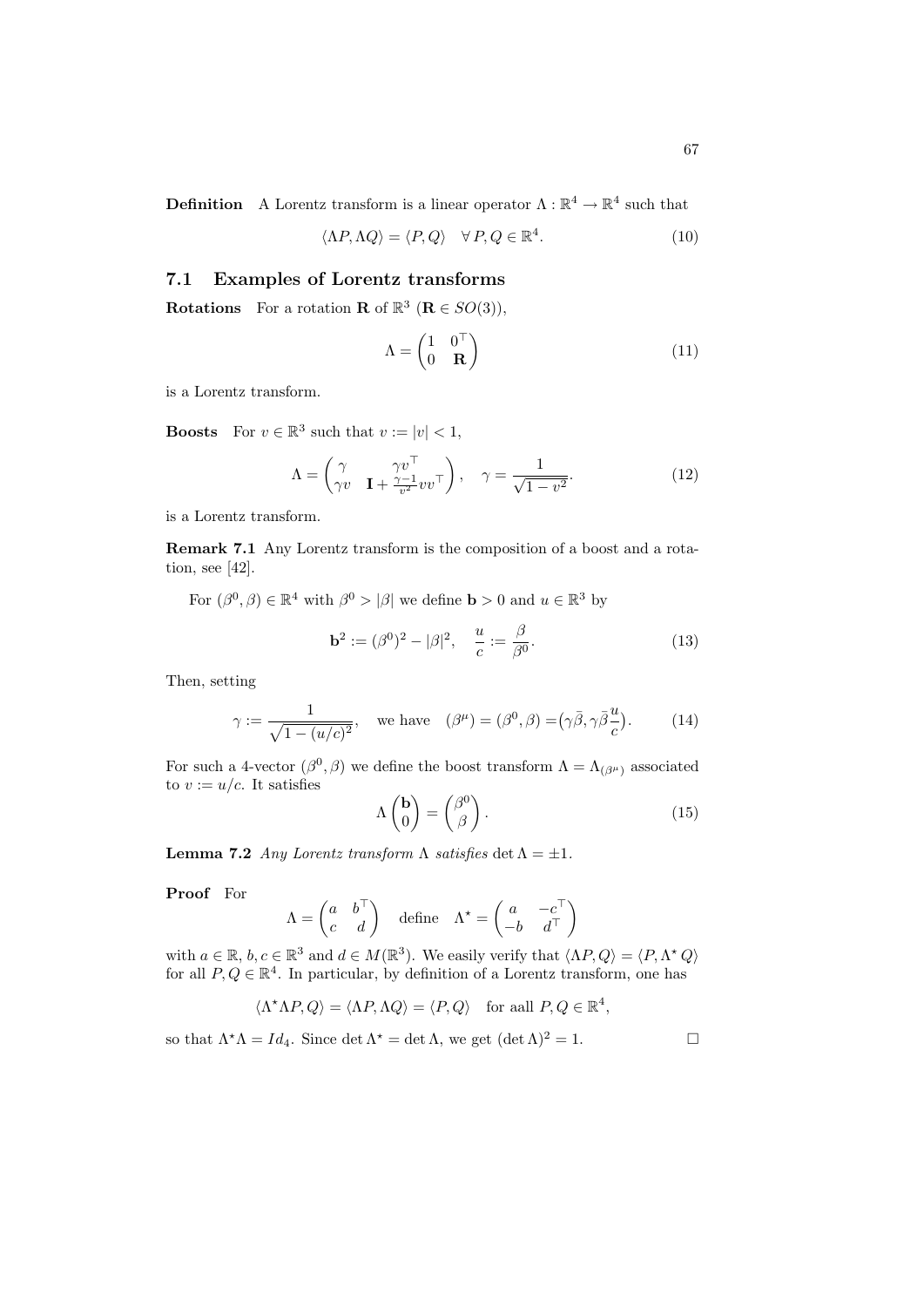**Definition 7.3** For  $s \in \mathbb{R}$  we define the set

$$
M^s_+ := \{ P \in \mathbb{R}^4, : \langle P, P \rangle = s, : P^0 > 0 \} = \{ (\sqrt{s + |p|^2}, p), \quad p \in \mathbb{R}^3 \}. \tag{16}
$$

We write  $\Lambda \in \mathcal{L}_{+}^{\uparrow}$ , if  $\Lambda$  is a Lorentz transform such that  $\det \Lambda = +1$  and  $(\Lambda P)^0 > 0$  for any  $P \in M^s_+$ , with  $s > 0$ .

The boost  $\Lambda$  associated to  $(\beta^0, \beta)$  belongs to  $\mathcal{L}_+^{\uparrow}$  since  $\det \Lambda = 1$  and

$$
(\Lambda P)^0 = \gamma p^0 + \gamma u \cdot p = \frac{1}{\mathbf{b}} [\beta^0 p^0 + \beta \cdot p] \ge \frac{1}{\mathbf{b}} [\beta^0 |p| - |\beta| |p|] \ge 0
$$

for any  $P \in M^s_+$  with  $s > 0$ .

**Lemma 7.4** Let  $f : \mathbb{R} \to \mathbb{R}$  and  $(\beta^{\mu}) = (\beta^0, \beta) \in \mathbb{R}^4$  such that  $\mathbf{b}^2 := \beta^{02} - \beta^0$  $|\beta|^2 > 0$ . We define  $F : \mathbb{R}^3 \to \mathbb{R}$  by  $F(p) = f(\beta^{\mu}p^{\mu}) = f(\beta^0p^0 - \beta \cdot p)$  with  $p^0 := \sqrt{s+|p|^2}$ ,  $s > 0$ . Then, there are some constants  $A_i = A_i(f, \mathbf{b})$  such that

$$
\int_{\mathbb{R}^3} p^{\mu} F \frac{dp}{p^0} = A_1 \beta^{\mu} \tag{17}
$$

$$
\int_{\mathbb{R}^3} p^{\mu} p^{\nu} F \frac{dp}{p^0} = A_2 \eta^{\mu \nu} + A_3 \beta^{\mu} \beta^{\nu}.
$$
 (18)

In particular, one has

$$
N(F) := \int_{\mathbb{R}^3} F \, dp = A_1 \beta^0 \tag{19}
$$

$$
P(F) := \int_{\mathbb{R}^3} F p \, dp = A_3 \beta^0 \beta \tag{20}
$$

$$
E(F) := \int_{\mathbb{R}^3} F p^0 \, dp = A_2 + A_3 (\beta^0)^2 \tag{21}
$$

$$
G(F) := s \int_{\mathbb{R}^3} F \frac{dp}{p^0} = 4A_2 + A_3 \mathbf{b}^2.
$$
 (22)

Proof Using Lemma 7.2 we have

$$
\delta_{P^2=s} H(P^0) = (\delta_{(P^0 - \sqrt{s+|p|^2})(P^0 + \sqrt{s+|p|^2})}) H(P^0)
$$
  
= 
$$
\frac{1}{2\sqrt{s+|p|^2}} (\delta_{P^0 - \sqrt{s+|p|^2}} + \delta_{P^0 + \sqrt{s+|p|^2}}) H(P^0)
$$
  
= 
$$
\frac{1}{2\sqrt{s+|p|^2}} \delta_{P^0 - \sqrt{s+|p|^2}}.
$$

where  $H$  is the Heaviside function. Therefore, we get the fundamental identity

$$
\int_{\mathbb{R}^4} F(P) \delta_{P^2=s} H(p^0) dP = \int_{\mathbb{R}^3} \left\{ \int_{\mathbb{R}} F(P) \frac{1}{2\sqrt{s+|p|^2}} \delta_{P^0-\sqrt{s+|p|^2}} P^0 \right\} dp
$$
  
= 
$$
\int_{\mathbb{R}^3} F(p^0, p) \frac{dp}{p^0}.
$$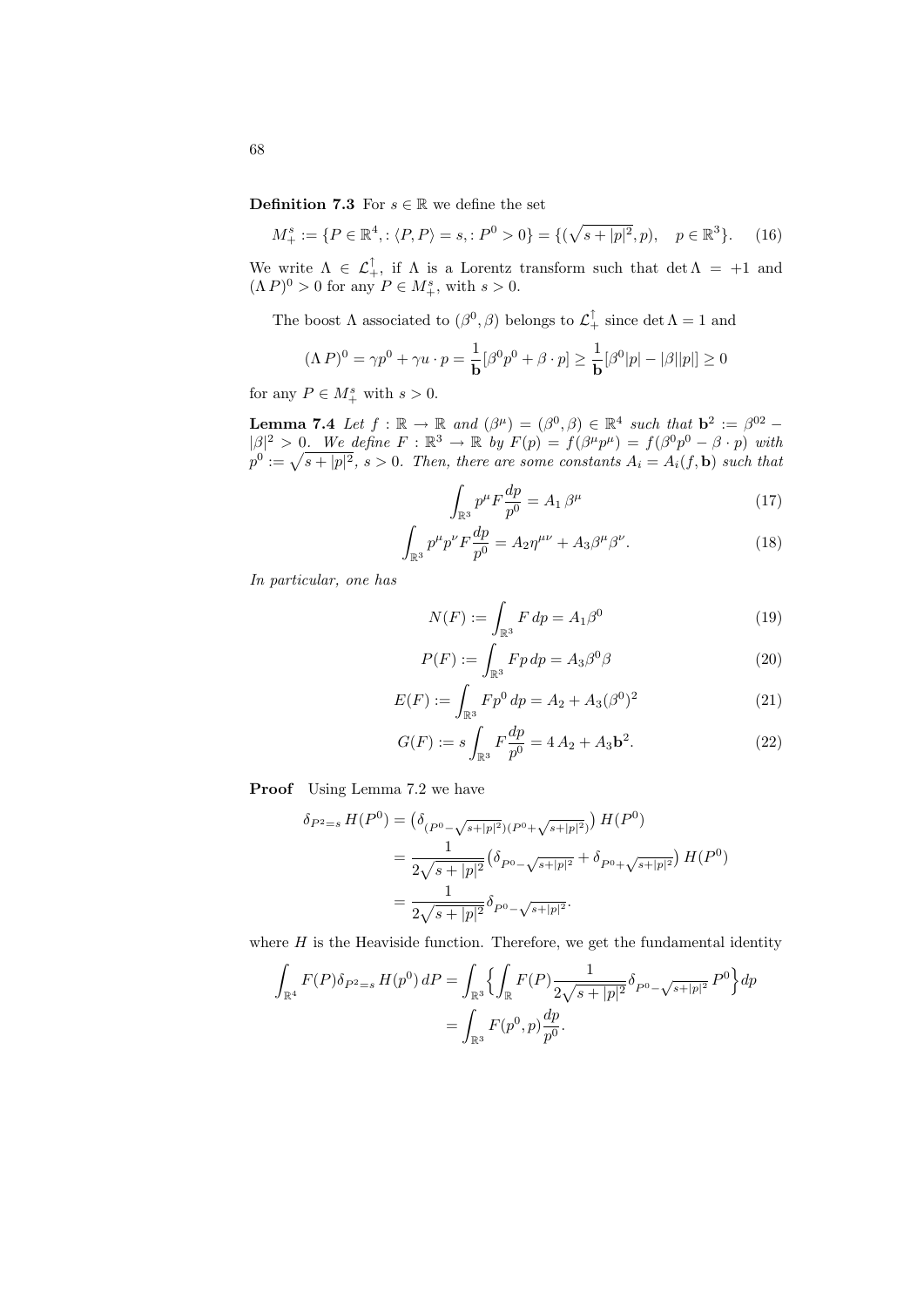For  $\Lambda \in \mathcal{L}_+^{\uparrow}$  we get

$$
\int_{\mathbb{R}^3} F(\Lambda(p^0, p)) \frac{dp}{p^0} = \int_{\mathbb{R}^4} F(\Lambda P) \delta_{P^2 = s} H(p^0) dP
$$
  
= 
$$
\int_{\mathbb{R}^4} F(Q) \delta_{Q^2 = s} H(q^0) dQ = \int_{\mathbb{R}^3} F(p^0, p) \frac{dp}{p^0}.
$$

Now we choose as  $\Lambda$  the boost associated to  $(\beta^{\mu})$  and using (15) we have, setting  $P = \Lambda Q$ , we get

$$
\int_{\mathbb{R}^3} p^{\mu} f(\beta^{\nu} p^{\nu}) \frac{dp}{p^0} = \int_{\mathbb{R}^3} p^{\mu} f(\mathbf{b} (\Lambda^{-1} P)^0) \frac{dp}{p^0}
$$

$$
= \Lambda^{\mu} \int_{\mathbb{R}^3} q f(\mathbf{b} q^0) \frac{dq}{q^0} = \Lambda^{\nu} \begin{pmatrix} \mathbf{b} A_1 \\ 0 \end{pmatrix},
$$

with

$$
A_1 := \int_{\mathbb{R}^3} q^0 f(\mathbf{b} q^0) \frac{dq}{q^0},
$$

since

$$
\int_{\mathbb{R}^3} q^i f(\mathbf{b} q^0) \frac{dq}{q^0} = 0
$$

for  $i = 1, 2, 3$  by rotation symmetry. This proves (17). Similarly,

$$
\int_{\mathbb{R}^3} p^{\mu} p^{\nu} f(\beta^{\sigma} p^{\sigma}) \frac{dp}{p^0} = \Lambda^{\mu}_{\mu'} \Lambda^{\nu}_{\nu'} \int_{\mathbb{R}^3} q^{\mu'} q^{\nu'} f(\bar{\beta} q^0) \frac{dq}{q^0} = \Lambda^{\mu}_{\mu'} \Lambda^{\nu}_{\nu'} \alpha_{\mu'} \delta_{\mu'\nu'}
$$

with

$$
\alpha_0 = \int_{\mathbb{R}^3} (q^0)^2 f(\bar{\beta}q^0) \frac{dq}{q^0} \quad \alpha_1 = \alpha_2 = \alpha_3 = \int_{\mathbb{R}^3} (q^1)^2 f(\bar{\beta}q^0) \frac{dq}{q^0}.
$$

By simple computations,

$$
\Lambda^{2} = \begin{pmatrix} 2\gamma^{2} - 1 & 2\gamma^{2}v^{\top} \\ 2\gamma^{2}v & \mathbf{I} + 2\gamma^{2}vv^{\top} \end{pmatrix} = -(\eta)^{\mu\nu} + 2\begin{pmatrix} \gamma^{2} & \gamma(\gamma u/c)^{\top} \\ \gamma(\gamma u/c) & (\gamma u/c)(\gamma u/c)^{\top} \end{pmatrix}
$$
  
= -(\eta)^{\mu\nu} + \frac{2}{\mathbf{b}^{2}}\beta^{\mu}\beta^{\nu},

and  $\Lambda_0^{\mu} = \begin{pmatrix} \gamma \\ \gamma u \end{pmatrix} = \frac{\beta^{\mu}}{\mathbf{b}}$  $\frac{3^r}{b}$ . Therefore

$$
\int_{\mathbb{R}^3} p^{\mu} p^{\nu} f(\beta^{\sigma} p^{\sigma}) \frac{dp}{p^0} = \alpha_1 \Lambda^{\mu}_{\mu'} \Lambda^{\nu}_{\mu'} + (\alpha_0 - \alpha_1) \Lambda^{\mu}_0 \Lambda^{\nu}_0
$$

$$
= \alpha_1 (\Lambda^2)^{\mu \nu} + (\alpha_0 - \alpha_1) \Lambda^{\mu}_0 \Lambda^{\nu}_0
$$

$$
= -\alpha_1 \eta^{\mu \nu} + \frac{\alpha_0 + \alpha_1}{\mathbf{b}^2} \beta^{\mu} \beta^{\nu},
$$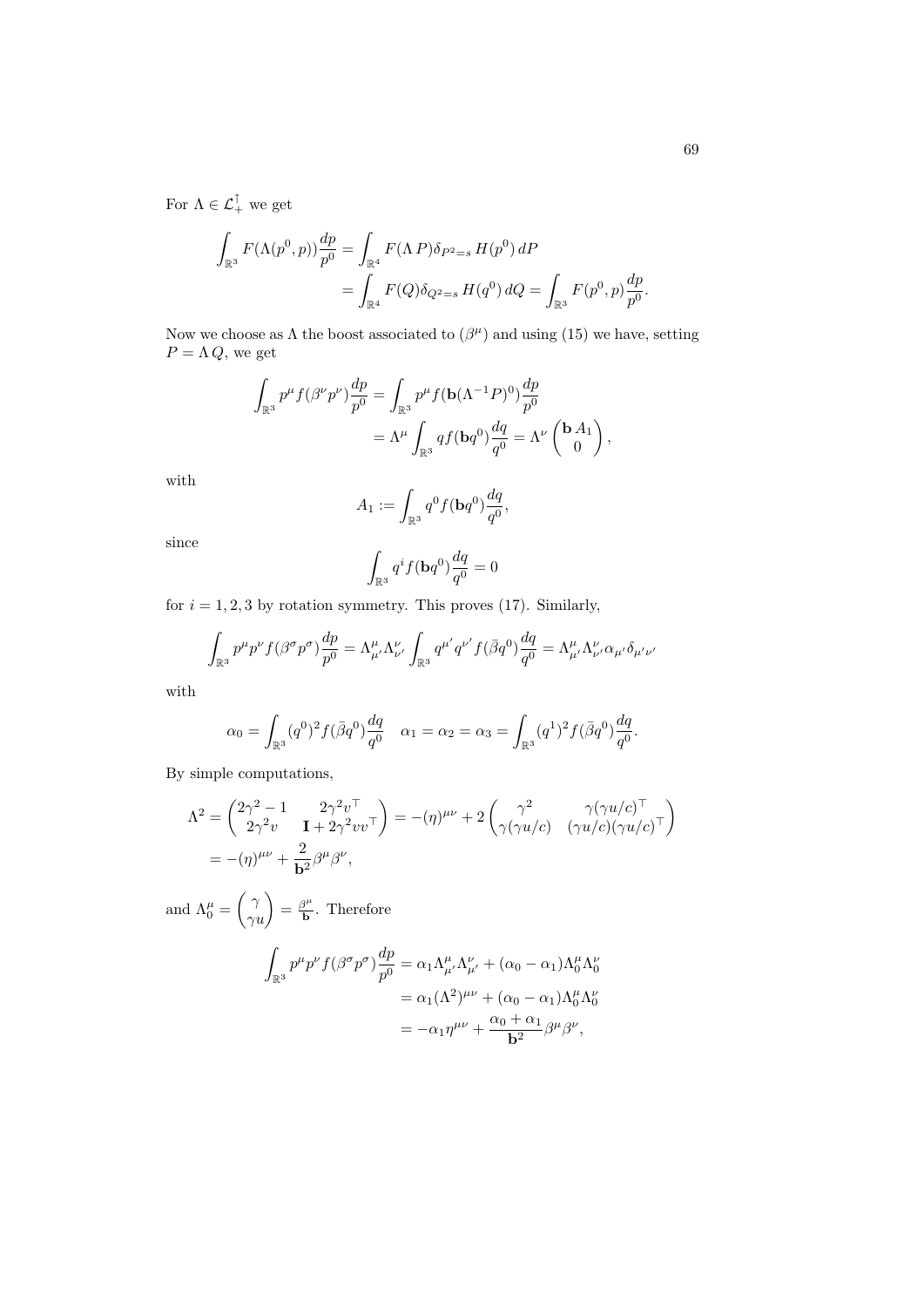and  $(18)$  is proved. The statements  $(19)$ ,  $(20)$  and  $(21)$  follow. Finally, we compute, thanks to (18),

$$
\int_{\mathbb{R}^3} \eta_{\mu\nu} p^{\mu} p^{\nu} f \frac{dp}{p^0} = A_1 \eta^{\mu\nu} \eta_{\mu\nu} + A_2 \beta^{\mu} \beta^{\nu} \eta_{\mu\nu},
$$

so that

$$
\int_{\mathbb{R}^3} ((p^0)^2 - |p|^2) f \frac{dp}{p^0} = 4A_1 + A_2 [(\beta^0)^2 - |\beta|^2] = 4A_1 + A_2 \overline{\beta}^2,
$$

and (22) follows, remarking that  $(p^0)^2 - |p|^2 = s$ .

# 8 Appendix: Differential cross section

We present in this Appendix some short notes about differential cross sections, mainly taken from the volumes 3 and 10 of the Landau and Lifschitz.

Following Landau and Lifshitz vol.10, §2 let us consider collisions between two molecules of a monatomic gas, one of which has momentum  $p$  in a given range dp and the other in a range  $dp_*$  and which acquire in the collision values in the ranges  $dp'$  and  $dp'_{*}$  respectively. For brevity we refer simply to a collision of molecules with  $p$  and  $p_*$ , resulting in  $p'$  and  $p'_*$ . The total number of such collisions per unit time and unit volume of the gas may be written as a product of the number of molecules per unit volume,  $f(t, p)dp$ , and the probability that any of them has a collision of the type concerned. This probability is always proportional to the number of molecules  $p_*$  per unit volume,  $f(t, p_*)dp_*$  and to the number of molecules  $p'$  and  $p'_{*}$  per unit volume,  $(1 + \tau f(t, p'))dp'$  and  $(1 + \tau f(t, p'_*))dp'_*.$  Thus the number of collisions  $p, p_* \to p', p'_*$  per unit time and volume may be written as

$$
W(p',p'_*;p,p_*)ff_*(1+\tau f')(1+\tau f'_*)dpdp_*dp'dp'_*,
$$

where as usual,  $\tau = 1$  for Bose particles,  $\tau = -1$  for Fermi particles and  $\tau = 0$ for non quantum particles. The coefficient  $W$  is a function of all its arguments. The ratio of  $W dp' dp'_{*}$  to the absolute value of the relative velocity  $v - v_{*}$  of the colliding molecules has the dimensions of area, and is the effective collision cross section:

$$
d\sigma=\frac{W(p',p_*';p,p_*)}{|p-p_*|}dp'dp_*'
$$

The function  $W$  can in principle be determined only by solving the mechanical problem of collision of particles interacting according to some given law. However, certain properties of this function can be elucidated from general arguments.

The first property is called detailed balance and reads:

$$
W(p',p'_*; p,p_*) = W(p,p_*;p',p'_*);
$$

i.e. each microscopic collision process is balanced by the reverse process. It is a direct consequence of the following two symmetries: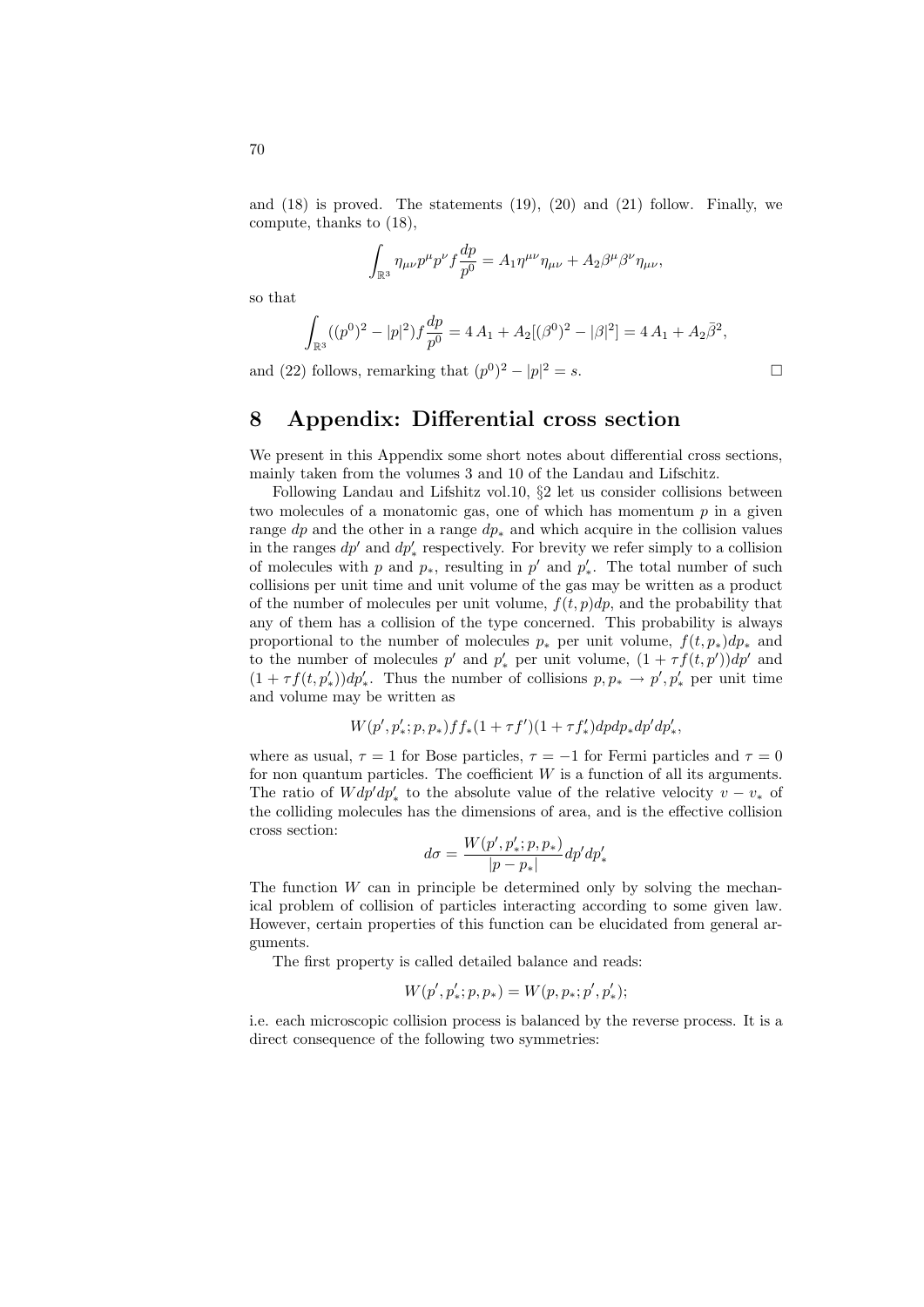1. The symmetry of the laws of the mechanic (classical or quantum) under time reversal: according to this, the number of collisions  $p, p_* \to p', p'_*$  is equal, in equilibrium, to the number  $-p', -p'_* \to -p, -p_*$  from where one obtains:

$$
W(p', p'_{*}; p, p_{*}) = W(-p, -p_{*}; -p', -p'_{*}).
$$

2. The symmetry of the molecules under spatial inversion i.e. change of the signs of all coordinates. This symmetry implies

$$
W(-p,-p_*;-p',-p'_*) = W(p,p_*;p',p'_*)
$$

and the detailed balance follows.

Moreover, we may also use the fact that, we do not integrate in the whole momentum space but only along the manifold determined by the conservation of energy and conservation of the momentum. Let us assume for the sake of brevity that the two particles have the same mass equal to one. Then, the two conservation properties read:

$$
\frac{p'+p'_* = p + p_*}{2} + \frac{|p_*|^2}{2} = \frac{|p'|^2}{2} + \frac{|p'_*|^2}{2}.
$$

The expression of  $W$  may therefore be written

$$
W(p', p'_*; p, p_*) dp' dp'_*
$$
  
=  $H(p', p'_*; p, p_*) \delta(p' + p'_* - p - p_*) \delta(\frac{|p'|^2 + |p'_*|^2 - |p|^2 - |p_*|^2}{2}) dp' dp'_*$   
=  $H(p + p_* - p'_*, p'_*; p, p_*) \delta(\frac{|p'|^2 + |p'_*|^2 - |p|^2 - |p_*|^2}{2}) dp'_*$ 

On this manifold we can write

$$
\begin{aligned} p' = q(p,p_*,\omega) &= p - (p-p_*,\omega)\omega \\ p'_* &= q_*(p,p_*,\omega) &= p_* + (p-p_*,\omega)\omega, \end{aligned} \quad \omega \in \mathbf{S}^2
$$

from where,

$$
W(p',p'_*;p,p_*)dp'dp'_* = B(p,p_*,\omega)d\omega.
$$

Finally, since the two interacting particles constitute a closed physical system, W has to be Galilean invariant (or Lorentz invariant in the relativistic case). Consider for the sake of simplicity the classical case. This implies

$$
W(Tp', Tp'_{*}; Tp, Tp_{*}) = W(p', p'_{*}; p, p_{*})
$$

for any rotation  $T = R \in SO(3)$  and any translation  $T(p) = a + p$  with  $a \in \mathbb{R}^3$ . Also we have

$$
(q(p+a, p_*+a, \omega), q_*(p+a, p_*+a, \omega)) = (q(p, p_*, \omega) + a, q_*(p, p_*, \omega) + a)
$$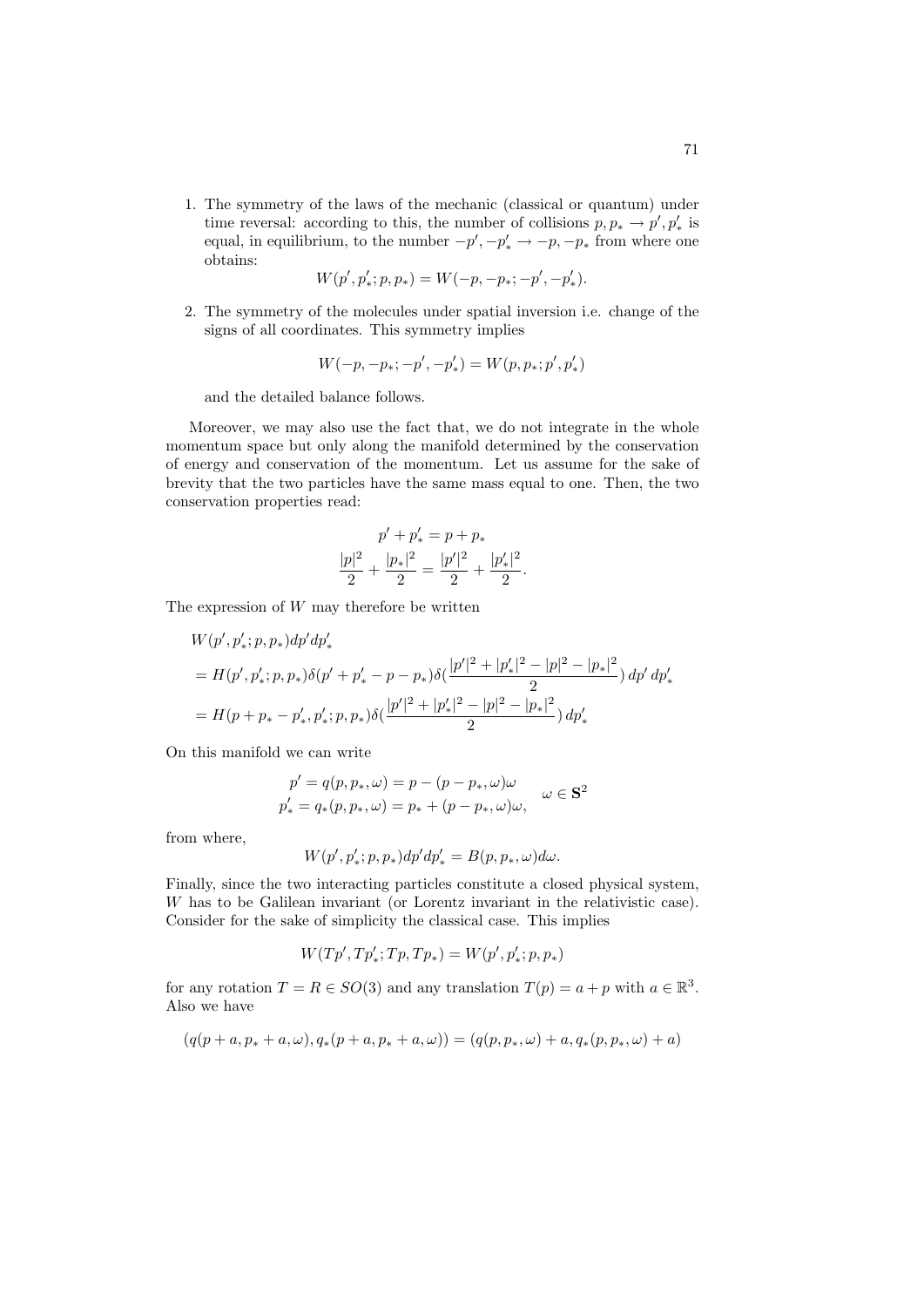in such a way that

$$
B(p+a, p_*+a, \omega) = W(p+a, p_*+a, p'+a, p'_*+a) = W(p, p_*, p', p'_*) = B(p, p_*, \omega).
$$

Therefore,  $B(p, p_*, \omega) = B(0, p_* - p, \omega)$  that we denote

$$
B(0, p_* - p, \omega) \equiv B(p_* - p, \omega).
$$

On the other hand, we also have

$$
(q(Rp, Rp_*, R\omega), q_*(Rp, Rp_*, R\omega)) = (Rq(p, p_*, \omega), Rq_*(p, p_*, \omega))
$$

in such a way that

$$
B(R(p_* - p), R\omega) = B(Rp, Rp_*, R\omega)
$$
  
=  $W(Rp, Rp_*, Rp', Rp'_*) = W(p, p_*, p', p'_*) = B(p_* - p, \omega)$ 

for every rotation  $R \in SO(3)$ . Therefore

$$
B(p_{*}-p, \omega) = B(|p_{*}-p|, \frac{p_{*}-p}{|p_{*}-p|}, \omega).
$$

Note that  $B(p_* - p, \omega) f(p_*) d\omega dp_*$  is the probability per unit time and unit volume that any of the colliding particles  $p$  has a collision of the type considered. The effective collision cross section is then defined by

$$
d\sigma = \frac{B(p_* - p, \omega)}{|p - p_*|} d\omega.
$$

### 8.1 Scattering theory

The differential cross section depends on a crucial way on the kind of interaction between the two colliding particles that one considers. If the interaction between particles only depends on the distance between the two particles, we may assume without any loss of generality that

$$
B(|p_{*}-p|, \frac{p_{*}-p}{|p_{*}-p|}, \omega) = B(|p_{*}-p|, \frac{p_{*}-p}{|p_{*}-p|} \cdot \omega),
$$

i.e. the function  $B$  only depends on the modulus of the difference of momentum of the two incident particles and of the angle  $\alpha$  formed by the two directions  $p_* - p$  and  $p'_* - p'$ .

On the other hand, like any problem of two bodies, the problem of elastic collision amounts to a problem, of the scattering of a single particle with the reduced mass in the field U of a fixed centered force. This simplification is effected by changing to a system of coordinates in which the center of mass of the two particles is at rest. We set

$$
\Omega=\frac{p-p_*}{|p-p_*|}-2(\frac{p-p_*}{|p-p_*|},\omega)\omega
$$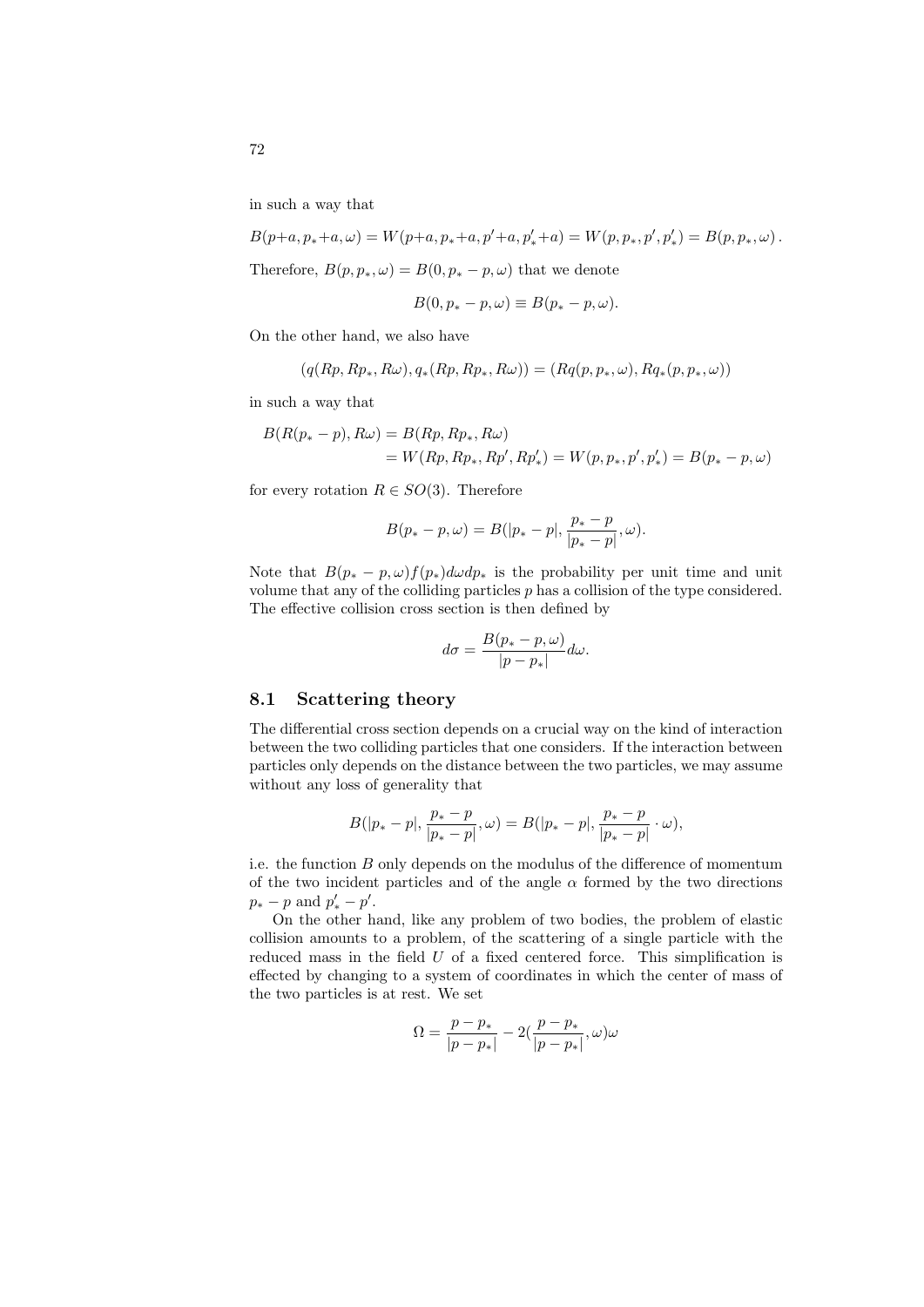in such a way that with this new variable,

$$
p' = \frac{p + p_*}{2} + \frac{|p - p_*|}{2} \Omega,
$$
  

$$
p'_* = \frac{p + p_*}{2} - \frac{|p - p_*|}{2} \Omega.
$$

Then we have  $d\omega = \frac{1}{4 \cos \alpha} d\Omega$ , for  $\alpha =$  angle between  $p - p_*$  and  $\omega$ . Then, we use a spherical coordinate system with axis  $p - p_*$ :

$$
\Omega = \frac{p - p_*}{|p - p_*|} \cos \theta + (\cos \phi h + \sin \phi i) \sin \theta.
$$

With these new variables,

$$
|(p-p_*,\omega)| = |p-p_*| \sin \frac{\theta}{2}
$$
 and  $\cos \alpha = \sin \frac{\theta}{2}$ .

Therefore,

$$
d\omega = \frac{d\Omega}{4\cos\alpha} = \frac{1\sin\theta d\theta d\phi}{4\cos\alpha} = \frac{\sin\theta}{4\sin(\theta/2)}d\theta d\phi = \frac{1}{2}\cos(\theta/2)d\theta d\phi
$$

from where,

$$
B(z,\omega)d\omega = \frac{B(z,\omega)}{4\cos\alpha}d\Omega = \frac{\cos(\theta/2)}{2}B(z,\omega)d\theta d\phi.
$$

The differential cross section,  $\sigma(z, \theta)$  is then such that

$$
B(z,\omega)d\omega = \sigma(z,\theta) d\Omega \equiv \sigma(z,\theta)\sin\theta d\theta d\phi.
$$

Then write

$$
d\sigma(p, p_*, \theta) = \sigma \frac{(|p-p_*|, \theta)}{|p-p_*|} d\Omega.
$$

The angle  $\theta$  is the angle formed by the incident and scattered trajectory of the particle interacting with the central potential. In classical mechanics, collisions of two particles are entirely determined by their velocities and impact parameter. For a detailed study of the different differential cross section depending on the potential U considered in the classical case the reader may consult the detailed work by Cercignani [8]. It is shown in particular that:

1.- If U is a power law potential:  $U(\rho) = |\rho|^{1-n}, n \neq 2, 3$ , then

$$
B(|p_{*}-p|, \frac{p_{*}-p}{|p_{*}-p|} \cdot \omega) = |p_{*}-p|^{\gamma} \beta(\frac{p_{*}-p}{|p_{*}-p|} \cdot \omega),
$$

where  $p$  and  $p_*$  are the velocities of the two particles. 2.- Coulomb potential. If  $U(\rho) = \alpha |\rho|^{-1}$ , then

$$
\sigma(|p-p_*|,\theta) = \frac{\alpha^2}{16|p_*-p|^4\sin^4\frac{\theta}{2}}.
$$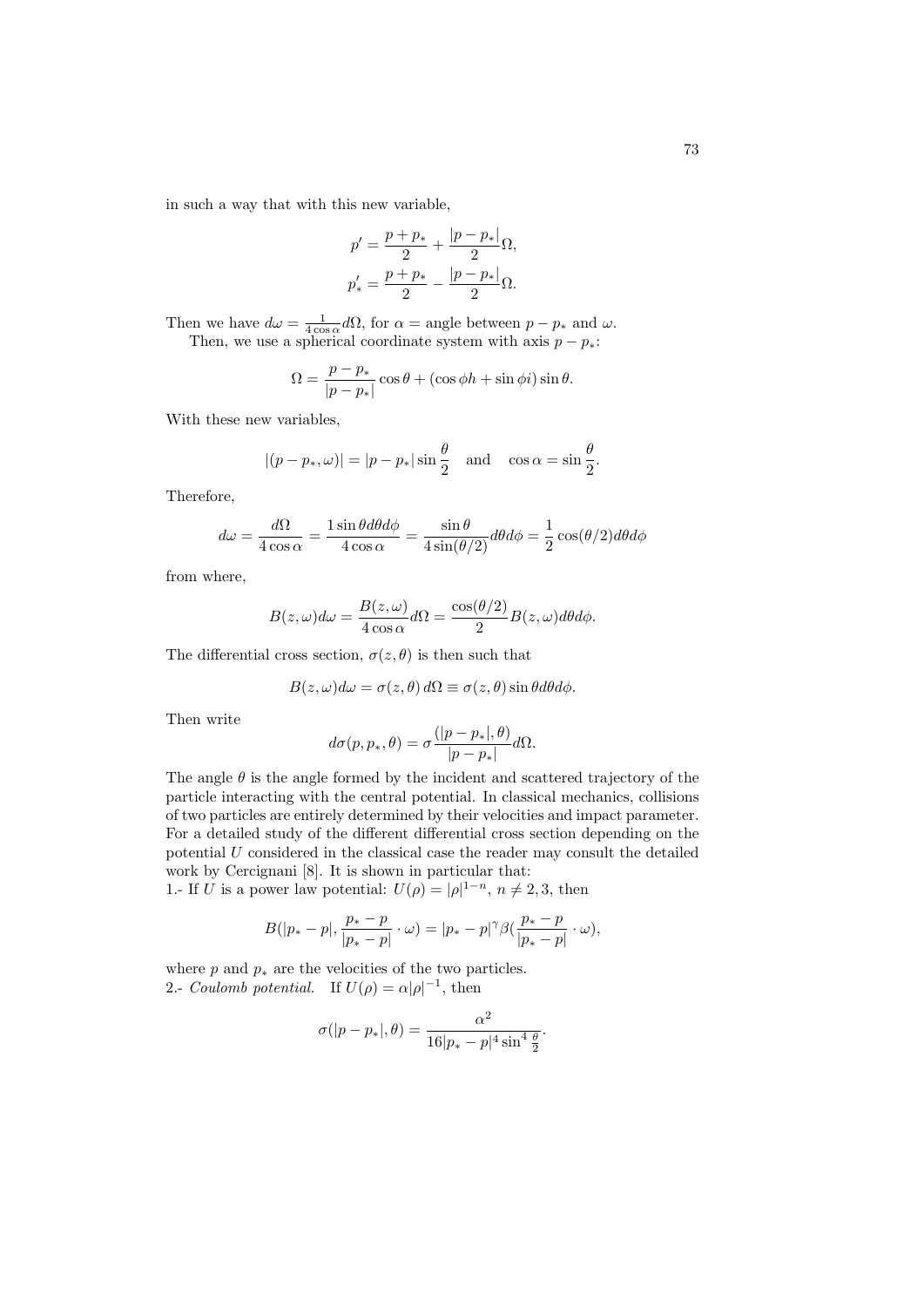This is known as the Rutherford's formula (see Landau & Lifschitz vol. 1 §19). 3. Hard sphere potential. For the so called Hard sphere potential  $U$  defined as

$$
U(\rho) = \lim_{n \to \infty} U_n(\rho), \quad U_n(\mathbf{r}) = \begin{cases} n & \text{if } |\rho| < a \\ 0 & \text{if } |\rho| > a \end{cases}
$$

we have  $\sigma = a^2$ .

**Remark 8.1** In the general case, where the two interacting particles p and  $p_*$ have masses  $m_1$  and  $m_2$  respectively, similar arguments and calculations can be performed. In particular, the center of mass parametrization may be written:

$$
\begin{aligned} p' & = \frac{m_1 m_2}{m_1 + m_2} (p + p_*) + \frac{m_1}{m_1 + m_2} |p - p_*| \Omega, \\ p'_* & = \frac{m_1 m_2}{m_1 + m_2} (p + p_*) - \frac{m_2}{m_1 + m_2} |p - p_*| \Omega. \end{aligned}
$$

One defines again the angle  $\theta$  by

$$
\Omega = \frac{p - p_*}{|p - p_*|} \cos \theta + (\cos \phi h + \sin \phi i) \sin \theta.
$$

As before,  $W(p', p'_{*}; p, p_{*}) dp' dp'_{*} = \sigma(z, \theta) d\theta d\phi$  and

$$
d\sigma(p, p_*, \theta) = \sigma \frac{(|p-p_*|, \theta)}{|p-p_*|} d\theta d\phi.
$$

Remark 8.2 ([34, Vol.10, §2.]) Although the free motion of particles is assumed to be classical, this does not at all mean that their collision cross section need not be determined quantum mechanically; in fact, it usually must be so determined.

In quantum mechanics the very wording of the scattering problem must be changed, since in motion with definite velocities the concept of path is meaningless, and so is the impact parameter. The purpose of the theory is then only to calculate the probability that, as a result of the collision, the particles will scattered through any given angle. It is not our purpose to present in detail the derivation and the properties of the differential cross section from the scattering theory in detail. We only want to present the general idea, the relevant results for our study and some precise references for the interested readers.

We only give here a brief description of what M. Reed and B. Simon present as "naïve" scattering theory, or a stationary picture of it  $(47)$ , Vol.3, Notes on  $\S$ X1.6). It is nevertheless the usual in the textbooks of quantum mechanics as for instance vol.3, §123 of Landau Lifschitz.

For a fixed  $\mathbb{R}^3$ -vector p and a positive real number E let us consider the function of  $\rho = (x, y, z)$  and t called plane wave:

 $e^{-\frac{i}{\hbar}Et}e^{\frac{i}{\hbar}p\cdot\rho}.$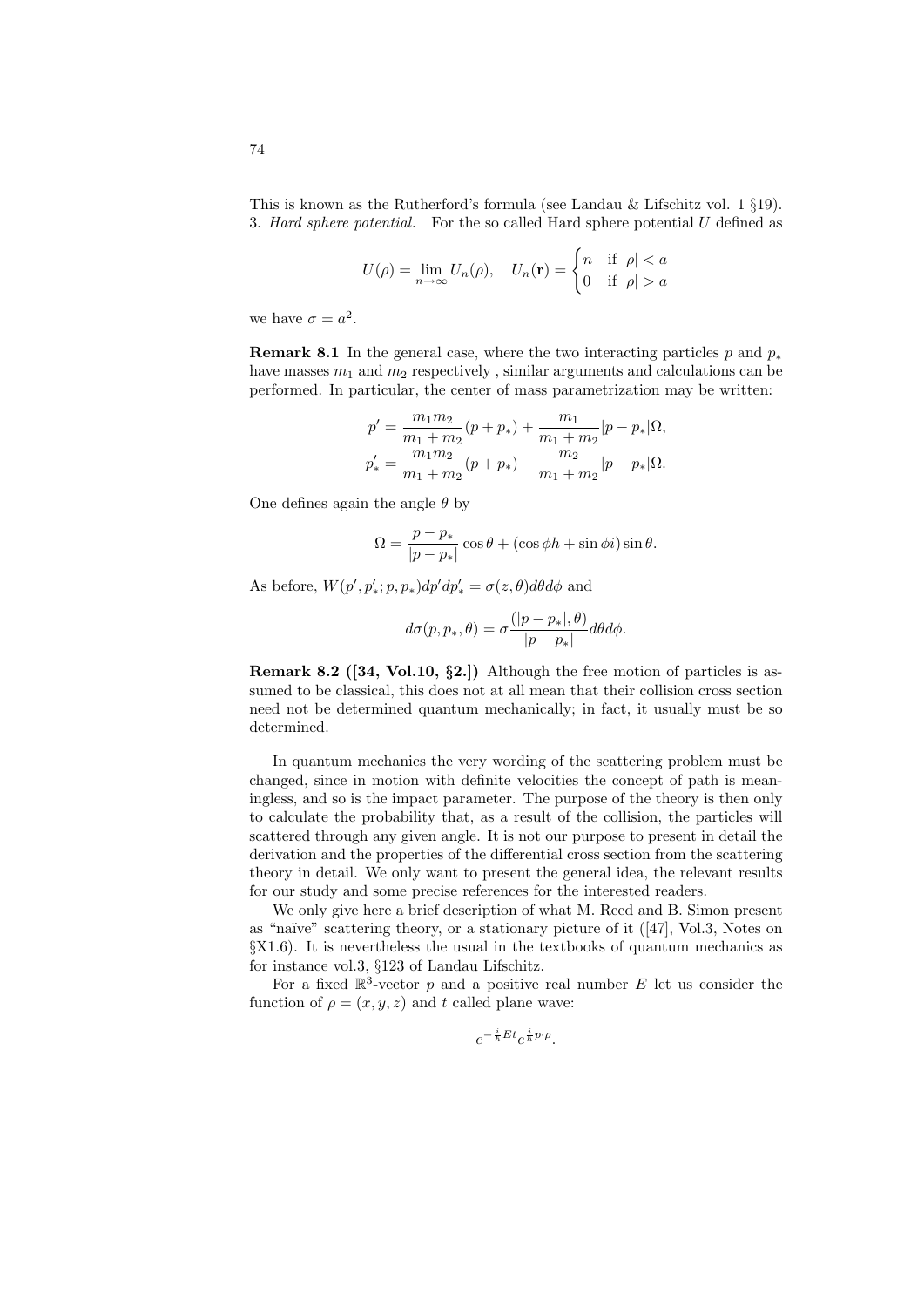This plane wave describes a state in which the particle has a definite energy E and momentum p. The angular frequency of this wave is  $E/\hbar$  and its wave vector  $k = p/\hbar$ ; the corresponding wavelength  $2\pi\hbar/|p|$  is the de Broglie wavelength of the particle. The mass is  $m = |p|^2/2E$  and the velocity is  $v = p/m$ .

Consider now a free particle, with mass  $m$ , total energy  $E$ , moving in the direction of the z-axis and by abuse of notation ley us denote its plane wave as

$$
\psi_1(\rho) = e^{ikz}, \quad \forall \rho = (x, y, z) \in \mathbb{R}^3.
$$

Assume that it is scattered by a radially symmetric potential  $U(r)$  ( $\rho = (r, \theta, \varphi)$ ) in polar coordinates).

The basic ansatz of naïve scattering theory is that the scattering state is the solution of the linear Schrödinger equation

$$
\Delta \psi(\rho)+k^2\psi(\rho)-\frac{2m}{\hbar^2}U(r)\psi(\rho)=0
$$

such that

$$
\psi(\rho) \sim e^{ikz} + f(k,\theta) \frac{e^{ikr}}{r}
$$
 as  $r \to \infty$ .

This is, at large  $r$  we see the incident plane wave moving in the positive sense of the z- axis and a spherical divergent wave, modulated by the function  $f \equiv$  $f(k, \theta)$ , called the scattering amplitude. This extra term describes the "scattered" particle".

The scattered particle is described far from the center, as a spherical divergent wave, i.e. a wave moving in the "increasing" sense of the radial direction

$$
f(k, \theta)e^{ikr}/r
$$
.

Remember that the square of the modulus of the wave  $\psi$  is the density of probability to find the particle at the point  $\rho$ . The presence of the factor  $1/r$  is just to preserve that property since we are in  $\mathbb{R}^3$ . The density of probability is not necessarily the same in all the points but has to be independent of the  $\varphi$  and r variables due to the spherical symmetry of the potential. This is taken into account by the coefficient  $f(k, \theta)$  which is the amplitude diffusion and depends only on the angle  $\theta$  between the direction of the incoming particle, which is  $e_3 = (0, 0, 1)$ , and the direction where we are looking for the scattered particle, i.e.  $\rho/r$ .

As it is pointed out in [47], at first sight, this ansatz looks absurd, for, if  $\psi \sim e^{ikz} + f(\theta)r^{-1}e^{ikr}$  for  $r \to \infty$ , then, for all the time  $\psi$  has both a plane wave coming in and an outgoing spherical wave. The point of the argument is to consider an initial state which is more localized i.e. given by the function:

$$
\psi(\rho) = \int g(k) \left( e^{ikz} + f(\theta) r^{-1} e^{ikr} \right) dk
$$

and g peaked around  $k = k_0$ . Then following the same idea, for r and t large, the wave would be given by

$$
\psi(\rho) \sim \int g(k)e^{ik(z-kt)}dk + r^{-1}f(\theta) \int g(k)e^{ik(r-kt)}dk.
$$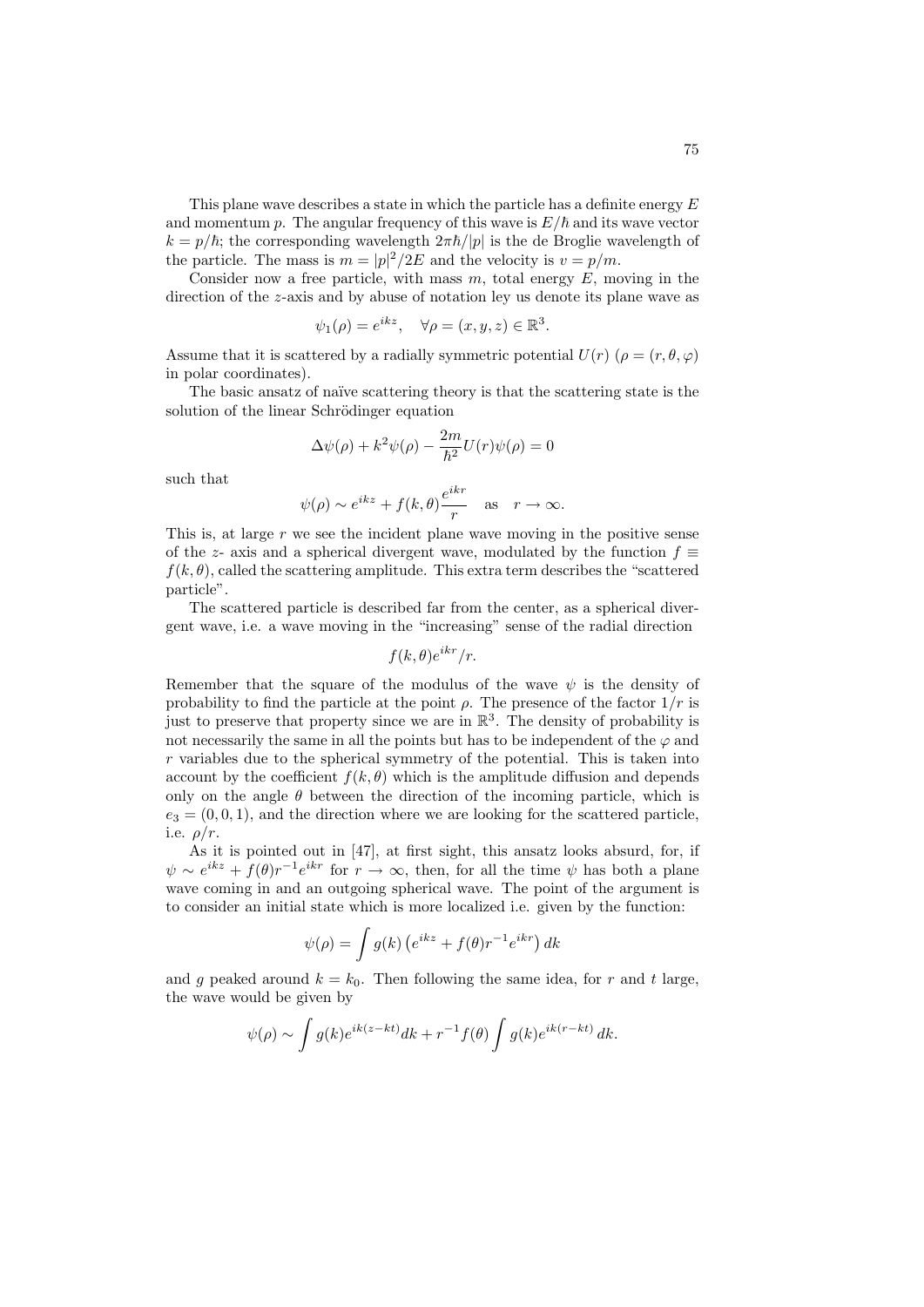Then, essentially by the Riemann-Lebesgue lemma, the first integral for z and t large has appreciable size only for  $z \sim k_0 t$  and the second integral if  $r \sim k_0 t$ . Therefore, if  $t \to -\infty$ , the second term is negligible for all  $r \geq 0$  and we recover, asymptotically only the incident wave.

Therefore, the probability per unit time that the scattered particle will pass through the surface element  $dS = r^2 d\Omega$  is  $(v/r^2)|f|^2 dS = v|f|^2 d\Omega$ , where v is the velocity of the particle. We have then:

$$
\sigma(k,\theta)d\Omega = |f(k,\theta)|^2 d\Omega
$$

and we recover the well known formula  $d\sigma = |f(\theta)|^2 d\Omega$ .

We are then lead to see how do we get information about the function  $f(k, \theta)$ . It is well known that the solutions of the linear Schrödinger equation may be written as

$$
\psi(r) = \sum_{l=0}^{\infty} A_l P_l(\cos \theta) R_{k,l}(r)
$$

where  $A_l$  are constants and the  $R_{k,l}(r)$  are radial functions satisfying the equation

$$
\frac{1}{r^2}\frac{d}{dr}(r^2\frac{dR}{dr}) + [k^2 - \frac{l(l+1)}{r^2} - \frac{2m}{\hbar}U(r)]R = 0
$$

and the  $P_l$  are the Legendre polynomials. The coefficients  $A_l$  are constants which have to be chosen so that the condition at  $r \to \infty$  is fulfilled. This implies that:

$$
A_l = \frac{1}{2k}(2l+1)i^l \exp(i\delta_l)
$$

where for every  $l, \delta_l$  is a constant called phase shift.

To see this observe that, the asymptotic form of each of the functions  $R_{k,l}$ is

$$
R_{k,l}(r) \sim \frac{2}{r} \sin(kr - \frac{l\pi}{2} + \delta_l) = \frac{1}{ir} \{(-i)^l \exp[i(kr + \delta_l)] - i^l \exp[-i(kr + \delta_l)]\}
$$

Therefore, it is formally deduced that

$$
\psi(r) \sim \sum_{l=0}^{\infty} A_l P_l(\cos \theta) \frac{i}{r} \Big\{ \exp[-i(kr - \frac{l\pi}{2} + \delta_l)] - \exp[i(kr - \frac{l\pi}{2} + \delta_l)] \Big\}.
$$

On the other hand, the plane wave expansion in spherical harmonics gives

$$
e^{ikz} = \sum_{l=0}^{\infty} (-i)^l (2l+1) P_l(\cos \theta) (\frac{r}{k})^l (\frac{1}{r} \frac{d}{dr})^l \frac{\sin kr}{kr}.
$$

As  $r \to \infty$  we have

$$
e^{ikz} \sim \frac{1}{kr} \sum_{l=0}^{\infty} i^l (2l+1) P_l(\cos \theta) \sin(kr - \frac{l\pi}{2})
$$
  
= 
$$
\sum_{l=0}^{\infty} i^l (2l+1) P_l(\cos \theta) \frac{i}{2kr} {\exp[-i(kr - \frac{l\pi}{2})] - \exp[i(kr - \frac{l\pi}{2})]}
$$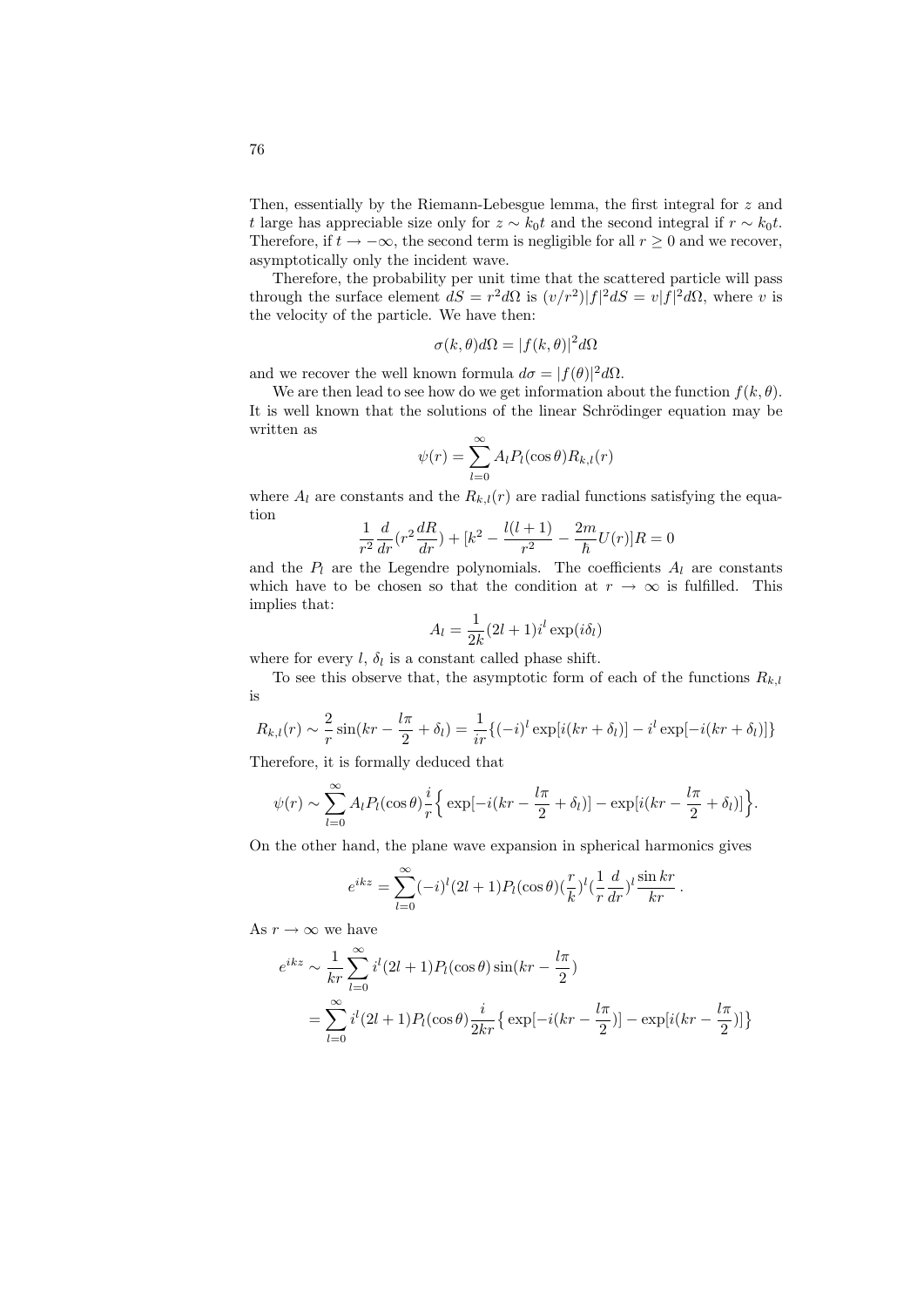For  $A_l = \frac{1}{2k}(2l+1)i^l \exp(i\delta_l)$ , as indicated above,

$$
\psi - e^{ikz} \sim \frac{i}{2kr} \sum_{l=0}^{\infty} (2l+1) P_l(\cos \theta) [(-1)^l e^{-ikr} - S_l e^{ikr}]
$$

with  $S_l = e^{2i\delta_l}$ . Then

$$
f(k, \theta) = \frac{1}{2 i k} \sum_{l=0}^{\infty} (2l+1) [S_l - 1] P_l(\cos \theta).
$$

Integrating  $d\sigma$  over all the values of the angles we obtain the total cross section

$$
\sigma = 2\pi \int_0^{\pi} |f(k,\theta)|^2 \sin\theta d\theta = \frac{4\pi}{k^2} \sum_{l=0}^{\infty} (2l+1) \sin^2 \delta_l
$$

and since the Legendre polynomials are orthonormal,

$$
\int_0^{\pi} P_l^2(\cos \theta) \sin \theta d\theta = \frac{2}{2l+1}.
$$

The coefficients  $f_l(k, \theta) = \frac{1}{2ik}(S_l - 1)$  are called partial amplitude diffusion.

## 8.2 Study of the general formula of  $f(k, \theta)$

This formula is valid for all radial potential  $U(r)$  vanishing at infinity. Its study reduces to that of the phases  $\delta_l$ . (We quote [34, Vol. 10, §124]).

Under the assumption that  $U(r) \sim r^{-n}$  as  $r \to \infty$ , we have the following two statements:

1.- If  $n > 2$  then the total cross section is finite and the differential cross section is integrable.

2.- If  $n \leq 2$  the total cross section is infinite and the differential cross section is not integrable. From a physical point of view this is due to the fact that, since the field is slowly decreasing with the distance, the probability of diffusion of very small angles becomes very large. Remember that in classical mechanics, for every positive potential  $U(r)$  vanishing only at infinity, any particle with large but finite impact parameter is deviated by a small but non zero angle and so the total cross section is infinite, whatever is the decay of  $U(r)$ . (In that sense, it may be considered that the quantum scattering is more regular, or less singular, than the classical one).

Concerning the differential cross section itself we have the following two statements:

1.- If  $n \leq 3$  the differential cross section becomes infinite as  $\theta \to 0$ 

2.- If  $n > 3$  the differential cross section is finite as  $\theta \to 0$ 

Finally, if  $n \leq 1$ , then the total cross section is infinite, i.e. the differential cross section is not integrable; the differential cross section is singular as  $\theta \to 0$ but it is well defined for  $\theta \neq 0$  and is given by

$$
f(k,\theta) = \frac{1}{2ik} \sum_{l=0}^{\infty} (2l+1) P_l(\cos\theta) (e^{2i\delta_l} - 1).
$$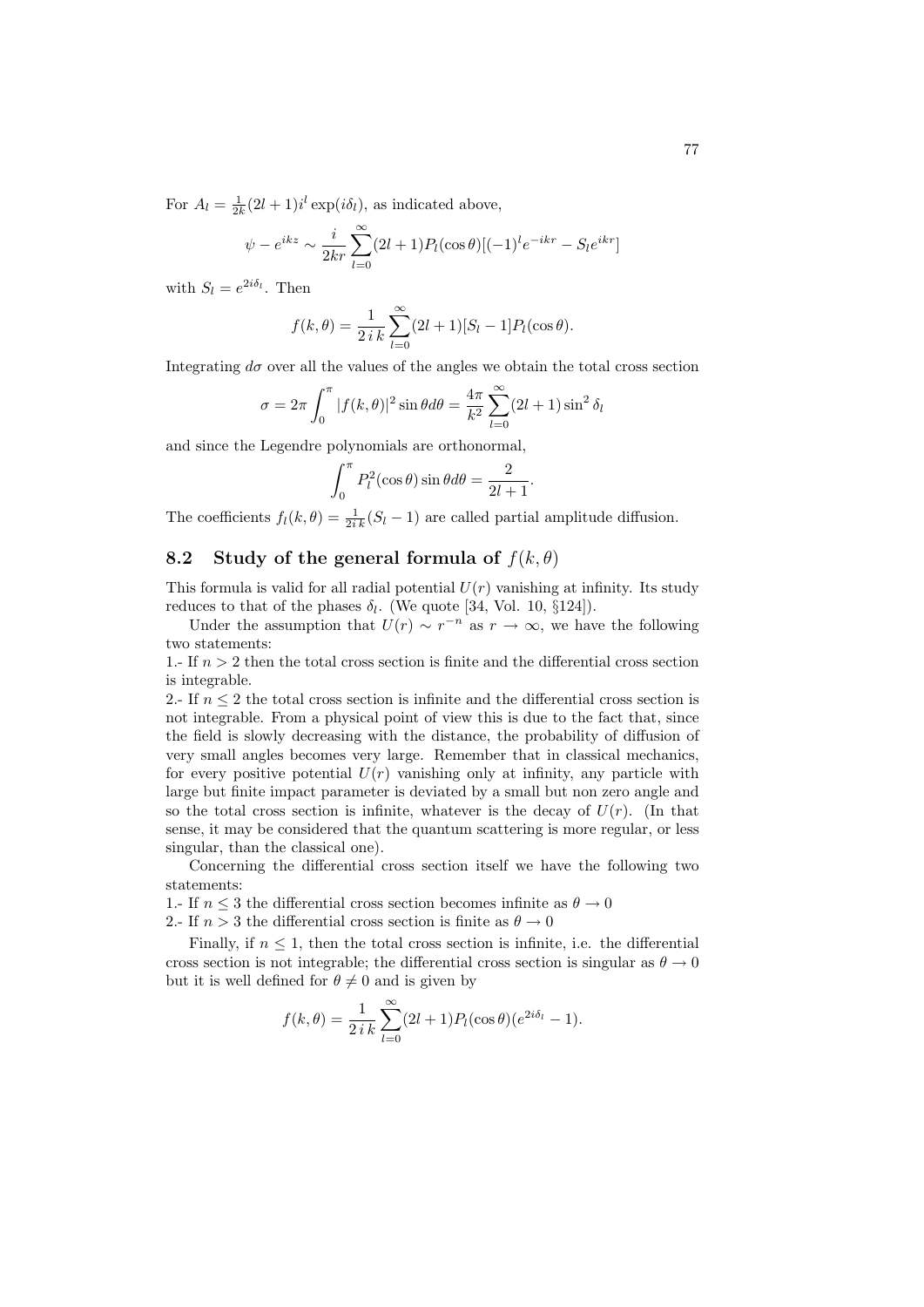## 8.3 Non radial interaction

Let us consider again the incident plane wave  $e^{ikz}$  in the radial potential considered above, moving in the  $(0, 0, 1)$  direction, which is reflected and which at a large distance point  $\rho = (r, \theta, \phi)$  is seen as  $e^{ikz} + f(\theta)e^{ikr}/r$ . Observe that, given the vector  $\rho = (x, y, z) = (r, \theta, \phi)$ , we have

$$
z = r e_3 \cdot \frac{\rho}{r}, \quad e_3 = (0, 0, 1),
$$

i.e.  $z$  may be seen as r times the scalar product of the two unitary vectors giving the directions of the incident and scattered particle's velocities. Consider now a general potential  $U(\rho)$ , and n a unitary vector of  $\mathbb{R}^3$ . Consider then an incident particle in the direction n, scattered by  $U(\rho)$ . The wave describing this particle would then be the solution of the Schrödinger equation

$$
-\Delta\psi(\rho) - k^2\psi(\rho) + U(\rho)\psi(\rho) = 0
$$

such that at the point  $\rho = (r, \theta, \psi)$  with  $|\rho| \to \infty$ ,

$$
\psi(\rho) \sim e^{ikrnn'} + \frac{1}{r} f(n, n')e^{ikr}
$$

where  $n' = r/\rho$ . The amplitude diffusion depends on the two directions of the incident and scattered particles and not only on the angle that they form.

Born's formula ([34, Vol. 3, §126]) This s formula gives an explicit relation between the differential cross section and the potential  $U(\rho)$ , non necessarily radial. As we have seen, in that case the amplitude diffusion depends on the incident and scattered directions and not only on the angle they form. The explicit expression is:

$$
f(q, q') = -\frac{m}{2\pi\hbar^2} \int_{\mathbb{R}^3} U(\mathbf{r}) e^{-i(q'-q)\cdot\rho} dV(\rho)
$$

$$
\frac{d\sigma}{d\Omega} = \frac{m^2}{4\pi^2\hbar^4} |\int_{\mathbb{R}^3} U(\rho) e^{-i(q'-q)\cdot\rho} dV(\rho)|^2, \quad |q'-q| = 2k \sin\frac{\theta}{2},
$$

where  $\theta$  is the angle between the two vectors q and  $q'$ .

One may approximate the differential cross section by the Born's formula whenever the perturbation field  $U(\rho)$ , not necessarily spherically symmetric, may be considered as a perturbation. [This corresponds to the case where all the phases  $\delta_l$  are small]. This is possible when one of the following conditions are fulfilled:

$$
|U| \ll \frac{\hbar^2}{ma^2} \quad \text{or} \quad |U| \ll \frac{\hbar v}{a} = \frac{\hbar^2}{ma^2}ka
$$

where a is the rayon of action of  $U(\rho)$  and U its order of magnitude in the main region of its existence. In the first case, the Born's approximation may be applied for all the velocities. In the second case, it may be applied for particles with sufficiently large velocities.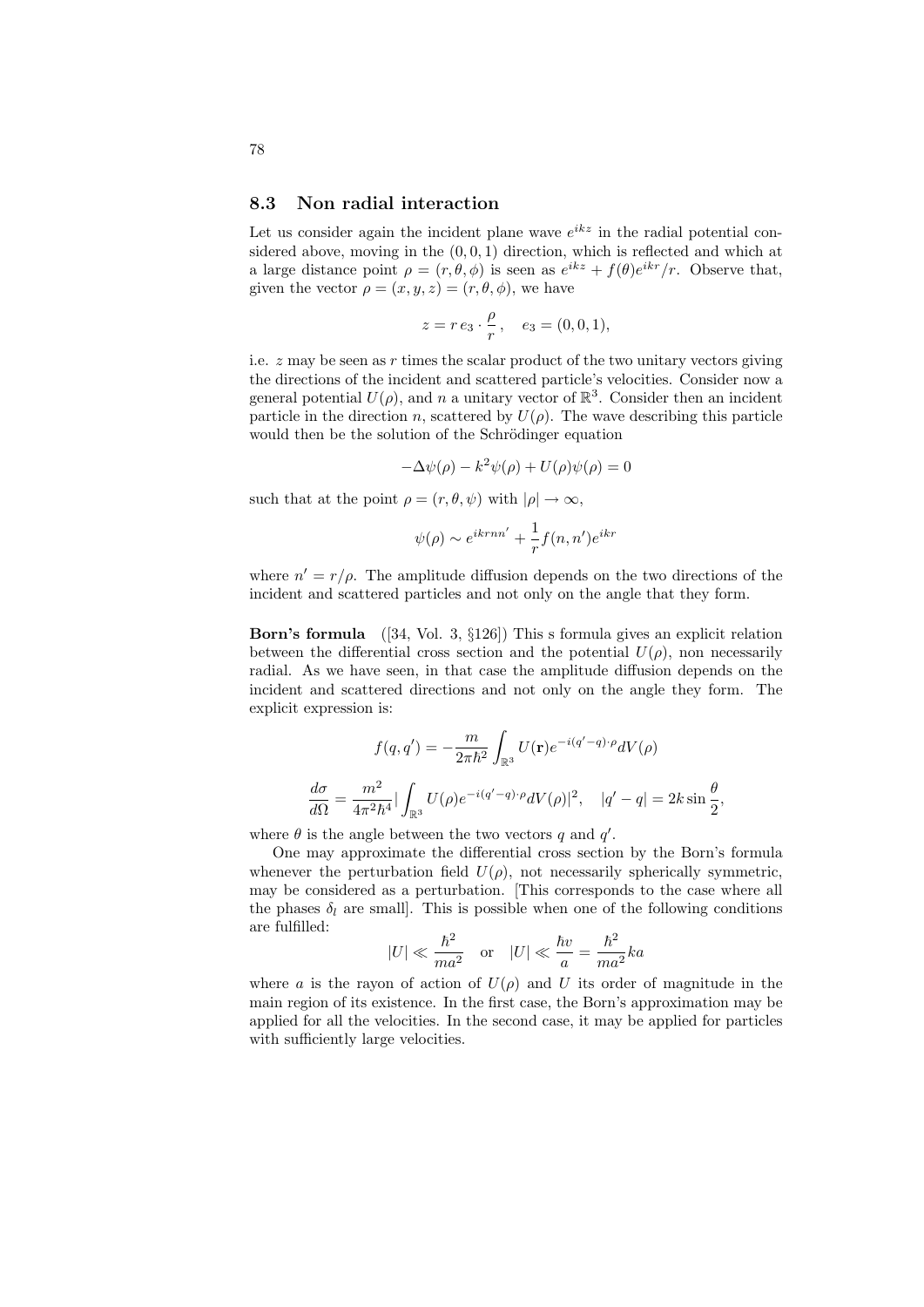Moreover, if the potential is spherically symmetric,  $U = U(r)$ , then we obtain

$$
f(k,\theta) = -\frac{m}{\hbar^2} \int_0^\infty U(r) \frac{\sin[2rk\sin\frac{\theta}{2}]}{k\sin\frac{\theta}{2}} r dr.
$$

When  $\theta = 0$ , this integral diverges provided  $U(r)$  decreases as  $r^{-3}$  or slower when  $r \to \infty$ .

## 8.4 Scattering of slow particles:

 $([34, Vol. 3, §132])$ . We consider the limiting case where: 1.- The potential  $U(r)$  is radial and decreases at large distances more rapidly than  $1/r^3$ .

2.- The velocities of the particles undergoing scattering are so small that their wavelength is large compared with the radius of action a of the field  $U(r)$ , i.e.  $ka \ll 1$ , and their energy is small compared with the field within that radius,

Under these conditions, the total amplitude may be approximated as  $f(\theta) \sim$  $f_0$  which is the first partial amplitude. Therefore,  $d\sigma(k,\theta) = |f_0|^2 d\Omega$ . At low velocities, the scattering is isotropic, and the differential cross section is independent of the particle energy.

If the potential decreases as  $U(r) \sim r^{-n}$  with  $n < 3$  the above approximation is not valid.

### 8.5 Some examples of differential cross sections

(i) Coulomb interaction: (Rutherford formula ([34, Vol. 3 §135].) The scattering by central coulomb potential is particularly important with respect to the applications in physics. Moreover, the quantumechanic problem of the collisions may be solved explicitly until the end. So, if we assume the potential to be  $U(\rho) = |\rho|^{-1}$ , the differential cross section is

$$
\sigma(k,\theta) = \frac{1}{4k^4 \sin^4 \frac{\theta}{2}}.
$$

Observe that it is the same as the differential cross section obtained for the classical Coulomb interaction.

(ii) Hard sphere potential. (Slow particles; [34, Vol. 3 §132, Problem 2].) For the Hard sphere potential  $U(r) = \lim_{n \to \infty} U_n(r)$ , with

$$
U_n(r) = \begin{cases} n & \text{if } r < a \\ 0 & \text{if } r > a, \end{cases}
$$

the differential cross section, under the conditions  $ka \ll 1$  and for small values of k is  $\sigma = a^2$ . Observe that this implies that the total cross section is  $4\pi a^2$ , which is four times the result following classical mechanics.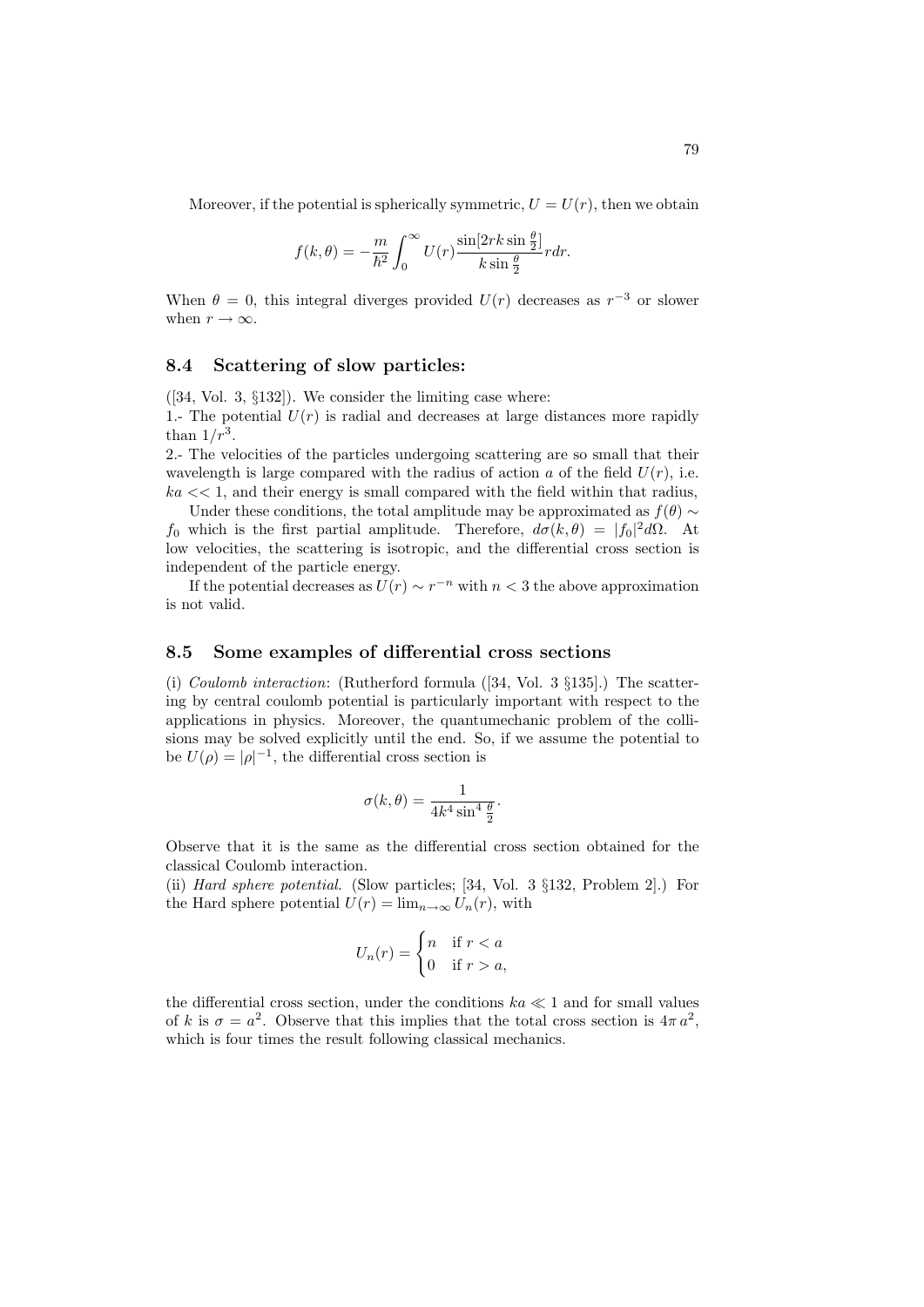(iii) Yukawa potential. (Born approximation; [34, Vol. 3 §126, Problem 3]) Assume that  $U(r) = \alpha \frac{e^{-r/a}}{r}$  $\frac{r}{r}$ . Then the Born approximation is

$$
\sigma = (\frac{\alpha m a}{\hbar^2})^2 \frac{4 a^2}{(q^2 a^2 + 1)^2},
$$

with  $q = 2k \sin(\theta/2)$  This approximation is valid whenever  $\alpha ma/\hbar^2 \ll 1$  or  $\alpha/\hbar v \ll 1$ . In the first case it is valid for all the velocities. In the second, only for velocities sufficiently large.

One may find in [34], Vol. 3, §132, problem 1 and problem 2 the Born approximations of the differential cross sections corresponding to the spherical well and uniform potential barrier and in §126 problem 2 to the Gaussian potential.

Collisions of identical particles ([34, Vol. 3 §137].) If the two particles are identical, then they are indiscernible and

$$
W(p',p'_*;p,p_*) = W(p'_*,p';p,p_*).
$$

The wave function of a system of two particles has to be symmetric or antisymmetric with respect to the particles depending whether their total spin is odd or even. Therefore, the wave function, describing the scattering, obtained by solving the Schrödinger equation has to be symmetrized or antisymmetrized. Their asymptotic expansion has then to be written as

$$
\psi \sim e^{ikz} \pm e^{-ikz} + \frac{1}{r} e^{ikr} [f(\theta) \pm f(\pi - \theta)].
$$

In that way, if the total spin of the particles in the collision is even, the differential section is

$$
d\sigma_s = |f(\theta) + f(\pi - \theta)|^2 d\Omega.
$$

If the total spin is odd, then the differential section is

$$
d\sigma_a = |f(\theta) - f(\pi - \theta)|^2 d\Omega.
$$

We have assumed in these two formulas that the total spin of the particles in the collision has a fixed value. But in general, we deal with collisions in which the particles do not have their spins in a determined state. In order to find the differential cross section one has then to take the mean over all the possible states of the spin where we consider all of them equiprobable. For an half integer s, the probability for a system of two particles of spin s to have a spin  $S$  even is  $s/(2s+1)$ . The probability to have a spin S odd is  $(s+1)/(2s+1)$ . Then the differential cross section for interacting identical particles of half integer spin s is

$$
d\sigma = \frac{s}{2s+1}d\sigma_s + \frac{s+1}{2s+1}d\sigma_a.
$$

Similarly, for interacting identical particles of integer spin s:

$$
d\sigma = \frac{s+1}{2s+1}d\sigma_s + \frac{s}{2s+1}d\sigma_a.
$$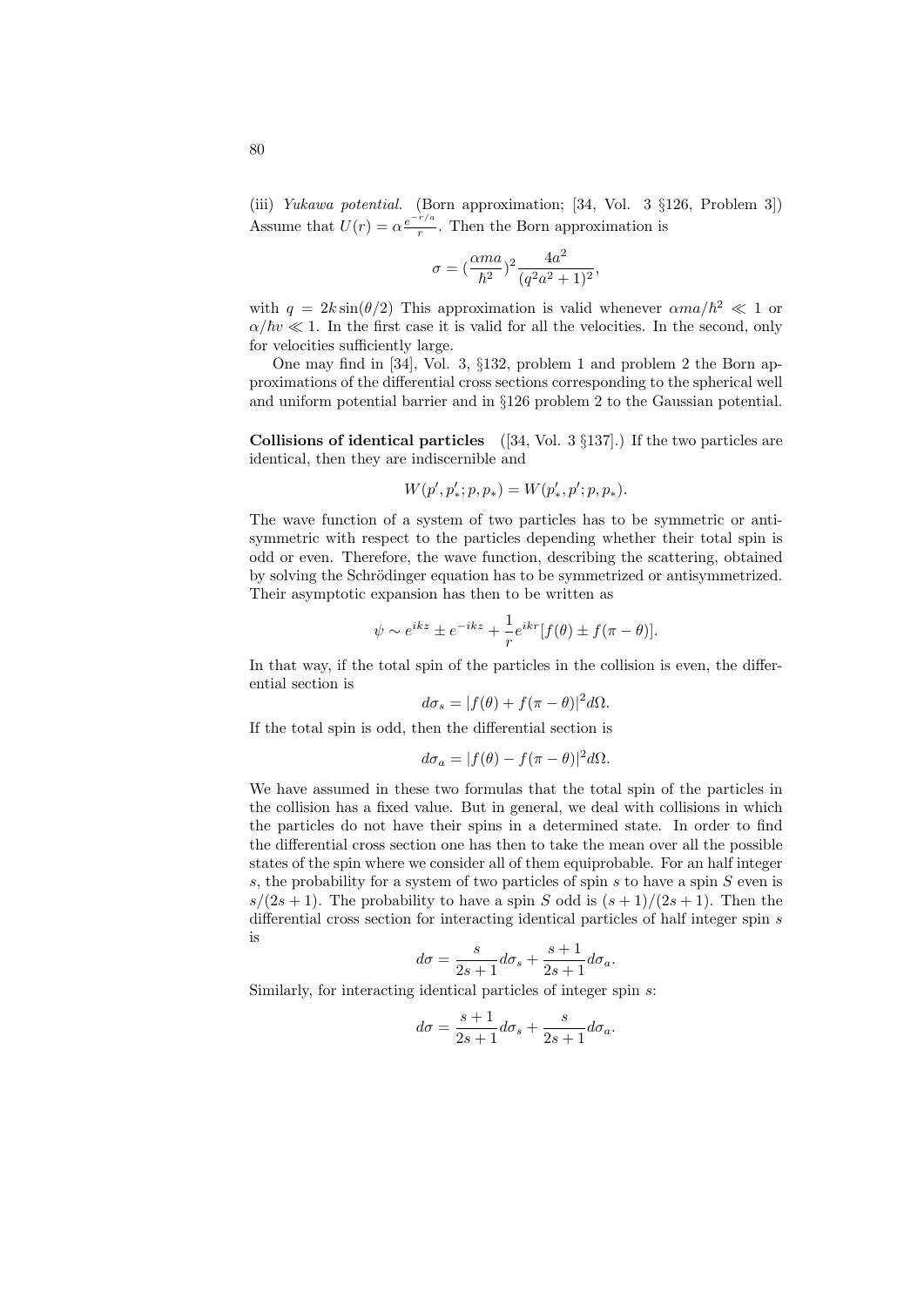#### 8.6 Relativistic case

The differential cross sections in the relativistic case are calculated in a completely different way. Let us first mention here that for short range interaction, one still has  $s\sigma(s,\theta) \equiv$  constant (cf. [46]). We conclude with the following example.

**Photon-electron scattering** Let  $P = (p^0, p)$  and  $P_* = (p^0_*, p_*)$  be the 4momenta of the photon and electron before collision, and  $P' = (p'^0, p')$  and  $P'_{*} = (p'_{*}^{0}, p'_{*})$  their 4-momenta after the collision. Define the center of mass coordinates:

$$
s = (P + P_*)^2, \quad t = (P - P')^2.
$$

The differential Compton cross section is given by the Klein-Nishina formula:

$$
\sigma(s,\theta) = \frac{1}{2}r_0^2(1-\xi)\left\{1+\frac{1}{4}\frac{\xi^2(1-x)^2}{1-\frac{1}{2}\xi(1-x)} + \left[\frac{1-(1-\frac{1}{2}\xi)(1-x)}{1-\frac{1}{2}\xi(1-x)}\right]^2\right\}
$$

where  $m$  is the mass of the electron,

$$
x = 1 + \frac{2st}{(s - m^2)^2}, \quad \xi = \frac{((P + P_*)^2 - m^2c^2)}{(P + P_*)^2}, \quad r_0 = \frac{e^2}{4\pi m c^2}.
$$

See e.g. [29]. If the energy of the photons is low, the non relativistic limit of the Klein Nishina differential cross section is

$$
\xi \sim \frac{2|p|mc}{m^2c^2} = \frac{2|p|}{mc}
$$

and so it gives

$$
\sigma(s,\theta) \sim \frac{1}{2}r_0^2\{1+\cos^2\theta\}, \text{ as } c \to \infty.
$$

This is the Thomson formula for the efficient cross section of the diffusion of an incident electromagnetic wave diffused by a single free charge at rest, (in that case,  $\theta$  is the angle formed by the direction of the diffusion and the direction of the electric field of the incident wave [34, Vol. 2, §78.7].

Acknowledgements M. Escobedo was supported by grant BFM2002-03345. M. Escobedo and S. Mischler were supported by HPRN-CT-2002-00282, CNRS and UPV through a PIC between the University of País Vasco and the Ecole Normale Supérieure of Paris. M. A. Valle was supported by the grants FPA2002-0203F and 9/UPV00172.310-14497/2002.

# References

[1] F. Abrahamsson, Strong convergence to equilibrium without entropy conditions for the spatially homogeneous Boltzmann equation, Comm. P.D.E. 24, (1999), 1501-1535.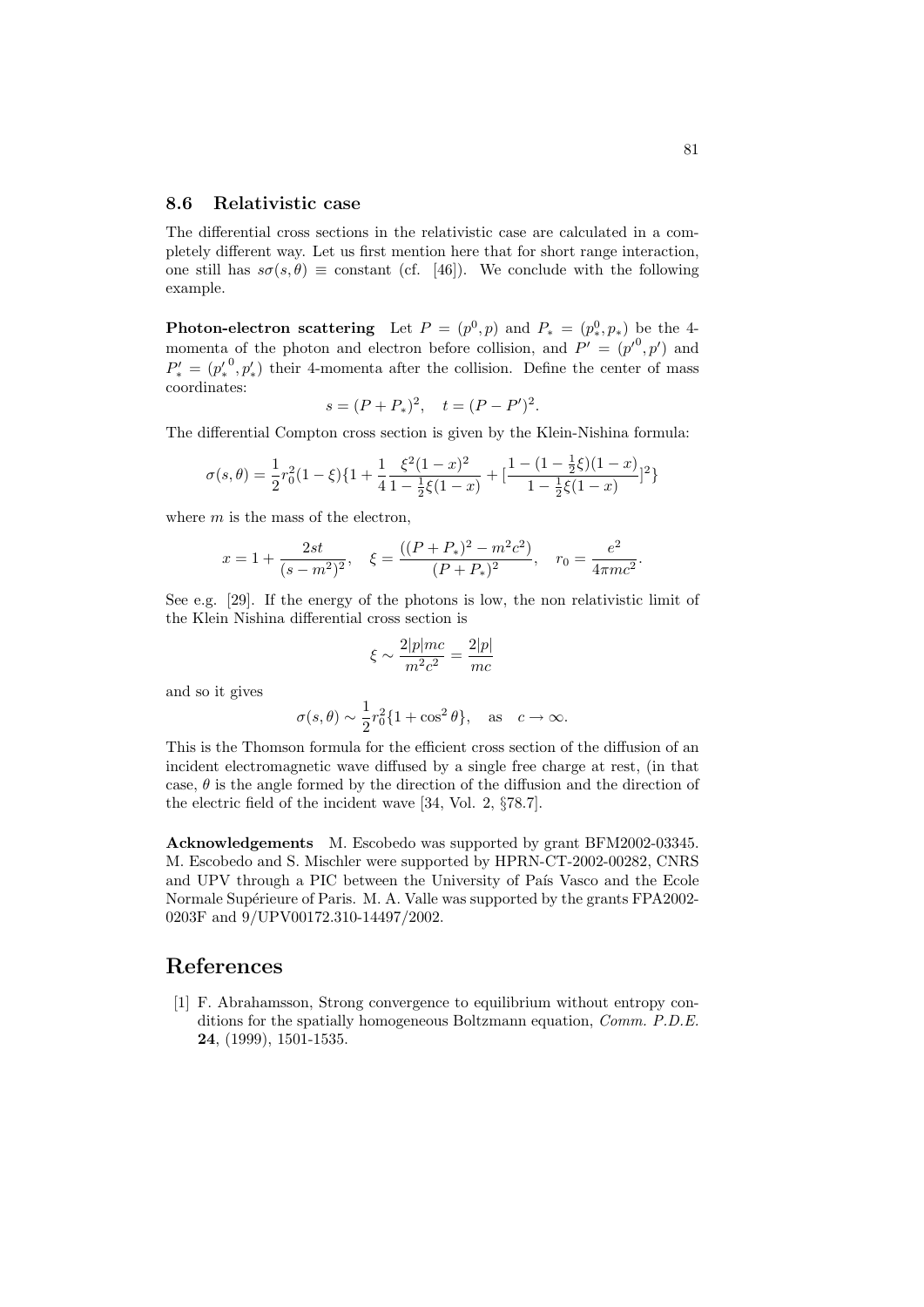- [2] H. Andreasson, Regularity of the gain term and strong  $L^1$  convergence to equilibrium for the relativistic Boltzmann equation, SIAM J. Math. Anal. 27, (1996), 1386–1405.
- [3] L. Arkeryd, On the Boltzmann equation, I and II, Arch. Rat. Mech. Anal. 45, (1972), 1-34.
- [4] L. Arkeryd, Asymptotic behaviour of the Boltzmann equation with infinite range forces, Comm. Math. Phys. 86, (1982), 475-484.
- [5] L. Boltzmann, Weitere Studien über das Wärmegleichgewicht unter Gasmolekülen, Sitzungsberichte der Akademie der Wissenschaften Wien, 66, (1872), 275-370.
- [6] S. N. Bose, Plancks Gesetz und Lichtquantenhypothese, Z. Phys. 26 (1924), 178–181.
- [7] R.E. Caflisch, C.D. Levermore, Equilibrium for radiation in a homogeneous plasma, Phys. Fluids 29, (1986), 748-752.
- [8] C. Cercignani, The Boltzmann equation and its applications; Applied Math. Sciences 67. Springer Verlag.
- [9] C. Cercignani and G. M. Kremer, The relativistic Boltzmann equation: theory and applications; Birkhäuser Verlag 2002.
- [10] G. Chapline, G. Cooper and S. Slutz, Condensation of photons in a hot plasma; Phys. Rev. A 9, (1974), 1273–1277.
- [11] S. Chapman and T. G. Cowling, The mathematical theory of non- uniform gases; Cambridge University Press, 1970. Third edition.
- [12] N. A. Chernikov, Equilibrium distributions of the relativistic gas, Acta Phys. Pol. 26, (1964), 1069–1092.
- [13] G. Cooper, Compton Fokker-Planck equation for hot plasmas, *Phys. Rev.* D 3, (1974), 2412-2416.
- [14] J. Dolbeault, Kinetic models and quantum effects, a modified Boltzmann equation for Fermi-Dirac particles, Arch. Rat. Mech. Anal. 127, 101-131.
- [15] H. Dreicer, Kinetic theory of an electron-photon Gas, Phys. Fluids 7, (1964), 735-753.
- [16] M. Dudynsky and M. Ekiel Jezewska, Global existence proof for relativistic Boltzmann equations, J. Stat. Physics 66, (1992), 991-1001.
- [17] J. Ehlers, Akad. Wiss. Lit. Mainz,, Abh. Math.-Naturw. Kl. 11, (1961), 1.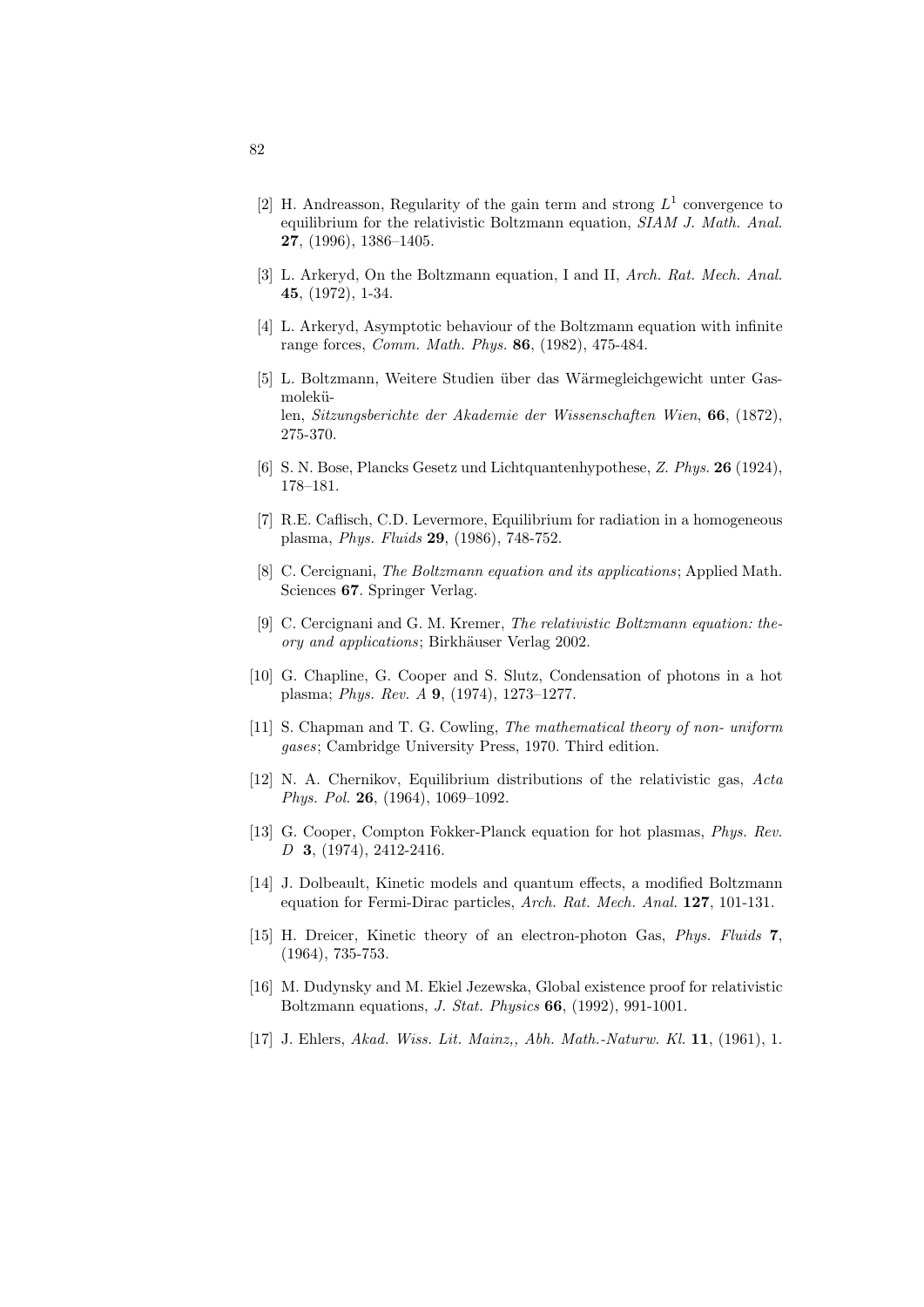- [18] A. Einstein, Quantentheorie des einatomingen idealen gases, Stiz. Presussische Akademie der Wissenschaften Phys-math. Klasse, Sitzungsberichte 23, (1925), 3-14.
- [19] A. Einstein, Zur quantentheorie des idealen gases, Stiz. Presussische Akademie der Wissenschaften, Phys-math. Klasse, Sitzungsberichte 23, (1925), 18-25.
- [20] T. Elmroth, Global boundedness of moments of solutions of the Boltzmann equation for forces of infinite range, Arch. Rat. Mech. Anal.  $82$ , (1983), 1-12.
- [21] M. Escobedo, M. A. Herrero, J. J. L. Velazquez, A nonlinear Fokker-Planck equation modelling the approach to thermal equilibrium in a homogeneous plasma, Trans. Amer. Math. Soc. 350, (1998), 3837-3901.
- [22] M. Escobedo, S. Mischler, Equation de Boltzmann quantique homogène: existence et comportement asymptotique, C. R. Acad. Sci. Paris 329 Série I (1999) 593-598.
- [23] M. Escobedo, S. Mischler, On a quantum Boltzmann equation for a gas of photons, J. Math. Pures Appl. 80, 5 (2001), pp. 471-515.
- [24] M. Escobedo, S. Mischler and M. A. Valle, Maximization entropy problem for quantum relativistic particles. Submited.
- [25] T. Goudon, On Boltzmann equation and Fokker Planck asymptotics: influence of grazing collisions, J. Stat. Physics, 89, (1997), 751–776.
- [26] R. T. Glassey, The Cauchy Problem in Kinetic Theory; SIAM, Philadelphia 1996.
- [27] R. T. Glassey and W. A. Strauss, Asymptotic stability of the relativistic Maxwellian Publ. Res. Inst. Math. Sciences, Kyoto University, 29, (1993), 301–347.
- [28] R. T. Glassey and W. A. Strauss, Asymptotic stability of the relativistic Maxwellian via fourteen moments, Trans. Th. Stat. Phys. 24, (1995), 657- 678.
- [29] S. R. Groot, W. A. van Leeuwen, Ch. G. van Weert, Relativistic kinetic theory, North Holland Publishing Company, 1980.
- [30] E. Hanamura and H. Hang, Phys. Rep. C33, 210 (1977).
- [31] F. Jüttner, Das Maxwellsche Gesetz der geschwindigkeitsverteilung in der relativtheorie, Ann. Phys. (Leipzig) 34, (1911), 856–882.
- [32] C. Josserand and Y. Pomeau, Nonlinear aspects of the theory of Bose-Einstein condensates. Nonlinearity 14, R25-R62 (2001)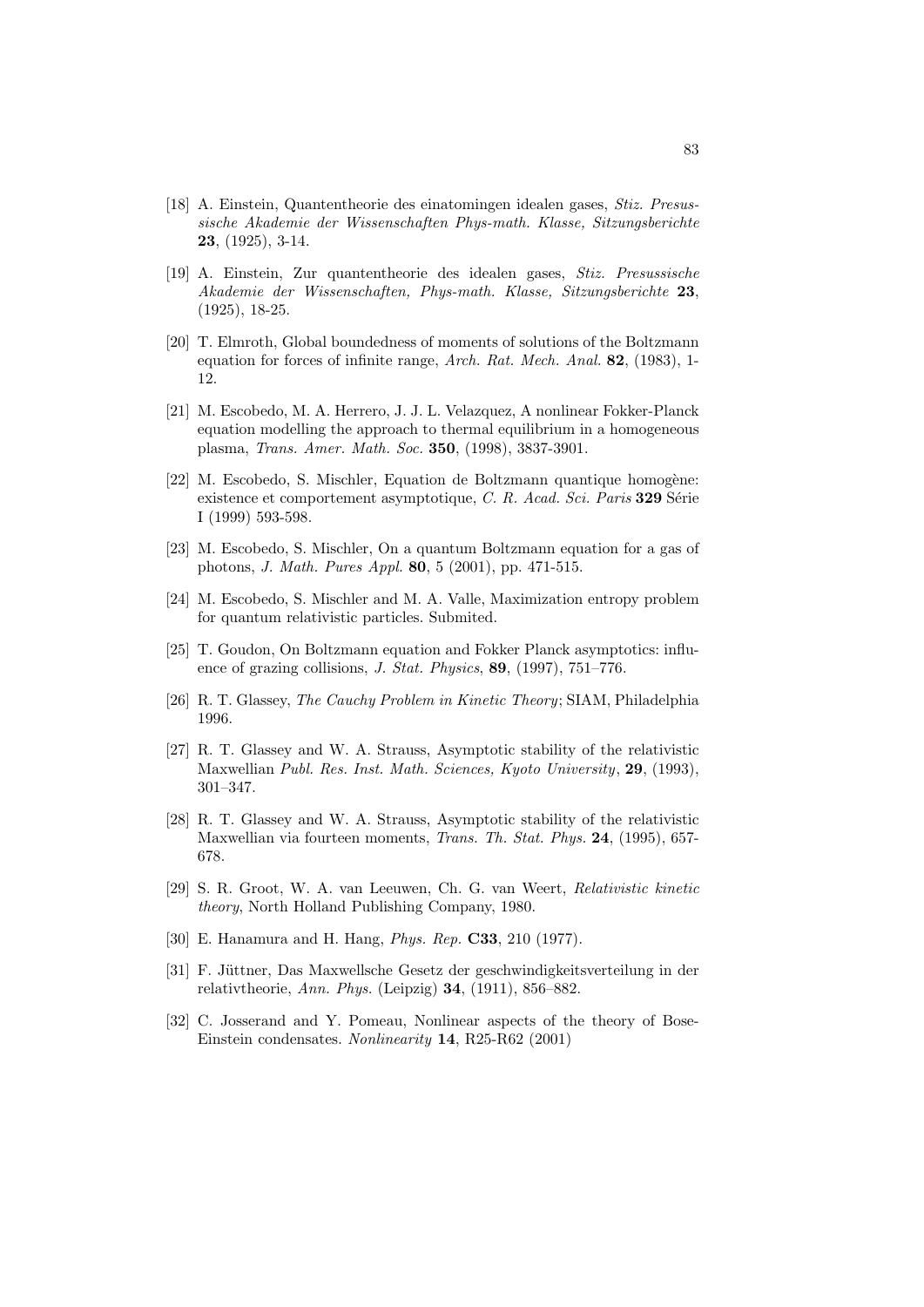- [33] A.S. Kompaneets, The establishment of thermal equilibrium between quanta and electrons, Soviet Physics JETP, (1957).
- [34] L. D. Landau, E. M. Lifshitz Course of theoretical physics, Pergamon Press, 1977. Third Edition.
- [35] B. G. Levich Theoretical physics: an advanced text, North Holland 1970.
- [36] E. Levich and V. Yakhot, Time evolution of a Bose system passing through the critical point, *Phys. Rev. B* **15**,  $(1977)$ , 243–251.
- [37] E. Levich and V. Yakhot, Time development of coherent and superfluid properties in a course of a  $\lambda$ -transition, J. Phys. A, Math. Gen., 11, (1978), 2237–2254.
- [38] A. Lichnerowicz and R.Marrot, Propriétés statistiques des ensembles de particules en relativité restreinte, C.R.A.S. 210,  $(1940)$ , 759–761.
- [39] Lions, P.L. (1994) Compactness in Boltzmann's equation via Fourier integral operators and applications, parts I, II, III, J. Math. Kyoto Univ. 34, 391-427, 427-461, 539-584
- [40] X.G. Lu, A modified Boltzmann equation for Bose-Einstein particles: isotropic solutions and long time behaviour, J. Stat. Phys., 98, (2000), 1335–1394.
- [41] S. Mischler, B. Wennberg, On the spatially homogeneous Boltzmann equation, Ann. Inst. Henri Poincaré  $16$  4, (1999), 467-501.
- [42] G. L. Naber The geometry of Minkowski spacetime, Springer Verlag, 1992.
- [43] L.W. Nordheim, On the kinetic method in the new statistics and its applications in the electron theory of conductivity, Proc. Roy. Soc. London, A 119 (1928) 689-698.
- [44] P.J.E. Peebles, *Principles of physical cosmology*, Princeton University Press, 1993.
- [45] A. Ja. Povzner, On the Boltzmann equation in the kinetic theory of gases. (Rus- sian), Mat. Sb. (N.S.) 58, 1962, 65–86.
- [46] M. E. Peskin, D.V. Schroeder, An introduction to quantum field theory, Addison-Wesley, 1995.
- [47] M. Reed, B. Simon, Methods of modern mathematical physics III: Scattering Theory; Academic Press, 1979.
- [48] D.V. Semikov, I.I. Tkachev, Kinetics of Bose condensation, *Phys. Rev. Lett.* 74 (1995) 3093-3097.
- [49] D.V. Semikov, I.I. Tkachev, Condensation of Bosons in the kinetic regime, Phys. Rev. D 55, 2, (1997) 489-502.